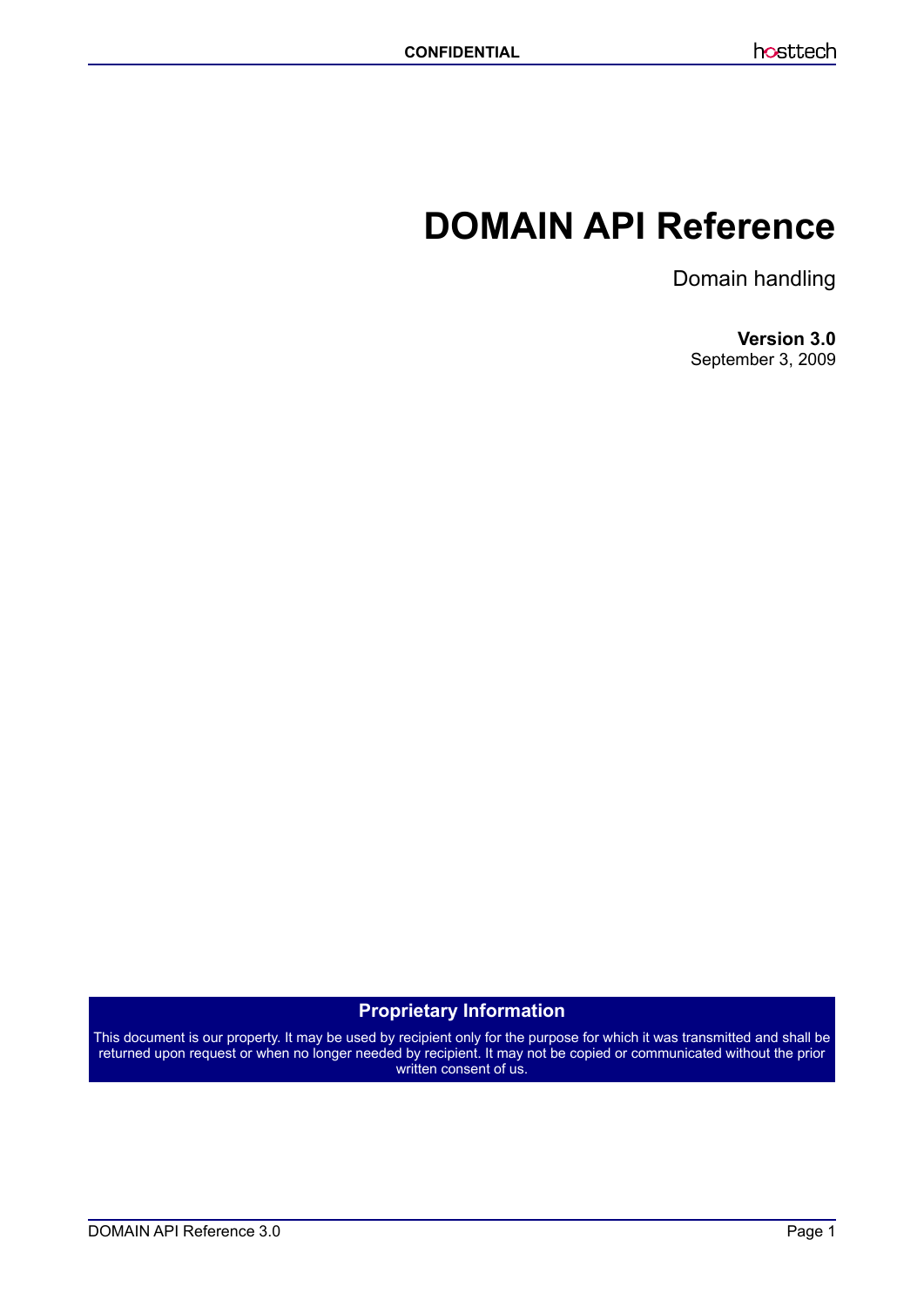#### COPYRIGHT NOTIFICATION

Copyright © 2009. All rights reserved.

#### DISCLAIMER AND LIMITATION OF LIABILITY

We made efforts to ensure the accuracy and completeness of all information in this document. However, we make no warranties of any kind (whether express, implied or statutory) with respect to the information herein. We assume no liability to any party for loss or damage (whether direct or indirect) caused by any errors, omissions or statements of any kind contained in this document. Further, we assume no liability arising from the application or use of the product or service described herein and specifically disclaims any representation that the products or services described herein do not infringe upon any existing or future intellectual property rights. Nothing herein grants the reader any license to make, use, or sell equipment or products constructed in accordance with this document. Finally, all rights and privileges related to any intellectual property right described herein are vested in the patent, trademark, or service mark owner, and no other person may exercise such rights without express permission, authority, or license secured from the patent, trademark, or service mark owner.

We reserve the right to make changes to any information herein without further notice.

NOTICE AND CAUTION concerning Patent or Trademark Rights

The inclusion in this document, the associated on-line file, or the associated software of any information covered by any patent, trademark, or service mark rights shall not constitute nor imply a grant of, or authority to exercise, any right or privilege protected by such patent, trademark, or service mark. All such rights and privileges are vested in the patent, trademark, or service mark owner, and no other person may exercise such rights without express permission, authority, or license secured from the patent, trademark, or service mark owner.

This publication was created using OpenOffice.org by Sun Microsystems Inc.

DOMAIN API Reference Version 3.0

September 3, 2009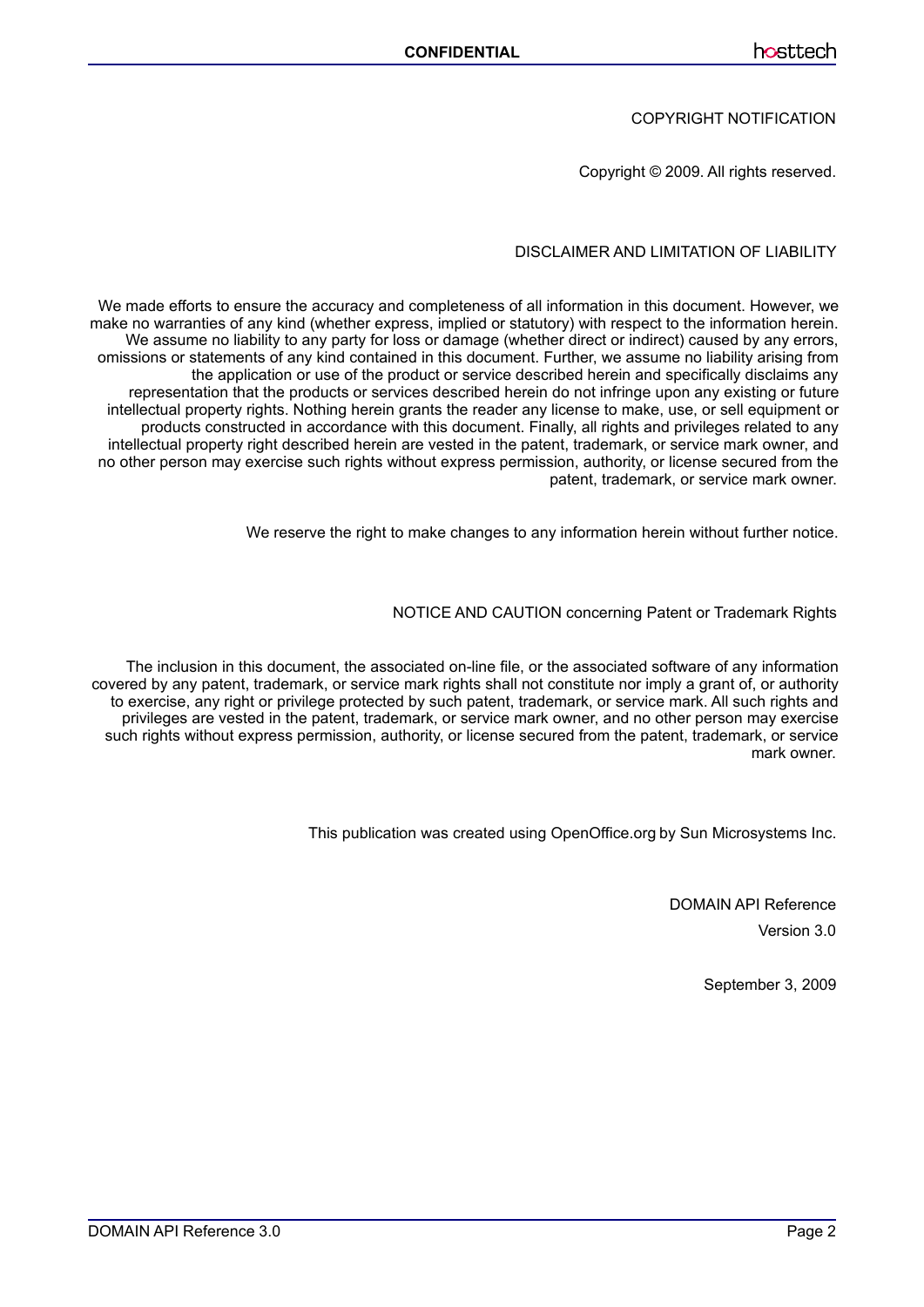# **TABLE OF CONTENTS**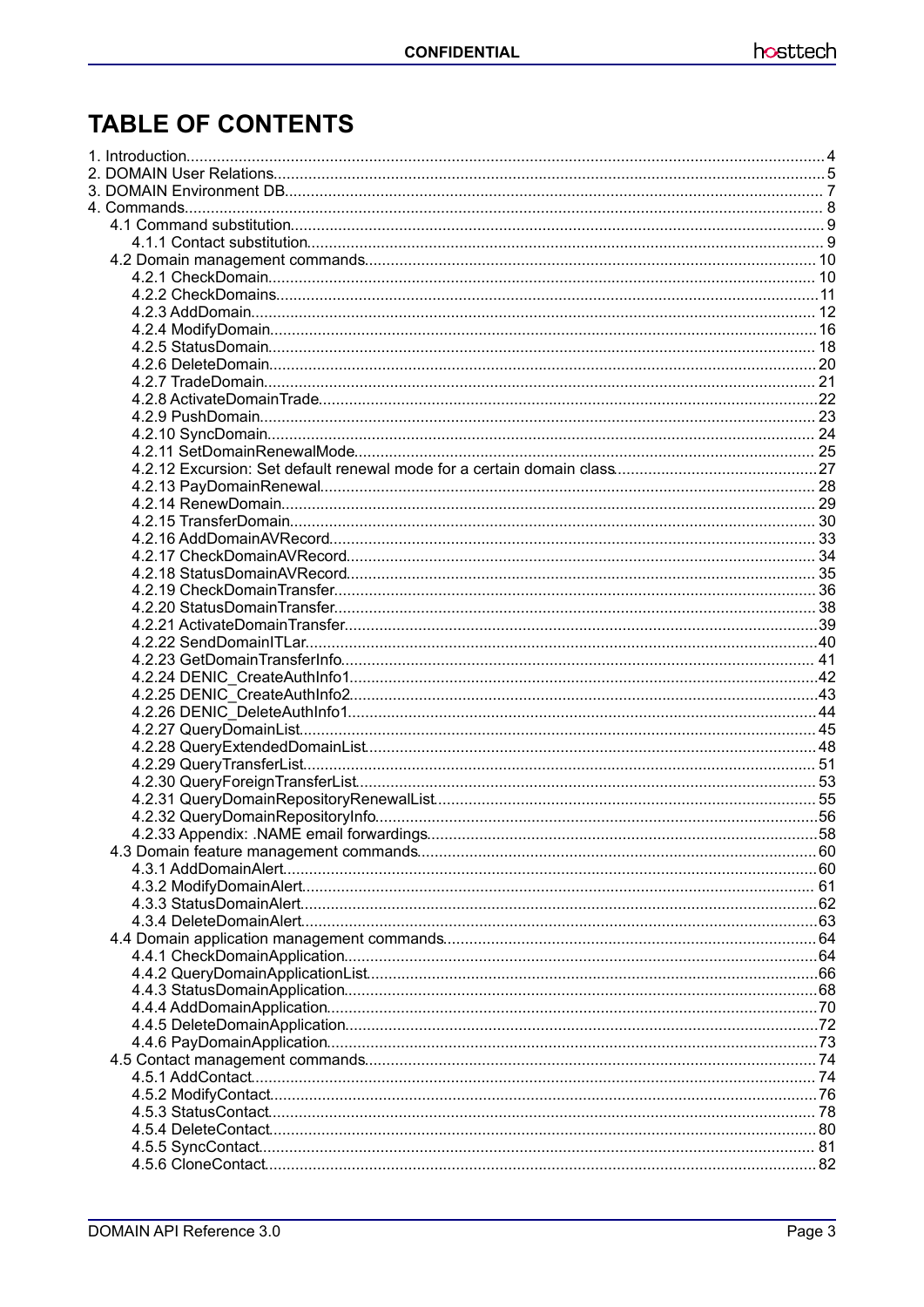# **1. Introduction**

This manual describes the API commands for DOMAIN handling.

The manual arranges the commands into the following order:

- Domain management commands,
- Contact management commands,
- Nameserver management commands

The API itself is not object orientated, but object related and can be encapsulated into any OO language without much hassle.

If there are any errors or missing topics, please don't hesitate to contact us!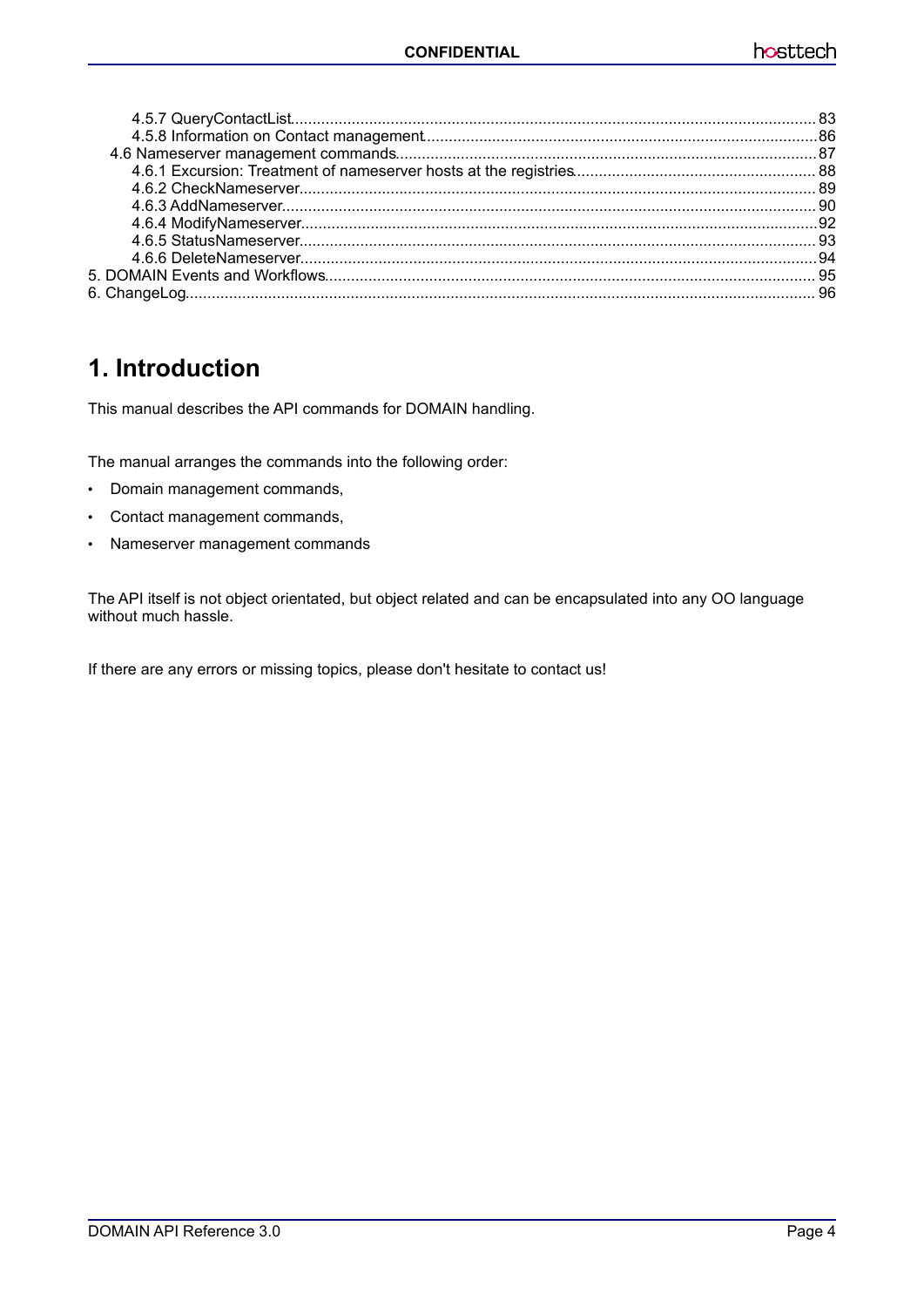# **2. DOMAIN User Relations**

The relations define the operational parameters of a user and can only be modified by its superordinate users. The most important use of relations is to define the prices.

The system currently supports the following relation types for domain:

| <b>Relation type</b>                                          | <b>Description</b>                                                                                                                                                                                                                                                                                                                                                                                             |
|---------------------------------------------------------------|----------------------------------------------------------------------------------------------------------------------------------------------------------------------------------------------------------------------------------------------------------------------------------------------------------------------------------------------------------------------------------------------------------------|
| <b>ZONES</b>                                                  | A comma separated list of zones the user has access to, e.g.                                                                                                                                                                                                                                                                                                                                                   |
|                                                               | ZONES:com, net, org, info, biz, cn, com. cn, net. cn, org. cn                                                                                                                                                                                                                                                                                                                                                  |
| PRICE CLASS DOMAIN DOMAINCLASS ANNUAL                         | The default annual fee for domains of the class DOMAINCLASS,                                                                                                                                                                                                                                                                                                                                                   |
|                                                               | e.g. PRICE CLASS DOMAIN COM ANNUAL:12.00                                                                                                                                                                                                                                                                                                                                                                       |
| PRICE CLASS DOMAIN DOMAINCLASS ANNUALPERIOD                   | The annual fee for domains of the class DOMAINCLASS if period is<br>PERIOD, e.g. PRICE CLASS DOMAIN COM ANNUAL5:10.95                                                                                                                                                                                                                                                                                          |
| PRICE CLASS DOMAIN DOMAINCLASS SETUP                          | The setup fee for domains of the class DOMAINCLASS, e.g.                                                                                                                                                                                                                                                                                                                                                       |
|                                                               | PRICE CLASS DOMAIN COM SETUP:0.00                                                                                                                                                                                                                                                                                                                                                                              |
| PRICE CLASS DOMAIN DOMAINCLASS TRANSFER                       | The transfer fee for domains of the class DOMAINCLASS, e.g.                                                                                                                                                                                                                                                                                                                                                    |
|                                                               | PRICE CLASS DOMAIN COM TRANSFER:12.00                                                                                                                                                                                                                                                                                                                                                                          |
|                                                               | (.com Domains are renewed for one year if transferred)                                                                                                                                                                                                                                                                                                                                                         |
| PRICE_CLASS_DOMAIN_DOMAINCLASS_TRANSFERAPPLI<br><b>CATION</b> | The fee for transfer application is a part of the transfer fee which will<br>not be refunded by the registry in case of a failed transfer. Some<br>registries (like DNS.LU) have a non-refundable fee like this. So if a<br>user starts a transfer he always will get charged for both the transfer<br>fee and the transfer application fee, but will only get back the transfer<br>fee if the transfer fails. |
| PRICE_CLASS_DOMAIN_DOMAINCLASS_RENEWPERIOD                    | This relation can be used in case that the renewal price for a domain<br>differs from the annual price. This could be interesting if you start<br>some kind of promotion. You also have the possibility to define<br>periods in which the renewal is cheaper than in others (e.g. 8.00<br>USD if you renewa a domain for 1 or 2 years, but only 6.00 USD if<br>you renew a domain for 3 or more years).        |
| PRICE CLASS DOMAIN DOMAINCLASS CURRENCY                       | The currency of relations for domains of the class DOMAINCLASS,<br>e.g. PRICE CLASS DOMAIN COM CURRENCY:USD                                                                                                                                                                                                                                                                                                    |

The possible domain classes are defined below. If there is no currency for a domain class, then the system uses the users account currency instead.

Prices are calculated according to the daily exchange rate of the ECB (European Central Bank, www.ecb.int), if the domain class currency and user account currency are different!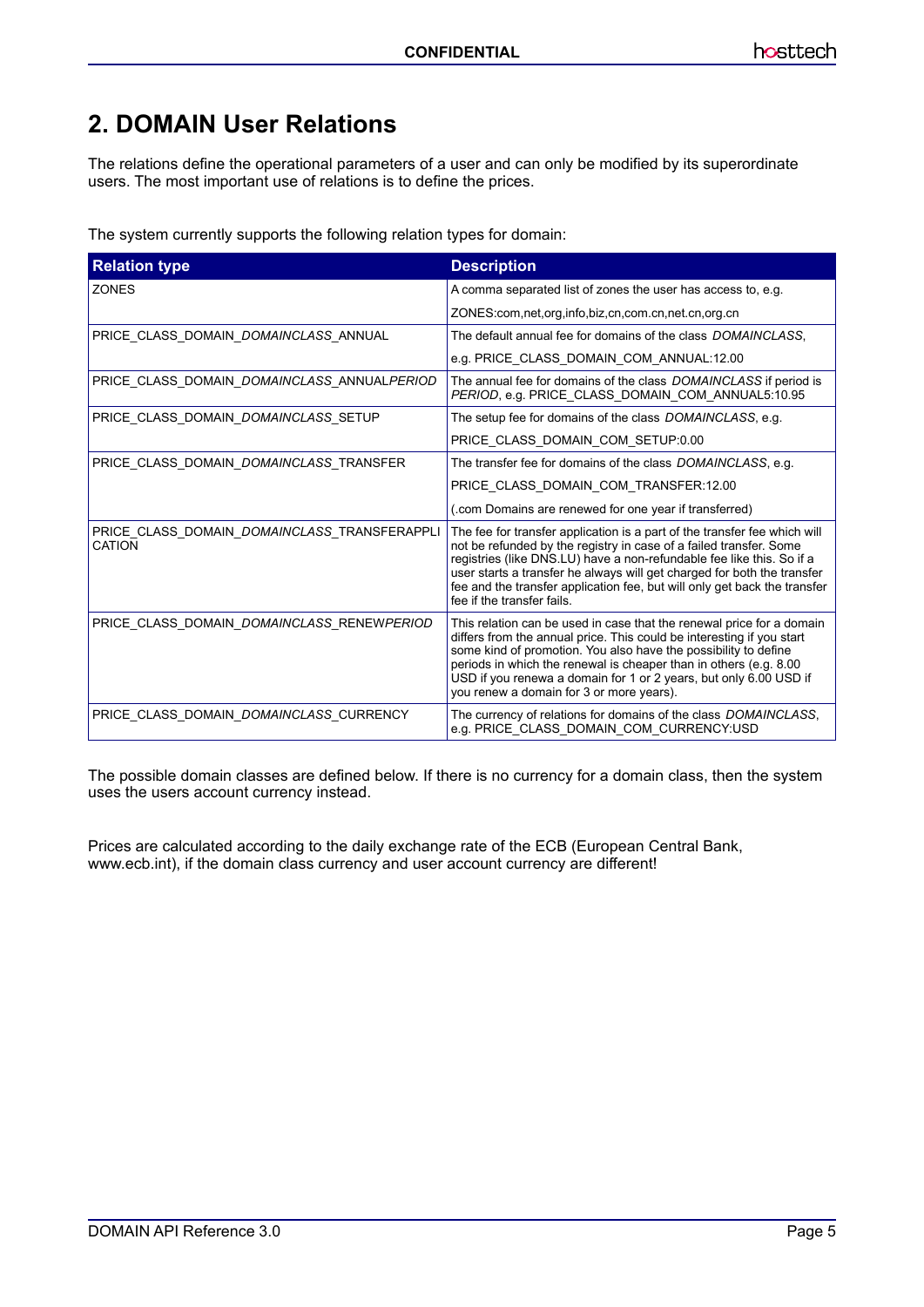The relation parameters for AddUser and ModifyUser are build using the following syntax: relation*N* = *RELATIONTYPE*:*RELATIONVALUE*

| I<br>×<br>۰. |  |  |
|--------------|--|--|

|  | $relation0 = ZONES:com, net, org, de$                |
|--|------------------------------------------------------|
|  | relation1 = PRICE CLASS DOMAIN COM ANNUAL:12.00      |
|  | relation2 = PRICE CLASS DOMAIN COM SETUP:0.00        |
|  | relation3 = PRICE CLASS DOMAIN COM TRANSFER:12.00    |
|  | relation4 = PRICE CLASS DOMAIN NET ANNUAL:12.00      |
|  | relation5 = PRICE CLASS DOMAIN NET SETUP:0.00        |
|  | relation6 = PRICE CLASS DOMAIN NET TRANSFER:12.00    |
|  | $relation7 = PRICE CLASS DOMAIN ORG ANNUAL:12.00$    |
|  | relation8 = PRICE CLASS DOMAIN ORG SETUP:0.00        |
|  | $relation9$ = PRICE CLASS DOMAIN ORG TRANSFER:12.00  |
|  | $relationalO = PRICE CLASS DOMAIN DE ANNUAL:6.00$    |
|  | relation11 = PRICE CLASS DOMAIN DE SETUP:3.00        |
|  | $relational2$ = PRICE CLASS DOMAIN DE TRANSFER: 6.00 |

Implementations should manage relation tables as text files and pass them as an array of lines to the libraries. The text files should look like that (e. g.):

```
ZONES:com,net,org,de
PRICE CLASS DOMAIN COM ANNUAL:12.00
PRICE_CLASS_DOMAIN_COM_SETUP:0.00
PRICE_CLASS_DOMAIN_COM_TRANSFER:12.00
PRICE_CLASS_DOMAIN_NET_ANNUAL:12.00
PRICE_CLASS_DOMAIN_NET_SETUP:0.00
PRICE_CLASS_DOMAIN_NET_TRANSFER:12.00
PRICE_CLASS_DOMAIN_ORG_ANNUAL:12.00
PRICE_CLASS_DOMAIN_ORG_SETUP:0.00
PRICE_CLASS_DOMAIN_ORG_TRANSFER:12.00
PRICE_CLASS_DOMAIN_DE_ANNUAL:6.00
PRICE_CLASS_DOMAIN_DE_SETUP:3.00
PRICE_CLASS_DOMAIN_DE_TRANSFER: 6.00
```
This makes it very easy to manage different levels of user accounts and pricing plans.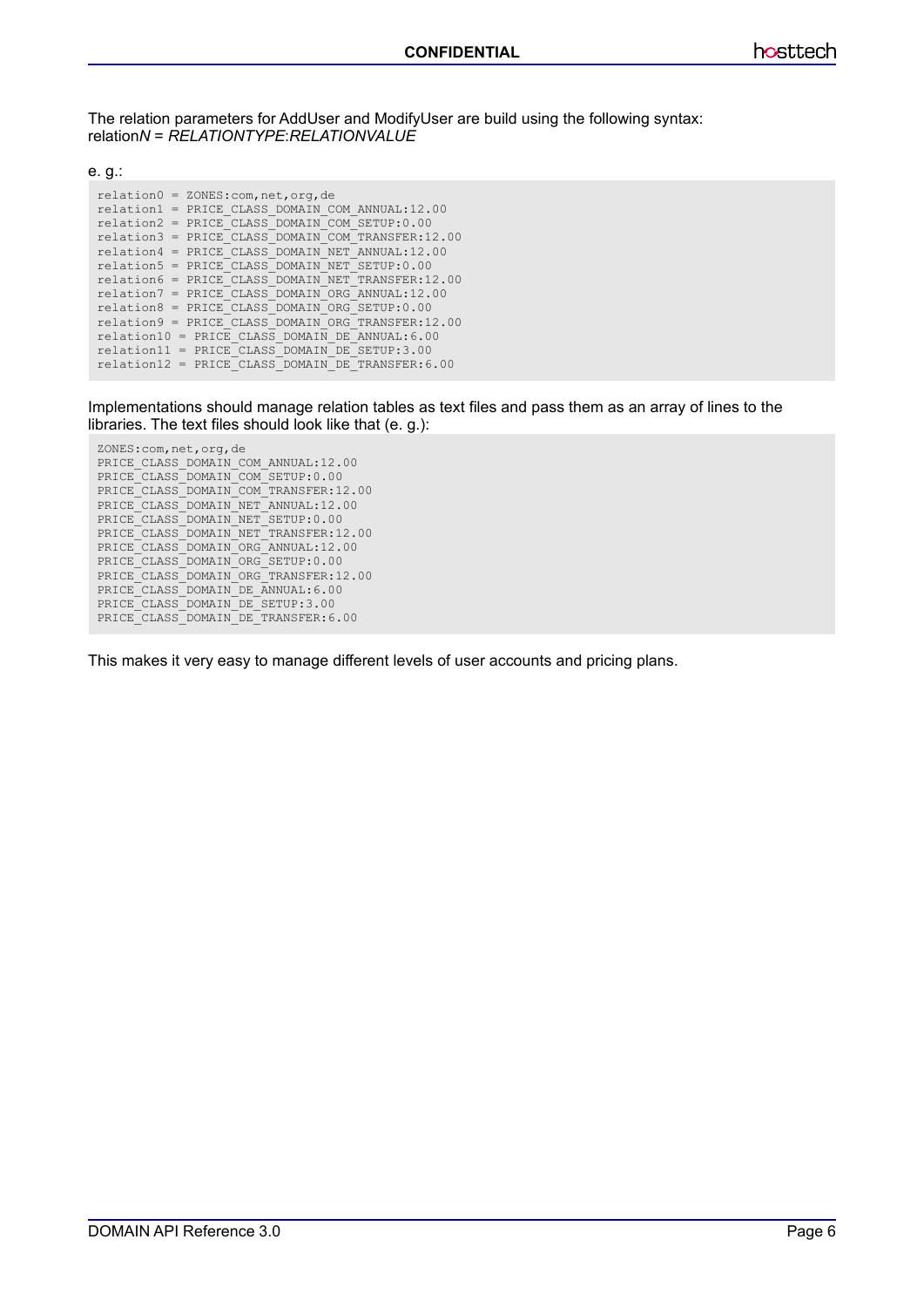# **3. DOMAIN Environment DB**

Every user within the system has an associated Environment Database. The environment is used to store user specific data like an address, preferences and so on within a variable tree structure.

There are three commands dedicated to access the environment:

- **GetEnvironment**,
- **SetEnvironment** and
- **QueryEnvironmentList**.

Furthermore the **AddUser** and **ModifyUser** commands modify the environment db of subusers.

The following elements can be used for setting WHOIS service informations:

| <b>Environment Key/Name</b> | <b>Description</b> |
|-----------------------------|--------------------|
| system/whois/rsp            | <b>RSP</b>         |
| system/whois/url            | URL                |
| system/whois/banner0        | Banner line 1      |
| system/whois/banner1        | Banner line 2      |
| system/whois/banner2        | Banner line 3      |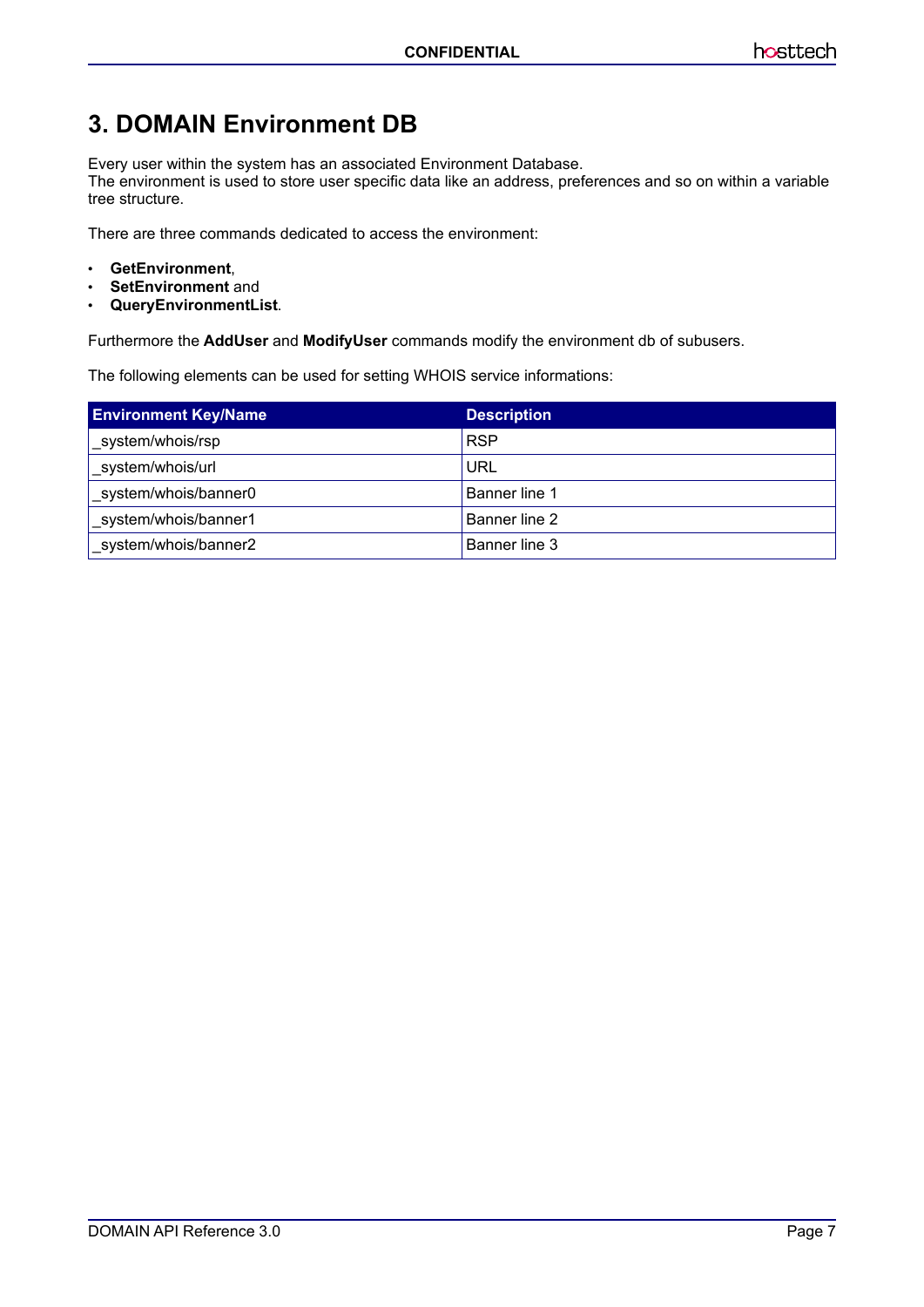# **4. Commands**

All requests are submitted using the following HTTP interface:

```
BASE-URL?s_login=reseller.com&s_pw=secret&command=command&
parameter1=value1&parameter2=value2&parameter3=value3...
```
There is an optional parameter "**s\_user**" that defines the user as which the command should be executed. This user must be the same as the login user or one of it's subusers.

The server responds with "Content-type: text/plain", using the following syntax:

```
[RESPONSE]
code = 200
description = Command completed successfully
property[propertyname1][0] = value1
property[propertyname1][1] = value2
property[propertyname1][2] = value3
...
property[propertyname2][0] = ...
EOF
```
Implementations should handle the responses case-insensitive. All spaces within property names must be ignored, e. g. "created date" should be read as "CREATEDDATE", "registration expiration date" as "REGISTRATIONEXPIRATIONDATE" and so on.

Implementations MUST verify that all responses end with "EOF".

Date properties are returned in SQL syntax (e. g. "2003-09-01 12:00:00") using the timezone UTC.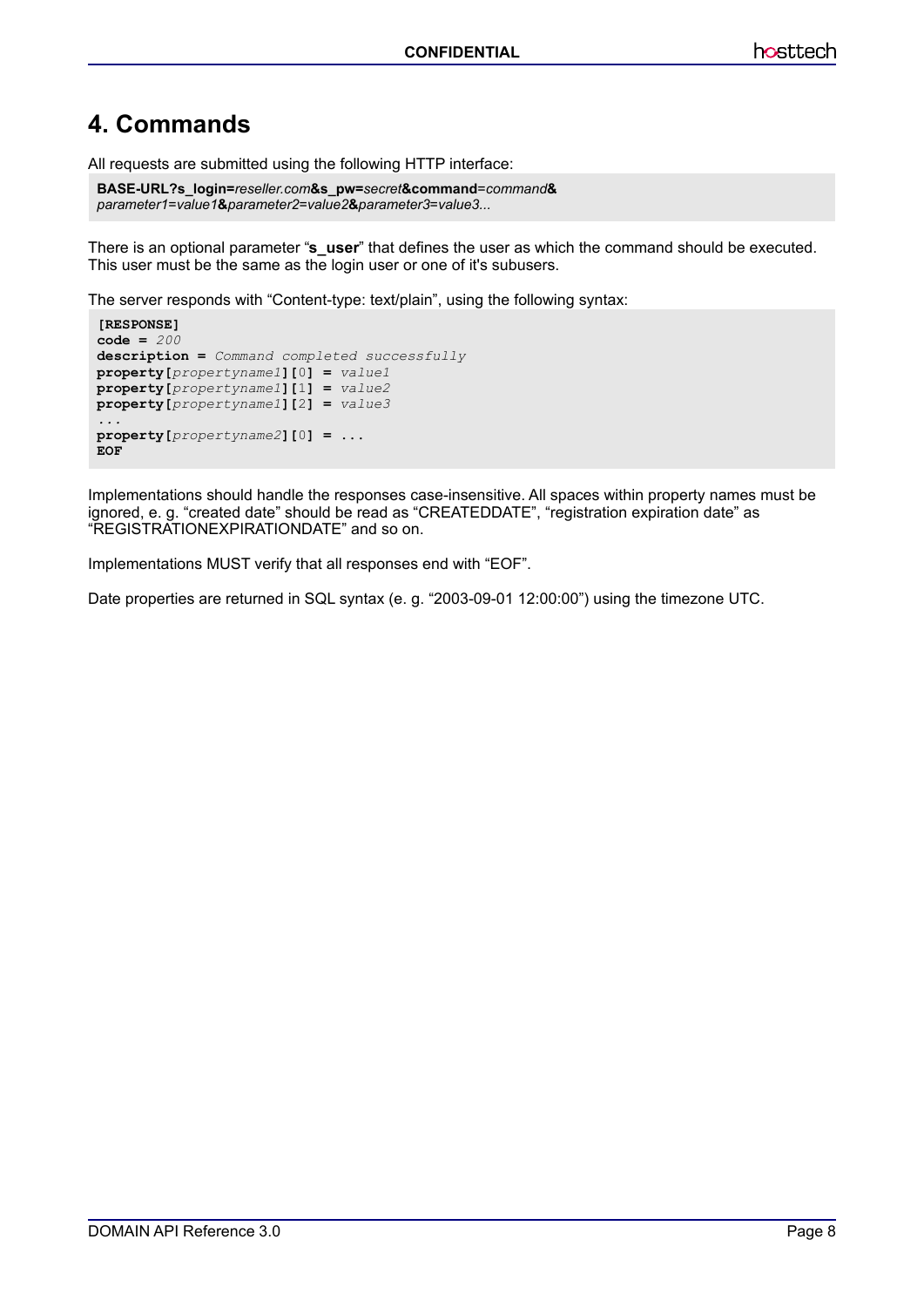# **4.1 Command substitution**

## **4.1.1 Contact substitution**

Whenever a command uses the parameters **ownercontact***N*, **admincontact***N*, **techcontact***N* or **billingcontact***N*, then these parameters which require contact handles can be substituted by appropriate contact information with the same parameters used by **AddContact**, or by a copy constructor.

#### **Example:**

An **AddDomain** command could be substituted in a way that e. g. the techcontact and billingcontact are given as contact handles, whereas the ownercontact is specified by new contact data, and the admincontact is the same as the ownercontact. This means that techcontact0 and billingcontact0 are set to existing contact handles, e. g.:

techcontact0=P-ABC123&billingcontact0=P-ABC123

ownercontact0 is defined in a way similar to **AddContact**:

ownercontact0firstname=John&ownercontact0lastname=Doe&ownercontact0organization=Acme+Inc.& ownercontact0street=123+Teststreet&ownercontact0city=Testcity&ownercontact0state=Myprovince& ownercontact0zip=12345&ownercontact0country=DE&ownercontact0phone=%2B49.6826123456& ownercontact0fax=%2B49.6826123457&ownercontact0email=john@doe.com

#### admincontact0 is defined with a copy constructor:

admincontact0copy=ownercontact0

#### So the complete **AddDomain** request could look like:

BASE-URL?s\_login=reseller.com&s\_pw=secret&command=AddDomain& domain=reseller.com&nameserver0=dns1.nameserver.com&nameserver1=dns2.nameserver.com.com&period=1& ownercontact0firstname=John&ownercontact0lastname=Doe&ownercontact0organization=Acme+Inc.& ownercontact0street=123+Teststreet&ownercontact0city=Testcity&ownercontact0state=Myprovince& ownercontact0zip=12345&ownercontact0country=DE&ownercontact0phone=%2B49.6826123456& ownercontact0fax=%2B49.6826123457&ownercontact0email=john@doe.com&admincontact0copy=ownercontact0& techcontact0=P-ABC123&billingcontact0=P-ABC123

All contacts could be substituted with complete data. The example above shows the use within an AddDomain request, of course **ModifyDomain** works the same way. The example below updates the ownercontact, admincontact and the nameserver set.

BASE-URL?s\_login=reseller.com&s\_pw=secret&command=ModifyDomain& domain=reseller.com&nameserver0=dns1.nameserver.com&nameserver1=dns2.nameserver.com.com& ownercontact0firstname=John&ownercontact0lastname=Doe&ownercontact0organization=Acme+Inc.& ownercontact0street=123+Teststreet&ownercontact0city=Testcity&ownercontact0state=Myprovince& ownercontact0zip=12345&ownercontact0country=DE&ownercontact0phone=%2B49.6826123456& ownercontact0fax=%2B49.6826123457&ownercontact0email=john@doe.com&admincontact0copy=ownercontact0

#### **Using the substitution described above, implementations do not need to use contact objects but can provide plain contact information anywhere.**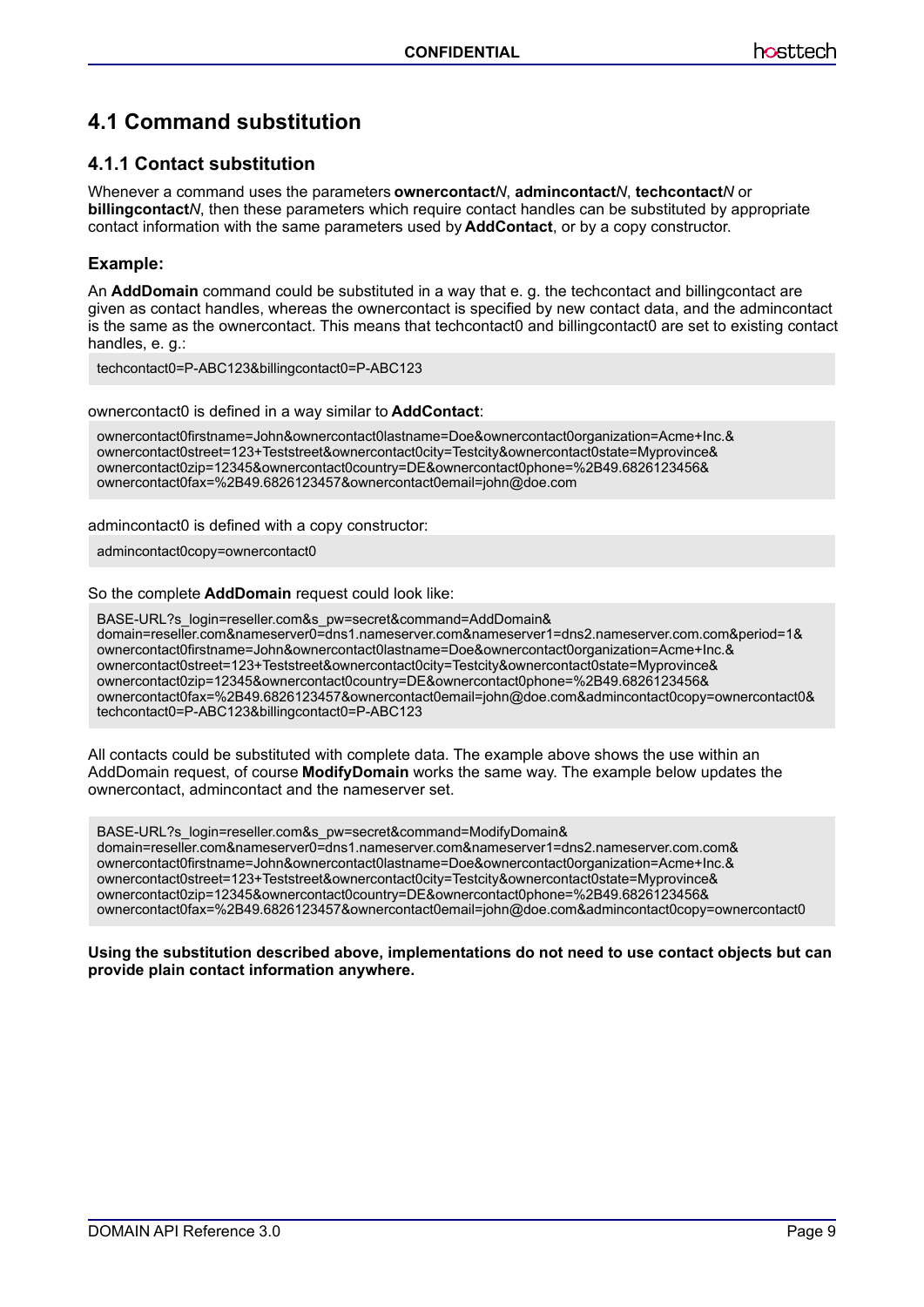# **4.2 Domain management commands**

The following commands are used to check, create, manage, transfer and delete domain names. Commands for domain preregistrations (preregs) are also described.

## **4.2.1 CheckDomain**

#### **Description**

Check a domain name for availability.

#### **Availability**

Your account must have the TLD of the domain name within the relation **ZONES**.

#### **Input Parameters**

submit the request using the following syntax:

**BASE-URL?s\_login=***reseller.com***&s\_pw=***secret***&command**=*command***&** *parameter1*=*value1***&***parameter2*=*value2***&***parameter3*=*value3...*

| Parameter           | <b>Obligation Definition</b> |                                                                                                                                   | <b>Type</b>   |
|---------------------|------------------------------|-----------------------------------------------------------------------------------------------------------------------------------|---------------|
| required<br>s_login |                              | Login ID of the user account                                                                                                      | <b>TEXT</b>   |
| s_pw                | required                     | Account password                                                                                                                  | <b>TEXT</b>   |
| s user              | optional                     | User ID of the user as which the command shall be<br>executed (must be a subuser of s login)                                      | <b>TEXT</b>   |
| command             | required                     | Name of command to be executed                                                                                                    | <b>TEXT</b>   |
| domain              | required                     | Name of the domain                                                                                                                | <b>DOMAIN</b> |
| x-idn-language      | optional                     | If the domain is a IDN domain, you have to submit the<br>IDN language tag with this parameter (e.g. DE for<br>German IDN domains) | <b>ITEXT</b>  |

#### **Returned Properties and Values**

| <b>Code</b> | <b>Description</b>                |
|-------------|-----------------------------------|
| 210         | Domain name is available          |
| 21          | Domain name is not available      |
| 541         | One of the parameters was invalid |

**Property min max Description** no properties are returned

#### **Example**

The following request checks the availability of "reseller.com":

```
BASE-URL?s_login=reseller.com&s_pw=secret&command=CheckDomain&
domain=reseller.com
```

```
[RESPONSE]
code = 211description = Domain name not available
EOF
```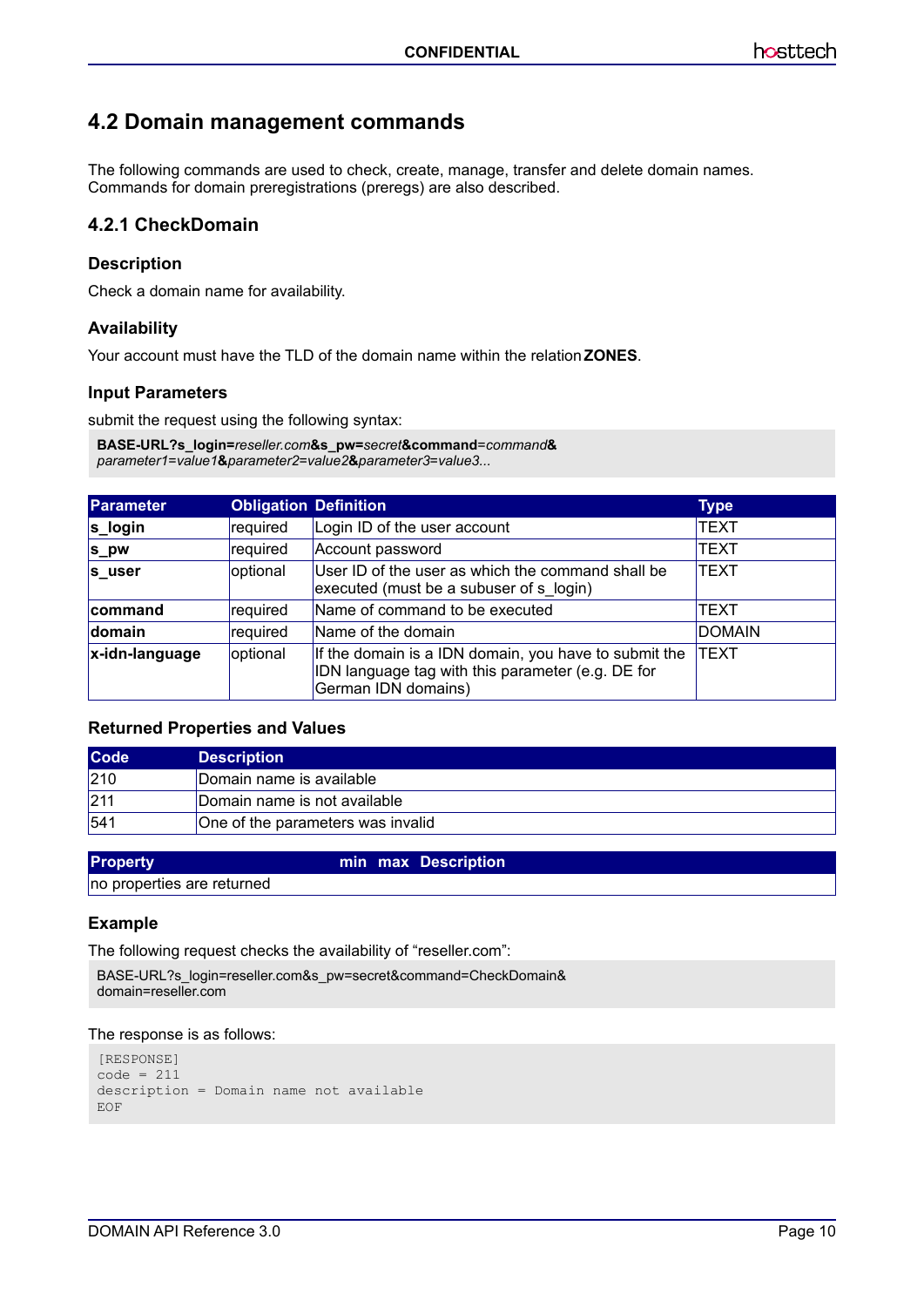# **4.2.2 CheckDomains**

### **Description**

Check a list of domain names for availability.

### **Availability**

Your account must have the TLDs of the domain names within the relation **ZONES**.

#### **Input Parameters**

submit the request using the following syntax:

**BASE-URL?s\_login=***reseller.com***&s\_pw=***secret***&command**=*command***&** *parameter1*=*value1***&***parameter2*=*value2***&***parameter3*=*value3...*

| Parameter        | <b>Obligation Definition</b> |                                                                                                                                   | <b>Type</b>  |
|------------------|------------------------------|-----------------------------------------------------------------------------------------------------------------------------------|--------------|
| s_login          | required                     | Login ID of the user account                                                                                                      | <b>TEXT</b>  |
| required<br>s_pw |                              | Account password                                                                                                                  | <b>TEXT</b>  |
| s user           | optional                     | User ID of the user as which the command shall be<br>executed (must be a subuser of s login)                                      | <b>TEXT</b>  |
| <b>command</b>   | required                     | Name of command to be executed                                                                                                    | TEXT         |
| domainN          | required                     | Names of the domains                                                                                                              | DOMAIN [031] |
| x-idn-language   | optional                     | If the domain is a IDN domain, you have to submit the<br>IDN language tag with this parameter (e.g. DE for<br>German IDN domains) | <b>TEXT</b>  |

#### **Returned Properties and Values**

| <b>Code</b> | <b>Description</b>                |
|-------------|-----------------------------------|
| 200         | Command completed successfully    |
| 541         | One of the parameters was invalid |

| <b>Property</b>    |  | min max Description                            |
|--------------------|--|------------------------------------------------|
| <b>DOMAINCHECK</b> |  | The result for the N-th domain, in the format: |
|                    |  | $ <$ code> $<$ space> $<$ description>         |

#### **Example**

The following request checks the availability of reseller.com, reseller.net, reseller.info and reseller.de:

BASE-URL?s\_login=reseller.com&s\_pw=secret&command=CheckDomains& domain0=reseller.com&domain1=reseller.net&domain2=reseller.info&domain3=reseller.de

```
[RESPONSE]
code = 200description = Command completed successfully
property[domaincheck][0] = 211 Domain name not available
property[domaincheck][1] = 211 Domain name not available
property[domaincheck][2] = 211 Domain name not available
property[domaincheck][3] = 210 Domain name available
EOF
```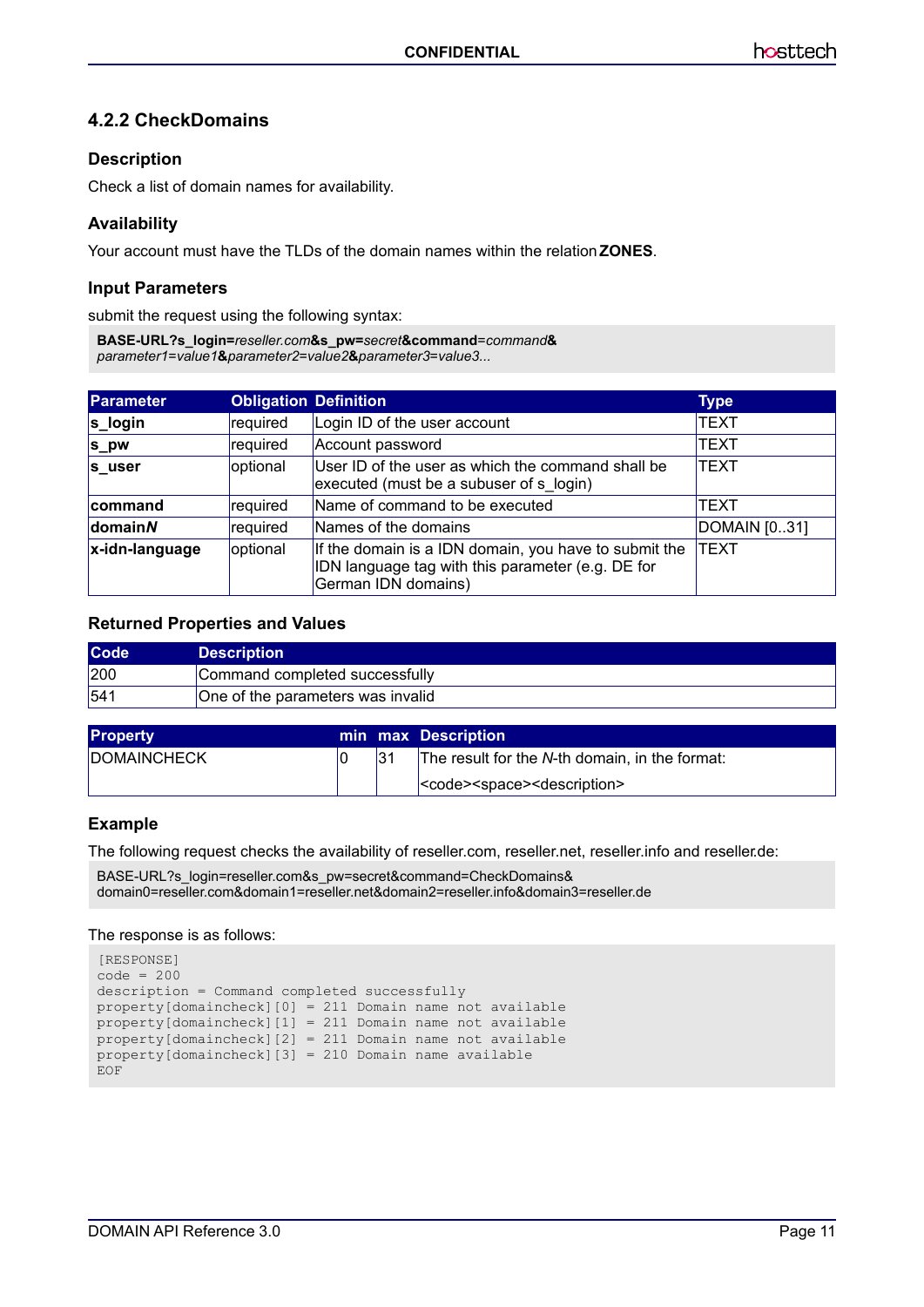# **4.2.3 AddDomain**

## **Description**

Register a domain name.

### **Availability**

Your account must have the relations **PRICE\_CLASS\_DOMAIN\_DOMAINCLASS\_SETUP** and **PRICE CLASS DOMAIN DOMAINCLASS ANNUAL** for the corresponding domain class.

#### **Input Parameters**

submit the request using the following syntax:

**BASE-URL?s\_login=***reseller.com***&s\_pw=***secret***&command**=*command***&** *parameter1*=*value1***&***parameter2*=*value2***&***parameter3*=*value3...*

| <b>Parameter</b>            | <b>Obligation Definition</b> |                                                                                                                                                                                                                 | <b>Type</b>                |
|-----------------------------|------------------------------|-----------------------------------------------------------------------------------------------------------------------------------------------------------------------------------------------------------------|----------------------------|
| s_login                     | required                     | Login ID of the user account                                                                                                                                                                                    | <b>TEXT</b>                |
| s_pw                        | required                     | Account password                                                                                                                                                                                                | <b>TEXT</b>                |
| s_user                      | optional                     | User ID of the user as which the command shall be<br>executed (must be a subuser of s_login)                                                                                                                    | TEXT                       |
| command                     | required                     | Name of command to be executed                                                                                                                                                                                  | <b>TEXT</b>                |
| domain                      | required                     | Name of the domain                                                                                                                                                                                              | <b>DOMAIN</b>              |
| period                      | optional                     | Registration period:<br>xY for x years<br>xM for x months<br>(please remark that "Y" and "M" are case sensitive)                                                                                                | TEXT                       |
| ownercontactN               | required                     | Owner/Registrant-Contact(s)                                                                                                                                                                                     | CONTACT [11]               |
| admincontactN               | required                     | Admin-Contact(s)                                                                                                                                                                                                | CONTACT [13]               |
| techcontactN                | required                     | Tech-Contact(s)                                                                                                                                                                                                 | CONTACT [13]               |
| billingcontactN             | required                     | Billing-Contact(s)                                                                                                                                                                                              | CONTACT [13]               |
| nameserverN                 | optional                     | Nameserver hostnames                                                                                                                                                                                            | <b>NAMESERVER</b><br>[012] |
| transferlock                | optional                     | transferlock=1 locks a domain immediately after<br>creating it                                                                                                                                                  | <b>INTEGER</b>             |
| auth                        | optional                     | Auth-Info code (min 6 letters, default = random string)                                                                                                                                                         |                            |
| x-aero-ens-auth-<br>id      | optional                     | To register .AERO through the XIRCA system, you<br>have to specify two additional parameters - the .AERO<br>ID and the respective password.<br>You can apply for an .AERO ID on<br>http://www.information.aero. | <b>TEXT</b>                |
| x-aero-ens-auth-<br>key     | optional                     | To register .AERO through the XIRCA system, you<br>have to specify two additional parameters - the .AERO<br>ID and the respective password.<br>You can apply for an .AERO ID on                                 | <b>TEXT</b>                |
| x-asia-                     |                              | http://www.information.aero.                                                                                                                                                                                    | <b>TEXT</b>                |
| optional<br>mainainerurl    |                              | In order to register a .ASIA domain, this paramer can<br>be used to display information about the maintainer,<br>e.g. the provider of the domain, in the .ASIA whois                                            |                            |
| x-asia-regagent-<br>contact | optional                     | With this parameter, a contact handle can be used to<br>display the provider or reseller through whose system<br>the .ASIA domain has been registered                                                           | TEXT (CONTACT)             |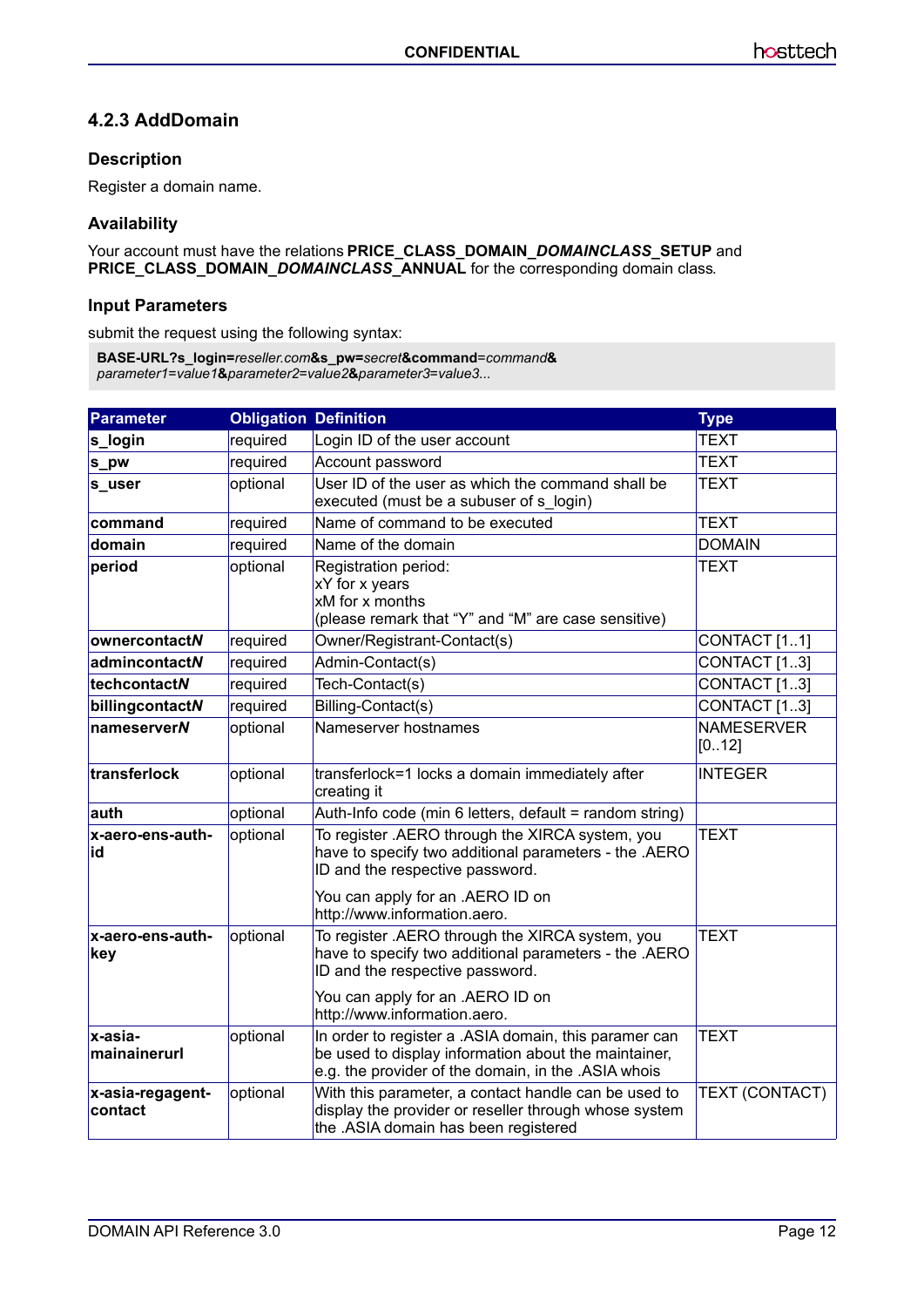| <b>Parameter</b>                         | <b>Obligation Definition</b> |                                                                                                                                                                | <b>Type</b>                          |
|------------------------------------------|------------------------------|----------------------------------------------------------------------------------------------------------------------------------------------------------------|--------------------------------------|
| x-asia-ced-                              | optional                     | Indicates which contact should be used as CED                                                                                                                  | <b>TEXT</b>                          |
| contact                                  |                              |                                                                                                                                                                | (OWNER   ADMIN<br>  TECH   BILLING ) |
| x-eu-accept-<br>trustee-tac              | optional                     | For .EU domains: Set this parameter to "1" to use our<br>Trustee Contact Service for the Owner-C, I you can't<br>provide a local presence in the EU            | <b>INTERGER</b>                      |
| x-eu-registrant-<br>lang                 | optional                     | Language of the .EU Domain registrant; possible<br>values: cs   da   de   el   en   es   et   fi   fr   hu   it   lt   lv<br>mt   nl   pl                      | <b>TEXT</b>                          |
| x-fr-accept-<br>trustee-tac              | optional                     | Enables our .FR Trustee Solution which sets our .FR<br>trustee contact as contact person for the domain                                                        | <b>TEXT</b>                          |
| x-fr-registrant-<br>birth-date           | optional                     | Birth date of the registrant                                                                                                                                   | <b>DATE</b>                          |
| x-fr-registrant-<br>birth-place          | optional                     | Birth place of the registrant                                                                                                                                  | <b>TEXT</b>                          |
| x-fr-registrant-<br>trademark-<br>number | optional                     | Registration number of the registered trademark                                                                                                                | TEXT                                 |
| x-fr-registrant-<br>legal-form           | optional                     | Legal form of the entity (in case registrant is no natural TEXT<br>person)                                                                                     |                                      |
| x-fr-registrant-<br>legal-form-other     | optional                     | Other form than the possible values of the above<br>parameter                                                                                                  | TEXT                                 |
| x-fr-registrant-<br>legal-id             | optional                     | ID of the registrant                                                                                                                                           | TEXT                                 |
| x-fr-registrant-jo-<br>date-declaration  | optional                     | Date of the declaration of the trademark registration                                                                                                          | <b>DATE</b>                          |
| x-fr-registrant-jo-<br>date-number       | optional                     | Number of the trademark date registration                                                                                                                      | <b>INT</b>                           |
| x-fr-registrant-jo-<br>date-page         | optional                     | Page of the trademark date registration                                                                                                                        | <b>INT</b>                           |
| x-fr-registrant-jo-<br>date-publication  | optional                     | Date of publication of the trademark registration                                                                                                              | <b>DATE</b>                          |
| x-idn-language                           | optional                     | If domain is a IDN domain, please state the IDN<br>language Code                                                                                               | <b>TEXT</b>                          |
| x-it-pin                                 | optional                     | Taxpayer number for .IT domain registrations                                                                                                                   | <b>TEXT</b>                          |
| x-it-<br>consentforpublis<br>hing        | optional                     | State if you agree to the .IT Consent for Publishing                                                                                                           | INT (1/0)                            |
| x-jobs-<br>companyurl                    | optional                     | Company URL for .JOBS                                                                                                                                          | TEXT                                 |
| x-jobs-<br>industryclassifica<br>tion    | optional                     | Industry Classification for .JOBS                                                                                                                              | <b>INTEGER</b>                       |
| x-jobs-hraname                           | optional                     | Human Resources Association name for .JOBS                                                                                                                     | <b>TEXT</b>                          |
| x-name-noemail                           | optional                     | Only applies to .NAME registration $(1 = Yes / 0 = No)$                                                                                                        | <b>INTEGER</b>                       |
| x-name-<br>emailforward                  | optional                     | NAME eMail Forwarding                                                                                                                                          | <b>EMAIL</b>                         |
| x-nicse-idnumber optional                |                              | Personal Identity Number, needed for registration of<br>SE domains (Sweden)                                                                                    | TEXT                                 |
| x-nicse-vatid                            | optional                     | VAT ID of the registrant                                                                                                                                       | <b>TEXT</b>                          |
| x-nl-accept-<br>trustee-tac              | optional                     | For .NL domains: Set this parameter to "1" to use our<br>Trustee Contact Service for the Owner-C, if you can't<br>provide a local presence in the Netherlands. | <b>INTEGER</b>                       |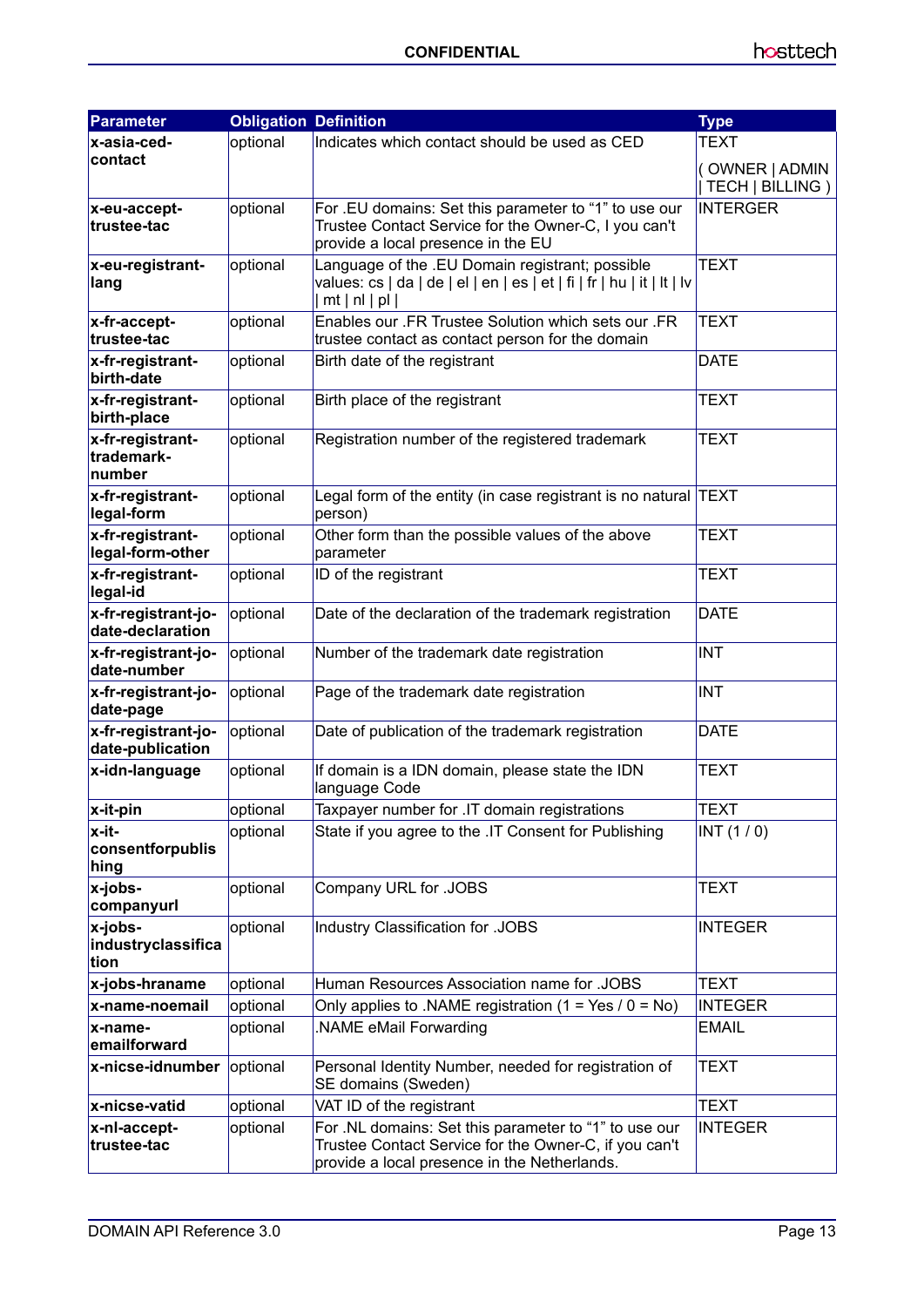| <b>Parameter</b>                    | <b>Obligation Definition</b> |                                                                                                                                                                                                                                                                                                              | <b>Type</b>                    |
|-------------------------------------|------------------------------|--------------------------------------------------------------------------------------------------------------------------------------------------------------------------------------------------------------------------------------------------------------------------------------------------------------|--------------------------------|
| x-pl-reason                         | optional                     | .PL Reason of registration                                                                                                                                                                                                                                                                                   | <b>TEXT</b>                    |
| x-pro-<br>registrationtype          | optional                     | Type of .PRO registration                                                                                                                                                                                                                                                                                    | TEXT                           |
| x-pro-redirect                      | optional                     | Can be used to enter a REDIRECT of a<br>SecondLevelRedirecting .PRO domain to a Third-<br>Level-Domain                                                                                                                                                                                                       | TEXT                           |
| x-pro-activation                    | optional                     | Necessary for the activation of a .PRO Third-Level-<br>Resolving domain after creating a A/V record.                                                                                                                                                                                                         | <b>TEXT</b>                    |
| x-pro-pw                            | optional                     | Necessary for the activation of a .PRO Third-Level-<br>Resolving domain after creating a A/V record.                                                                                                                                                                                                         | <b>TEXT</b>                    |
| x-pro-roid                          | optional                     | Necessary for the activation of a .PRO Third-Level-<br>Resolving domain after creating a A/V record.                                                                                                                                                                                                         | <b>TEXT</b>                    |
| x-pro-<br>trademarkname             | optional                     | The name of the registered trademark                                                                                                                                                                                                                                                                         | <b>TEXT</b>                    |
| x-pro-<br>trademarkjurisdic<br>tion | optional                     | The Country in which the jurisdiction for the trademark<br>applies                                                                                                                                                                                                                                           | <b>TEXT (Country-</b><br>Code) |
| x-pro-<br>trademarkdate             | optional                     | The registration date of the registered trademark                                                                                                                                                                                                                                                            | <b>DATE</b>                    |
| x-pro-<br>trademarknumber           | optional                     | The registration number of the registered trademark                                                                                                                                                                                                                                                          | TEXT                           |
| x-pro-accept-tou                    | optional                     | State if you accept the .PRO Registry TOU                                                                                                                                                                                                                                                                    | INT (1/0)                      |
| x-sg-rcbid                          | optional                     | Companies located in Singapore must enter their<br>registration number                                                                                                                                                                                                                                       | <b>TEXT</b>                    |
| x-travel-uin                        | optional                     | In order to register travel domains the registrant has to TEXT<br>provide a UIN<br>"Unique Identification Number". The UIN can be<br>provided to the registrant through an<br>Association Authentification Partner (a list of AAPs can<br>be viewed under<br>http://www.tralliance.info/authentication.htm). |                                |
| x-us-nexus-<br>apppurpose           | optional                     | Nexus-AppPurpose for .US Domains,<br>possible values: P1   P2   P3   P4   P5                                                                                                                                                                                                                                 | <b>TEXT</b>                    |
| x-us-nexus-<br>category             | optional                     | Nexus-Category for .US Domains, possible values:<br>C11   C12   C21   C31   C32                                                                                                                                                                                                                              | <b>TEXT</b>                    |
| x-us-nexus-<br>validator            | optional                     | Nexus-Validator (country) for .US Category C31 and<br>C32                                                                                                                                                                                                                                                    | <b>TEXT</b>                    |
| x-whois-url                         | optional                     | URL to display in our whois                                                                                                                                                                                                                                                                                  | <b>TEXT</b>                    |
| x-whois-rsp                         | optional                     | RSP name to display in our whois                                                                                                                                                                                                                                                                             | <b>TEXT</b>                    |
| x-whois-banner0                     | optional                     | Text to display in our whois (e.g. Advertising campaign) TEXT                                                                                                                                                                                                                                                |                                |
| x-whois-banner1                     | optional                     | Text to display in our whois (e.g. Advertising campaign) TEXT                                                                                                                                                                                                                                                |                                |
| x-whois-banner2                     | optional                     | Text to display in our whois (e.g. Advertising campaign) TEXT                                                                                                                                                                                                                                                |                                |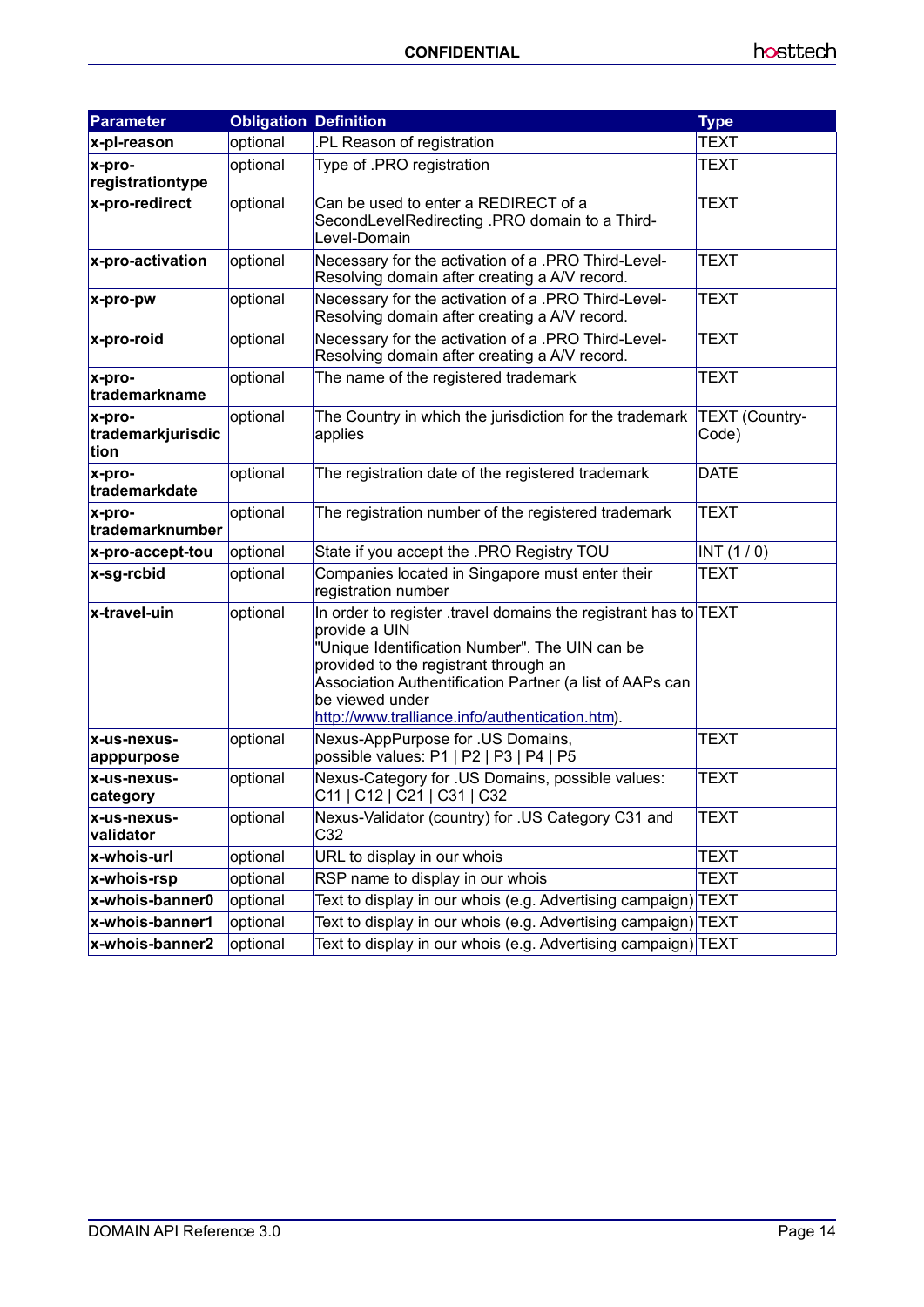#### **Returned Properties and Values**

| <b>Code</b> | <b>Description</b>             |
|-------------|--------------------------------|
| 200         | Command completed successfully |
| 541         | 'The command failed            |

| <b>Property</b>                     |  | min max Description              |
|-------------------------------------|--|----------------------------------|
| <b>REGISTRATIONEXPIRATIONDATE 1</b> |  | The registration expiration date |
| <b>STATUS</b>                       |  | The current registration status  |

#### **Notes**

- The contact parameters of this command can be substituted
- If the STATUS property is "REQUESTED" or "PROCESSING", then the domain has not yet been registered, but awaits confirmation by the registry. Poll the Event queue for any incoming information.

#### **Example**

The following request registers the domain "reseller.com" for 2 years:

```
BASE-URL?s_login=reseller.com&s_pw=secret&command=AddDomain&period=2&
domain=reseller.com&ownercontact0=P-ABC123&admincontact0=P-ABC123&techcontact0=P-ABC123&
billingcontact0=P-ABC123&nameserver0=dns1.nameserver.com&nameserver1=dns2.nameserver.com
```

```
[RESPONSE]
code = 200description = Command completed successfully
property[status][0] = ACTIVE
property[registration expiration date] = 2004-09-04 12:30:00
EOF
```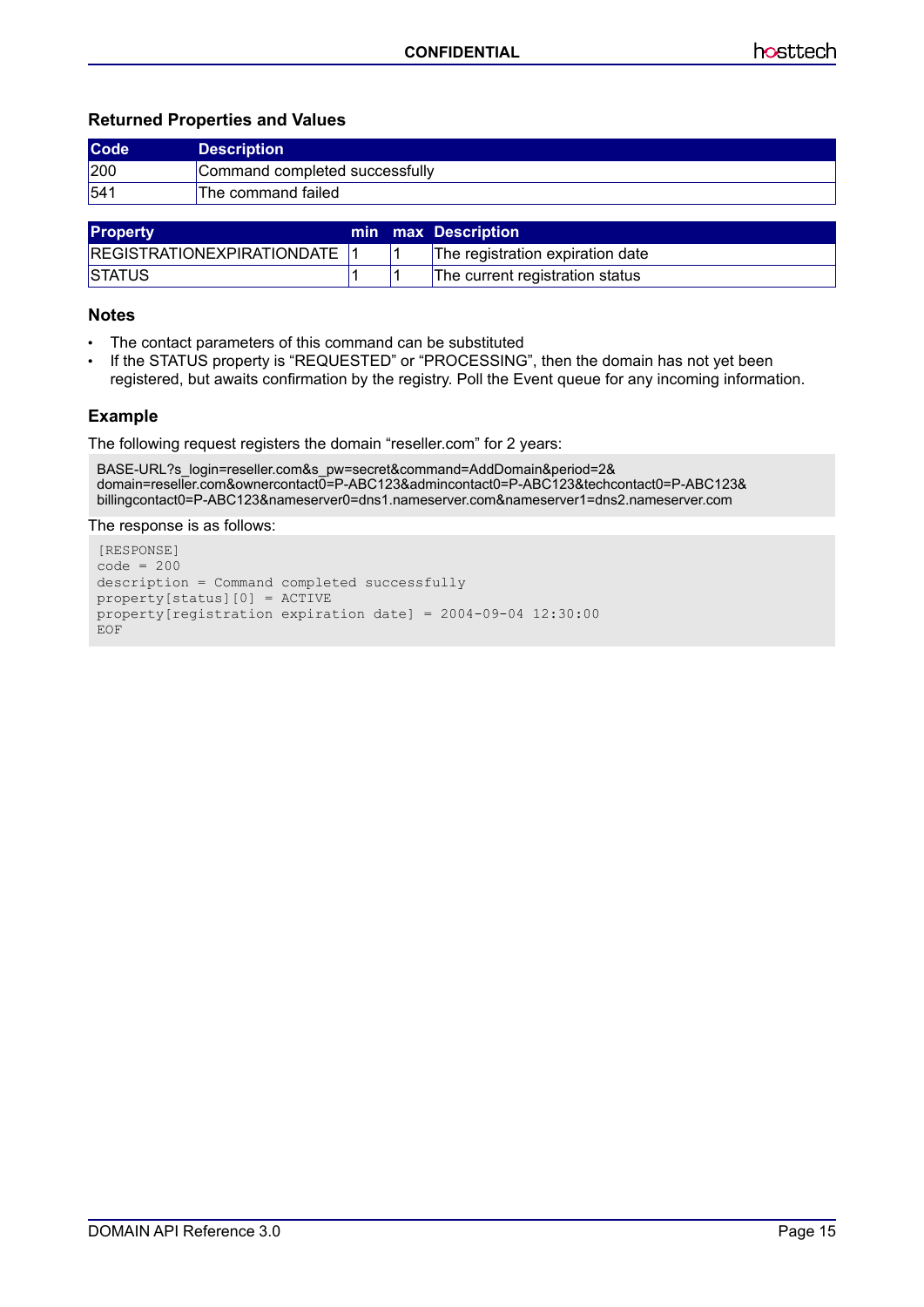# **4.2.4 ModifyDomain**

### **Description**

Modify a domain name.

## **Availability**

All users have access to this command.

#### **Input Parameters**

submit the request using the following syntax:

**BASE-URL?s\_login=***reseller.com***&s\_pw=***secret***&command**=*command***&** *parameter1*=*value1***&***parameter2*=*value2***&***parameter3*=*value3...*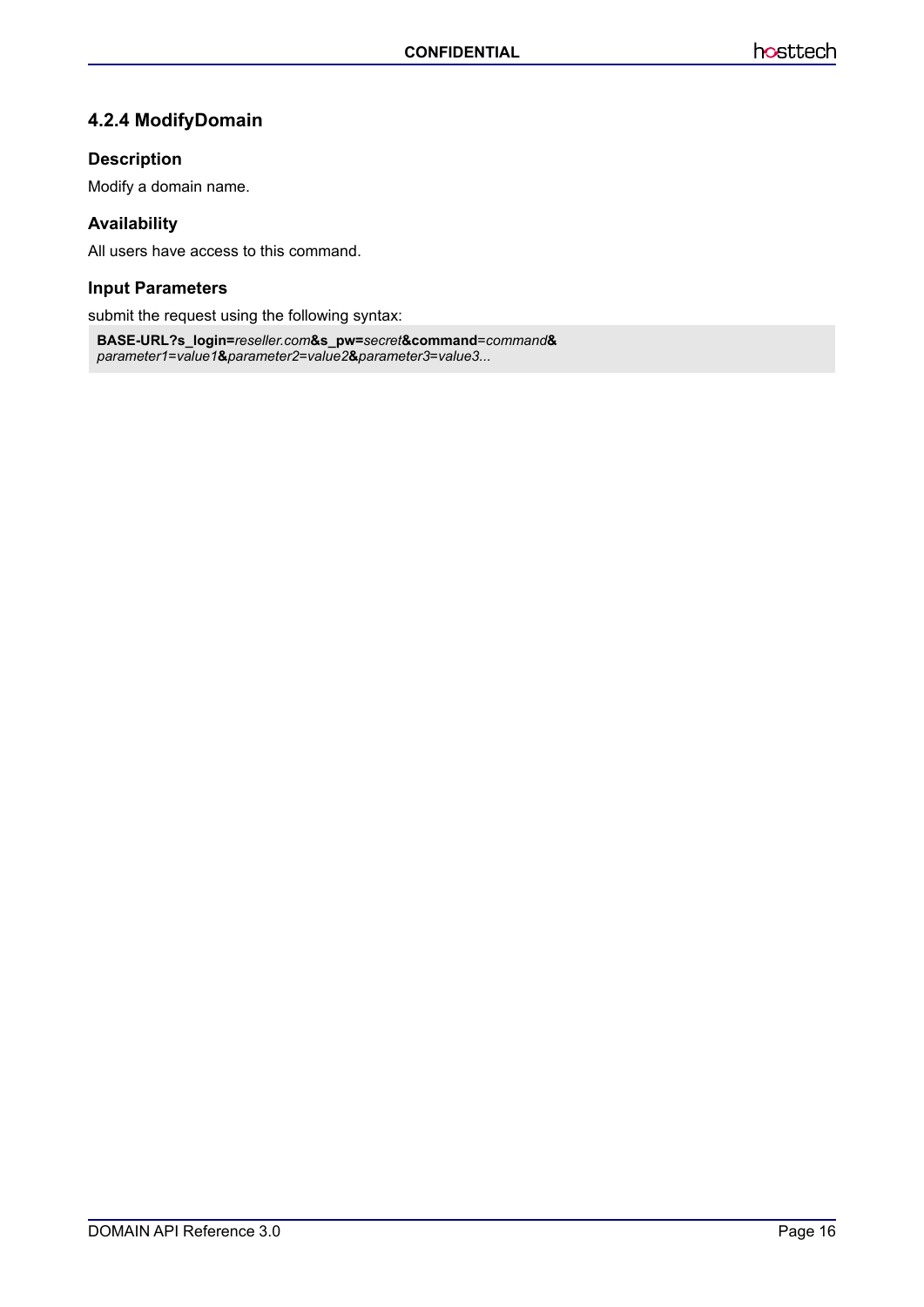| <b>Parameter</b> | <b>Obligation Definition</b> |                                                                                                                                                           | <b>Type</b>                |
|------------------|------------------------------|-----------------------------------------------------------------------------------------------------------------------------------------------------------|----------------------------|
| s_login          | required                     | Login ID of the user account                                                                                                                              | <b>TEXT</b>                |
| s_pw             | required                     | Account password                                                                                                                                          | <b>TEXT</b>                |
| s user           | optional                     | User ID of the user as which the command shall be<br>executed (must be a subuser of s_login)                                                              | <b>TEXT</b>                |
| command          | required                     | Name of command to be executed                                                                                                                            | <b>TEXT</b>                |
| domain           | required                     | Name of the domain                                                                                                                                        | <b>DOMAIN</b>              |
| ownercontactN    | optional                     | Owner/Registrant-Contact(s)                                                                                                                               | CONTACT [11]               |
| admincontactN    | optional                     | Admin-Contact(s)                                                                                                                                          | CONTACT [13]               |
| techcontactN     | optional                     | Tech-Contact(s)                                                                                                                                           | CONTACT [13]               |
| billingcontactN  | optional                     | Billing-Contact(s)                                                                                                                                        | CONTACT [13]               |
| nameserverN      | optional                     | Nameserver hostnames                                                                                                                                      | <b>NAMESERVER</b><br>[012] |
| auth             | optional                     | Auth-Info code (min 6 letters)                                                                                                                            | <b>TEXT</b>                |
| addstatusN       | optional                     | Add a status flag<br>e.g. registrar-lock: Lock a .COM/.NET domain<br>(providerlock)<br>ClientTransferProhibited: Lock all other TLDs<br>(providerlock)    | <b>TEXT</b>                |
| delstatusN       | optional                     | Delete a status flag<br>e.g. registrar-lock: Lock a .COM/.NET domain<br>(providerlock)<br>ClientTransferProhibited: Lock all other TLDs<br>(providerlock) | <b>TEXT</b>                |
| <b>X-</b>        | optional                     | See command "AddDomain" for these optional<br>parameters                                                                                                  |                            |

### **Returned Properties and Values**

| <b>Code</b> | <b>Description</b>             |
|-------------|--------------------------------|
| 200         | Command completed successfully |
| 541         | 'The command failed            |

**Property min max Description**

no properties are returned

#### **Notes**

• The contact parameters of this command can be substituted

#### **Example**

The following request modifies the domain "reseller.com":

BASE-URL?s\_login=reseller.com&s\_pw=secret&command=ModifyDomain& domain=reseller.com&ownercontact0=P-ABC123&admincontact0=P-ABC123&techcontact0=P-ABC123& billingcontact0=P-ABC123&nameserver0=dns1.nameserver.com&nameserver1=dns2.nameserver.com

```
[RESPONSE]
code = 200description = Command completed successfully
EOF
```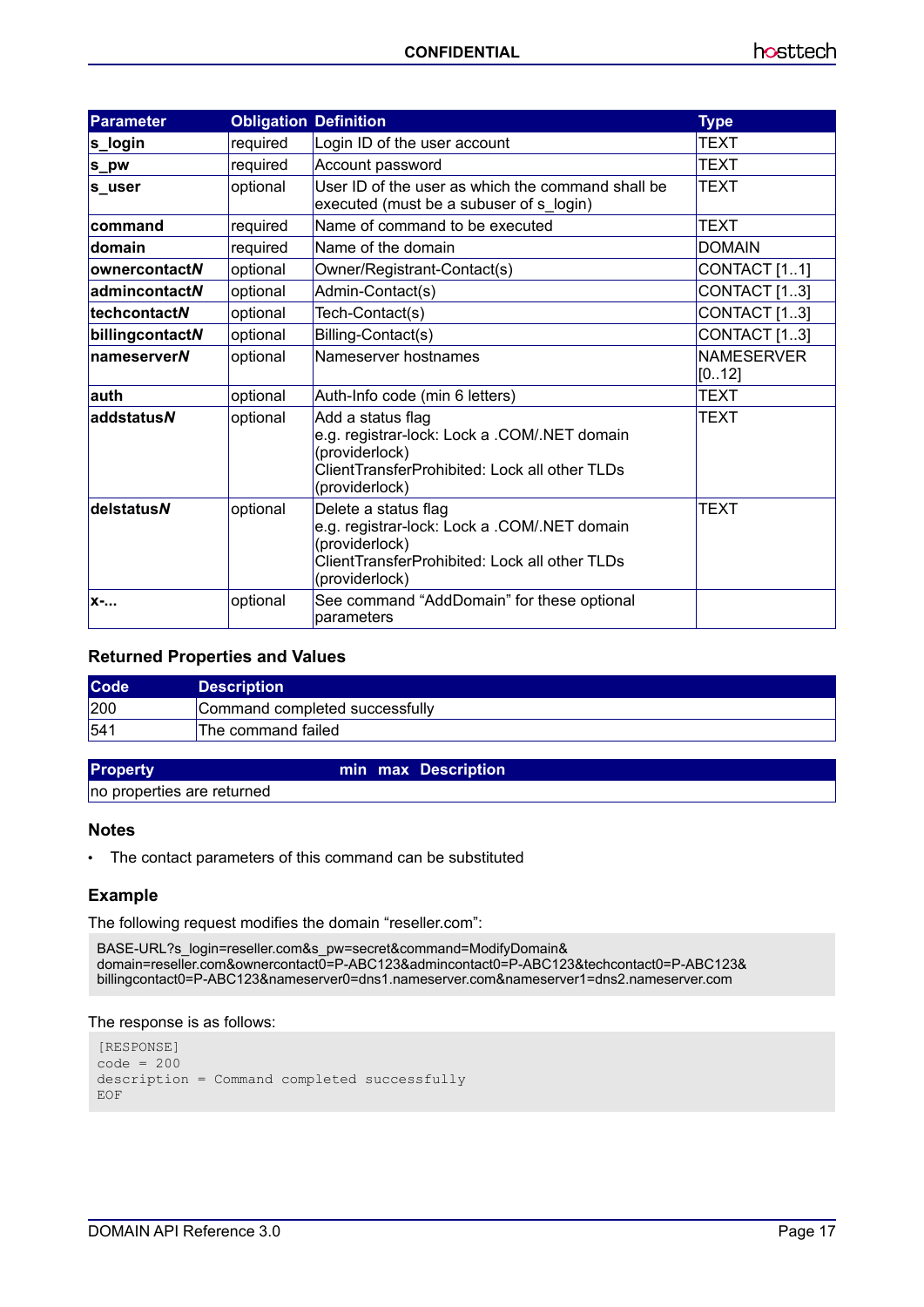# **4.2.5 StatusDomain**

#### **Description**

Query the status of a domain name.

### **Availability**

All users have access to this command.

#### **Input Parameters**

submit the request using the following syntax:

**BASE-URL?s\_login=***reseller.com***&s\_pw=***secret***&command**=*command***&** *parameter1*=*value1***&***parameter2*=*value2***&***parameter3*=*value3...*

| <b>Parameter</b> | <b>Obligation Definition</b> |                                                                                              | <b>Type</b>   |
|------------------|------------------------------|----------------------------------------------------------------------------------------------|---------------|
| s_login          | required                     | Login ID of the user account                                                                 | <b>TEXT</b>   |
| $ s_p$           | required                     | Account password                                                                             | TEXT          |
| s user           | optional                     | User ID of the user as which the command shall be<br>executed (must be a subuser of s login) | <b>TEXT</b>   |
| command          | required                     | Name of command to be executed                                                               | TEXT          |
| domain           | required                     | Name of the domain                                                                           | <b>DOMAIN</b> |

#### **Returned Properties and Values**

| <b>Code</b> | <b>Description</b>             |
|-------------|--------------------------------|
| 200         | Command completed successfully |
| 541         | 'The command failed            |

| <b>Property</b>                   |   |    | min max Description                          |
|-----------------------------------|---|----|----------------------------------------------|
| <b>CREATEDBY</b>                  |   |    | Registrar that registered the domain         |
| <b>CREATEDDATE</b>                |   |    | The creation date of the domain              |
| <b>UPDATEDBY</b>                  |   |    | Registrar that updated the domain            |
| <b>UPDATEDDATE</b>                |   |    | Last modification date of the domain         |
| <b>REGISTRAR</b>                  |   |    | Current sponsoring registrar                 |
| <b>REGISTRATIONEXPIRATIONDATE</b> |   |    | The registration expiration date             |
| <b>REGISTRARTRANSFERDATE</b>      | 0 |    | The last transfer date                       |
| <b>STATUS</b>                     |   | N  | The current registration status              |
| OWNERCONTACT                      |   | 1  | The Registrant/Owner                         |
| ADMINCONTACT                      |   | 3  | The Administrative Contact                   |
| <b>TECHCONTACT</b>                |   | 3  | The Technical Contact                        |
| <b>BILLINGCONTACT</b>             |   | 3  | The Billing Contact                          |
| <b>NAMESERVER</b>                 | 0 | 13 | The Nameserver hostnames                     |
| <b>AUTH</b>                       | 0 |    | The Auth-Info Code                           |
| <b>USER</b>                       |   |    | The user that manages this domain            |
| <b>RENEWALMODE</b>                |   |    | Indicates how the domain will be renewed     |
| TRANSFERMODE                      |   |    | Indicates how the domain will be transferred |
| <b>RENEWALDATE</b>                |   |    | Date of next renewal                         |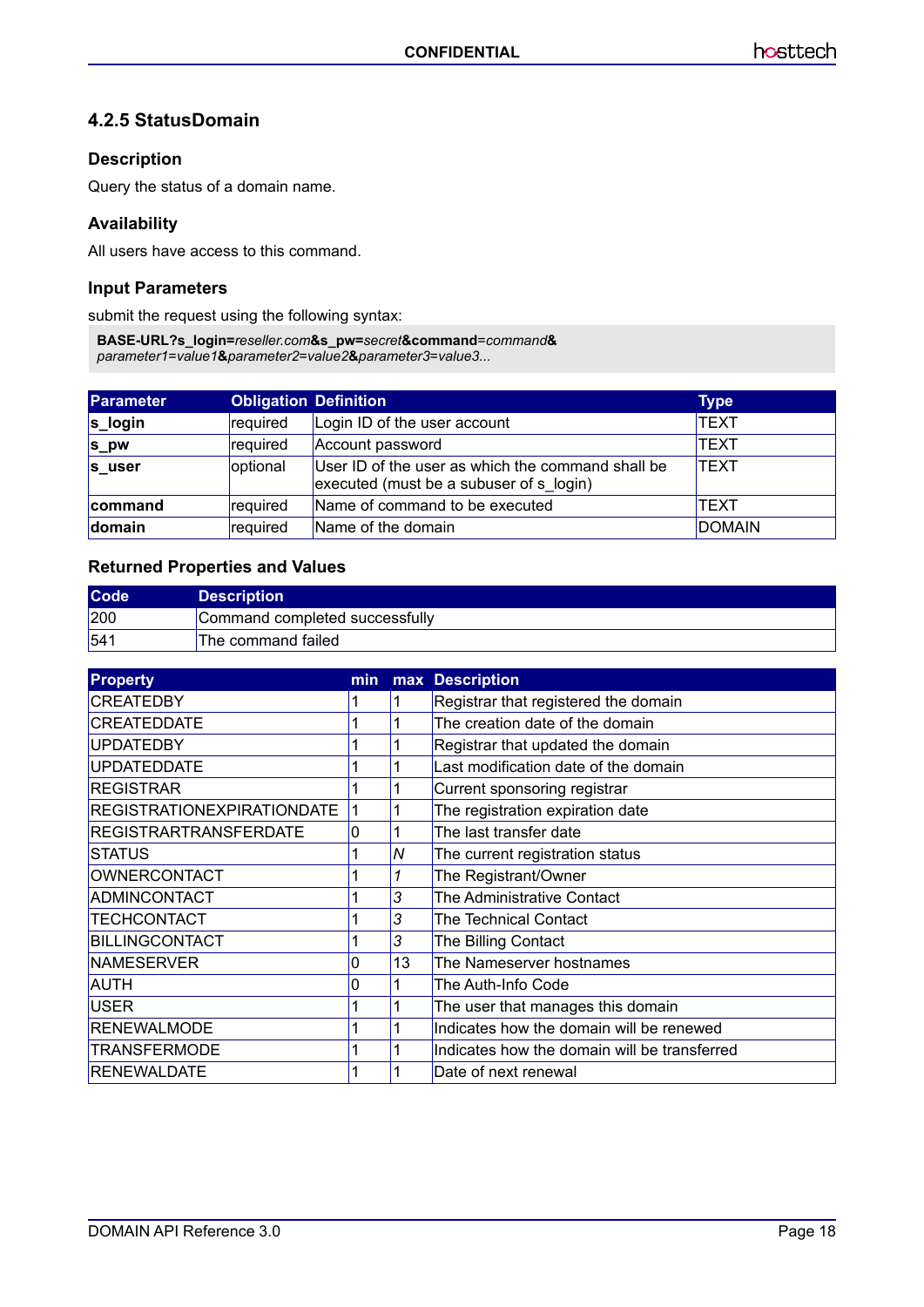# **Example**

The following request queries the status of the domain "reseller.com":

BASE-URL?s\_login=reseller.com&s\_pw=secret&command=StatusDomain& domain=reseller.com

```
[RESPONSE]
code = 200description = Command completed successfully
property[created by][0] = registrar
property[created date][0] = 2001-08-21 09:09:00.0
property[updated by][0] = registrarproperty[updated date][0] = 2003-08-21 19:14:00.0
property[registrar][0] = registrar
property[registration expiration date][0] = 2004-08-21 09:09:00.0
property[registrar transfer date][0] = 2003-08-21 00:12:00.0
property[status][0] = ACTIVE
property[nameserver][0] = DNS1.NAMESERVER.COM
property[nameserver][1] = DNS2.NAMESERVER.COM
property[user][0] = reseller.com
EOF
```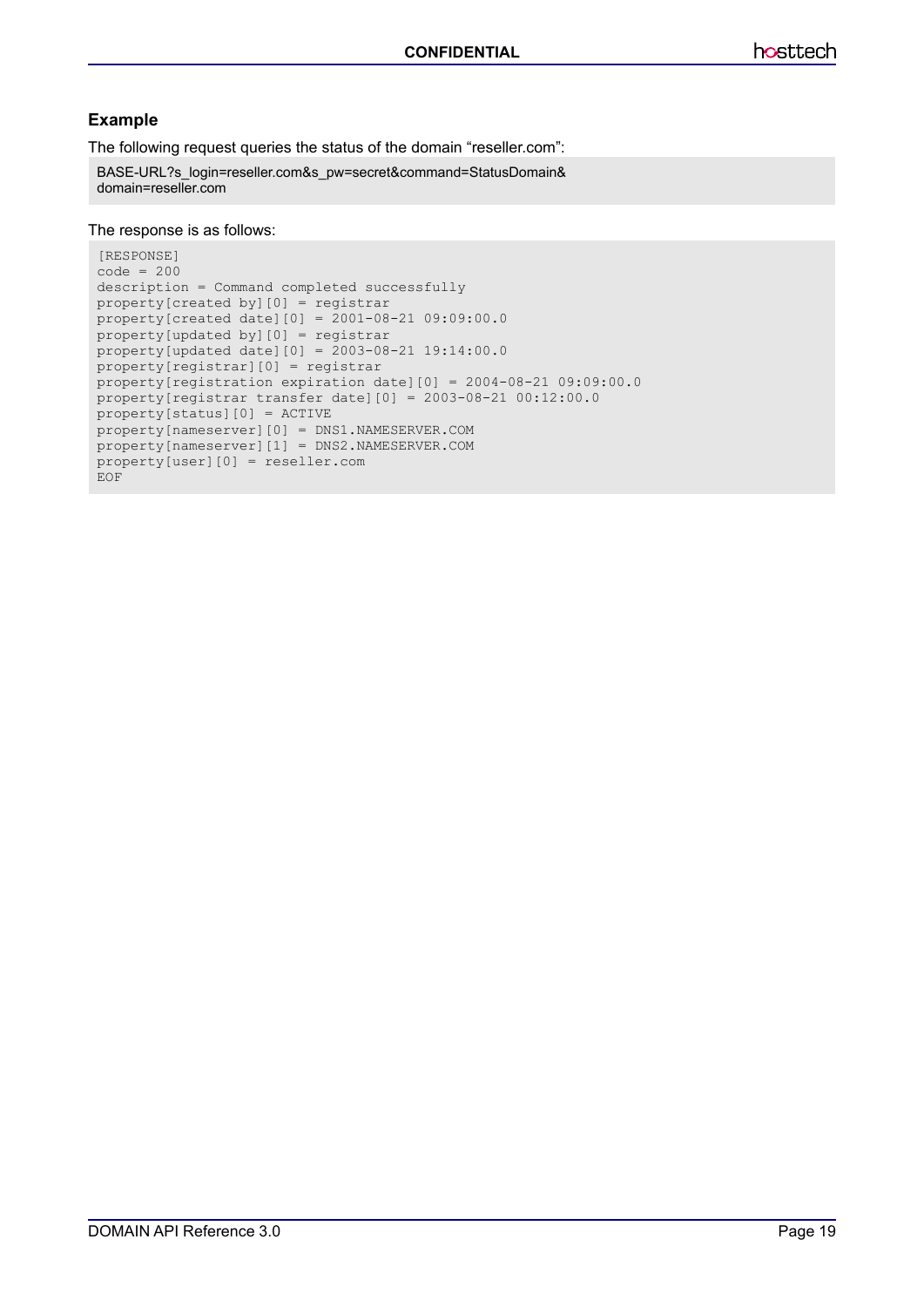# **4.2.6 DeleteDomain**

### **Description**

Delete a domain name.

## **Availability**

All users have access to this command.

#### **Input Parameters**

submit the request using the following syntax:

**BASE-URL?s\_login=***reseller.com***&s\_pw=***secret***&command**=*command***&** *parameter1*=*value1***&***parameter2*=*value2***&***parameter3*=*value3...*

| <b>Parameter</b>           | <b>Obligation Definition</b> |                                                                                                                                                   | <b>Type</b>           |
|----------------------------|------------------------------|---------------------------------------------------------------------------------------------------------------------------------------------------|-----------------------|
| s_login                    | required                     | Login ID of the user account                                                                                                                      | <b>TEXT</b>           |
| s_pw                       | required                     | Account password                                                                                                                                  | <b>TEXT</b>           |
| s user                     | optional                     | User ID of the user as which the command shall be<br>executed (must be a subuser of s login)                                                      | <b>TEXT</b>           |
| <b>command</b>             | required                     | Name of command to be executed                                                                                                                    | <b>TEXT</b>           |
| <b>domain</b>              | required                     | Name of the domain                                                                                                                                | <b>DOMAIN</b>         |
| x-at-scheduledate optional |                              | For .AT: deletion at the end of the term ("expiration") or TEXT<br>immediately ("now"); default behavior if parameter is<br>not given: expiration | (EXPIRATION  <br>NOW) |

#### **Returned Properties and Values**

| <b>Code</b> | <b>Description</b>             |
|-------------|--------------------------------|
| 200         | Command completed successfully |
| 541         | The command failed             |

**Property min max Description**

no properties are returned

#### **Example**

The following deletes the domain "reseller.com":

BASE-URL?s\_login=reseller.com&s\_pw=secret&command=DeleteDomain& domain=reseller.com

```
[RESPONSE]
code = 200description = Command completed successfully
EOF
```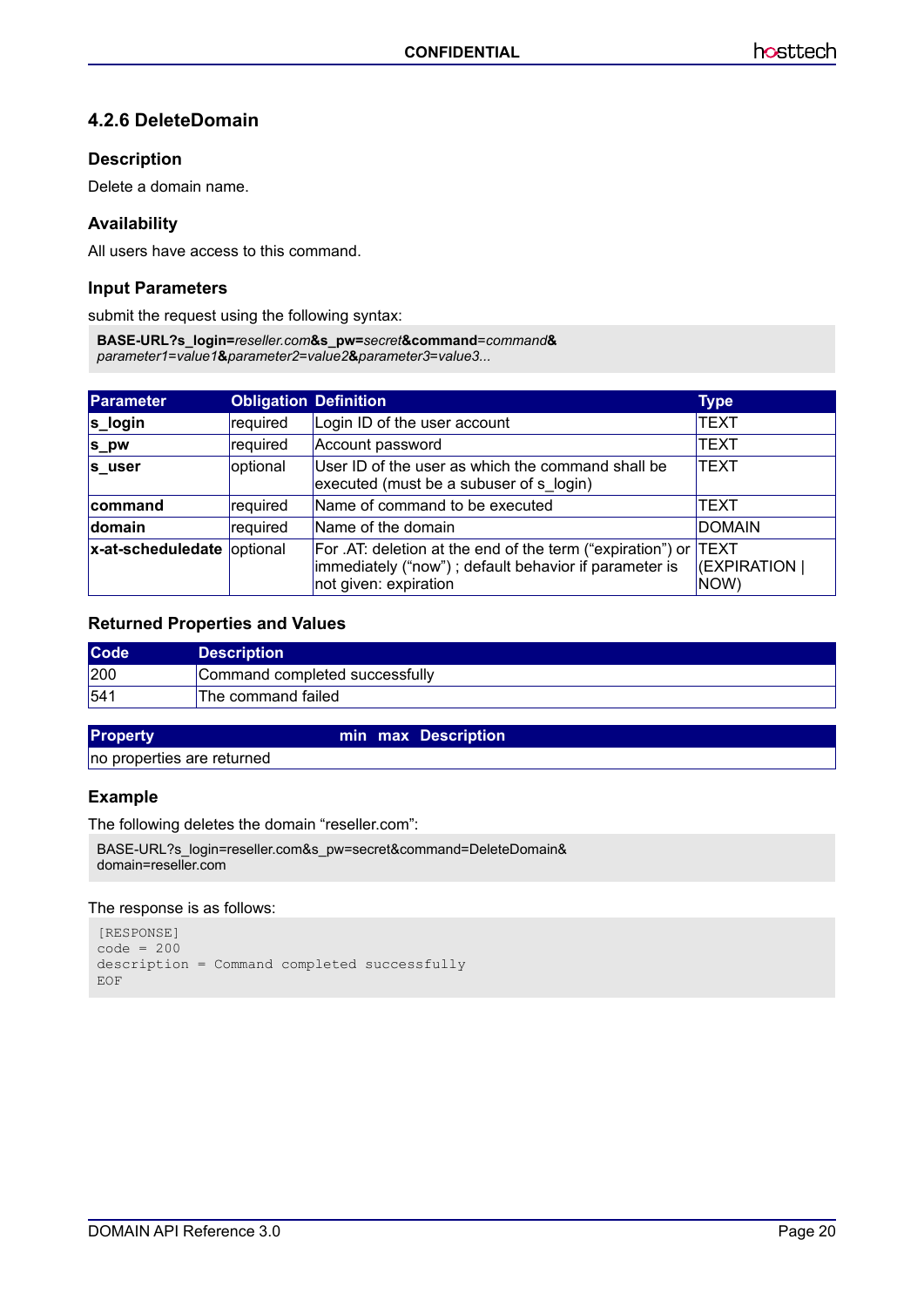# **4.2.7 TradeDomain**

#### **Description**

Trade is for changing registrant informations for certain TLDs. E.g. it is not possible to simply update the registrant information beneath a .EU Domain.

From a technical standpoint a trade includes a transfer, or if the registrar does not change, an authorization request between registry and the old and new registrant. If it is successful, the registrant changes and the registration period is reset.

#### **Availability**

All users have access to this command.

#### **Input Parameters**

submit the request using the following syntax:

**BASE-URL?s\_login=***reseller.com***&s\_pw=***secret***&command**=*command***&** *parameter1*=*value1***&***parameter2*=*value2***&***parameter3*=*value3...*

| Parameter                   | <b>Obligation Definition</b> |                                                                                                                                                                 | <b>Type</b>     |
|-----------------------------|------------------------------|-----------------------------------------------------------------------------------------------------------------------------------------------------------------|-----------------|
| s_login                     | required                     | Login ID of the user account                                                                                                                                    | TEXT            |
| s_pw                        | required                     | Account password                                                                                                                                                | TEXT            |
| s user                      | optional                     | User ID of the user as which the command shall be<br>executed (must be a subuser of s login)                                                                    | <b>TEXT</b>     |
| command                     | required                     | Name of command to be executed                                                                                                                                  | TEXT            |
| domain                      | required                     | Name of the domain                                                                                                                                              | <b>DOMAIN</b>   |
| ownercontact0               | required                     | Contact handle of the new domain owner                                                                                                                          | TEXT            |
| $x$ -it-pin                 | optional                     | May be required for . IT ownerchanges                                                                                                                           | TEXT            |
| x-eu-accept-<br>trustee-tac | optional                     | For .EU domains: Set this parameter to "1" to use our<br>Trustee Contact Service for the Owner-C, I you can't<br>provide a local presence in the EU             | <b>INTERGER</b> |
| x-nl-accept-<br>trustee-tac | optional                     | For .NL domains: Set this parameter to "1" to use our<br>Domicile Contact Service for the Owner-C, I you can't<br>provide a domicile address in the Netherlands | <b>INTEGER</b>  |
| x-nicse-idnumber optional   |                              | For .SE domains: contains the personal or company ID TEXT<br>of Swedish entities or an equivalent ID number for non-<br>Swedis entities                         |                 |
| action                      | optional                     | May be "cancel" to cancel a running trade                                                                                                                       | TEXT            |

#### **Returned Properties and Values**

| <b>Code</b> | <b>Description</b>             |
|-------------|--------------------------------|
| 200         | Command completed successfully |
| 541         | The command failed             |

**Property min max Description**

no properties are returned

#### **Example**

The following command can be called for requesting the registrant change of the domain "reseller.eu" using contact data from handle "P-ABC123":

BASE-URL?s\_login=reseller.com&s\_pw=secret&command=TradeDomain& domain=reseller.eu&ownercontact0= P-ABC123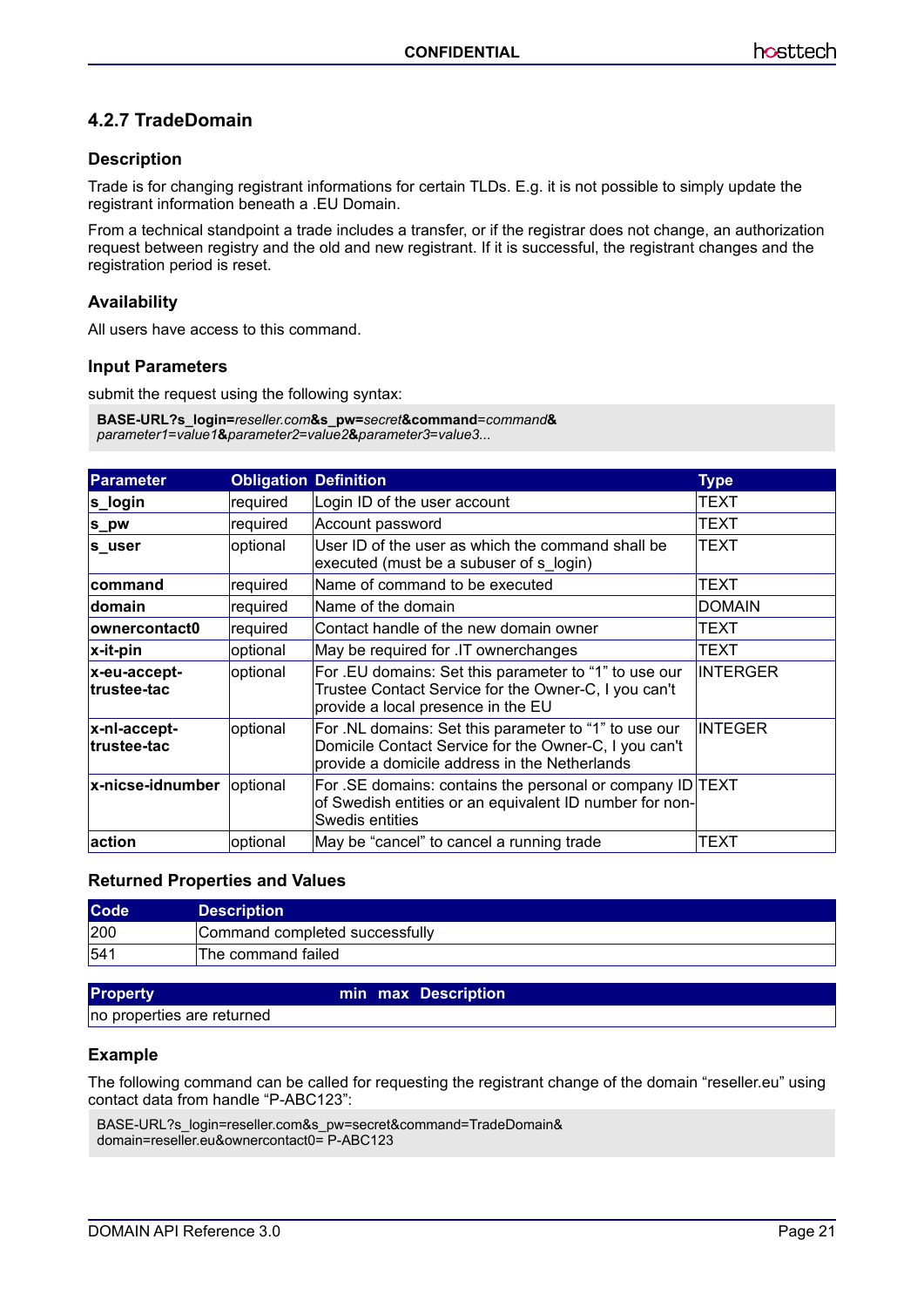```
[RESPONSE]
code = 200
description = Command completed successfully
EOF
```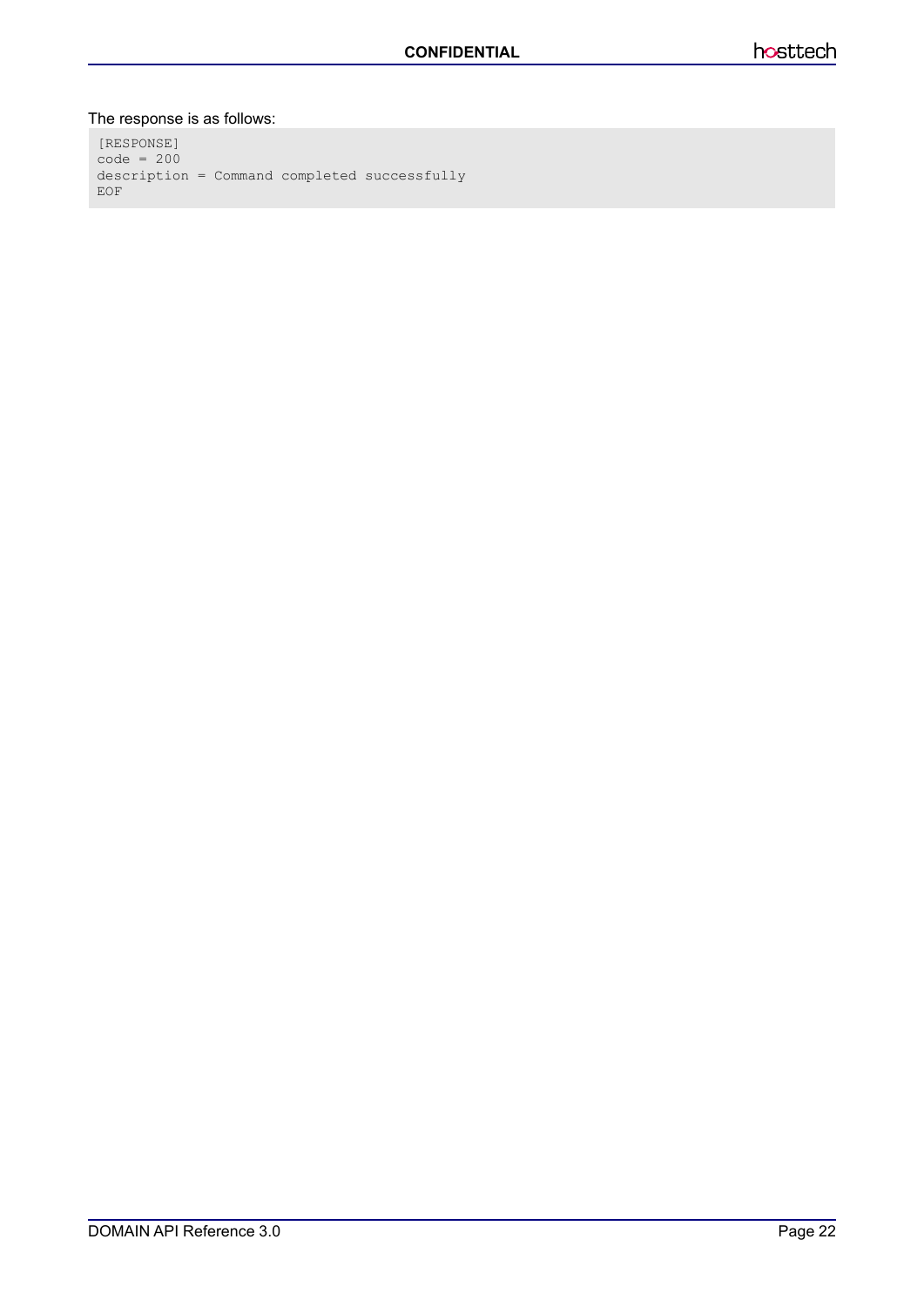# **4.2.8 ActivateDomainTrade**

#### **Description**

The ActivateDomainTrade command is used to approve a domain trade, which requires the active participation of the registrar or repository owner (e.g. for .AT domains).

If a customer initiates a Trade for such a domain, the Trade will not be submitted to the registry until the registrar or repository owner activates it using this command.

#### **Availability**

The command can only be executed by registrars or owners of domain repositories.

#### **Input Parameters**

submit the request using the following syntax:

```
BASE-URL?s_login=reseller.com&s_pw=secret&command=command&
parameter1=value1&parameter2=value2&parameter3=value3...
```

| <b>Parameter</b> | <b>Obligation Definition</b> |                                                                                              | <b>Type</b>   |
|------------------|------------------------------|----------------------------------------------------------------------------------------------|---------------|
| s_login          | required                     | Login ID of the user account                                                                 | <b>TEXT</b>   |
| $ S_D$ pw        | required                     | Account password                                                                             | <b>TEXT</b>   |
| s user           | optional                     | User ID of the user as which the command shall be<br>executed (must be a subuser of s login) | <b>TEXT</b>   |
| ∣command         | required                     | Name of command to be executed                                                               | <b>TEXT</b>   |
| domain           | required                     | Name of the domain                                                                           | <b>DOMAIN</b> |
| trigger          | optional                     | Repository trigger code                                                                      | <b>TEXT</b>   |
| repository       | optional                     | Repository name                                                                              | <b>TEXT</b>   |

#### **Returned Properties and Values**

| <b>Code</b> | <b>Description</b>                 |
|-------------|------------------------------------|
|             | 200 Command completed successfully |
|             | 531 Authorization failed           |
|             | 549 The command failed             |
|             | 506 Invalid option value           |
|             | 504 Missing required attributes    |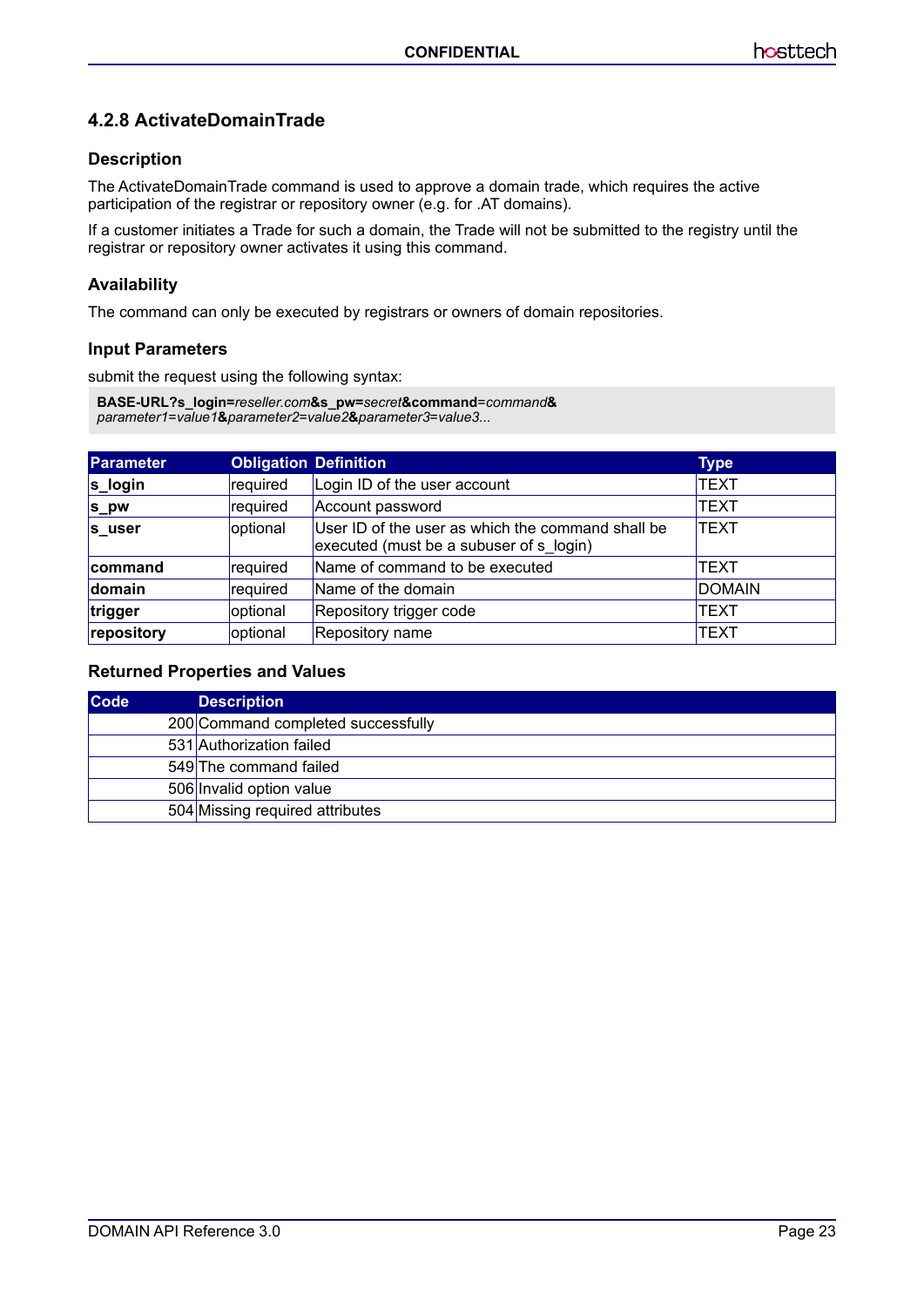# **4.2.9 PushDomain**

#### **Description**

With this command a domain can be "pushed to the registry". This feature currently works for .DE domains [DENIC Transit (http://transit.denic.de)], .UK domains (.UK detagging) and .AT domains (.AT Billwithdraw).

#### **Availability**

All users have access to this command.

#### **Input Parameters**

submit the request using the following syntax:

```
BASE-URL?s_login=reseller.com&s_pw=secret&command=command&
parameter1=value1&parameter2=value2&parameter3=value3...
```

| Parameter   | <b>Obligation Definition</b> |                                                                                              | <b>Type</b>  |
|-------------|------------------------------|----------------------------------------------------------------------------------------------|--------------|
| $ s$ _login | required                     | Login ID of the user account                                                                 | <b>TEXT</b>  |
| $ s_p$      | required                     | Account password                                                                             | <b>TEXT</b>  |
| $s$ _user   | optional                     | User ID of the user as which the command shall be<br>executed (must be a subuser of s login) | <b>ITEXT</b> |
| command     | required                     | Name of command to be executed                                                               | <b>TEXT</b>  |
| domain      | required                     | Name of the domain                                                                           | DOMAIN       |
| target      | required                     | Target, default: "transit"                                                                   | <b>TEXT</b>  |

#### **Returned Properties and Values**

| <b>Code</b> | <b>Description</b>             |
|-------------|--------------------------------|
| 200         | Command completed successfully |
| 541         | 'The command failed            |

**Property min max Description**

no properties are returned

#### **Example**

This command initiates the so called "denic transit procedure" for the domain "reseller.com". The domain will be pushed to the .DE registry (denic). The registrant will be contacted directly by the registry.

BASE-URL?s\_login=reseller.com&s\_pw=secret&command=PushDomain& domain=reseller.com&target=transit

```
[RESPONSE]
code = 200description = Command completed successfully
EOF
```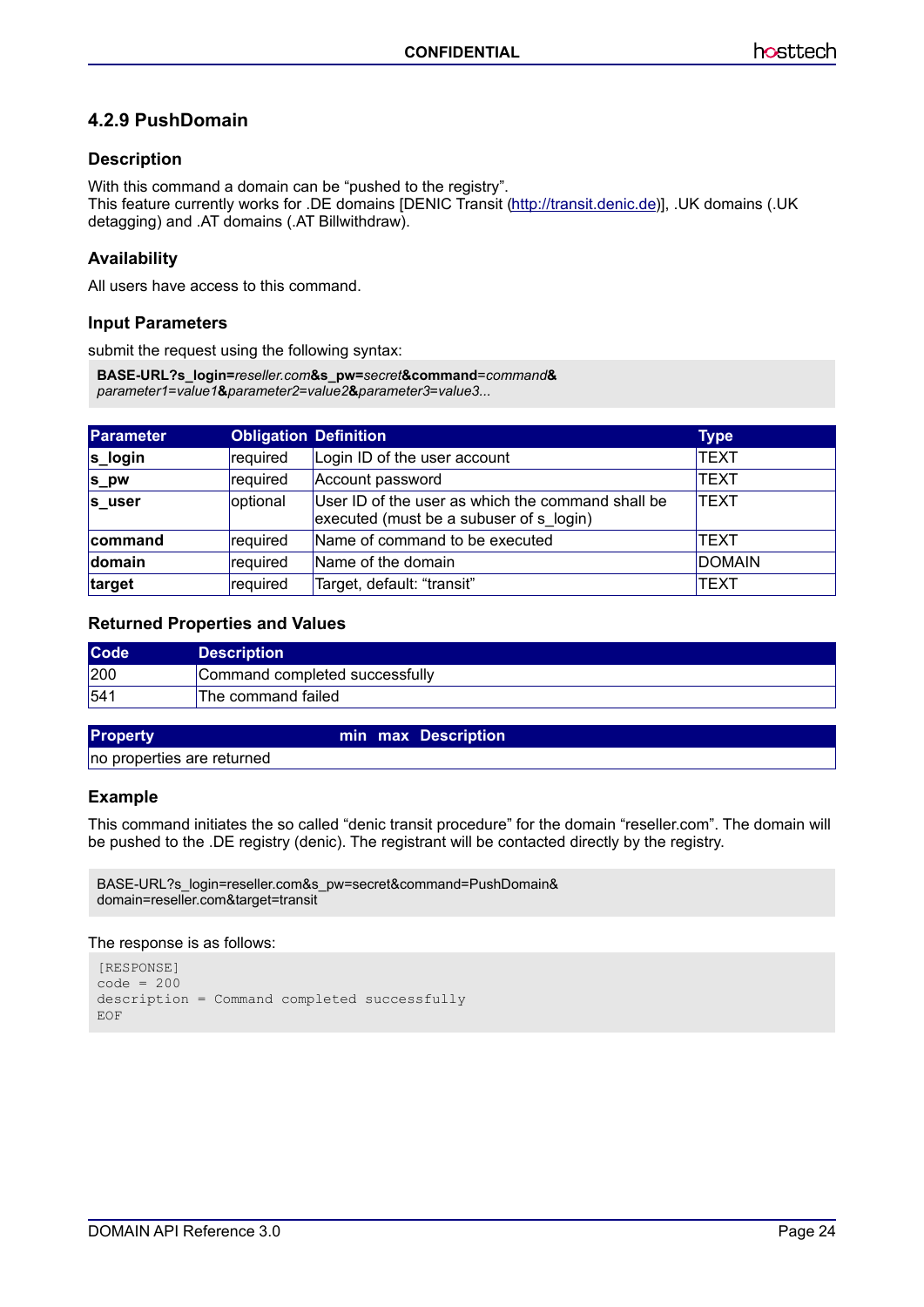# **4.2.10 SyncDomain**

#### **Description**

By using this command, users with an own domain repository can synchronize the properties of a domain with the registry database, in case that the properties went out-of-sync.

#### **Availability**

This command is only available to users which hold their own domain repository and are accredited member of the respective registry theirselves.

#### **Input Parameters**

submit the request using the following syntax:

**BASE-URL?s\_login=***reseller.com***&s\_pw=***secret***&command**=*command***&** *parameter1*=*value1***&***parameter2*=*value2***&***parameter3*=*value3...*

| <b>Parameter</b> | <b>Obligation Definition</b> |                                                                                              | <b>Type</b>   |
|------------------|------------------------------|----------------------------------------------------------------------------------------------|---------------|
| s_login          | required                     | Login ID of the user account                                                                 | <b>TEXT</b>   |
| $ s_p$           | required                     | Account password                                                                             | <b>TEXT</b>   |
| s user           | optional                     | User ID of the user as which the command shall be<br>executed (must be a subuser of s login) | <b>TEXT</b>   |
| command          | required                     | Name of command to be executed                                                               | <b>TEXT</b>   |
| domain           | required                     | Name of the domain                                                                           | <b>DOMAIN</b> |

#### **Returned Properties and Values**

| <b>Code</b> | <b>Description</b>             |
|-------------|--------------------------------|
| 200         | Command completed successfully |
| 541         | 'The command failed            |

| <b>Property</b>            | min max Description |
|----------------------------|---------------------|
| no properties are returned |                     |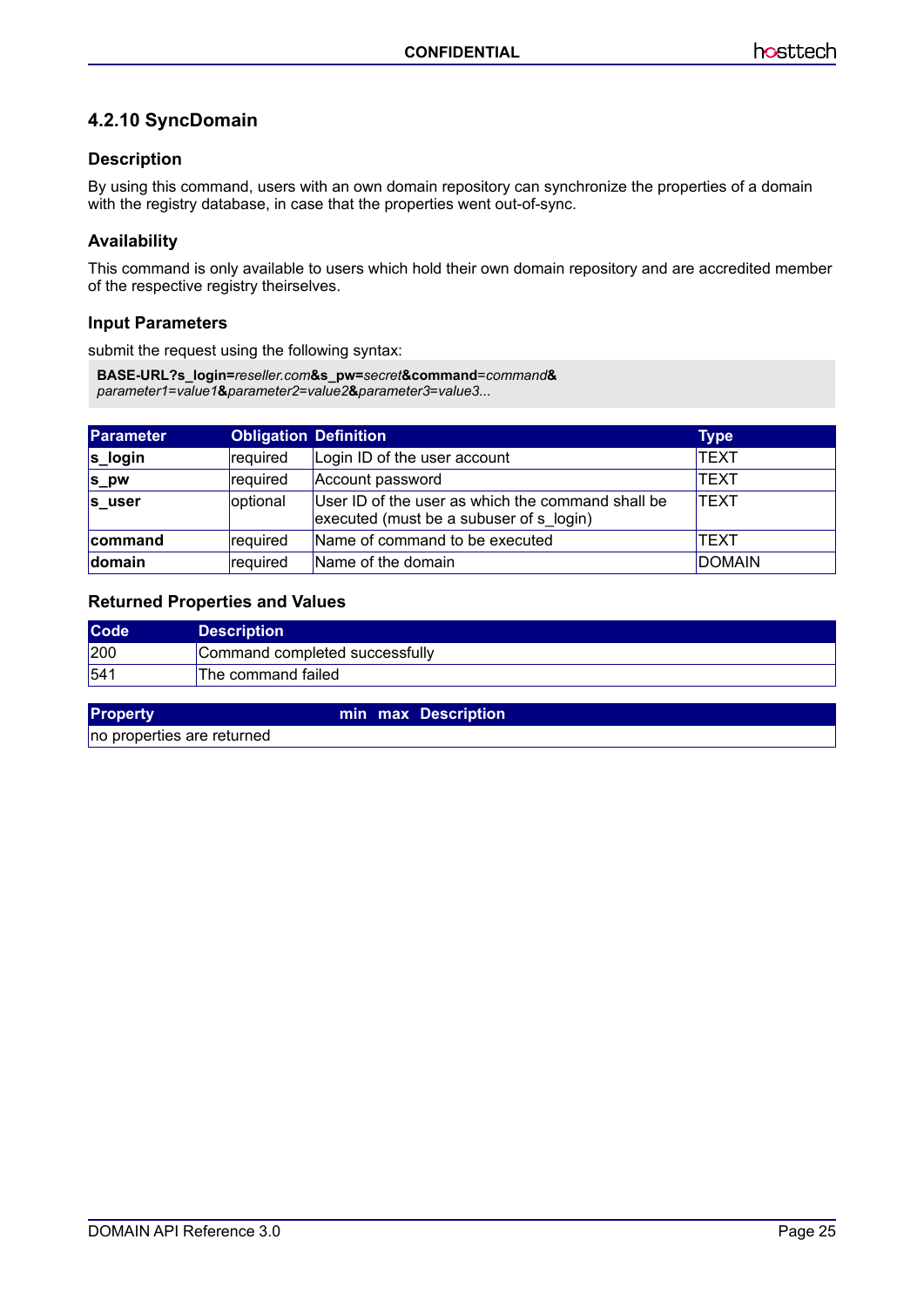# **4.2.11 SetDomainRenewalMode**

#### **Description**

Set the renewal mode of a single domain. With this command you can choose what is going to happen with the domain after the registration expiration date.

#### **Availability**

Always.

#### **Input Parameters**

submit the request using the following syntax:

**BASE-URL?s\_login=***reseller.com***&s\_pw=***secret***&command**=*command***&** *parameter1*=*value1***&***parameter2*=*value2***&***parameter3*=*value3...*

| <b>Parameter</b> | <b>Obligation Definition</b> |                                                                                                                                         | <b>Type</b>   |
|------------------|------------------------------|-----------------------------------------------------------------------------------------------------------------------------------------|---------------|
| s_login          | required                     | Login ID of the user account                                                                                                            | TEXT          |
| $ s_p$ w         | required                     | Account password                                                                                                                        | TEXT          |
| s_user           | optional                     | User ID of the user as which the command shall be<br>executed (must be a subuser of s login)                                            | <b>TEXT</b>   |
| ∣command         | required                     | Name of command to be executed                                                                                                          | TEXT          |
| <b>domain</b>    | required                     | Name of the domain                                                                                                                      | <b>DOMAIN</b> |
| renewalmode      | required                     | <b>AUTORENEW (default), AUTOEXPIRE or</b><br><b>AUTODELETE</b>                                                                          | TEXT          |
| period           | optional                     | DEFAULT (for the most domains: 1 year)<br>xY (for x years)<br>xM (for x months)<br>(please remark that "Y" and "M" are case sensitive!) | TEXT          |

#### **Returned Properties and Values**

| <b>Code</b> | <b>Description</b>             |
|-------------|--------------------------------|
| 200         | Command completed successfully |
| 541         | 'The command failed            |

# **Property min max Description**

no properties are returned

#### **Notes**

- AUTOEXPIRE: Some Registries offer to "give back" a domain to the registry itself (i.e. deNIC's "TRANSIT"). If the renewalmode of a .DE domain is set to AUTOEXPIRE the domain is pushed into TRANSIT after the expirationdate. If set to AUTODELETE it will be closed. For all other registries that don't offer a TRANSIT (or similar) there is no difference between AUTOEXPIRE and AUTODELETE.
- The DEFAULT is AUTORENEW.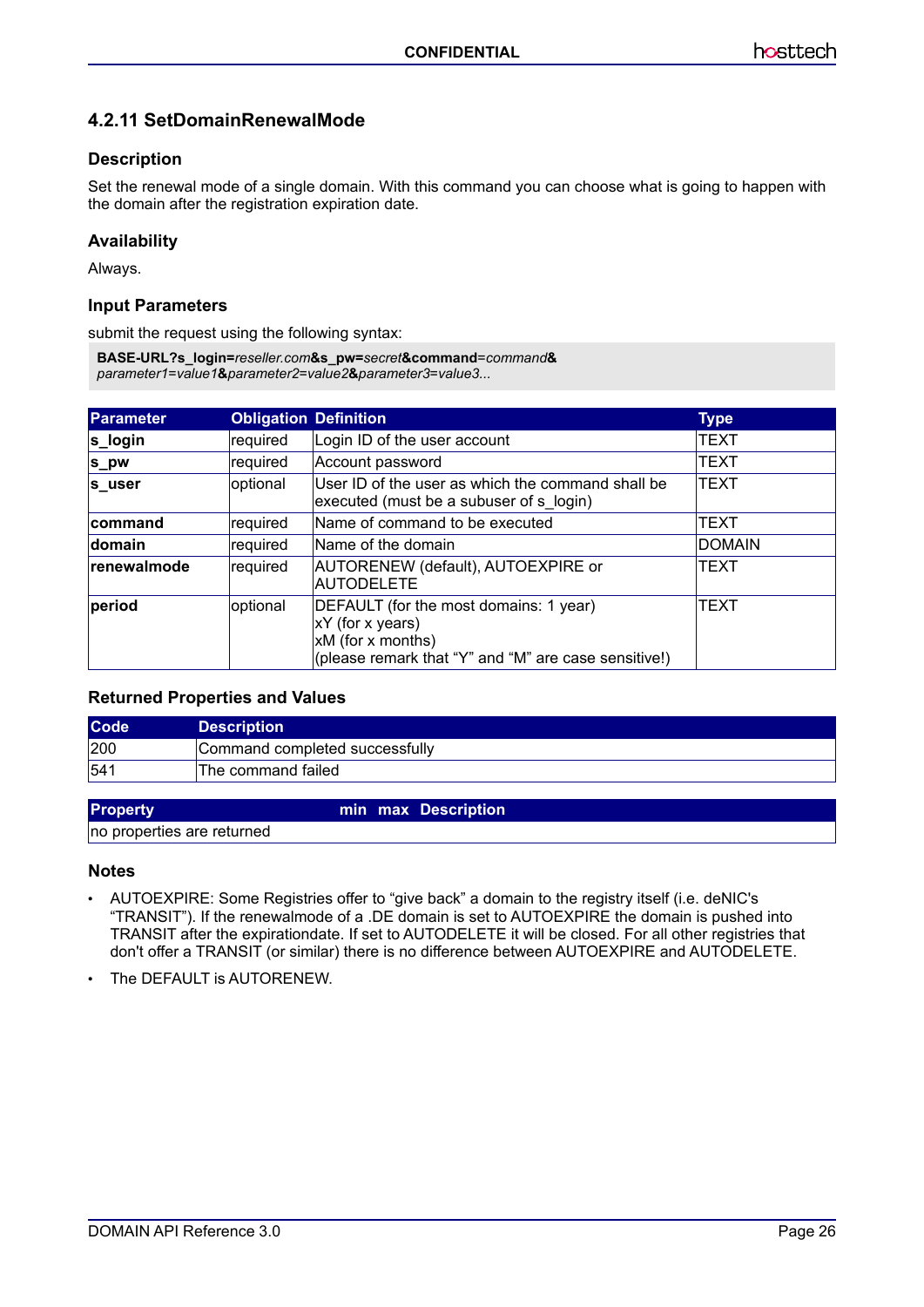# **Example**

The following deletes the domain "reseller.com":

BASE-URL?s\_login=reseller.com&s\_pw=secret&command=SetDomainRenewalMode& domain=reseller.com

```
[RESPONSE]
code = 200description = Command completed successfully
EOF
```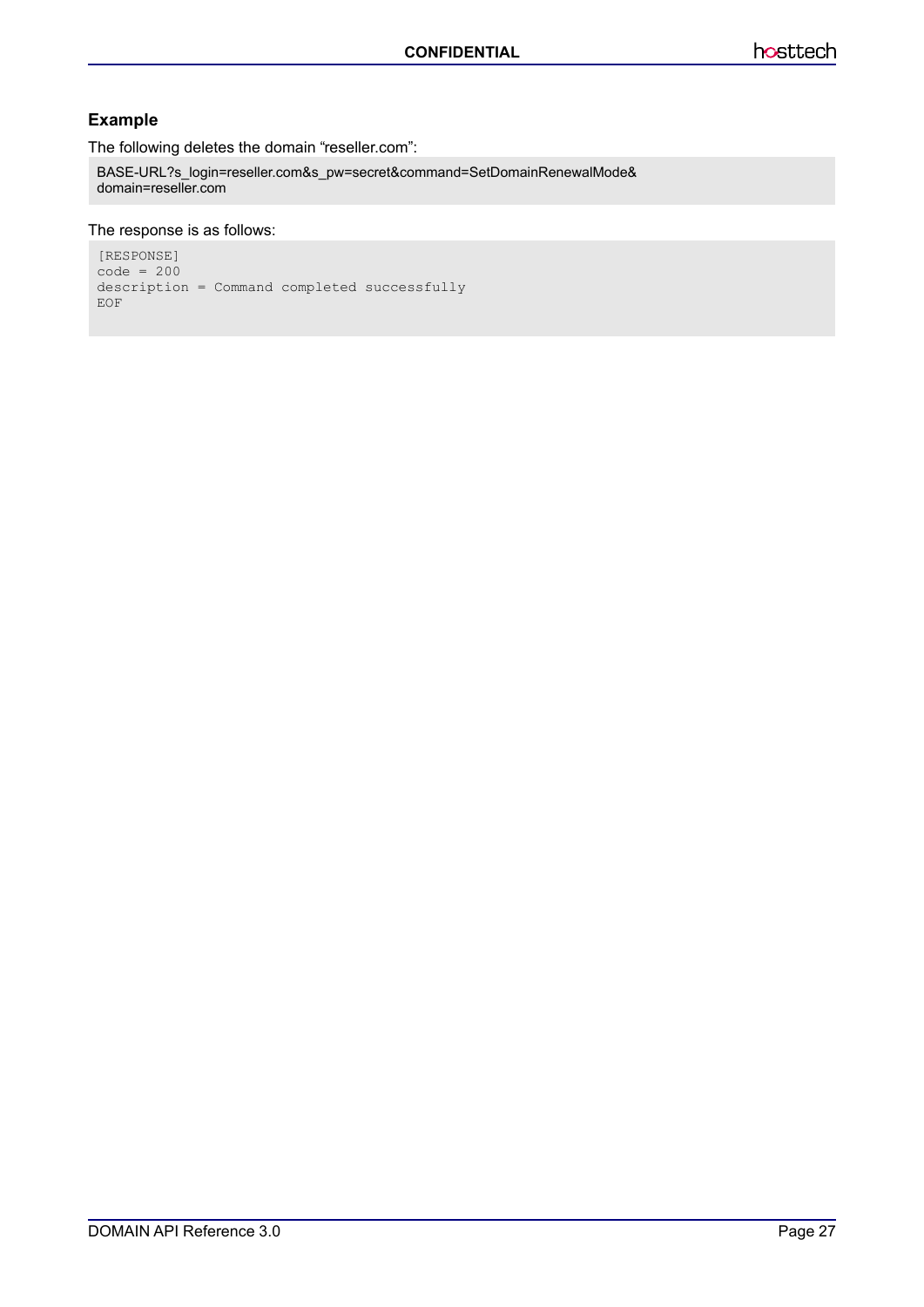# **4.2.12 Excursion: Set default renewal mode for a certain domain class**

It is possible to set a default renewal mode for a user account for one certain domain class, e.g. .COM. This default renewal mode applies to all domains of that class registered or transferred to the respective user account, but can also be set for each single domain directly with the command SetDomainRenewalMode.

To use this function, a certain environment key has to be inserted into the environment database:

\_system/defaults/renewalmode/domain/<domain class>

Possible values for this environment key are RENEW or DELETE.

The following example sets the default renewal mode for .EU domains to DELETE:

```
command = SetEnvironment
environmentname=_system/defaults/renewalmode/domain/BE
environmentvalue=DELETE
```
Additional information regarding the command SetEnvironment can be found in the Core API Documentation.

Additionally, an absolute default renewal mode can be set which applies to all domains, not only to single domain classes. It can also be set by a certain environment key:

system/defaults/renewalmode

Possible values for this environment key are RENEW or DELETE.

The following example sets the absolute default renewal mode for a certain user account to "RENEW":

```
command = SetEnvironment
environmentname= system/defaults/renewalmode
environmentvalue=RENEW
```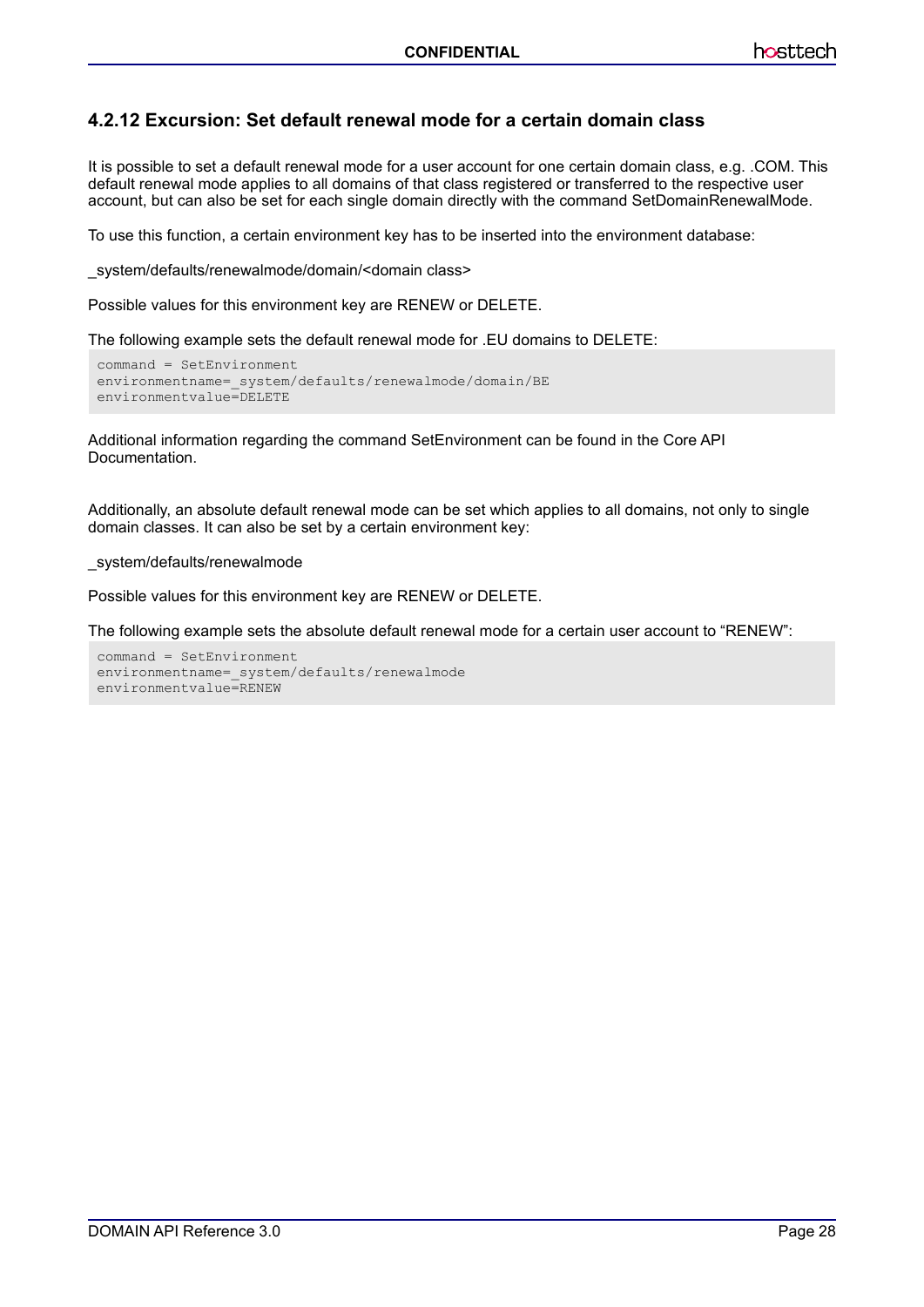# **4.2.13 PayDomainRenewal**

## **Description**

Pay renewal of a single domain. Set the PAIDUNTILDATE of a domain according to the given renewal period.

If domain is paid (as given by PAIDUNTILDATE) it will be renewed automatically when registry's EXPIREDATE is reached.

#### **Availability**

Always.

#### **Input Parameters**

submit the request using the following syntax:

**BASE-URL?s\_login=***reseller.com***&s\_pw=***secret***&command**=*command***&** *parameter1*=*value1***&***parameter2*=*value2***&***parameter3*=*value3...*

| <b>Parameter</b> |          | <b>Obligation Definition</b>                                                                 | <b>Type</b> |
|------------------|----------|----------------------------------------------------------------------------------------------|-------------|
| $ s$ _login      | required | Login ID of the user account                                                                 | <b>TEXT</b> |
| $ s_p$           | required | Account password                                                                             | <b>TEXT</b> |
| $s$ _user        | optional | User ID of the user as which the command shall be<br>executed (must be a subuser of s login) | <b>TEXT</b> |
| command          | required | Name of command to be executed                                                               | TEXT        |
| domain           | required | Name of the domain                                                                           | DOMAIN      |
| period           | optional | Renewal period in years, default = 1                                                         | TEXT        |

#### **Returned Properties and Values**

| <b>Code</b> | <b>Description</b>             |
|-------------|--------------------------------|
| 200         | Command completed successfully |
| 541         | 'The command failed            |

| <b>Property</b> | min max Description |
|-----------------|---------------------|
|                 |                     |

no properties are returned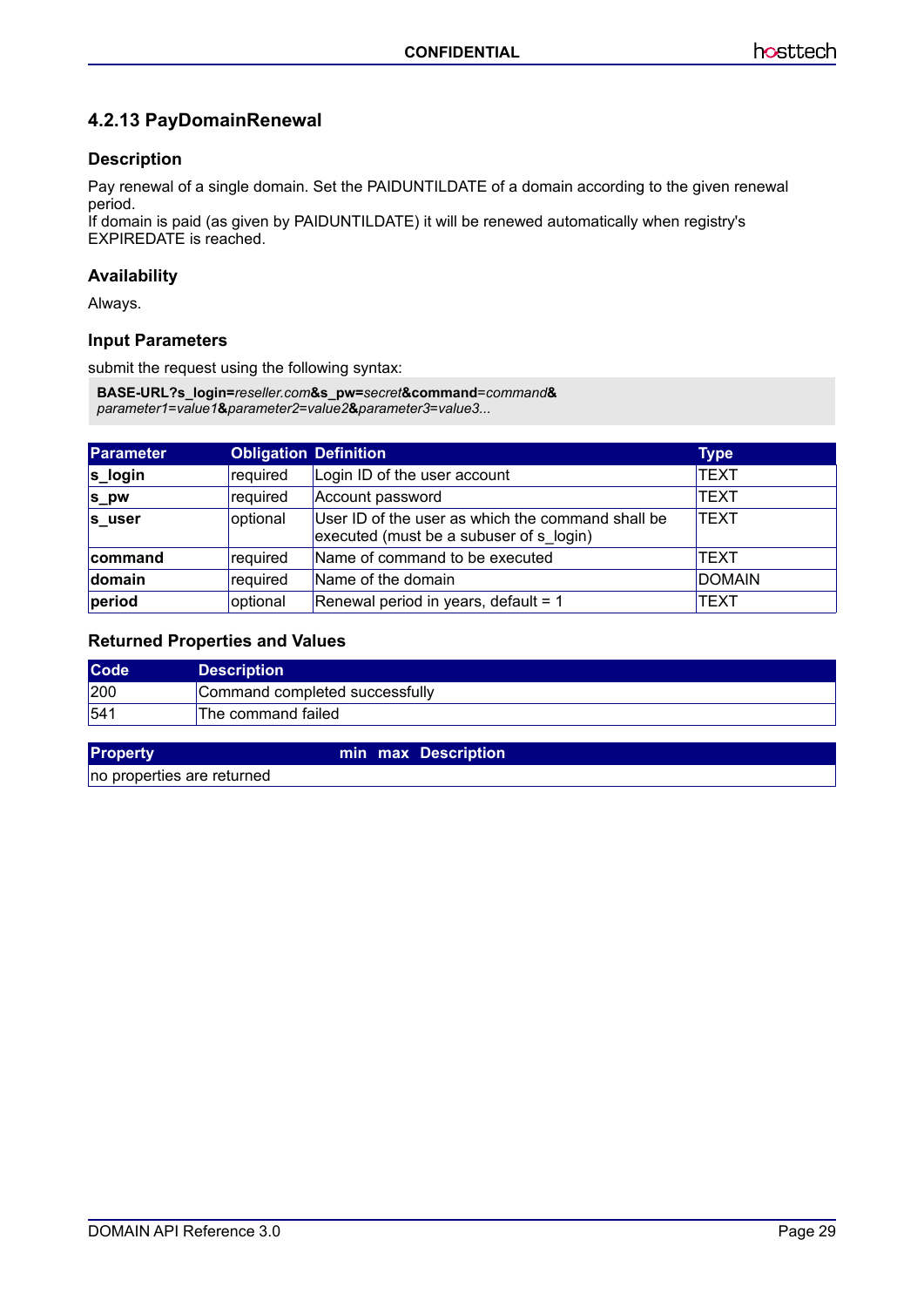# **4.2.14 RenewDomain**

#### **Description**

RenewDomain explicitly renews a domain at the registry, if possible (if the registry supports this function).

#### **Availability**

Always.

#### **Input Parameters**

submit the request using the following syntax:

**BASE-URL?s\_login=***reseller.com***&s\_pw=***secret***&command**=*command***&** *parameter1*=*value1***&***parameter2*=*value2***&***parameter3*=*value3...*

| <b>Parameter</b> | <b>Obligation Definition</b> |                                                                                              | <b>Type</b> |
|------------------|------------------------------|----------------------------------------------------------------------------------------------|-------------|
| s_login          | required                     | Login ID of the user account                                                                 | <b>TEXT</b> |
| s_pw             | required                     | Account password                                                                             | <b>TEXT</b> |
| s user           | optional                     | User ID of the user as which the command shall be<br>executed (must be a subuser of s_login) | <b>TEXT</b> |
| command          | required                     | Name of command to be executed                                                               | <b>TEXT</b> |
| domain           | required                     | Name of the domain                                                                           | DOMAIN      |
| period           | optional                     | Renewal period in years, default = 1                                                         | <b>TEXT</b> |
| expiration       | optional                     | Year of expiration of the domain                                                             | <b>INT</b>  |
| x-travel-uin     | optional                     | Only necessary for .TRAVEL domains                                                           | TEXT        |

#### **Returned Properties and Values**

| <b>Code</b> | <b>Description</b>             |
|-------------|--------------------------------|
| 200         | Command completed successfully |
| 541         | The command failed             |

| <b>Property</b>       |  | min max Description                 |
|-----------------------|--|-------------------------------------|
| <b>EXPIRATIONDATE</b> |  | 1 New expiration date of the domain |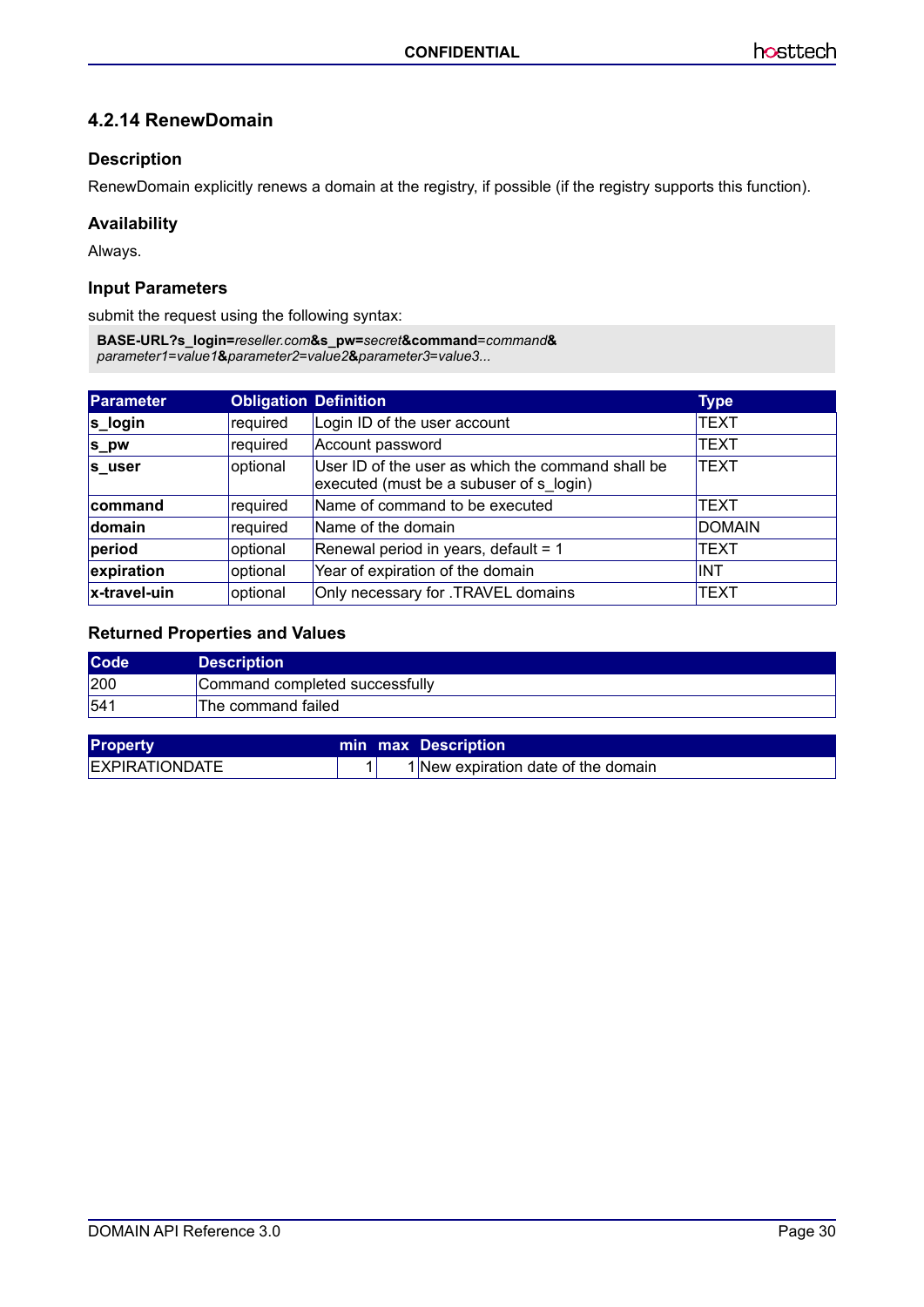# **4.2.15 TransferDomain**

### **Description**

Request a registrar transfer, or approve or deny a foreign registrar transfer.

#### **Availability**

Your account must have the relation PRICE\_CLASS\_DOMAIN\_DOMAINCLASS\_TRANSFER for the corresponding domain class if you want to request a registrar transfer.

#### **Input Parameters**

submit the request using the following syntax:

**BASE-URL?s\_login=***reseller.com***&s\_pw=***secret***&command**=*command***&** *parameter1*=*value1***&***parameter2*=*value2***&***parameter3*=*value3...*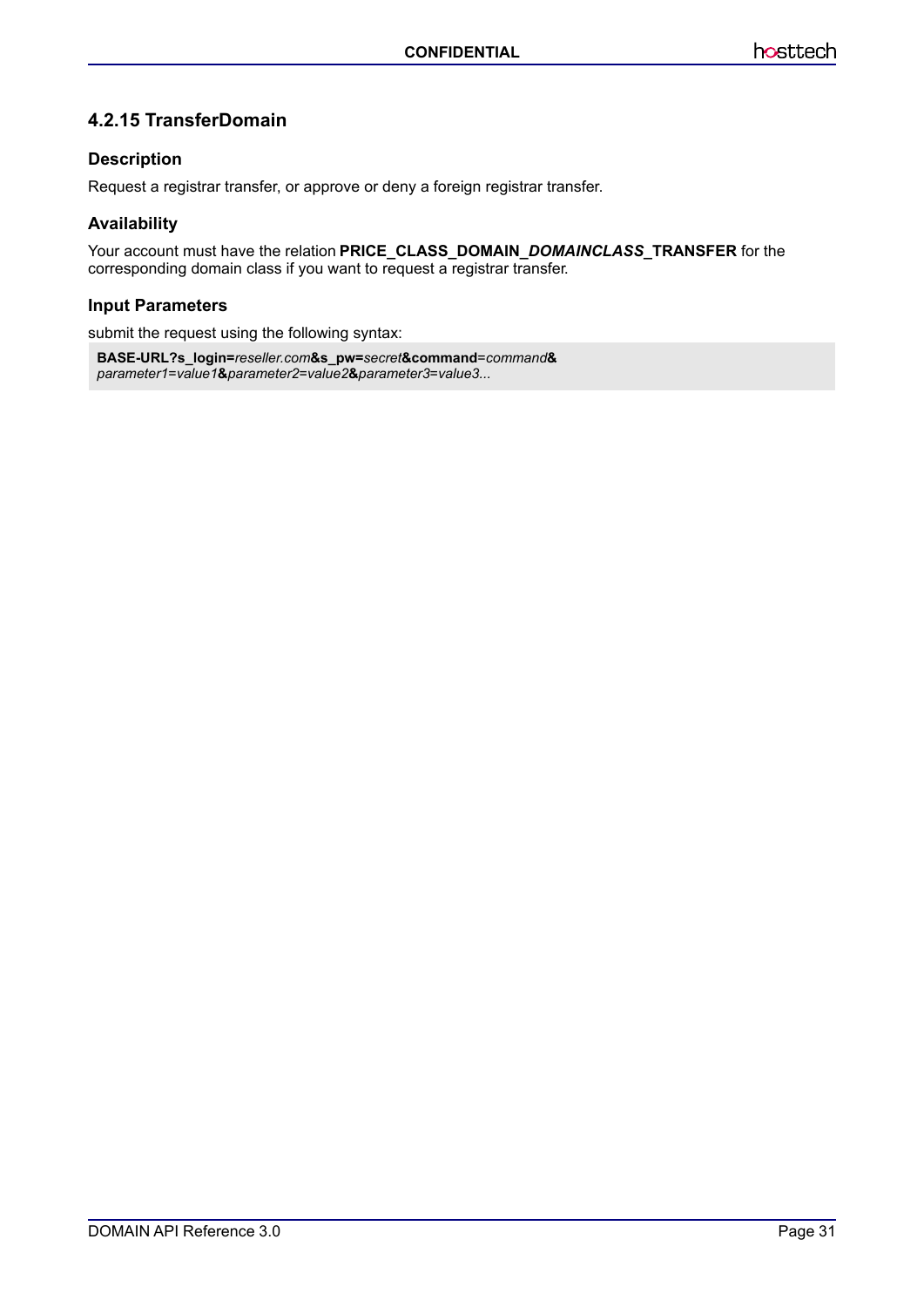| <b>Parameter</b> | <b>Obligation Definition</b> |                                                                                                                                                                                                                                                                                                                                                                          | <b>Type</b>   |
|------------------|------------------------------|--------------------------------------------------------------------------------------------------------------------------------------------------------------------------------------------------------------------------------------------------------------------------------------------------------------------------------------------------------------------------|---------------|
| s_login          | required                     | Login ID of the user account                                                                                                                                                                                                                                                                                                                                             | <b>TEXT</b>   |
| s_pw             | required                     | Account password                                                                                                                                                                                                                                                                                                                                                         | <b>TEXT</b>   |
| s_user           | optional                     | User ID of the user as which the command shall be<br>executed (must be a subuser of s login)                                                                                                                                                                                                                                                                             | <b>TEXT</b>   |
| command          | required                     | Name of command to be executed                                                                                                                                                                                                                                                                                                                                           | <b>TEXT</b>   |
| domain           | required                     | Name of the domain                                                                                                                                                                                                                                                                                                                                                       | <b>DOMAIN</b> |
| period           | optional                     | renewal period (FOR .DE DOMAINS ONLY), can be 1,<br>2, 3,  or 1M for monthly billed domains                                                                                                                                                                                                                                                                              | <b>TEXT</b>   |
| action           | optional                     | Action, may be "request", "usertransfer", "cancel",<br>"approve" or "deny". The default value is "request".                                                                                                                                                                                                                                                              | <b>TEXT</b>   |
| auth             | optional                     | Auth-Info code, required for some TLDs                                                                                                                                                                                                                                                                                                                                   | <b>TEXT</b>   |
| emailsender      | optional                     | For some registries/ TLDs emails are sent during the<br>domain transfer process. This parameter specifies the<br>sender address of this email.<br>The default value comes from the environment key<br>"user-info/contact/public/email".                                                                                                                                  | <b>TEXT</b>   |
| requestentity    | optional                     | Organization requesting the transfer.<br>The default value comes from the environment key<br>"user-info/contact/company/organization".                                                                                                                                                                                                                                   | <b>TEXT</b>   |
| emailtac         | optional                     | For some registries/ TLDs a email is sent during the<br>domain transfer process. This email can contain the<br>TAC. This flag enables/ disables this feature.<br>The default value comes from the environment key<br>_system/gtld/transfer/tac".                                                                                                                         | <b>TEXT</b>   |
| emailurl         | optional                     | For some registries/ TLDs a email is sent during the<br>domain transfer process. This email can include an<br>URL with further informations. This URL can be<br>specified by this parameter.<br>The default value comes from the environment key<br>'_system/gtld/transfer/url".                                                                                         | <b>TEXT</b>   |
| emaillanguage    | optional                     | For some registries/ TLDs a email is sent during the<br>domain transfer process. This parameter specifies the<br>language(s) of this email.<br>The default value comes from the environment key<br>_system/gtld/transfer/emaillanguage".<br>Example for an email with the English message at top<br>and the German message at bottom:<br>'emaillanguage = en_US   de_DE" | <b>TEXT</b>   |
| nameserverN      | optional                     | for .NL transfer requests only                                                                                                                                                                                                                                                                                                                                           | <b>TEXT</b>   |

# **Returned Properties and Values**

| <b>Description</b>                                     |
|--------------------------------------------------------|
| Command completed successfully                         |
| Authorization failed (wrong or missing auth-info code) |
| The command failed                                     |
|                                                        |

**Property min max Description**

no properties are returned

# **Example**

The following requests a registrar transfer for the domain "reseller.com":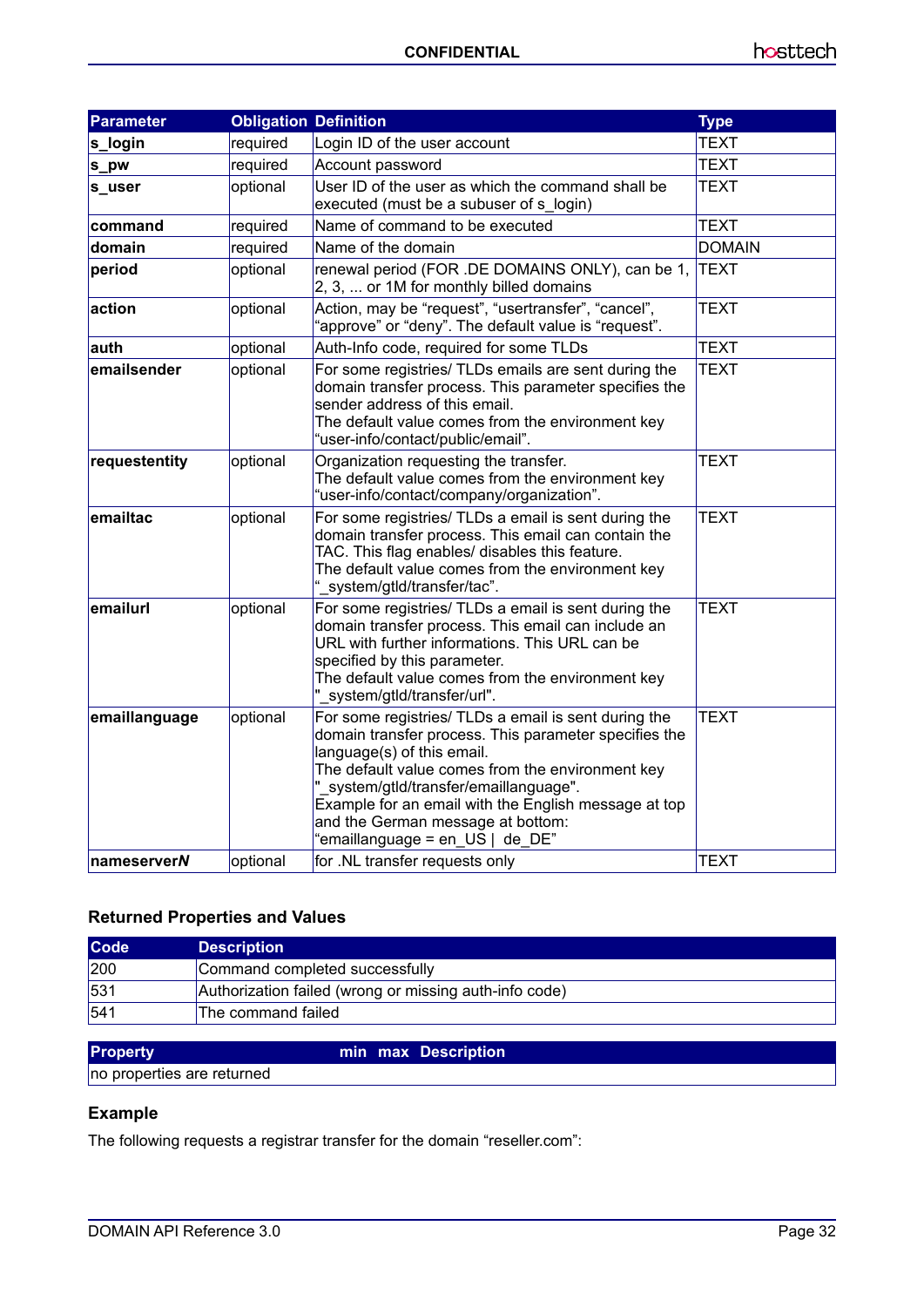BASE-URL?s\_login=reseller.com&s\_pw=secret&command=TransferDomain& domain=reseller.com&auth=secret123

```
[RESPONSE]
code = 200
description = Command completed successfully
EOF
```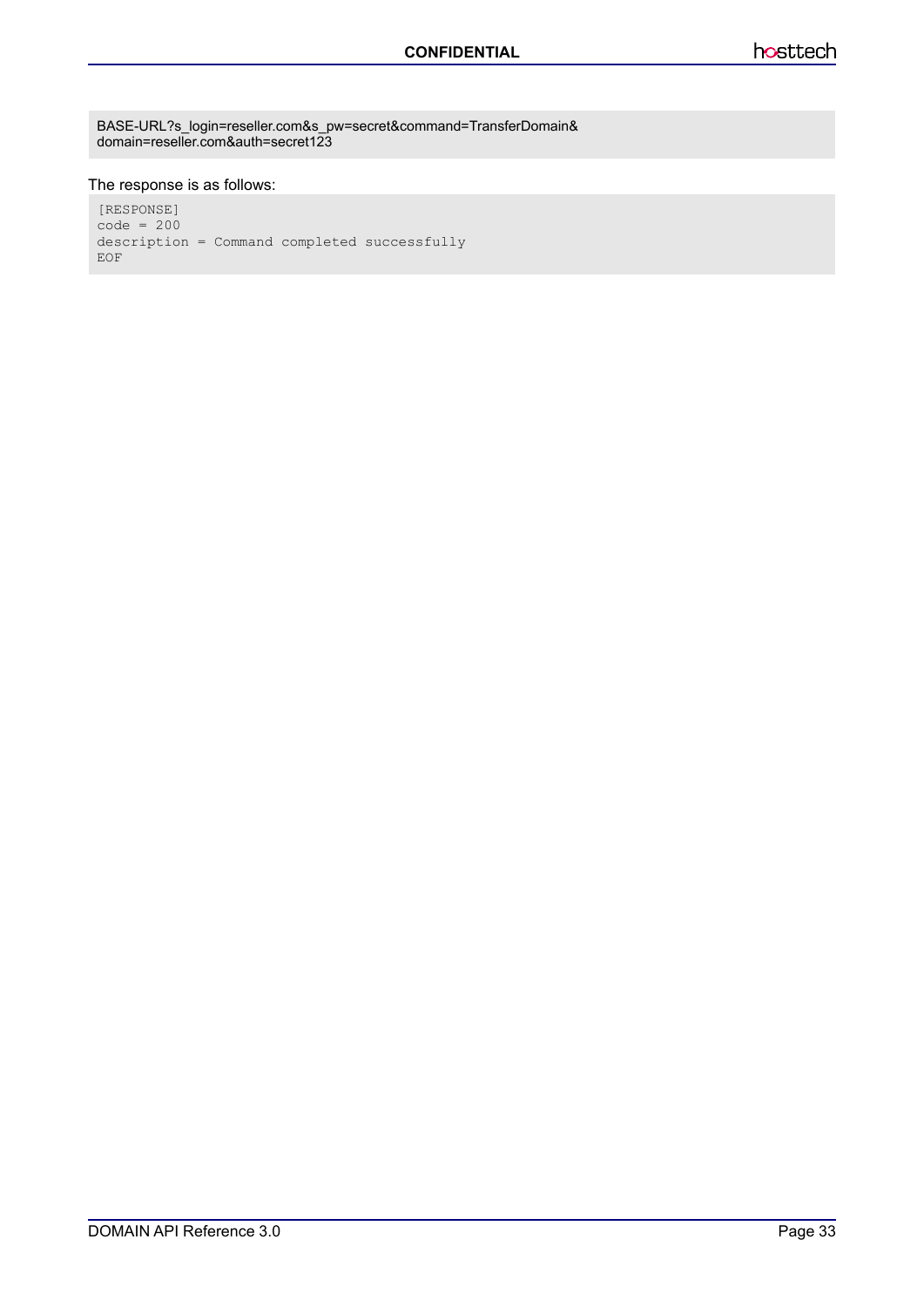# **4.2.16 AddDomainAVRecord**

#### **Description**

This command adds an A/V record to a domain. A domain type which e.g. needs this record is .PRO.

#### **Availability**

All users have access to this command, while the command only applies to .PRO domains. Customers who manage their own domain repository may use the parameters "repository" and "contact" instead of "domain".

#### **Input Parameters**

submit the request using the following syntax:

**BASE-URL?s\_login=***reseller.com***&s\_pw=***secret***&command**=*command***&** *parameter1*=*value1***&***parameter2*=*value2***&***parameter3*=*value3...*

| Parameter   | <b>Obligation Definition</b> |                                                                                              | <b>Type</b>    |
|-------------|------------------------------|----------------------------------------------------------------------------------------------|----------------|
| s_login     | required                     | Login ID of the user account                                                                 | <b>TEXT</b>    |
| <b>S_pw</b> | required                     | Account password                                                                             | <b>TEXT</b>    |
| s user      | optional                     | User ID of the user as which the command shall be<br>executed (must be a subuser of s login) | <b>TEXT</b>    |
| command     | required                     | Name of command to be executed                                                               | <b>TEXT</b>    |
| domain      | required                     | Name of the domain                                                                           | <b>DOMAIN</b>  |
| <b>OR</b>   |                              |                                                                                              |                |
| repository  | required                     | Name of the domain repository of the customer                                                | <b>TEXT</b>    |
| contact     | required                     | Owner contact handle for which the AV record should<br>be created                            | TEXT (CONTACT) |

#### **Returned Properties and Values**

| <b>Code</b> | <b>Description</b>             |
|-------------|--------------------------------|
| 200         | Command completed successfully |
| 541         | The command failed             |

#### **Example**

```
command = AddDomainAVRecord
domain=mydomain.pro
```

```
CREATEDDATE 2008-09-16T07:44:31
AVID p-abc123-av
ROID AV37824-RSC<br>AVURL https://av.
        https://av.registrypro.pro?avid=p-abc123-
av&avm5=2968bdcb4e9ccdc4b7ef87bc058809b9
```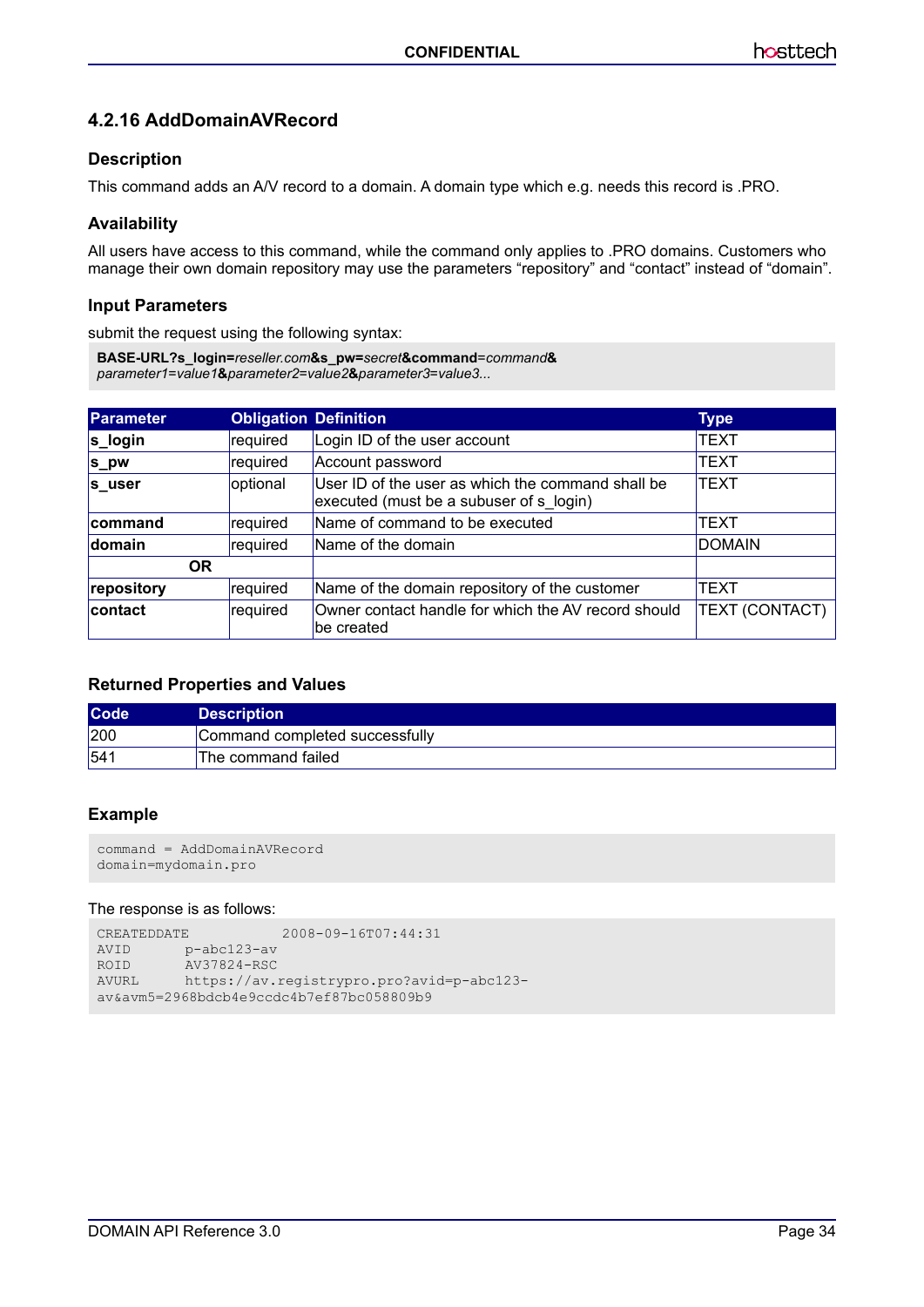# **4.2.17 CheckDomainAVRecord**

### **Description**

This command checks the availability of an AV record for a domain. A domain type which e.g. needs this record is .PRO.

#### **Availability**

All users have access to this command, while the command only applies to .PRO domains.

#### **Input Parameters**

submit the request using the following syntax:

**BASE-URL?s\_login=***reseller.com***&s\_pw=***secret***&command**=*command***&** *parameter1*=*value1***&***parameter2*=*value2***&***parameter3*=*value3...*

| Parameter  |          | <b>Obligation Definition</b>                                                                 | <b>Type</b> |
|------------|----------|----------------------------------------------------------------------------------------------|-------------|
| $ s$ login | required | Login ID of the user account                                                                 | <b>TEXT</b> |
| $ s_p$     | required | Account password                                                                             | <b>TEXT</b> |
| $s$ _user  | optional | User ID of the user as which the command shall be<br>executed (must be a subuser of s login) | <b>TEXT</b> |
| command    | required | Name of command to be executed                                                               | <b>TEXT</b> |
| repository | required | Domain repository                                                                            | <b>TEXT</b> |
| avid       | required | <b>AVID of the AV record</b>                                                                 | <b>TEXT</b> |

#### **Returned Properties and Values**

| <b>Code</b> | <b>Description</b>   |
|-------------|----------------------|
| 216         | Object available     |
| 217         | Object not available |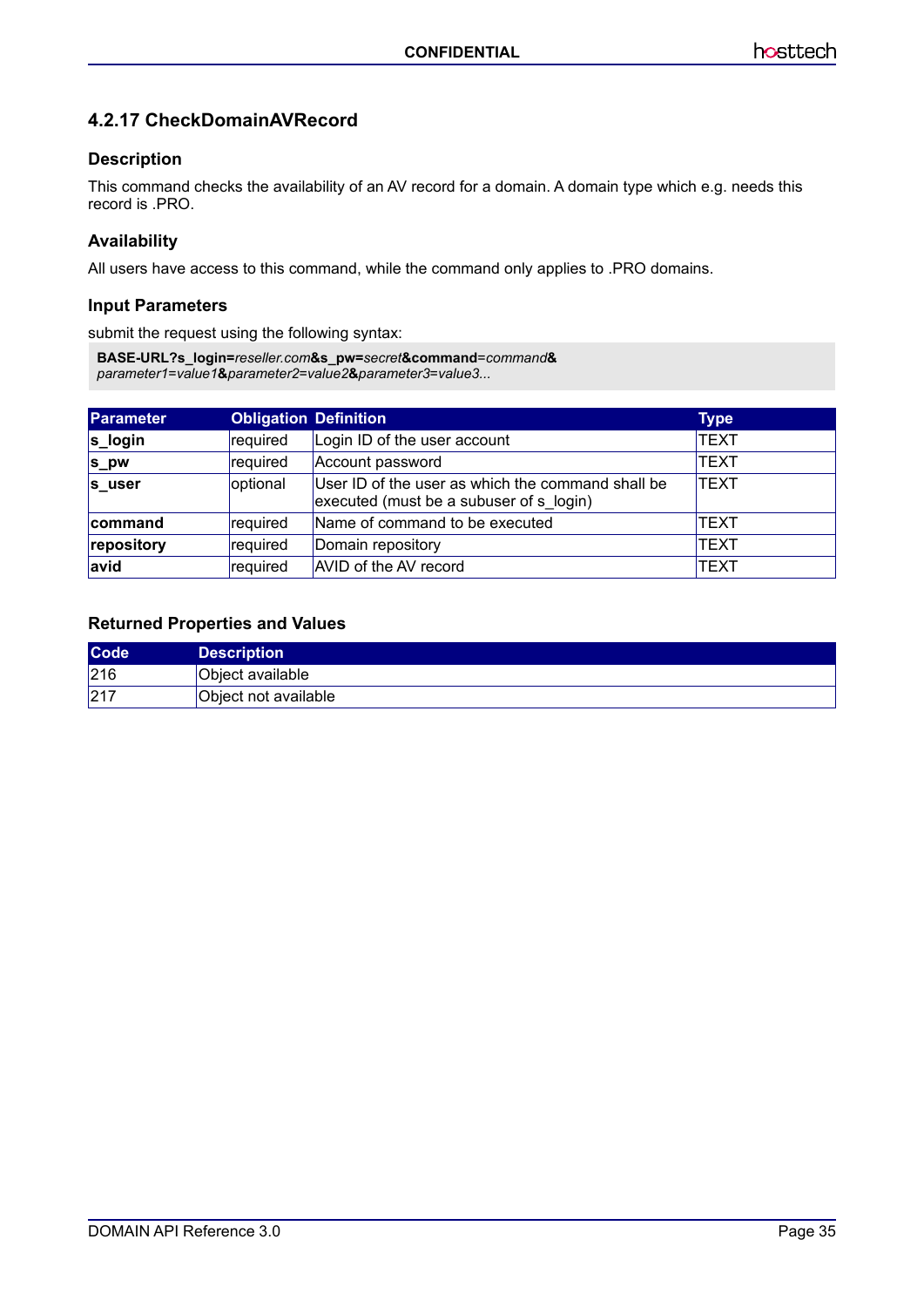# **4.2.18 StatusDomainAVRecord**

#### **Description**

This command checks the status of the AV record of a domain. A domain type which e.g. needs this record is .PRO.

#### **Availability**

All users have access to this command, while the command only applies to .PRO domains. Customers who manage their own domain repository may use the parameter "avid" instead of "domain".

#### **Input Parameters**

submit the request using the following syntax:

**BASE-URL?s\_login=***reseller.com***&s\_pw=***secret***&command**=*command***&** *parameter1*=*value1***&***parameter2*=*value2***&***parameter3*=*value3...*

| <b>Parameter</b> | <b>Obligation Definition</b> |                                                                                              | <b>Type</b> |
|------------------|------------------------------|----------------------------------------------------------------------------------------------|-------------|
| s_login          | required                     | Login ID of the user account                                                                 | <b>TEXT</b> |
| $ s_p$           | required                     | Account password                                                                             | <b>TEXT</b> |
| s user           | optional                     | User ID of the user as which the command shall be<br>executed (must be a subuser of s login) | <b>TEXT</b> |
| <b>command</b>   | required                     | Name of command to be executed                                                               | <b>TEXT</b> |
| domain           | required                     | Name of the domain                                                                           | DOMAIN      |
| OR.              |                              |                                                                                              |             |
| avid             | required                     | The AVID of the AV record                                                                    | TEXT        |

#### **Returned Properties and Values**

| <b>Code</b> | <b>Description</b>             |
|-------------|--------------------------------|
| 200         | Command completed successfully |
| 541         | The command failed             |

#### **Example**

```
command = StatusDomainAVRecord
domain=mydomain.pro
```

| CREATEDDATE                              | 2008-09-16T14:29:20                       |
|------------------------------------------|-------------------------------------------|
| CONTACT                                  | P-ABC123-WXYZ                             |
| ROID                                     | AV37985-RSC                               |
| AVID                                     | $p - abc123 - av$                         |
| <b>HOST</b>                              | reqistryTK-reqistryUI                     |
| CREATEDDBY                               | registrar                                 |
| AVURL                                    | https://av.registrypro.pro?avid=p-abc123- |
| av&avm5=2c799265871e22e8e7569924385c670c |                                           |
| <b>UPDATEDBY</b>                         | registrar                                 |
| <b>TYPE</b>                              | Individual-Pro-OOB                        |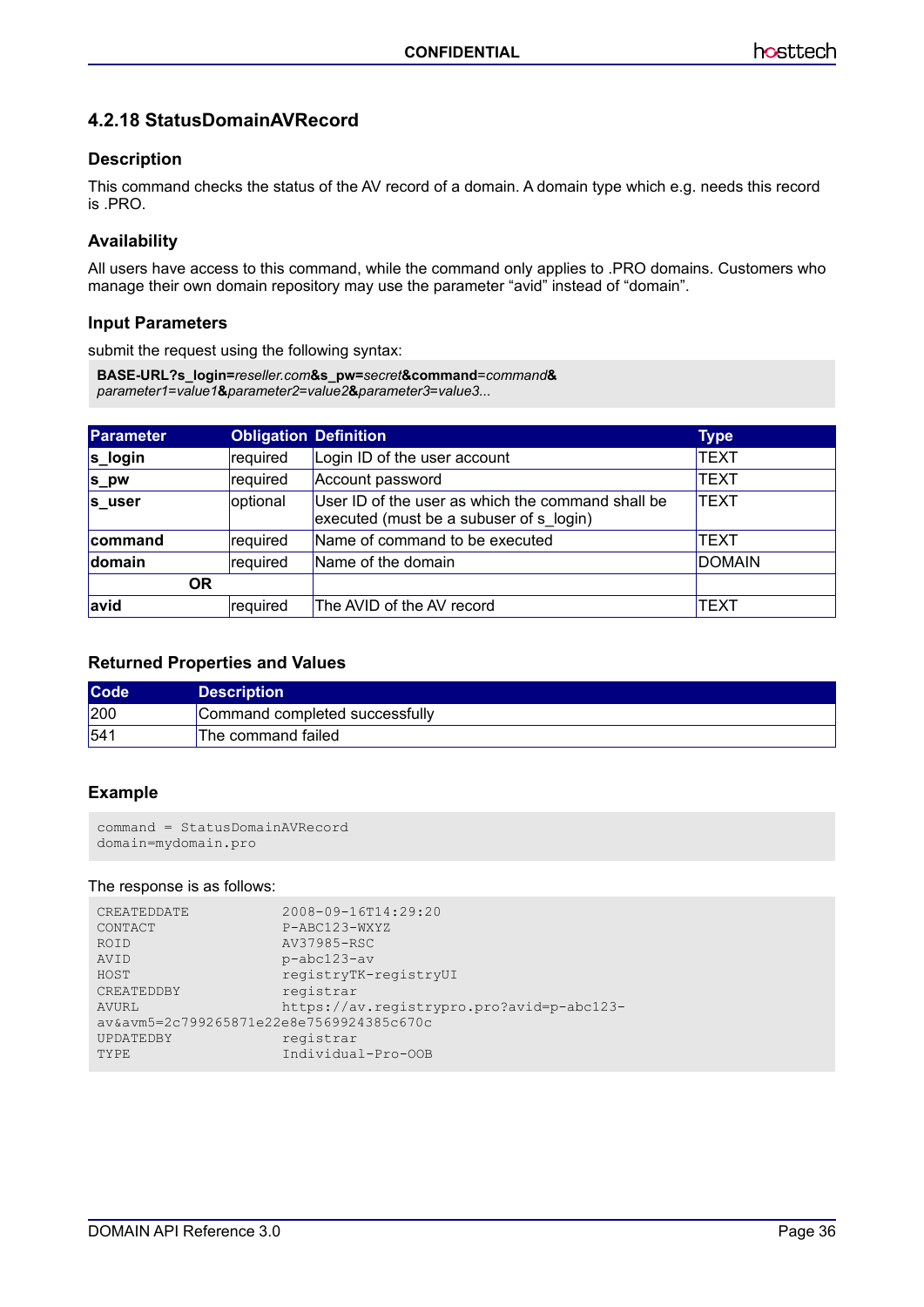## **4.2.19 CheckDomainTransfer**

### **Description**

Check, if a domain transfer of a gTLD (.com/.net/.org/....) is applicable. The command also gives you back further information like the total age of the requested domain.

## **Availability**

Only for gTLDs (generic Top-Level-Domains, like .com/.net/...)

#### **Input Parameters**

submit the request using the following syntax:

**BASE-URL?s\_login=***reseller.com***&s\_pw=***secret***&command**=*command***&** *parameter1*=*value1***&***parameter2*=*value2***&***parameter3*=*value3...*

| <b>Parameter</b> |          | <b>Obligation Definition</b>                                                                 | <b>Type</b>   |
|------------------|----------|----------------------------------------------------------------------------------------------|---------------|
| s_login          | required | Login ID of the user account                                                                 | <b>TEXT</b>   |
| $ s_p$           | required | Account password                                                                             | <b>TEXT</b>   |
| s_user           | optional | User ID of the user as which the command shall be<br>executed (must be a subuser of s login) | <b>TEXT</b>   |
| command          | required | Name of command to be executed                                                               | TEXT          |
| domain           | required | Name of the domain                                                                           | <b>DOMAIN</b> |

| <b>Code</b> | <b>Description</b>                          |
|-------------|---------------------------------------------|
|             | 218 Transfer is available                   |
|             | 219 Transfer not possible; domain is locked |
|             | 531 Authorization failed                    |
|             | 541 The command failed                      |

| <b>Property</b>      |  | min max Description                          |
|----------------------|--|----------------------------------------------|
| <b>REGISTRAR</b>     |  | 1 Registrar that holds the domain            |
| <b>WHOISSERVER</b>   |  | 1 Name of the whois server of the registrar  |
| <b>CREATEDDATE</b>   |  | 1 Date of creation of the domain             |
| <b>AGEINDAYS</b>     |  | 1 Days between the CREATEDDATE and today     |
| <b>TRANSFERLOCK</b>  |  | $1 0$ if not set, 1 if set                   |
| ADMINCONTACTNAME     |  | 1 Admin-C's name, according to whois         |
| ADMINCONTACTEMAIL    |  | 1 Admin-C's emailaddress, according to whois |
| ADMINCONTACTLANGUAGE |  | 1 Admin-C's language, according to whois     |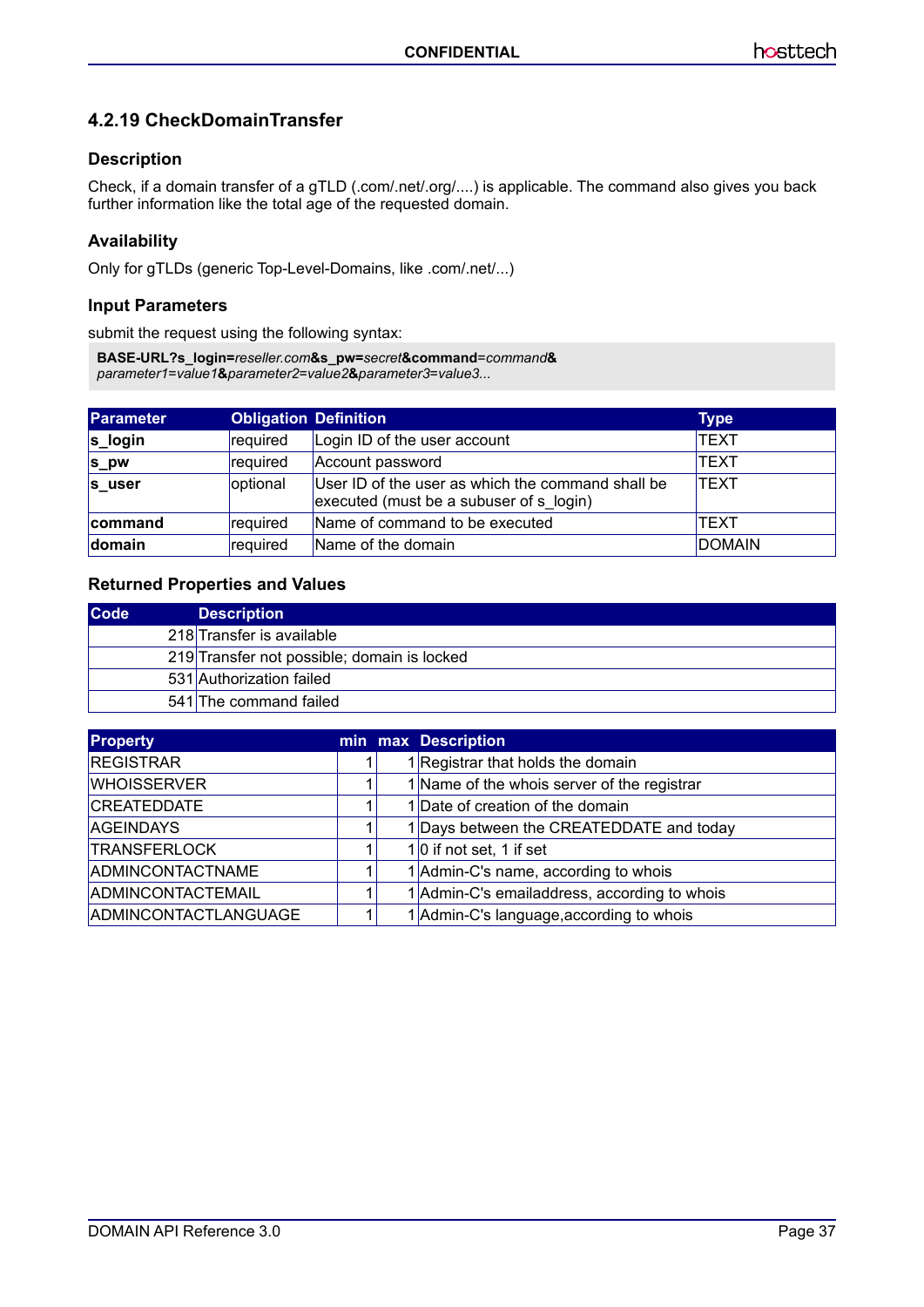## **Example**

The following requests if a transfer of the domain "reseller.com" is applicable:

BASE-URL?s\_login=reseller.com&s\_pw=secret&command=CheckDomainTransfer& domain=reseller.com

```
The response is as follows:
```

```
[RESPONSE]
code = 219description = Request is not available; domain is locked
registrar = ...
whoisserver = whois.theregistrar.net
createddate = 2004-01-05 13:27:55
ageindays = 284
transferlock = 1
admincontactname = Firstname Lastname
admincontactemail = info@reseller.com
admincontactlanguage = en_US
```
EOF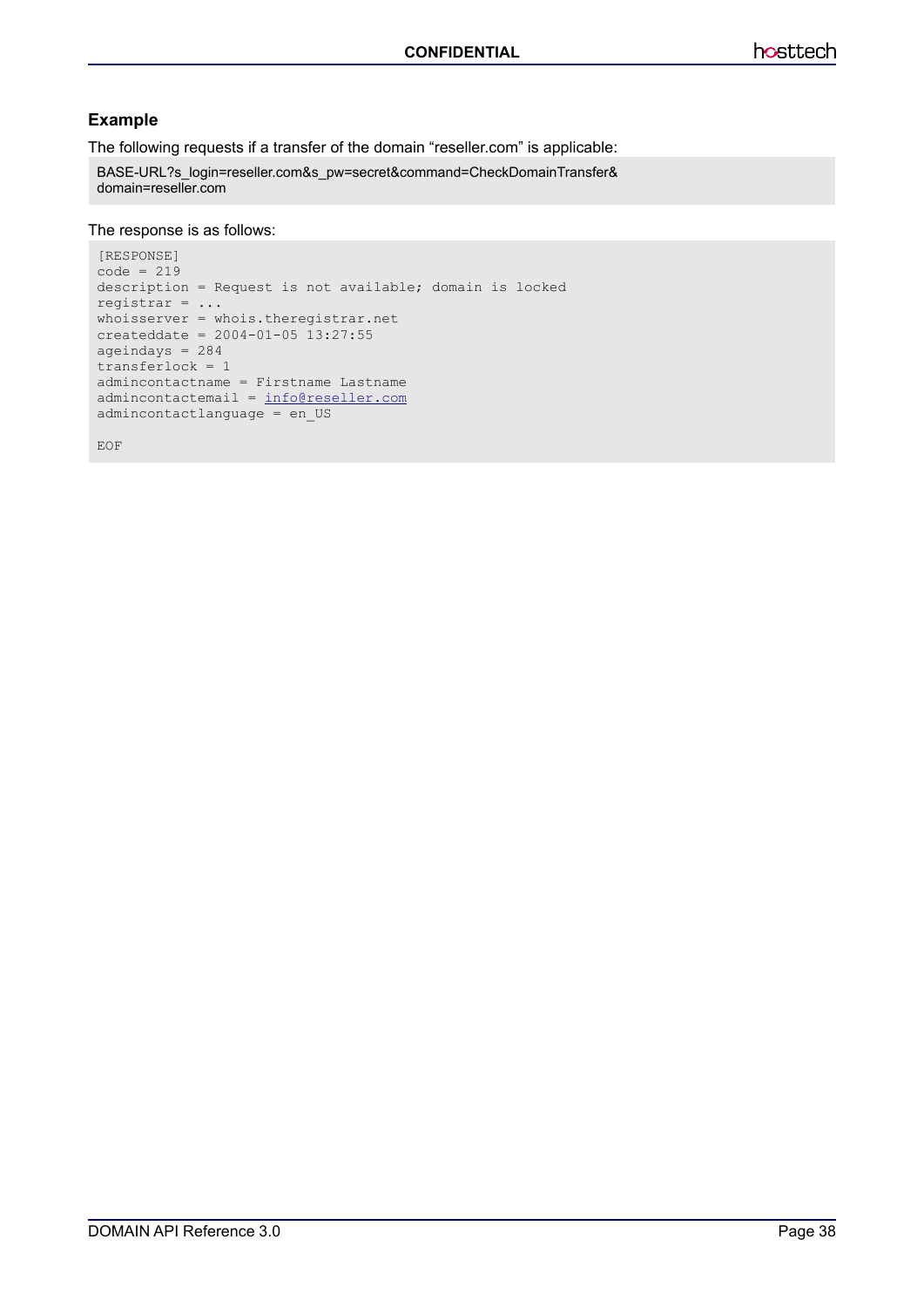## **4.2.20 StatusDomainTransfer**

#### **Description**

Query our log files to gather information on a running domain transfer. The command gives you back log information like when and to whom (name and emailaddress of the admin-c) the transfer email has been sent, if the Admin-C has already confirmed the transfer email or not and so on.

#### **Availability**

Only for gTLDs (generic Top-Level-Domains, like .com/.net/...) and only for own domain transfers.

#### **Input Parameters**

submit the request using the following syntax:

```
BASE-URL?s_login=reseller.com&s_pw=secret&command=command&
parameter1=value1&parameter2=value2&parameter3=value3...
```

| <b>Parameter</b> | <b>Obligation Definition</b> |                                                                                              | <b>Type</b>   |
|------------------|------------------------------|----------------------------------------------------------------------------------------------|---------------|
| $ s$ login       | required                     | Login ID of the user account                                                                 | <b>TEXT</b>   |
| $ s_p$           | required                     | Account password                                                                             | <b>TEXT</b>   |
| s user           | optional                     | User ID of the user as which the command shall be<br>executed (must be a subuser of s login) | <b>TEXT</b>   |
| command          | required                     | Name of command to be executed                                                               | <b>TEXT</b>   |
| domain           | required                     | Name of the domain                                                                           | <b>DOMAIN</b> |

#### **Returned Properties and Values**

| <b>Code</b> | <b>Description</b>                 |
|-------------|------------------------------------|
|             | 200 Command completed successfully |
|             | 531 Authorization failed           |
|             | 541 The command failed             |

| <b>Property</b>       |  | min max Description                                |
|-----------------------|--|----------------------------------------------------|
| <b>TRANSFERLOG</b>    |  | 1 The original log entries, separated by newlines. |
| <b>TRANSFERSTATUS</b> |  | 1 Status, i.e. "PENDING"                           |

#### **Example**

The following requests queries status information on the transfer of "reseller.com":

BASE-URL?s\_login=reseller.com&s\_pw=secret&command=StatusDomainTransfer& domain=reseller.com

#### The response is as follows:

```
[RESPONSE]
code = 200
description = Command completed successfully
transferstatus = WHOIS_SUCCESSFUL
transferlog = 2005-10-20 07:14:25 [REQUESTED] transfer of domain reseller.com to
VERISIGN-GRS/keysys requested by reseller 
2005-10-20 07:37:22 [EMAIL_SENT] email sent to 'owner' [webmaster@reseller.com]
```
EOF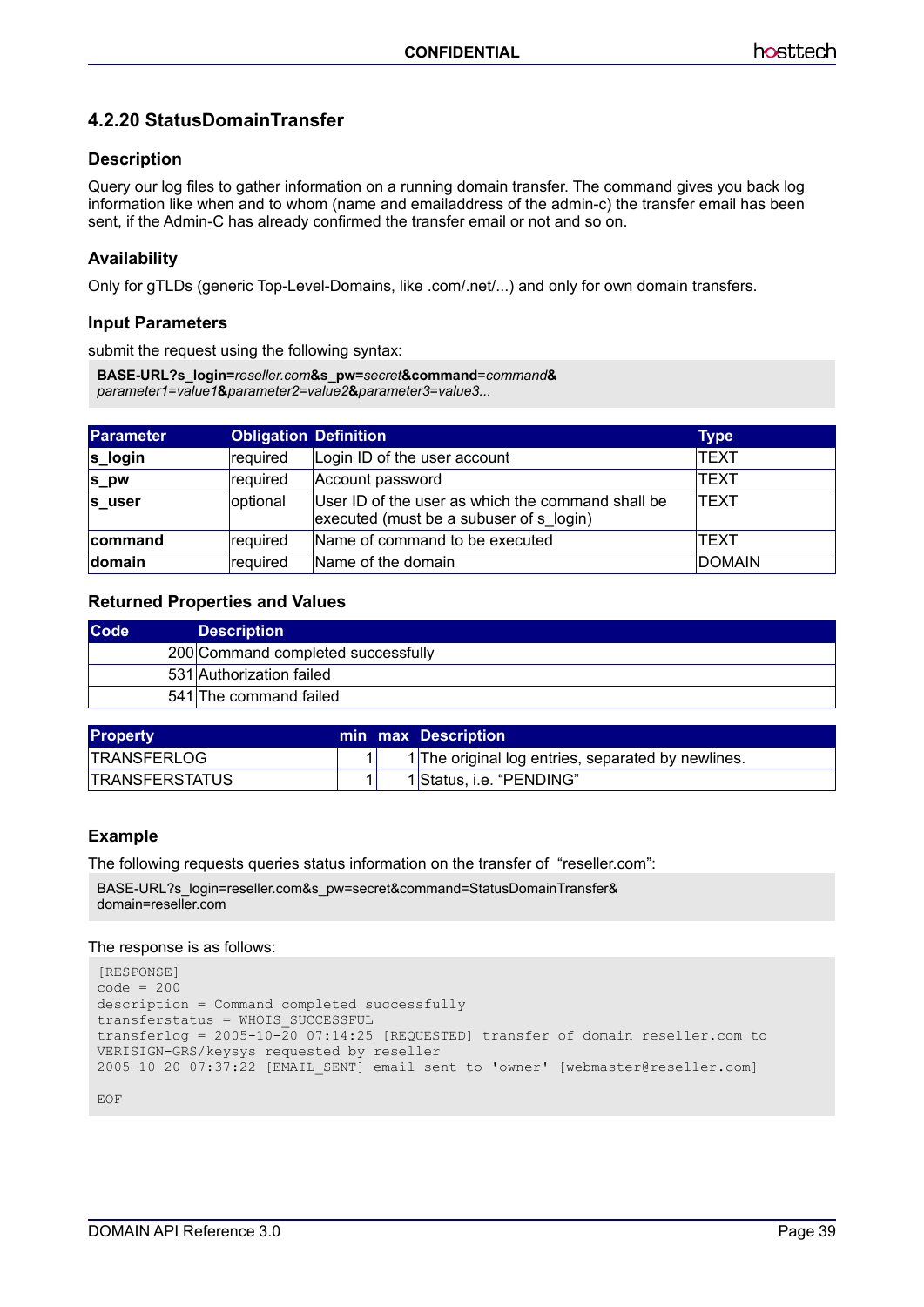# **4.2.21 ActivateDomainTransfer**

### **Description**

The ActivateDomainTransfer command is used to approve or reject a domain transfer which requires the active participation of the registrar or repository owner (e.g. all gTLDs).

If a gTLD transfer is initiated, our system sends a FOA (Form Of Authorization) email to the registrant by default, which contains a confirmation link. This link leads to a white-labelled site where the customer either can accept or reject the transfer. If a reseller or a customer with its own domain repository does not want to use this FOA email function, he may use ActivateDomainTransfer to build his own confirmation solution which he may offer to his own customers.

## **Availability**

The command can only be executed by registrars or owners of domain repositories.

If you are no repository owner, you have to submit the respective repository and trigger code.

#### **Input Parameters**

submit the request using the following syntax:

**BASE-URL?s\_login=***reseller.com***&s\_pw=***secret***&command**=*command***&** *parameter1*=*value1***&***parameter2*=*value2***&***parameter3*=*value3...*

| Parameter  | <b>Obligation Definition</b> |                                                                                              | <b>Type</b>   |
|------------|------------------------------|----------------------------------------------------------------------------------------------|---------------|
| s_login    | required                     | Login ID of the user account                                                                 | <b>TEXT</b>   |
| s pw       | required                     | Account password                                                                             | <b>TEXT</b>   |
| s_user     | optional                     | User ID of the user as which the command shall be<br>executed (must be a subuser of s login) | <b>TEXT</b>   |
| command    | required                     | Name of command to be executed                                                               | TEXT          |
| domain     | required                     | Name of the domain                                                                           | <b>DOMAIN</b> |
| trigger    | optional                     | Repository trigger code                                                                      | TEXT          |
| repository | optional                     | Repository name                                                                              | TEXT          |
| action     | optional                     | Action to be performed; possible values:                                                     | TEXT          |
|            |                              | REQUEST   APPROVE   REJECT   DENY                                                            |               |

| <b>Code</b> | <b>Description</b>                 |
|-------------|------------------------------------|
|             | 200 Command completed successfully |
|             | 531 Authorization failed           |
|             | 549 The command failed             |
|             | 506 Invalid option value           |
|             | 504 Missing required attributes    |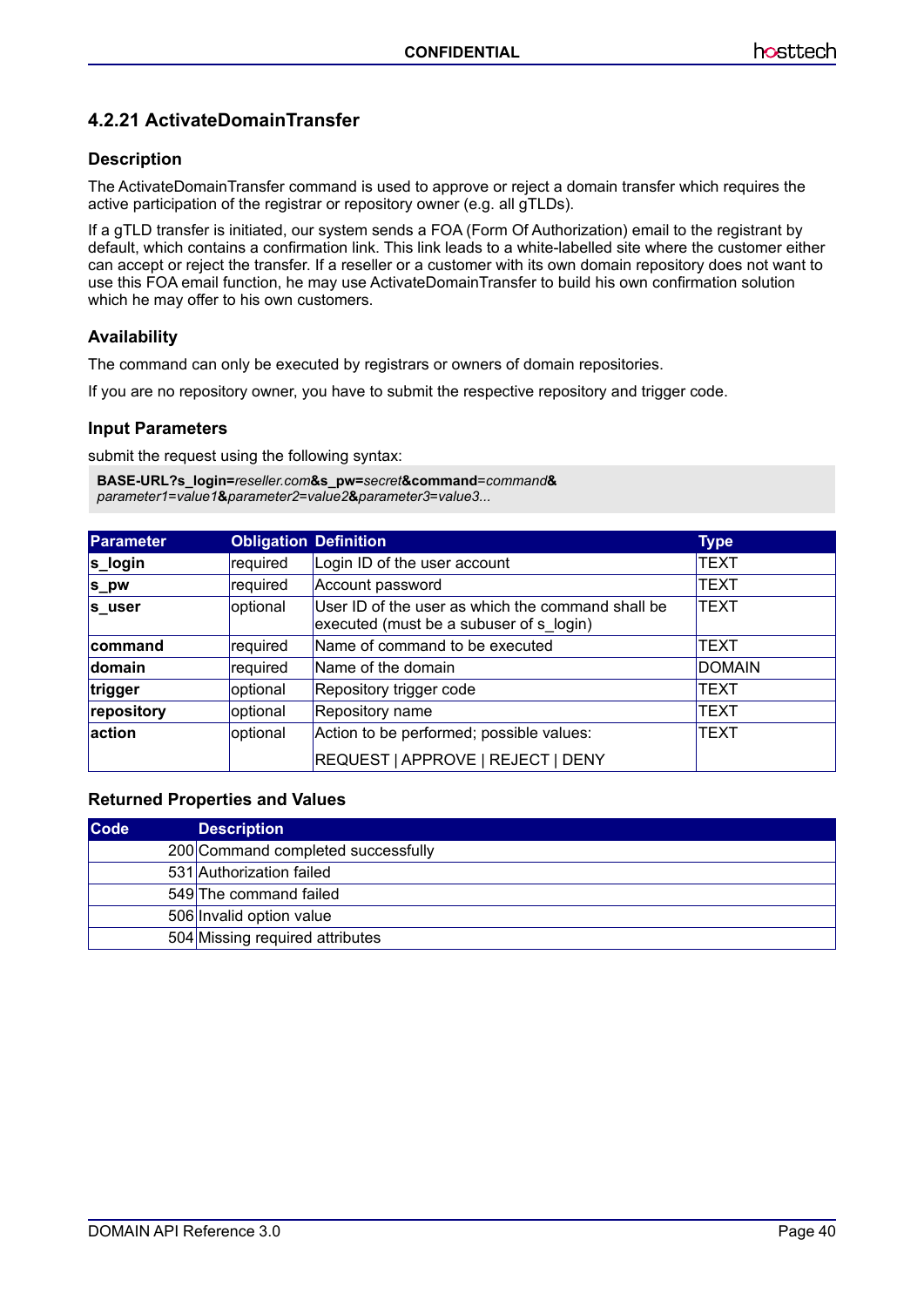# **4.2.22 SendDomainITLar**

### **Description**

If the registration or transfer fax form of a .IT domain was not readable or filled out wrong, the registry requires a new one. Using this command, this form can be sent again.

### **Availability**

The command only applies for .IT domains. Furthermore, it can only be executed if

- the executor is the owner (or parent user) of the domain (in case of using it to re-generate a creation form)
- the executor is the owner (or parent user) of the transfer object (in case of using it to re-generate a transfer form)
- the executor is owner of its own domain repository, using its repository trigger code

#### **Input Parameters**

submit the request using the following syntax:

**BASE-URL?s\_login=***reseller.com***&s\_pw=***secret***&command**=*command***&** *parameter1*=*value1***&***parameter2*=*value2***&***parameter3*=*value3...*

| <b>Parameter</b> | <b>Obligation Definition</b> |                                                                                              | <b>Type</b>   |
|------------------|------------------------------|----------------------------------------------------------------------------------------------|---------------|
| s_login          | required                     | Login ID of the user account                                                                 | <b>TEXT</b>   |
| $ s_p$ w         | required                     | Account password                                                                             | TEXT          |
| s user           | optional                     | User ID of the user as which the command shall be<br>executed (must be a subuser of s login) | <b>TEXT</b>   |
| command          | required                     | Name of command to be executed                                                               | TEXT          |
| domain           | required                     | Name of the domain                                                                           | <b>DOMAIN</b> |
| trigger          | optional                     | Repository trigger code                                                                      | TEXT          |
| repository       | optional                     | Repository name                                                                              | TEXT          |
|                  |                              | Additionally, all parameters of a .IT AddDomain may be submitted                             |               |

| <b>Code</b> | <b>Description</b>                 |
|-------------|------------------------------------|
|             | 200 Command completed successfully |
|             | 531 Authorization failed           |
|             | 541 The command failed             |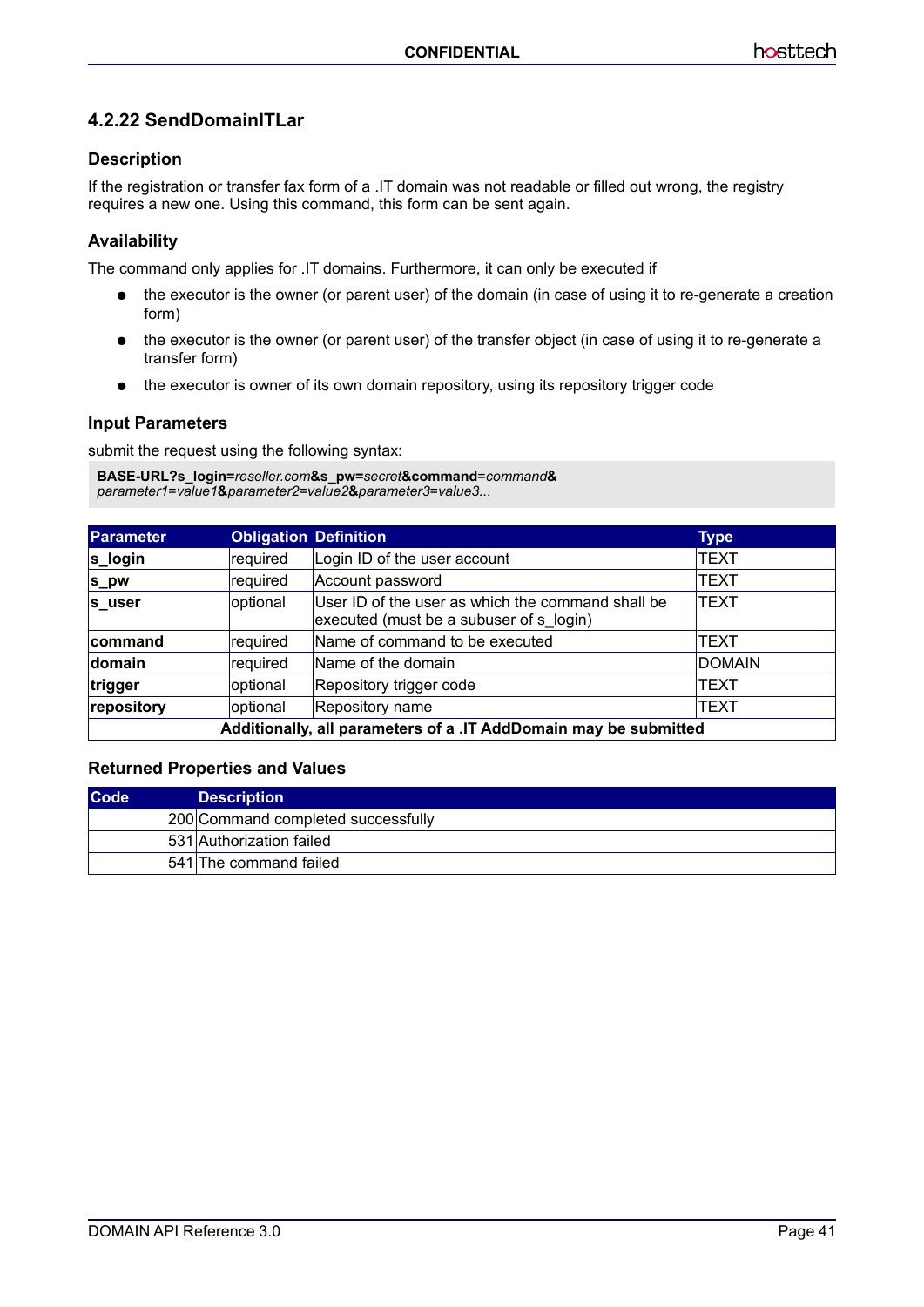## **4.2.23 GetDomainTransferInfo**

#### **Description**

The GetDomainTransferInfo command collects information about a domain which may later be transferred. The response contains important information which may be needed to initiate a transfer, e.g. the regCode for .IT domains, which is not visible in the public WHOIS.

In general, this information only is available using the Registrar WHOIS. For RegistrarOC customers, this command may be used.

#### **Availability**

This command currently works only for .IT and .ES domains, and is only available for users which have their own domain repository.

#### **Input Parameters**

Submit the request using the following syntax:

```
BASE-URL?s_login=reseller.com&s_pw=secret&command=command&
parameter1=value1&parameter2=value2&parameter3=value3...
```

| <b>Parameter</b> | <b>Obligation Definition</b> |                                                                                              | <b>Type</b> |
|------------------|------------------------------|----------------------------------------------------------------------------------------------|-------------|
| $ s$ login       | required                     | Login ID of the user account                                                                 | <b>TEXT</b> |
| $ s_p$           | required                     | Account password                                                                             | <b>TEXT</b> |
| $s$ _user        | optional                     | User ID of the user as which the command shall be<br>executed (must be a subuser of s_login) | <b>TEXT</b> |
| command          | required                     | Name of command to be executed                                                               | TEXT        |
| domain           | requires                     | Name of the domain                                                                           | TEXT        |

#### **Returned Properties and Values**

| <b>Code</b> | <b>Description</b>             |
|-------------|--------------------------------|
| 200         | Command completed successfully |
| 541         | 'The command failed            |

#### **Example**

```
 command = GetDomainTransferInfo
 domain = example.es
```
#### **Response**

```
 code = (CODE)
  property[domain][0] = expamle.es
  property[admincontact][0] = D12345-ESNIC-14
  property[techcontact][0] = D12345-ESNIC-14
  property[billingcontact][0] = D12345-ESNIC-14
  property[nameserver][0] = ns1.example.com
 property[nameserver][1] = ns2.example.com
 property[nameserver][2] = ns3.example.com
  property[status][0] = ACTIVE
  property[createddate][0] = 2005-11-10 00:00:00.01
  property[expirationdate][0] = 2009-11-10 00:00:00.01
  property[x-es-registrant][0] = Expample GmbH
  property[x-es-autorenew][0] = false
  property[registrar][0] = EXAMPLENIC
```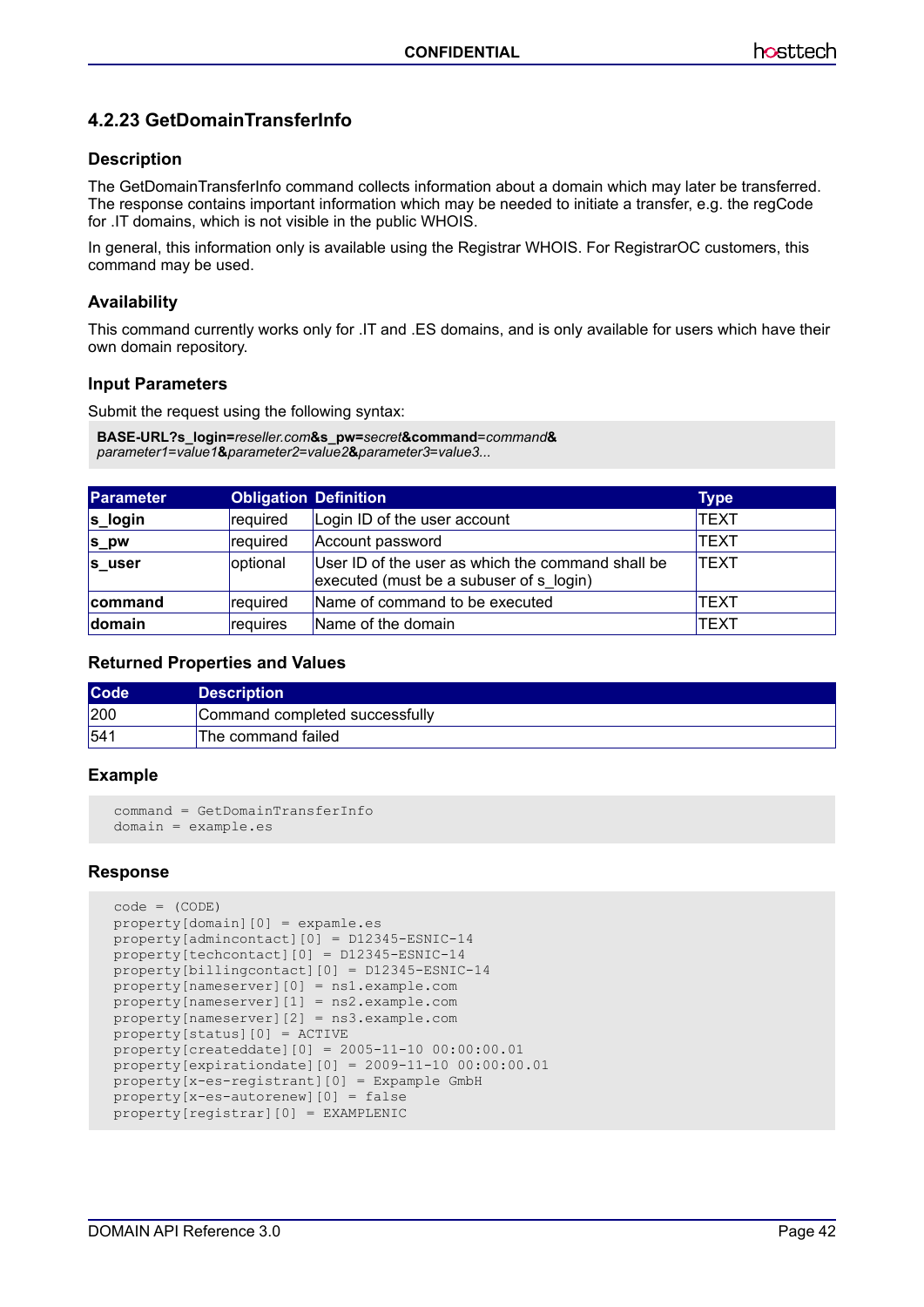# **4.2.24 DENIC\_CreateAuthInfo1**

## **Description**

This command is used to create an AuthInfo1, an Authorization Code for a .DE domain, which is need in order to transfer a .DE domain to another registrar which supports the AuthInfo transfer procedure for .DE domains.

## **Availability**

All users have access to this command, but it applies only for .DE domains.

#### **Input Parameters**

Submit the request using the following syntax:

```
BASE-URL?s_login=reseller.com&s_pw=secret&command=command&
parameter1=value1&parameter2=value2&parameter3=value3...
```

| <b>Parameter</b>                  | <b>Obligation Definition</b> |                                                                                                                                  | <b>Type</b> |
|-----------------------------------|------------------------------|----------------------------------------------------------------------------------------------------------------------------------|-------------|
| $s$ _login                        | required                     | Login ID of the user account                                                                                                     | <b>TEXT</b> |
| s_pw                              | required                     | Account password                                                                                                                 | <b>TEXT</b> |
| s_user                            | optional                     | User ID of the user as which the command shall be<br>executed (must be a subuser of s login)                                     | <b>TEXT</b> |
| command                           | required                     | Name of command to be executed                                                                                                   | <b>TEXT</b> |
| domain                            | required                     | Domain name                                                                                                                      | <b>TEXT</b> |
| lauth                             | optional                     | Using this parameter you can set your own AuthInfo<br>instead of lettin us generate a random code                                | <b>TEXT</b> |
| x-de-authinfo1-<br>expirationdate | optional                     | You may set a date on which the AuthInfo1 expires. If<br>you don't use this parameter, we will set a standard<br>expiration date | <b>TEXT</b> |

| <b>Code</b> | <b>Description</b>             |
|-------------|--------------------------------|
| 200         | Command completed successfully |
| 549         | 'The command failed            |

| <b>Property</b>       |  | min max Description                  |
|-----------------------|--|--------------------------------------|
| X-DE-AUTHINFO1-       |  | The expiration date of the AuthInfo1 |
| <b>EXPIRATIONDATE</b> |  |                                      |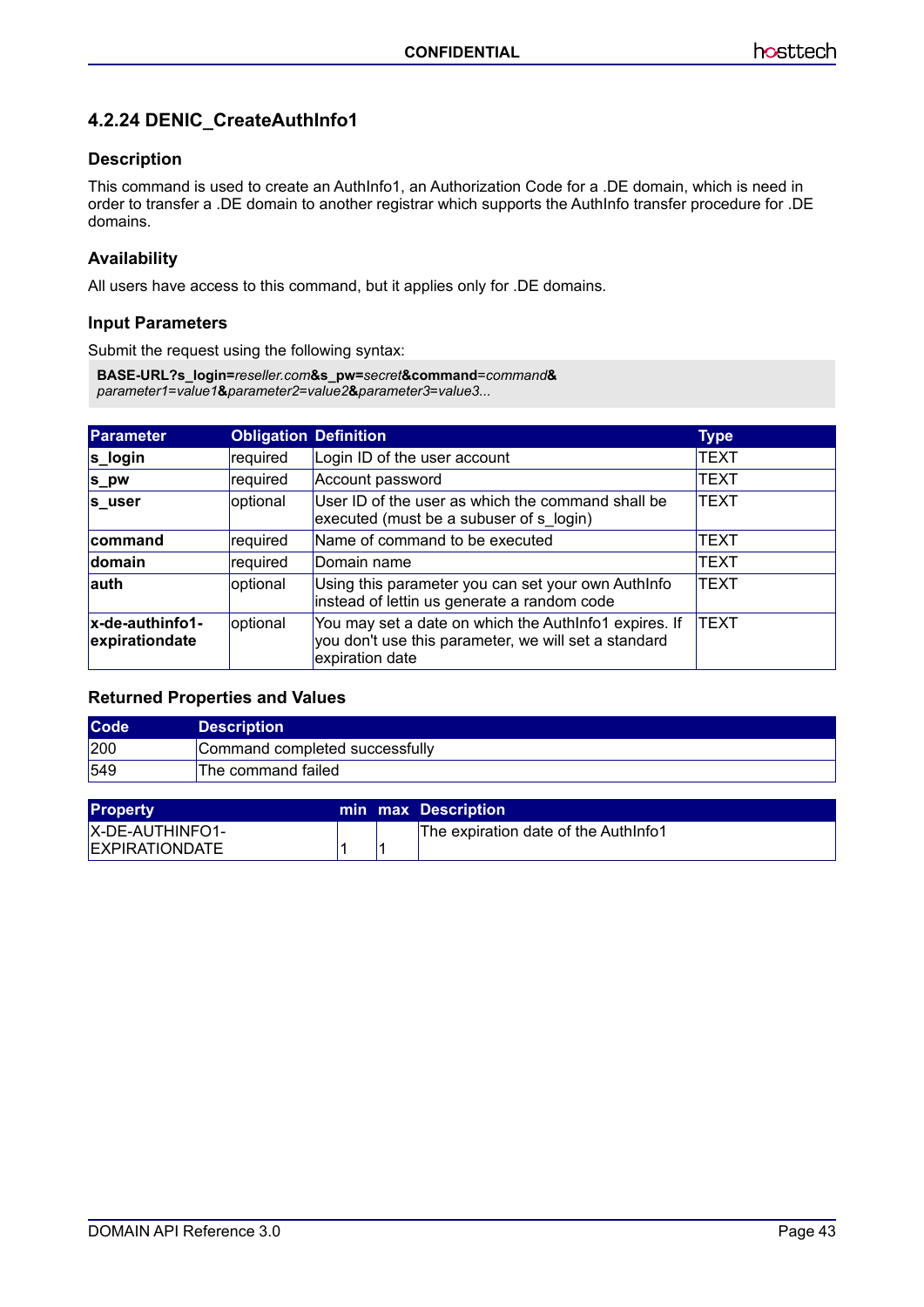# **4.2.25 DENIC\_CreateAuthInfo2**

### **Description**

This command is used to let the DENIC generate the AuthInfo2 for a .DE domain.

### **Availability**

All users have access to this command, but it applies only for .DE domains.

#### **Input Parameters**

Submit the request using the following syntax:

**BASE-URL?s\_login=***reseller.com***&s\_pw=***secret***&command**=*command***&** *parameter1*=*value1***&***parameter2*=*value2***&***parameter3*=*value3...*

| <b>Parameter</b> | <b>Obligation Definition</b> |                                                                                              | <b>Type</b> |
|------------------|------------------------------|----------------------------------------------------------------------------------------------|-------------|
| s_login          | required                     | Login ID of the user account                                                                 | <b>TEXT</b> |
| $ s_p$           | required                     | Account password                                                                             | <b>TEXT</b> |
| s_user           | optional                     | User ID of the user as which the command shall be<br>executed (must be a subuser of s login) | <b>TEXT</b> |
| command          | required                     | Name of command to be executed                                                               | TEXT        |
| domain           | required                     | Domain name                                                                                  | TEXT        |

| <b>Code</b> | <b>Description</b>             |
|-------------|--------------------------------|
| 200         | Command completed successfully |
| 549         | 'The command failed            |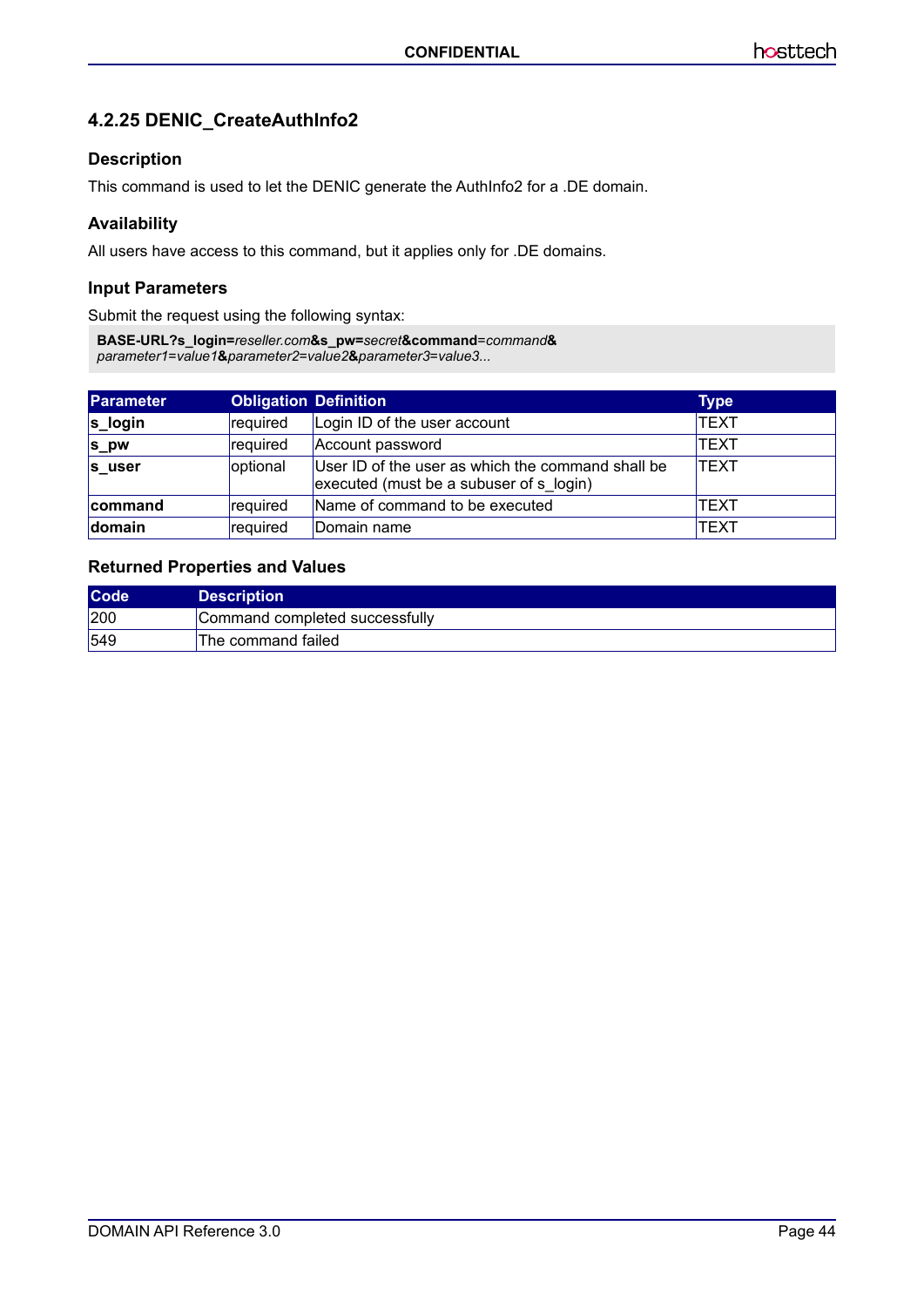# **4.2.26 DENIC\_DeleteAuthInfo1**

### **Description**

You may use this command to delete an existing AuthInfo1 of a .DE domain.

### **Availability**

All users have access to this command, but it applies only for .DE domains.

#### **Input Parameters**

Submit the request using the following syntax:

**BASE-URL?s\_login=***reseller.com***&s\_pw=***secret***&command**=*command***&** *parameter1*=*value1***&***parameter2*=*value2***&***parameter3*=*value3...*

| <b>Parameter</b> | <b>Obligation Definition</b> |                                                                                              | <b>Type</b> |
|------------------|------------------------------|----------------------------------------------------------------------------------------------|-------------|
| s_login          | required                     | Login ID of the user account                                                                 | <b>TEXT</b> |
| $ s_p$           | required                     | Account password                                                                             | <b>TEXT</b> |
| s_user           | optional                     | User ID of the user as which the command shall be<br>executed (must be a subuser of s login) | <b>TEXT</b> |
| command          | required                     | Name of command to be executed                                                               | TEXT        |
| domain           | required                     | Domain name                                                                                  | TEXT        |

| <b>Code</b> | <b>Description</b>             |
|-------------|--------------------------------|
| 200         | Command completed successfully |
| 549         | 'The command failed            |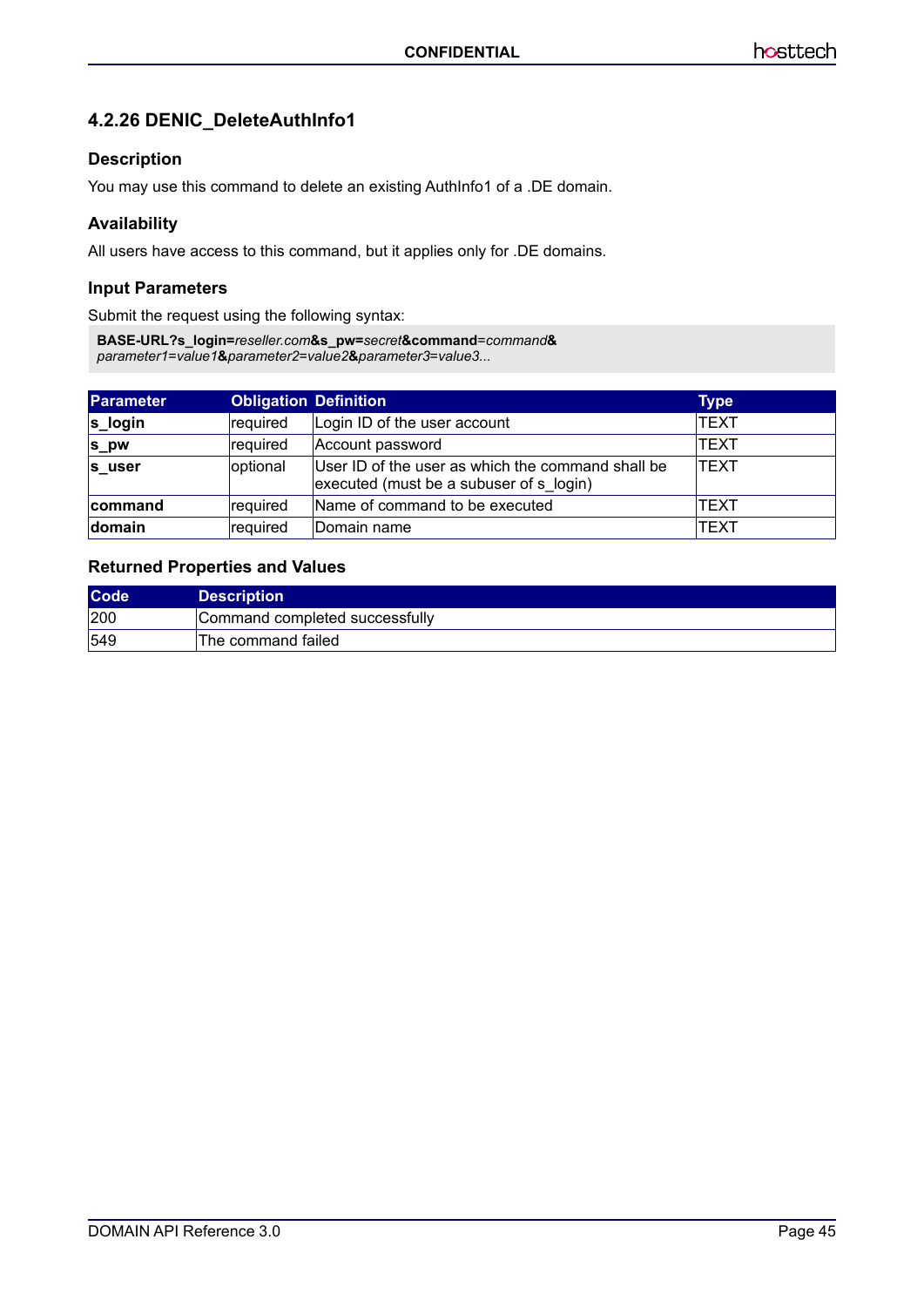## **4.2.27 QueryDomainList**

## **Description**

Query a list of domains.

## **Availability**

All users have access to this command.

#### **Input Parameters**

Submit the request using the following syntax:

**BASE-URL?s\_login=***reseller.com***&s\_pw=***secret***&command**=*command***&** *parameter1*=*value1***&***parameter2*=*value2***&***parameter3*=*value3...*

| <b>Parameter</b>                   | <b>Obligation Definition</b> |                                                                                                                                                                                                               | <b>Type</b>     |
|------------------------------------|------------------------------|---------------------------------------------------------------------------------------------------------------------------------------------------------------------------------------------------------------|-----------------|
| s_login                            | required                     | Login ID of the user account                                                                                                                                                                                  | <b>TEXT</b>     |
| s_pw                               | required                     | Account password                                                                                                                                                                                              | <b>TEXT</b>     |
| s_user                             | optional                     | User ID of the user as which the command shall be<br>executed (must be a subuser of s_login)                                                                                                                  | <b>TEXT</b>     |
| command                            | required                     | Name of command to be executed                                                                                                                                                                                | <b>TEXT</b>     |
| userdepth                          | optional                     | Depth of the list, may be SELF, SUBUSER or ALL                                                                                                                                                                | <b>TEXT</b>     |
| zone                               | optional                     | If set to "1", only domains with a DNS zone are showed INTEGER                                                                                                                                                |                 |
| domain                             | optional                     | Search for: Domain pattern, e. g. *.com, a*.de                                                                                                                                                                | <b>DOMAIN</b>   |
| ownercontact                       | optional                     | Search for: Owner/Registrant-Contact                                                                                                                                                                          | <b>CONTACT</b>  |
| nameserver                         | optional                     | Search for: Nameserver                                                                                                                                                                                        | NAMESERVER      |
| billingcontact                     | optional                     | Search for: Billing-Contact                                                                                                                                                                                   | CONTACT         |
| admincontact                       | optional                     | Search for: Admin-Contact                                                                                                                                                                                     | <b>CONTACT</b>  |
| techcontact                        | optional                     | Search for: Tech-Contact                                                                                                                                                                                      | <b>CONTACT</b>  |
| mincreateddate                     | optional                     | Search for: Minimal creating date                                                                                                                                                                             | <b>DATETME</b>  |
| maxcreateddate                     | optional                     | Search for: Maximal creating date                                                                                                                                                                             | <b>DATETME</b>  |
| minupdateddate                     | optional                     | Search for: Minimal update date                                                                                                                                                                               | <b>DATETME</b>  |
| maxupdateddate                     | optional                     | Search for: Maximal update date                                                                                                                                                                               | <b>DATETME</b>  |
| minregistration-<br>expirationdate | optional                     | Search for: Minimal registration expiration date                                                                                                                                                              | <b>DATETME</b>  |
| maxregistration-<br>expirationdate | optional                     | Search for: Maximal registration expiration date                                                                                                                                                              | <b>DATETME</b>  |
| status                             | optional                     | Search for: domain status                                                                                                                                                                                     | <b>TEXT</b>     |
| transferlock                       | optional                     | Search for: transferlock                                                                                                                                                                                      | <b>INTEGER</b>  |
| x-trustee                          | optional                     | Search for: Trustee Domains                                                                                                                                                                                   | INTEGER $(0/1)$ |
| orderby                            | optional                     | Sort by "DOMAIN, DOMAINDESC, USER,<br>USERDESC, CREATEDDATE, CREATEDDATEDESC,<br>UPDATEDDATE, UPDATEDDATEDESC,<br>REGISTRATIONEXPIRATIONDATE,<br>REGISTRATIONEXPIRATIONDATEDESC,<br>REGISTRAR, REGISTRARDESC" | <b>TEXT</b>     |
| domainsubclass                     | optional                     | Show only domains with these subclasses (syntax:<br>COM. [beware the "." at the END of the TLD])                                                                                                              | <b>TEXT</b>     |
| renewalmode                        | optional                     | Show only renewalmode (EXPIRE/DELETE/RENEW)                                                                                                                                                                   | <b>TEXT</b>     |
| wide                               | optional                     | If set to "1": verbose output                                                                                                                                                                                 | <b>INTEGER</b>  |
| first                              | optional                     | Index of the first entry to be returned                                                                                                                                                                       | <b>INTEGER</b>  |
| limit                              | optional                     | Max. number of entries to be returned                                                                                                                                                                         | <b>INTEGER</b>  |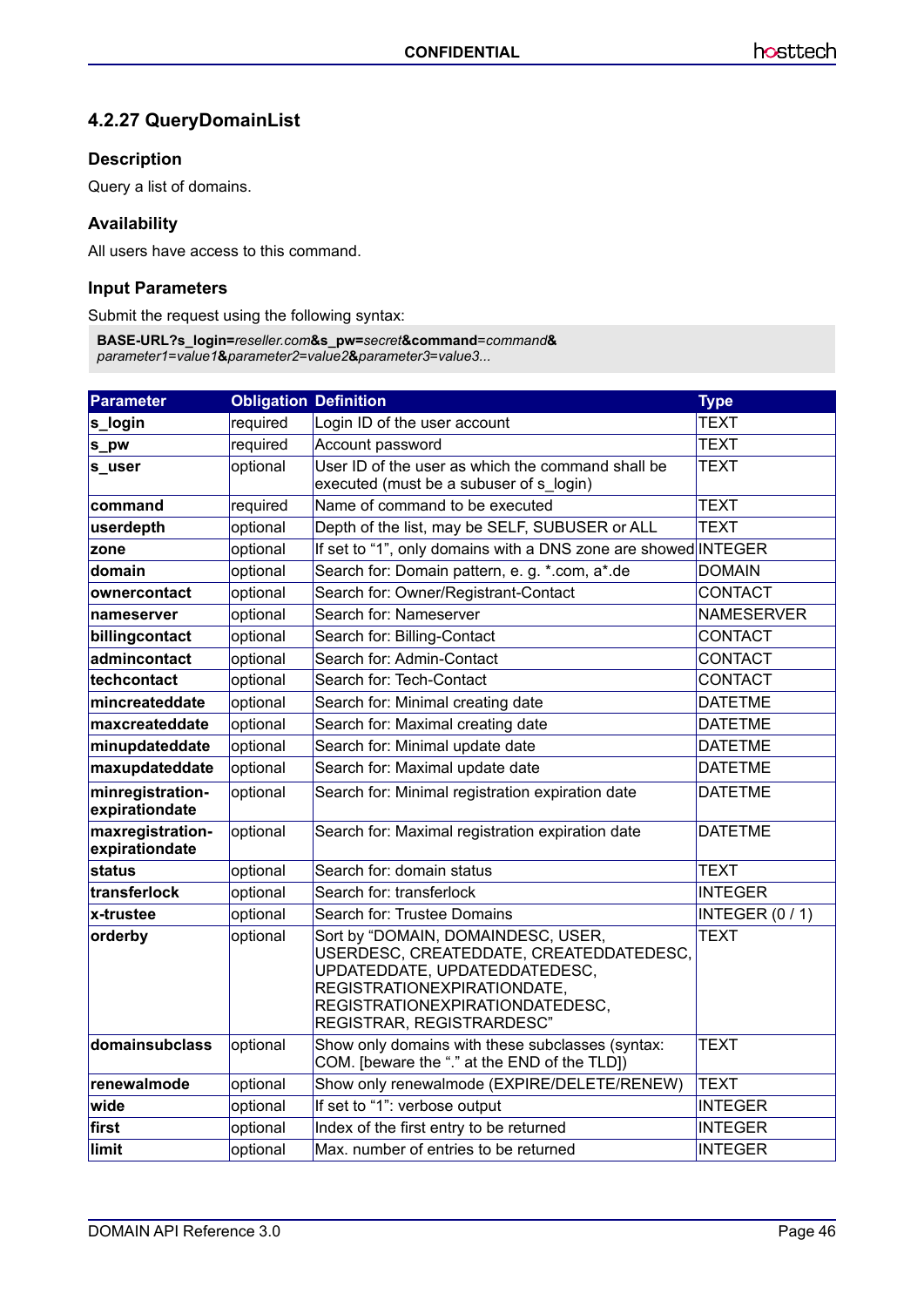## **Returned Properties and Values**

| <b>Code</b> | <b>Description</b>             |
|-------------|--------------------------------|
| 200         | Command completed successfully |
| 541         | 'The command failed            |

| <b>Property</b>                              |   |   | min max Description                               |
|----------------------------------------------|---|---|---------------------------------------------------|
| <b>DOMAIN</b>                                | 1 | N | The domain name                                   |
| <b>USER</b>                                  | 1 | N | The user ID                                       |
| <b>PEERUSER</b>                              | 1 | 1 | String with all users in the user chain           |
| <b>PARENTUSER</b>                            | 1 | N | The user ID of the parent user                    |
| <b>DOMAINCREATEDDATE</b>                     | 1 | N | Creation date of the domain                       |
| <b>DOMAINCREATEDBY</b>                       | 1 | N | Registrar that created the contact                |
| <b>DOMAINUPDATEDDATE</b>                     | 1 | N | Last modification date of the domain              |
| <b>DOMAINUPDATEDBY</b>                       | 1 | N | Registrar that updated the domain                 |
| <b>DOMAINREGISTRAR</b>                       | 1 | N | Current sponsoring registrar                      |
| DOMAINREGISTRATION-<br><b>EXPIRATIONDATE</b> | 1 | N | The registration expiration date                  |
| DOMAINREGISTRARTRANSFER-1<br><b>DATE</b>     |   | N | The last transfer date                            |
| <b>DOMAINOWNERCONTACT</b>                    | 1 | N | The Registrant/Owner                              |
| DOMAINADMINCONTACT                           | 1 | N | The Administrative Contact                        |
| <b>DOMAINTECHCONTACT</b>                     | 1 | N | The Technical Contact                             |
| DOMAINBILLINGCONTACT                         | 1 | N | The Billing Contact                               |
| <b>DOMAINRENEWALMODE</b>                     | 1 | 1 | Renewalmode see command "SetDomainRenewalMode"    |
| <b>DOMAINTRANSFERLOCK</b>                    | 1 | 1 | Shows if a transferlock is active or not          |
| <b>DOMAINNAMESERVERN</b>                     | 1 | N | Shows the nameservers of the domain               |
| <b>DOMAINUMLAUT</b>                          | 1 | N | Shows the domain written in IDN                   |
| <b>DOMAINCONFIGCLASS</b>                     | 1 | N | Shows the config class (e.g. DE) of a domain      |
| <b>DOMAINAUTH</b>                            | 1 | N | Authorization code of the domain                  |
| <b>DOMAINSTATUS</b>                          | 1 | N | Status of the domain                              |
| <b>COUNT</b>                                 | 1 | 1 | The number of entries returned                    |
| <b>FIRST</b>                                 | 1 | 1 | The index of the first entry                      |
| <b>LAST</b>                                  |   | 1 | The index of the last entry                       |
| <b>LIMIT</b>                                 | 1 | 1 | The query limit (max. number of entries returned) |
| <b>TOTAL</b>                                 | 1 | 1 | The total number of entries found                 |

### **Notes**

- userdepth defines the depth of the returned list. SELF returns a list with only domains of the user itself. SUBUSER returns a list with domains of all direct subusers. ALL returns a list with domains of all subusers and all subusers below them.
- first and limit should be used to implement paging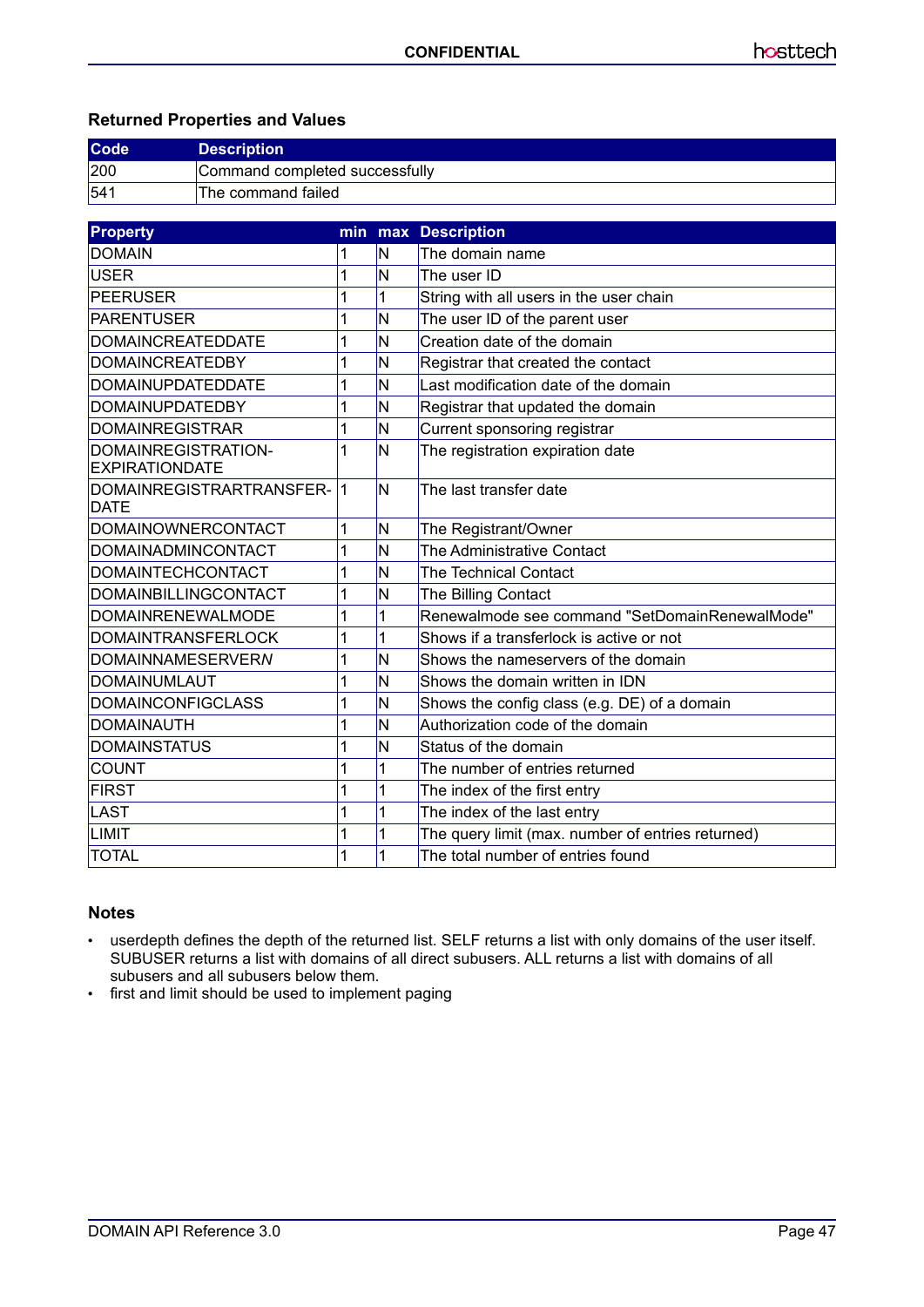## **Example**

The following request queries a list of domains of "reseller.com":

```
BASE-URL?s_login=reseller.com&s_pw=secret&command=QueryDomainList&
userdepth=SELF
```
#### The response is as follows:

```
[RESPONSE]
code = 200description = Command completed successfully
property[domain][0] = domainname.com
property[user][0] = reseller.com
property[parent user][0] = parentuser.com
property[domain][1] = mydomain.info
property[user][1] = reseller.com
property[parent user][1] = parentuser.com
property[domain][2] = testdomain.de
property[user][2] = reseller.com
property[parent user][2] = parentuser.com
property[count][0] = 3
property[first][0] = 0
property[last][0] = 2property[limit][0] = 1000
property[total][0] = 3
EOF
```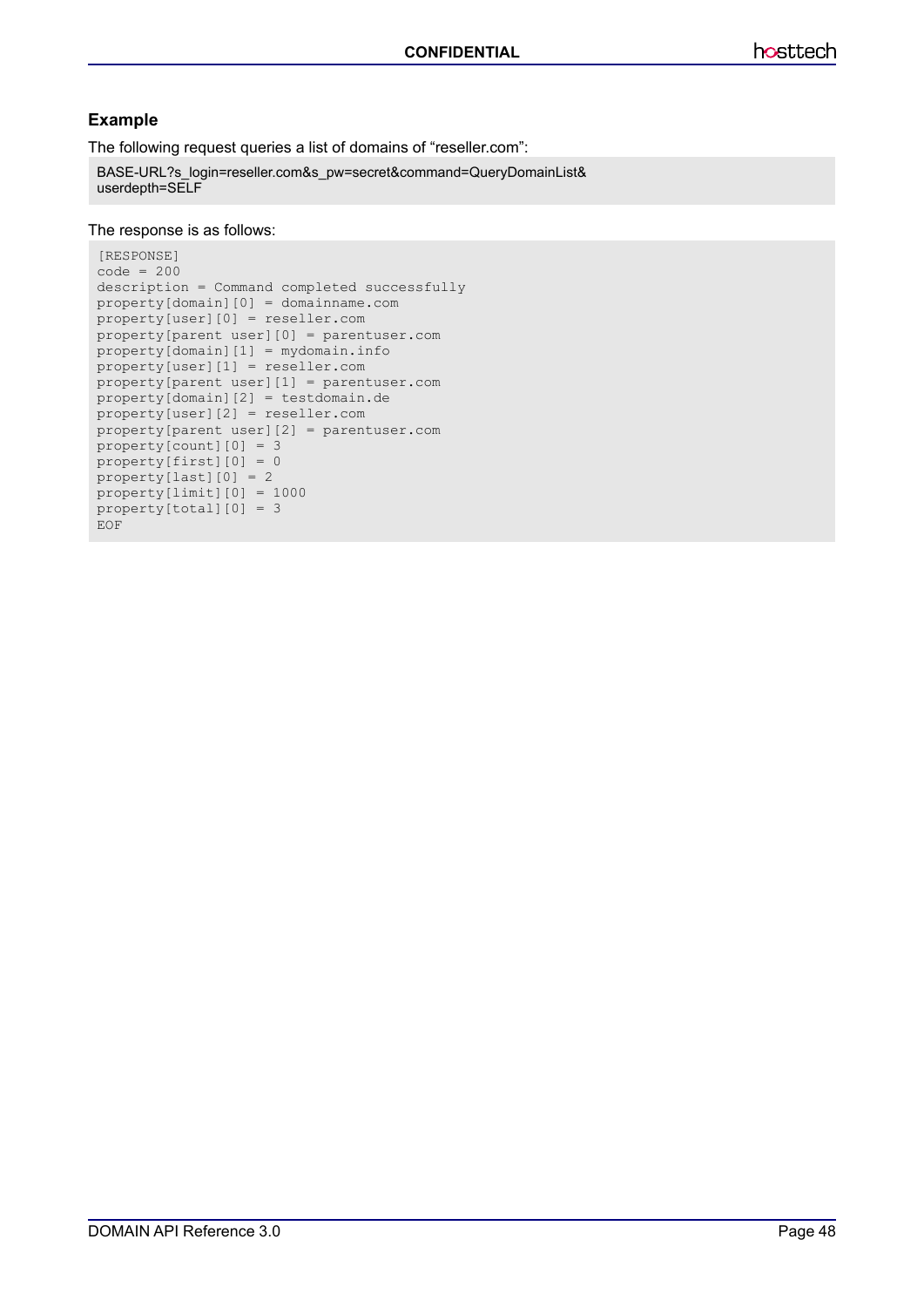## **4.2.28 QueryExtendedDomainList**

## **Description**

Query a list of domains, along with several additional information parameters.

#### **Availability**

All users have access to this command.

#### **Input Parameters**

Submit the request using the following syntax:

**BASE-URL?s\_login=***reseller.com***&s\_pw=***secret***&command**=*command***&** *parameter1*=*value1***&***parameter2*=*value2***&***parameter3*=*value3...*

| <b>Parameter</b>                   | <b>Obligation Definition</b> |                                                                                                                                                                                                               | <b>Type</b>       |
|------------------------------------|------------------------------|---------------------------------------------------------------------------------------------------------------------------------------------------------------------------------------------------------------|-------------------|
| s_login                            | required                     | Login ID of the user account                                                                                                                                                                                  | <b>TEXT</b>       |
| s_pw                               | required                     | Account password                                                                                                                                                                                              | <b>TEXT</b>       |
| s_user                             | optional                     | User ID of the user as which the command shall be<br>executed (must be a subuser of s_login)                                                                                                                  | <b>TEXT</b>       |
| command                            | required                     | Name of command to be executed                                                                                                                                                                                | <b>TEXT</b>       |
| userdepth                          | optional                     | Depth of the list, may be SELF, SUBUSER or ALL                                                                                                                                                                | <b>TEXT</b>       |
| zone                               | optional                     | If set to "1", only domains with a DNS zone are showed INTEGER                                                                                                                                                |                   |
| domain                             | optional                     | Search for: Domain pattern, e. g. *.com, a*.de                                                                                                                                                                | <b>DOMAIN</b>     |
| ownercontact                       | optional                     | Search for: Owner/Registrant-Contact                                                                                                                                                                          | <b>CONTACT</b>    |
| nameserver                         | optional                     | Search for: Nameserver                                                                                                                                                                                        | <b>NAMESERVER</b> |
| billingcontact                     | optional                     | Search for: Billing-Contact                                                                                                                                                                                   | <b>CONTACT</b>    |
| admincontact                       | optional                     | Search for: Admin-Contact                                                                                                                                                                                     | <b>CONTACT</b>    |
| techcontact                        | optional                     | Search for: Tech-Contact                                                                                                                                                                                      | <b>CONTACT</b>    |
| mincreateddate                     | optional                     | Search for: Minimal creating date                                                                                                                                                                             | <b>DATETME</b>    |
| maxcreateddate                     | optional                     | Search for: Maximal creating date                                                                                                                                                                             | <b>DATETME</b>    |
| minupdateddate                     | optional                     | Search for: Minimal update date                                                                                                                                                                               | <b>DATETME</b>    |
| maxupdateddate                     | optional                     | Search for: Maximal update date                                                                                                                                                                               | <b>DATETME</b>    |
| minregistration-<br>expirationdate | optional                     | Search for: Minimal registration expiration date                                                                                                                                                              | <b>DATETME</b>    |
| maxregistration-<br>expirationdate | optional                     | Search for: Maximal registration expiration date                                                                                                                                                              | <b>DATETME</b>    |
| <b>status</b>                      | optional                     | Search for: domain status                                                                                                                                                                                     | <b>TEXT</b>       |
| x-trustee                          | optional                     | Search for: Trustee Domains                                                                                                                                                                                   | INTEGER (0 / 1)   |
| orderby                            | optional                     | Sort by "DOMAIN, DOMAINDESC, USER,<br>USERDESC, CREATEDDATE, CREATEDDATEDESC,<br>UPDATEDDATE, UPDATEDDATEDESC,<br>REGISTRATIONEXPIRATIONDATE,<br>REGISTRATIONEXPIRATIONDATEDESC,<br>REGISTRAR, REGISTRARDESC" | <b>TEXT</b>       |
| assigned                           | optional                     | Shows either all assigned or all unassigned<br>(transfer/trades) domains (may be 0 or 1)                                                                                                                      | <b>INTEGER</b>    |
| domainsubclass                     | optional                     | Show only domains with these subclasses (syntax:<br>COM. [beware the "." at the END of the TLD])                                                                                                              | <b>TEXT</b>       |
| renewalmode                        | optional                     | Show only renewalmode (EXPIRE/DELETE/RENEW)                                                                                                                                                                   | <b>TEXT</b>       |
| wide                               | optional                     | If set to "1": verbose output                                                                                                                                                                                 | <b>INTEGER</b>    |
| first                              | optional                     | Index of the first entry to be returned                                                                                                                                                                       | <b>INTEGER</b>    |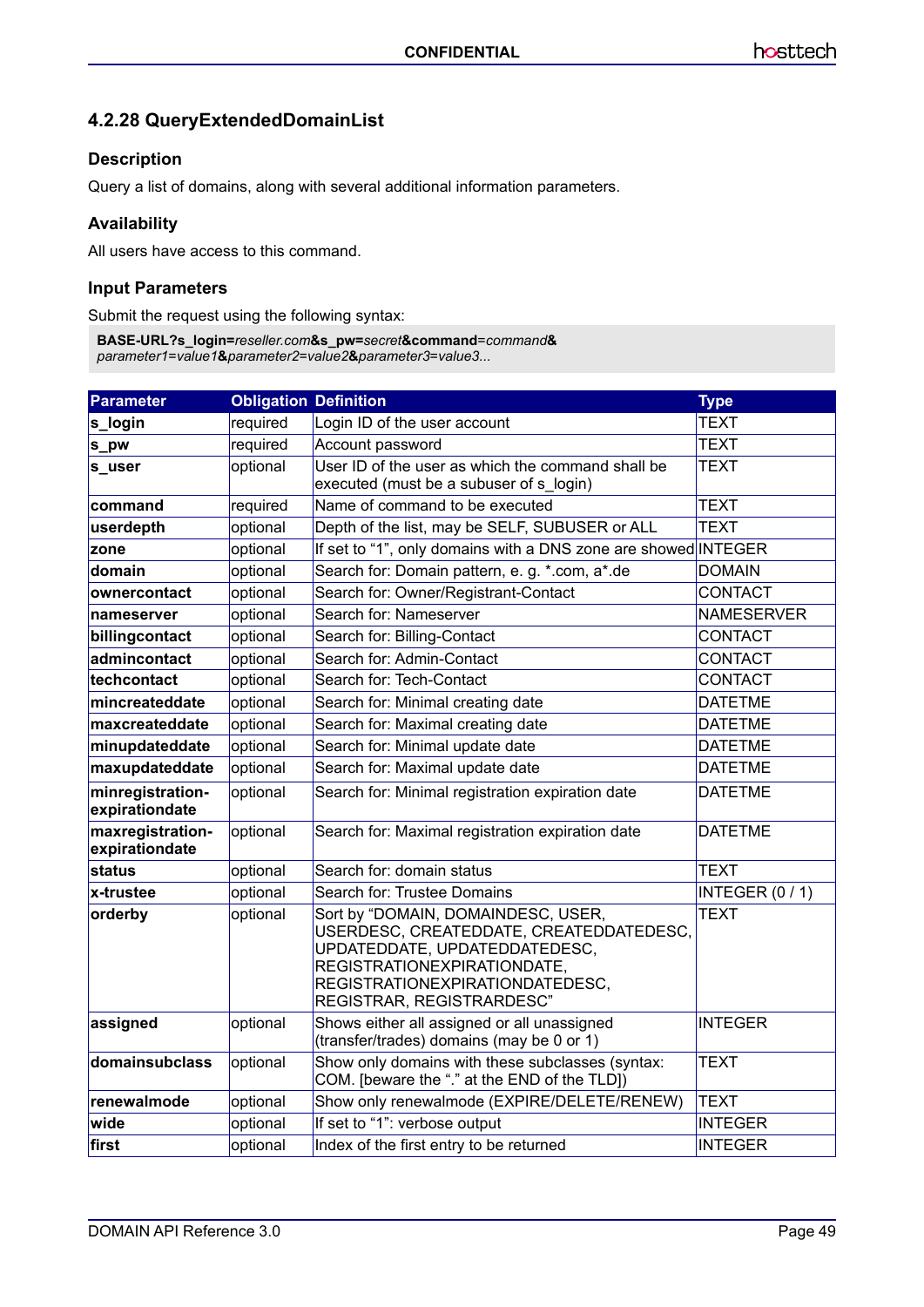| Parameter | <b>Obligation Definition</b> |                                       | Type           |
|-----------|------------------------------|---------------------------------------|----------------|
| limit     | optional                     | Max. number of entries to be returned | <b>INTEGER</b> |

| Code                                               | <b>Description</b>             |                |   |                                                                         |  |
|----------------------------------------------------|--------------------------------|----------------|---|-------------------------------------------------------------------------|--|
| 200                                                | Command completed successfully |                |   |                                                                         |  |
| 541                                                | The command failed             |                |   |                                                                         |  |
| <b>Property</b>                                    |                                |                |   | min max Description                                                     |  |
| <b>DOMAIN</b>                                      |                                | 1              | N | The domain name                                                         |  |
| <b>USER</b>                                        |                                | 1              | N | The user ID                                                             |  |
| <b>PEERUSER</b>                                    |                                | 1              | 1 | String with all users in the user chain                                 |  |
| <b>PARENTUSER</b>                                  |                                | 1              | N | The user ID of the parent user                                          |  |
| <b>DOMAINCREATEDDATE</b>                           |                                | 1              | N | Creation date of the domain                                             |  |
| <b>DOMAINCREATEDBY</b>                             |                                | 1              | N | Registrar that created the contact                                      |  |
| <b>DOMAINUPDATEDDATE</b>                           |                                | 1              | N | Last modification date of the domain                                    |  |
| <b>DOMAINUPDATEDBY</b>                             |                                | 1              | N | Registrar that updated the domain                                       |  |
| <b>DOMAINEXPIRATIONDATE</b>                        |                                | 1              | N | The expiration date within our renewal system                           |  |
| <b>DOMAINREGISTRAR</b>                             |                                | 1              | N | Current sponsoring registrar                                            |  |
| DOMAINREGISTRATION-<br><b>EXPIRATIONDATE</b>       |                                | 1              | N | The registration expiration date                                        |  |
| <b>DATE</b>                                        | DOMAINREGISTRARTRANSFER-       | 1              | N | The last transfer date                                                  |  |
| <b>DOMAINACCOUNTINGDATE</b>                        |                                | 1              | N | The date when the renewal account will get created                      |  |
| <b>DOMAINFAILUREDATE</b>                           |                                | 1              | N | The failure date of the domain                                          |  |
| <b>DOMAINFINALIZATIONDATE</b>                      |                                | 1              | N | The finalization date of the domain                                     |  |
| <b>DOMAINPAIDUNTILDATE</b>                         |                                | 1              | N | The date until the domain is paid                                       |  |
| <b>DOMAINNEXTACTIONDATE</b>                        |                                | 1              | N | The date of the next action to be performed                             |  |
| <b>DOMAINNEXTACTION</b>                            |                                | 1              | N | The next renewal action of the domain                                   |  |
| <b>DOMAINRENEWALPERIOD</b>                         |                                | 1              | N | The renewal period of the domain                                        |  |
| <b>DOMAINPREPAIDPERIOD</b>                         |                                | 1              | N | The prepaid period of the domain                                        |  |
| DOMAINOWNERCONTACT                                 |                                | 1              | N | The Registrant/Owner                                                    |  |
| DOMAINADMINCONTACT                                 |                                | 1              | N | The Administrative Contact                                              |  |
| DOMAINTECHCONTACT                                  |                                | 1              | N | <b>The Technical Contact</b>                                            |  |
| DOMAINBILLINGCONTACT                               |                                | 1              | N | The Billing Contact                                                     |  |
| DOMAINRENEWALMODE                                  |                                | 1              | 1 | Renewalmode see command "SetDomainRenewalMode"                          |  |
| <b>DOMAINTRANSFERLOCK</b>                          |                                | 1              | 1 | Shows if a transferlock is active or not                                |  |
| <b>DOMAINNAMESERVERN</b>                           |                                | $\overline{1}$ | N | Shows the nameservers of the domain                                     |  |
| <b>DOMAINUMLAUT</b>                                |                                |                | 1 | Shows the domain written in IDN                                         |  |
| <b>DOMAINCONFIGCLASS</b>                           |                                |                | 1 | Shows the config class (e.g. DE) of a domain                            |  |
| <b>DOMAINAUTH</b>                                  |                                | 1              | 1 | Authorization code of the domain                                        |  |
| <b>DOMAINHOST</b>                                  |                                | 1              | N | String showing the hosts assigned to the domain                         |  |
| <b>DOMAINNAMESERVER</b>                            |                                | 1              | N | String showing the nameservers of the domain                            |  |
| DOMAININTERNALNAMESERVE<br>$\overline{\mathsf{R}}$ |                                | 1              | N | String showing the internal nameservers of the domain                   |  |
| <b>DOMAINSTATUS</b>                                |                                | 1              | N | Status of the domain                                                    |  |
| <b>DOMAINALERT</b>                                 |                                | 1              | N | Shows if domain has DomainAlert or not (1 or 0)                         |  |
|                                                    | <b>DNSZONEWWWTARGETDATA</b>    | 1              | N | If a DNS zone exists to the domain, this shows the target of<br>the URL |  |
| <b>DNSZONECONFIGCLASS</b>                          |                                | 1              | N | The config class of the DNS zone                                        |  |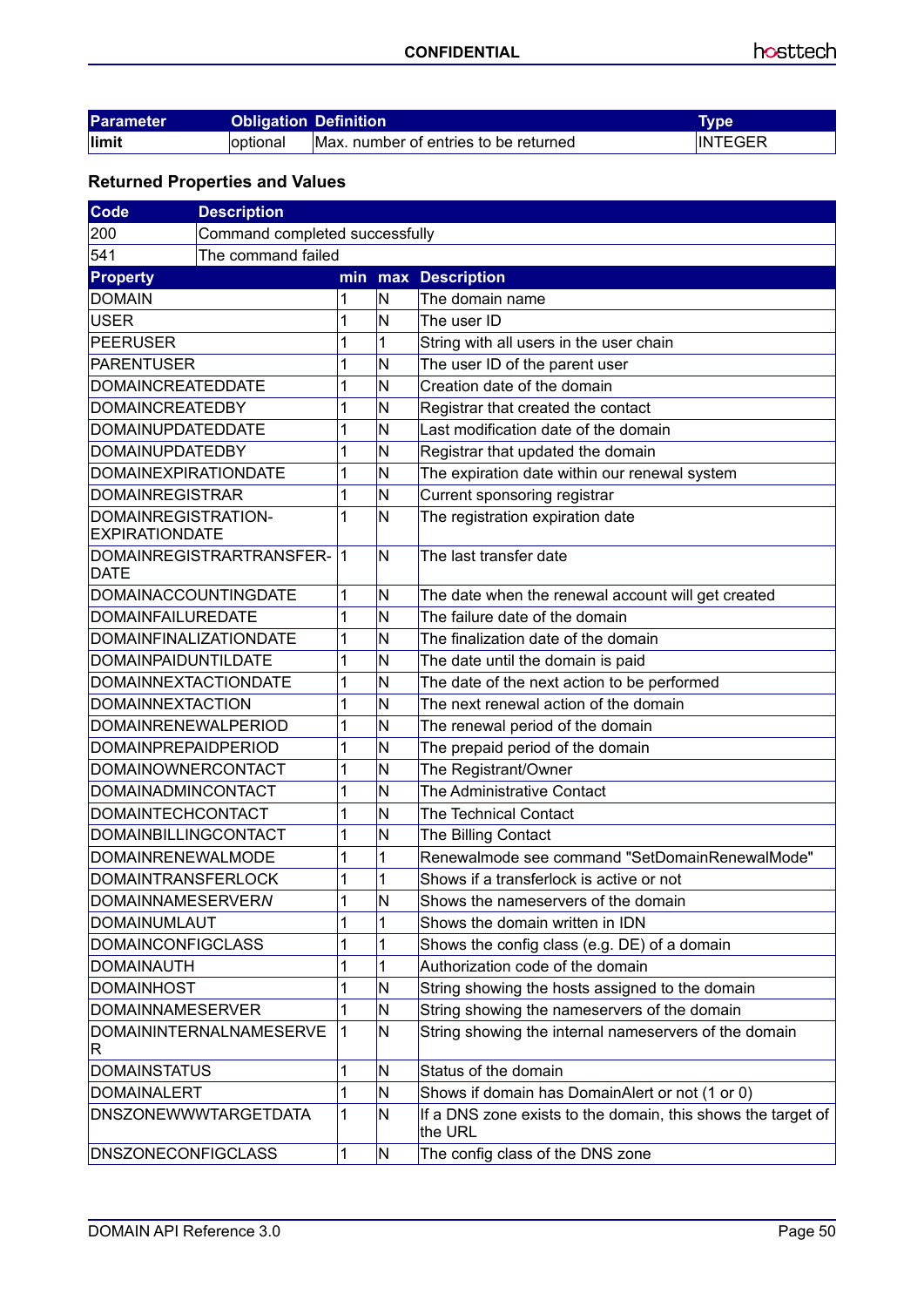| <b>Property</b>             |     | min max Description                                                     |
|-----------------------------|-----|-------------------------------------------------------------------------|
| <b>DNSZONEWWWTARGETTYPE</b> | IN. | The type of target (e.g. A) configured in the DNS zone of the<br>domain |
| <b>ITRANSFER</b>            | ΙN  | Shows if the list entry is a domain or a transfer (1 or 0)              |
| <b>DNSZONE</b>              | ΙN  | Shows if the domain also has a DNS zone                                 |
| <b>ASSIGNED</b>             | N   | Shows if the domain is assigned or not (1 or 0)                         |
| <b>COUNT</b>                |     | The number of entries returned                                          |
| <b>FIRST</b>                |     | The index of the first entry                                            |
| LAST                        |     | The index of the last entry                                             |
| LIMIT                       |     | The query limit (max. number of entries returned)                       |
| <b>TOTAL</b>                |     | The total number of entries found                                       |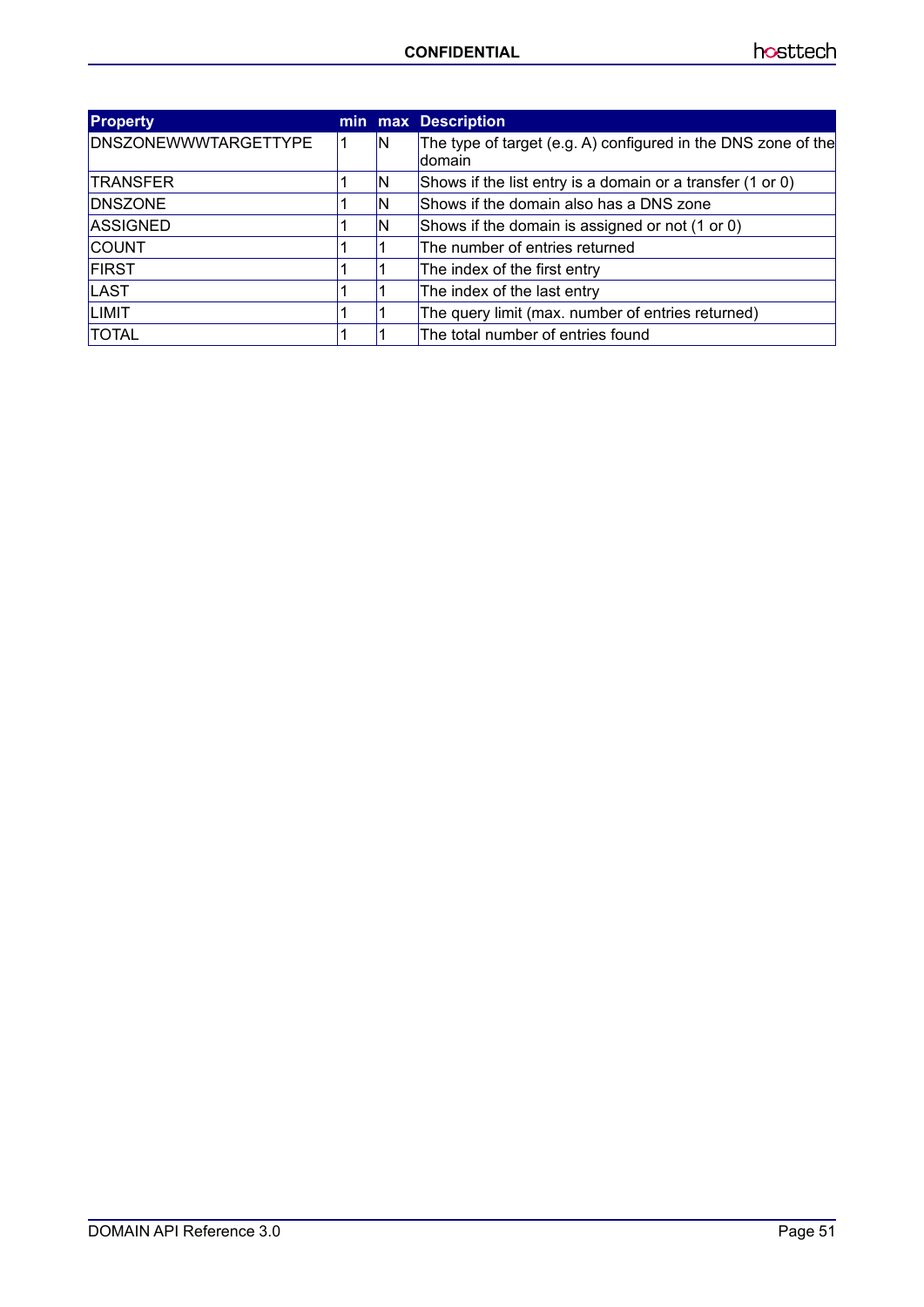## **4.2.29 QueryTransferList**

### **Description**

Query a list of incoming domain transfers.

## **Availability**

All users have access to this command.

#### **Input Parameters**

Submit the request using the following syntax:

**BASE-URL?s\_login=***reseller.com***&s\_pw=***secret***&command**=*command***&** *parameter1*=*value1***&***parameter2*=*value2***&***parameter3*=*value3...*

| <b>Parameter</b> | <b>Obligation Definition</b> |                                                                                              | <b>Type</b>     |
|------------------|------------------------------|----------------------------------------------------------------------------------------------|-----------------|
| s_login          | required                     | Login ID of the user account                                                                 | <b>TEXT</b>     |
| s_pw             | required                     | Account password                                                                             | <b>TEXT</b>     |
| s_user           | optional                     | User ID of the user as which the command shall be<br>executed (must be a subuser of s login) | <b>TEXT</b>     |
| command          | required                     | Name of command to be executed                                                               | <b>TEXT</b>     |
| userdepth        | optional                     | Depth of the list, may be SELF, SUBUSER or ALL<br>default: ALL                               | <b>TEXT</b>     |
| domain           | optional                     | Domain pattern, e. g. *.com, a*.de                                                           | <b>TEXT</b>     |
| first            | optional                     | Index of the first entry to be returned                                                      | <b>INTEGER</b>  |
| limit            | optional                     | Max. number of entries to be returned                                                        | <b>INTEGER</b>  |
| mincreateddate   | optional                     | If used, QueryTransferList only returns transfers                                            | TEXT (DATETIME) |
| maxcreateddate   | optional                     | created between mincreateddate and maxcreateddate                                            |                 |

| <b>Code</b> | <b>Description</b>             |
|-------------|--------------------------------|
| 200         | Command completed successfully |
| 541         | The command failed             |

| <b>Property</b>    |    | min max Description                                  |
|--------------------|----|------------------------------------------------------|
| <b>DOMAIN</b>      | ΙN | The domain name                                      |
| <b>USER</b>        | ΙN | The user ID                                          |
| <b>PARENTUSER</b>  | IN | The user ID of the parent user                       |
| PEERUSER           | ΙN | The string of user ID's that shows the subuser chain |
| <b>CREATEDDATE</b> | ΙN | Date when the transfer was initiated                 |
| <b>COUNT</b>       |    | The number of entries returned                       |
| FIRST              |    | The index of the first entry                         |
| <b>LAST</b>        |    | The index of the last entry                          |
| <b>LIMIT</b>       |    | The query limit (max. number of entries returned)    |
| <b>TOTAL</b>       |    | The total number of entries found                    |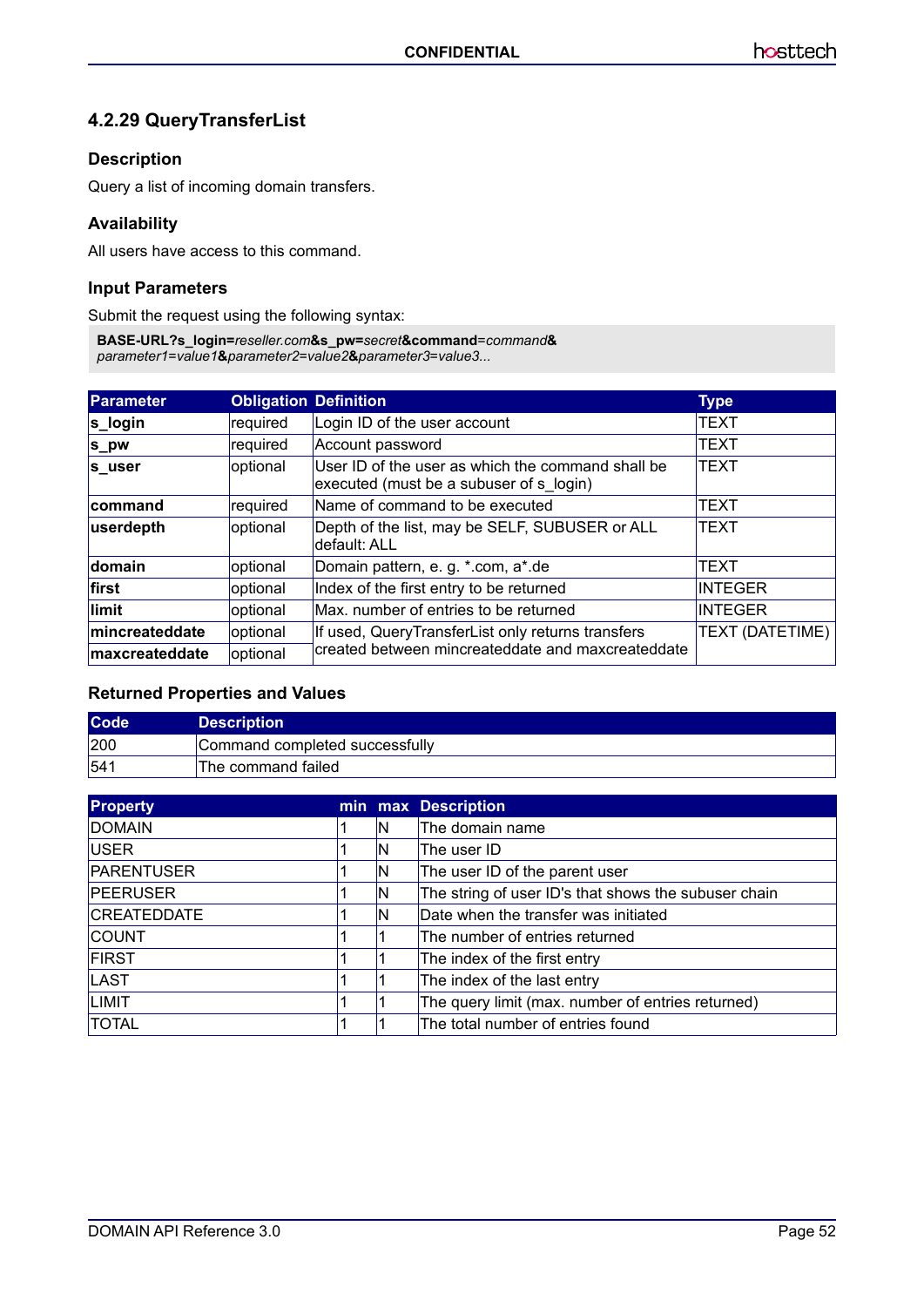### **Notes**

- userdepth defines the depth of the returned list. SELF returns a list with only domain transfers of the user itself. SUBUSER returns a list with domain transfers of all direct subusers. ALL returns a list with domain transfers of all subusers and all subusers below them.
- first and limit should be used to implement paging

## **Example**

The following request queries all domain transfers of "reseller.com":

```
BASE-URL?s_login=reseller.com&s_pw=secret&command=QueryTransferList&
userdepth=ALL
```
The response is as follows:

```
[RESPONSE]
code = 200description = Command completed successfully
property[domain][0] = customer1.com
property[user][0] = subreseller.com
property[parent user][0] = reseller.com
propercy[count][0] = 1property[first][0] = 0
property[last][0] = 0
property[limit][0] = 1000
property[total][0] = 1EOF
```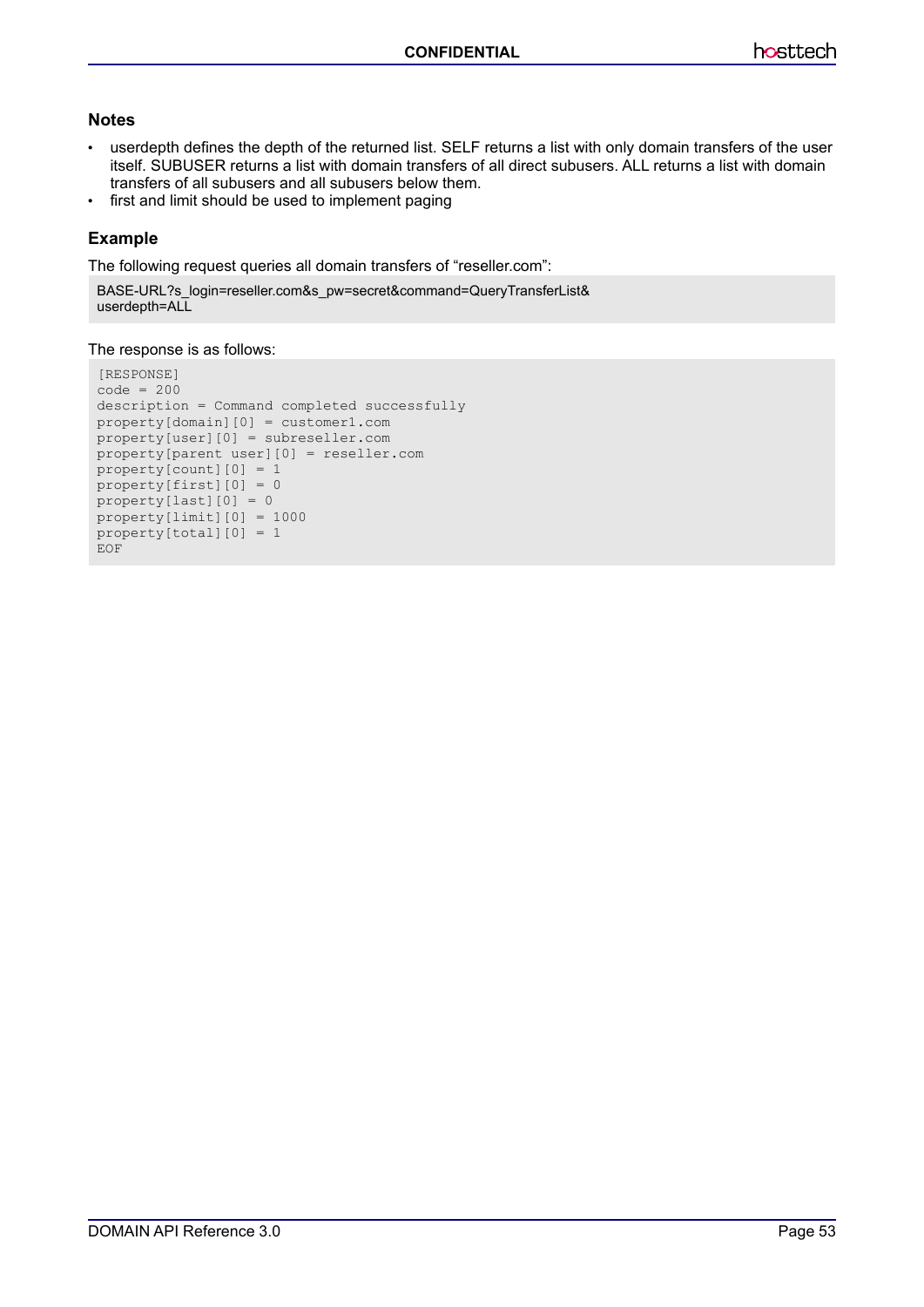## **4.2.30 QueryForeignTransferList**

## **Description**

Query a list of foreign domain transfers.

#### **Availability**

All users have access to this command.

#### **Input Parameters**

Submit the request using the following syntax:

**BASE-URL?s\_login=***reseller.com***&s\_pw=***secret***&command**=*command***&** *parameter1*=*value1***&***parameter2*=*value2***&***parameter3*=*value3...*

| <b>Parameter</b>       | <b>Obligation Definition</b> |                                                                                                                                               | <b>Type</b>     |
|------------------------|------------------------------|-----------------------------------------------------------------------------------------------------------------------------------------------|-----------------|
| s_login                | required                     | Login ID of the user account                                                                                                                  | <b>TEXT</b>     |
| $ s_p$                 | required                     | Account password                                                                                                                              | TEXT            |
| s user                 | optional                     | User ID of the user as which the command shall be<br>executed (must be a subuser of s login)                                                  | <b>TEXT</b>     |
| command                | required                     | Name of command to be executed                                                                                                                | TEXT            |
| orderby                | optional                     | May be DOMAIN   DOMAINDESC   CREATEDDATE  <br><b>CREATEDDATEDESC</b>                                                                          | <b>TEXT</b>     |
| target                 | optional                     | controls if the list shows all transfers and trades, only<br>trades, or only usertransfers and trades; may be ALL,<br>SELF, TRADE, or SUBUSER | <b>ITEXT</b>    |
| mincreateddate         | optional                     | If used, QueryForeignTransferList only returns                                                                                                | TEXT (DATETIME) |
| <b>Imaxcreateddate</b> | optional                     | transfers initiated between mincreateddate and<br>Imaxcreateddate                                                                             | TEXT (DATETIME) |

| <b>Code</b> | <b>Description</b>             |
|-------------|--------------------------------|
| 200         | Command completed successfully |
| 541         | The command failed             |

| <b>Property</b>     |     | min max Description                                                                               |
|---------------------|-----|---------------------------------------------------------------------------------------------------|
| DOMAIN              | N   | The domain name                                                                                   |
| USER                | N   | The user ID                                                                                       |
| <b>PARENTUSER</b>   | N   | The user ID of the parent user                                                                    |
| <b>PEERUSER</b>     | ΙN  | A string of user ID's indicating the hierarchy of the<br>respective transfer                      |
| <b>STATUS</b>       | N   | The current transfer status                                                                       |
| <b>CREATEDDATE</b>  | N   | Date when the respective transfer has been created                                                |
| <b>OLDREGISTRAR</b> | ΙN  | Name of the old registrar; value gets submitted by the<br>registry and may be empty for some TLDs |
| <b>NEWREGISTRAR</b> | IN. | Name of the new registrar; value gets submitted by the<br>registry and may be empty for some TLDs |
| <b>COUNT</b>        |     | The number of entries returned                                                                    |
| <b>FIRST</b>        |     | The index of the first entry                                                                      |
| LAST                |     | The index of the last entry                                                                       |
| LIMIT               |     | The query limit (max. number of entries returned)                                                 |
| <b>TOTAL</b>        |     | The total number of entries found                                                                 |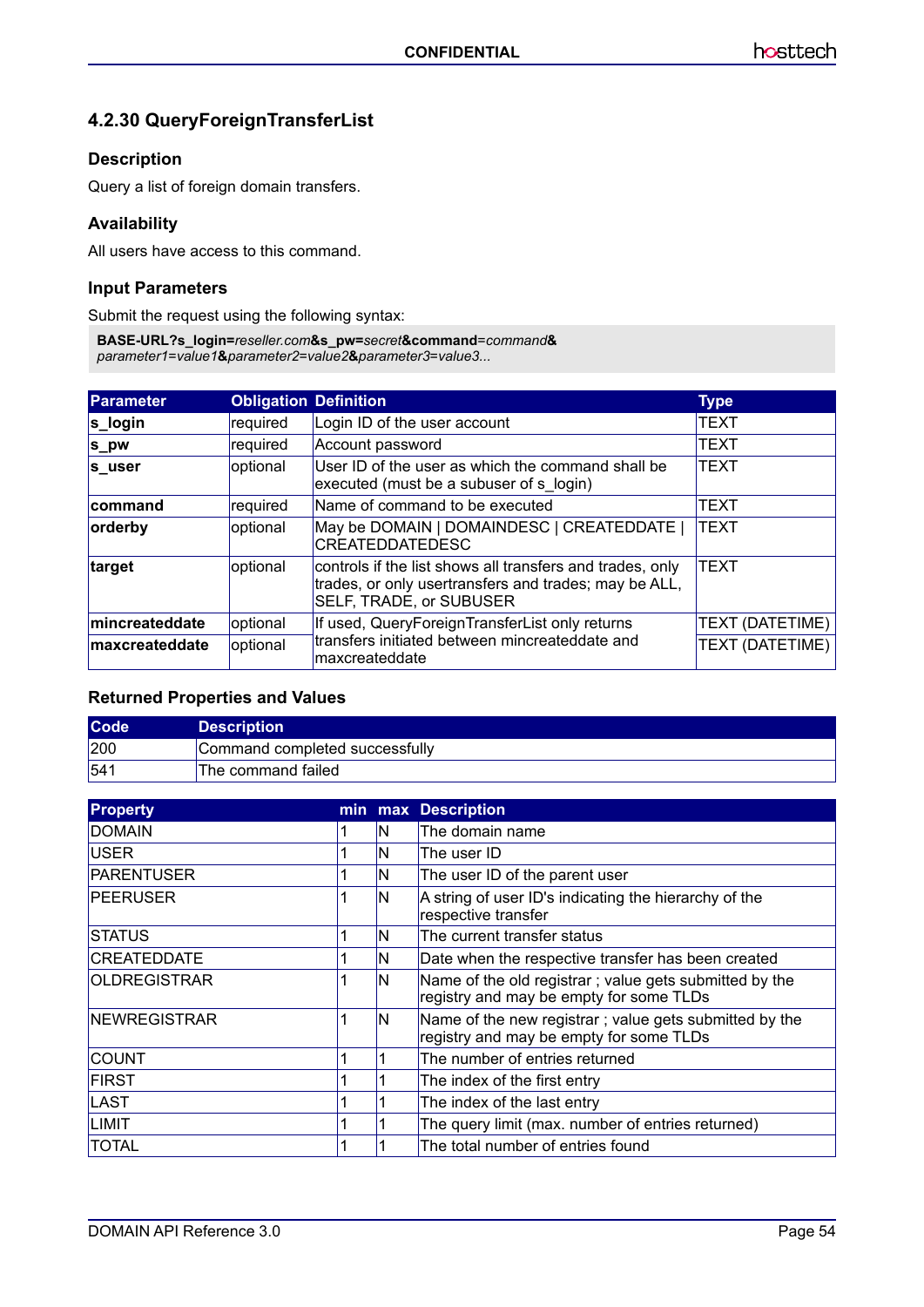### **Notes**

- userdepth defines the depth of the returned list. SELF returns a list with only domain transfers of the user itself. SUBUSER returns a list with domain foreign transfers of all direct subusers. ALL returns a list with domain foreign transfers of all subusers and all subusers below them.
- first and limit should be used to implement paging

## **Example**

The following request queries all domain foreign transfers of "reseller.com":

BASE-URL?s\_login=reseller.com&s\_pw=secret&command=QueryForeignTransferList& userdepth=ALL

The response is as follows:

```
code = 200description = Command completed successfully
property[domain][0] = customer1.com
property[user][0] = subreseller.com
property[parent user][0] = reseller.com
property[status][0] = PENDINGproperty[domain][1] = customer2.com
property[user][1] = subreseller.com
property[parent user][1] = reseller.com
property[status][1] = PENDING
property[domain][2] = customer3.com
property[user][2] = subreseller.com
property[parent user][2] = reseller.com
property[status][2] = PENDING
property[count][0] = 3
property[first][0] = 0
property[last][0] = 2
property[limit][0] = 3
property[total][0] = 3
```
EOF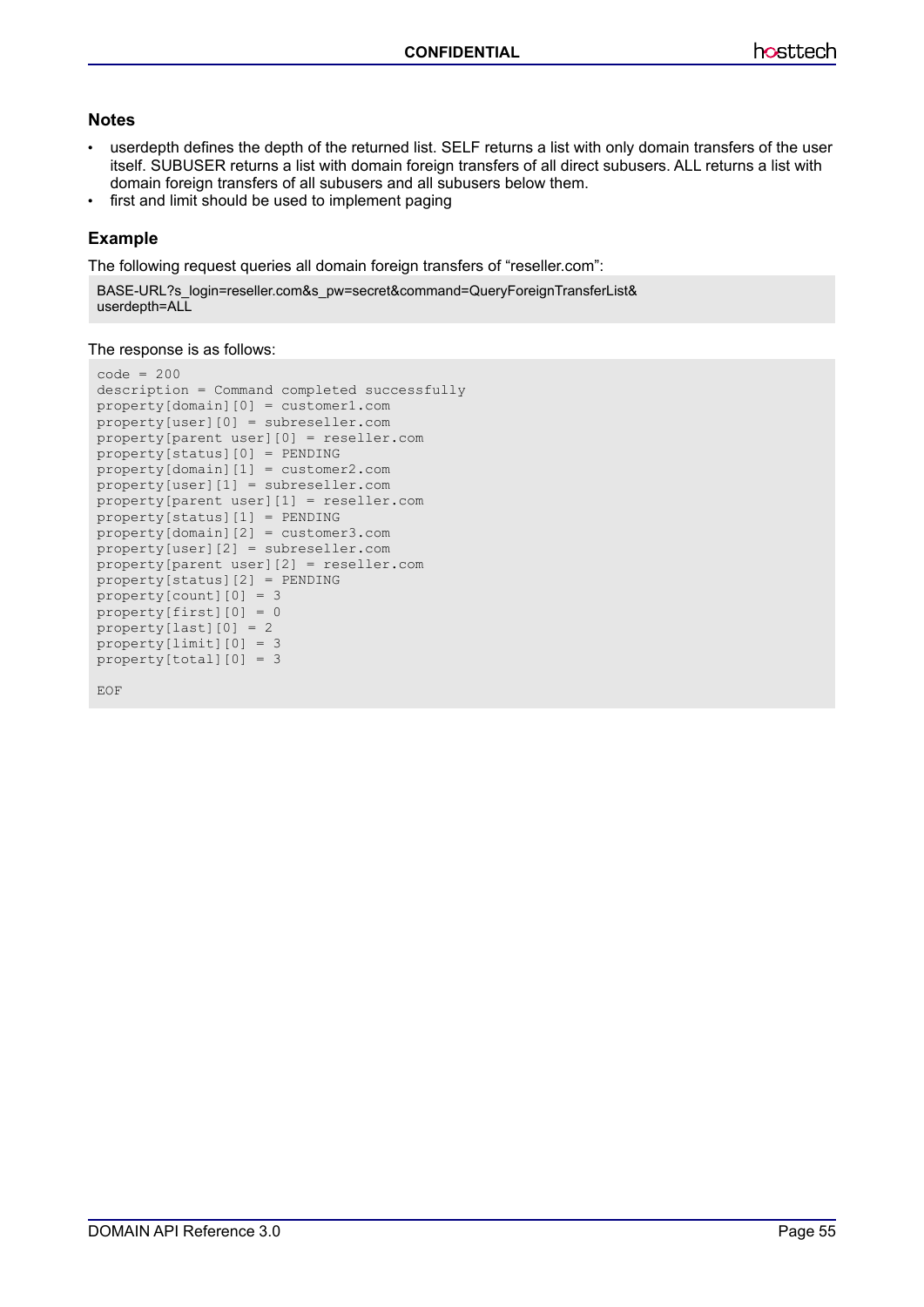# **4.2.31 QueryDomainRepositoryRenewalList**

## **Description**

Query the sum of all executed transactions for a domain repository.

## **Availability**

This command is only available for users who hold their own domain repository.

#### **Input Parameters**

Submit the request using the following syntax:

**BASE-URL?s\_login=***reseller.com***&s\_pw=***secret***&command**=*command***&** *parameter1*=*value1***&***parameter2*=*value2***&***parameter3*=*value3...*

| Parameter  | <b>Obligation Definition</b> |                                                                                              | <b>Type</b> |
|------------|------------------------------|----------------------------------------------------------------------------------------------|-------------|
| s_login    | required                     | Login ID of the user account                                                                 | <b>TEXT</b> |
| $ s_p$     | required                     | Account password                                                                             | <b>TEXT</b> |
| s user     | optional                     | User ID of the user as which the command shall be<br>executed (must be a subuser of s login) | <b>TEXT</b> |
| command    | required                     | Name of command to be executed                                                               | <b>TEXT</b> |
| repository | required                     | Name of repository for which the command should be<br>executed                               | <b>TEXT</b> |
| mindate    | required                     | Date where the sum should start                                                              | <b>DATE</b> |
| maxdate    | required                     | Date where the sum should end                                                                | <b>DATE</b> |
| trigger    | optional                     | trigger code                                                                                 | <b>TEXT</b> |

| <b>Code</b> | <b>Description</b>             |
|-------------|--------------------------------|
| 200         | Command completed successfully |
| 549         | The command failed             |

| <b>Property</b>     |    | min max Description      |
|---------------------|----|--------------------------|
| <b>SUM CREATE</b>   | ΙN | Sum of domain creations  |
| <b>SUM DELETE</b>   | ΙN | Sum of domain deletions  |
| <b>SUM UNCREATE</b> | ΙN | Sum of domain un-creates |
| <b>SUM UNRENEW</b>  | ΙN | Sum of redeemed renewals |
| <b>SUM RENEW</b>    |    | Sum of domain renewals   |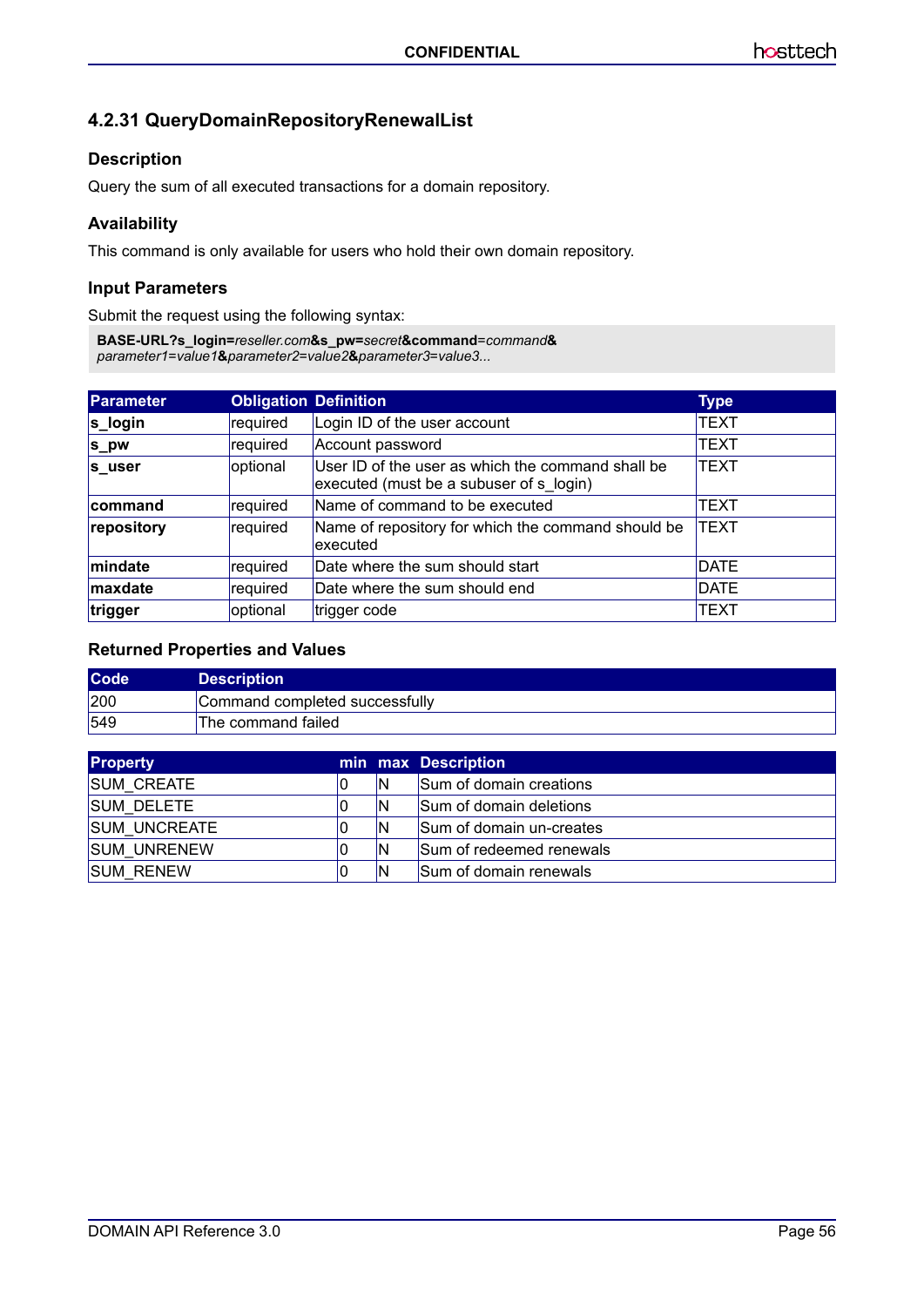## **4.2.32 QueryDomainRepositoryInfo**

## **Description**

The command is used to list all available information for a certain domain repository.

#### **Availability**

This command is available for all users.

#### **Input Parameters**

Submit the request using the following syntax:

**BASE-URL?s\_login=***reseller.com***&s\_pw=***secret***&command**=*command***&** *parameter1*=*value1***&***parameter2*=*value2***&***parameter3*=*value3...*

| Parameter   | <b>Obligation Definition</b> |                                                                                                                                | <b>Type</b> |
|-------------|------------------------------|--------------------------------------------------------------------------------------------------------------------------------|-------------|
| s_login     | required                     | Login ID of the user account                                                                                                   | <b>TEXT</b> |
| s pw        | required                     | Account password                                                                                                               | <b>TEXT</b> |
| s user      | optional                     | User ID of the user as which the command shall be<br>executed (must be a subuser of s login)                                   | <b>TEXT</b> |
| ∣command    | required                     | Name of command to be executed                                                                                                 | <b>TEXT</b> |
| repository  | required                     | Name of repository; required together with zone, if<br>parameter "domain" is NOT chosen                                        | <b>TEXT</b> |
| <b>zone</b> | required                     | e.g. .COM; required together with repository, if<br>parameter "domain" is NOT chosen                                           | <b>TEXT</b> |
| domain      | required                     | Domain for which the information should be collected; TEXT<br>required if "zone" and "repository" parameters are NOT<br>chosen |             |

| <b>Code</b> | <b>Description</b>             |
|-------------|--------------------------------|
| 200         | Command completed successfully |
| 549         | 'The command failed            |

| <b>Property</b>                       |  | min max Description                                               |
|---------------------------------------|--|-------------------------------------------------------------------|
| DELETIONRESTORABLEPERIOD 1            |  | Period in which a domain may be restored after deletion           |
| <b>DELETIONHOLDPERIOD</b>             |  | Period for which a domain may be in HOLD status after<br>deletion |
| <b>HOSTIPADDRESSESTYPE</b>            |  | Type of host IP addresses                                         |
| <b>NAMESERVERMIN</b>                  |  | Minimum amount of nameservers required                            |
| <b>NAMESERVERMAX</b>                  |  | Maximum amount of nameservers allowed                             |
| <b>REGISTRYWHOISUPDATE</b>            |  | Description on registry's WHOIS update behavior                   |
| <b>REGISTRYREGISTRATIONSYST</b><br>EM |  | Description on registry's registration system                     |
| <b>REGISTRYDISPUTEPOLICY</b>          |  | Link to registry's dispute policy                                 |
| <b>REGISTRYHANDLEUPDATE</b>           |  | Description on registry's handle update behavior                  |
| <b>REGISTRAR</b>                      |  | Name of registrar                                                 |
| <b>REGISTRYCHARSMIN</b>               |  | Minimum amount of characters required                             |
| <b>REGISTRYCHARSMAX</b>               |  | Maximum amount of characters allowed                              |
| <b>REGISTRYWHOISSERVER</b>            |  | WHOIS server address                                              |
| <b>REGISTRYURLNAME</b>                |  | Name of registry's website                                        |
| <b>EGISTRYURL</b>                     |  | URL to registry's website                                         |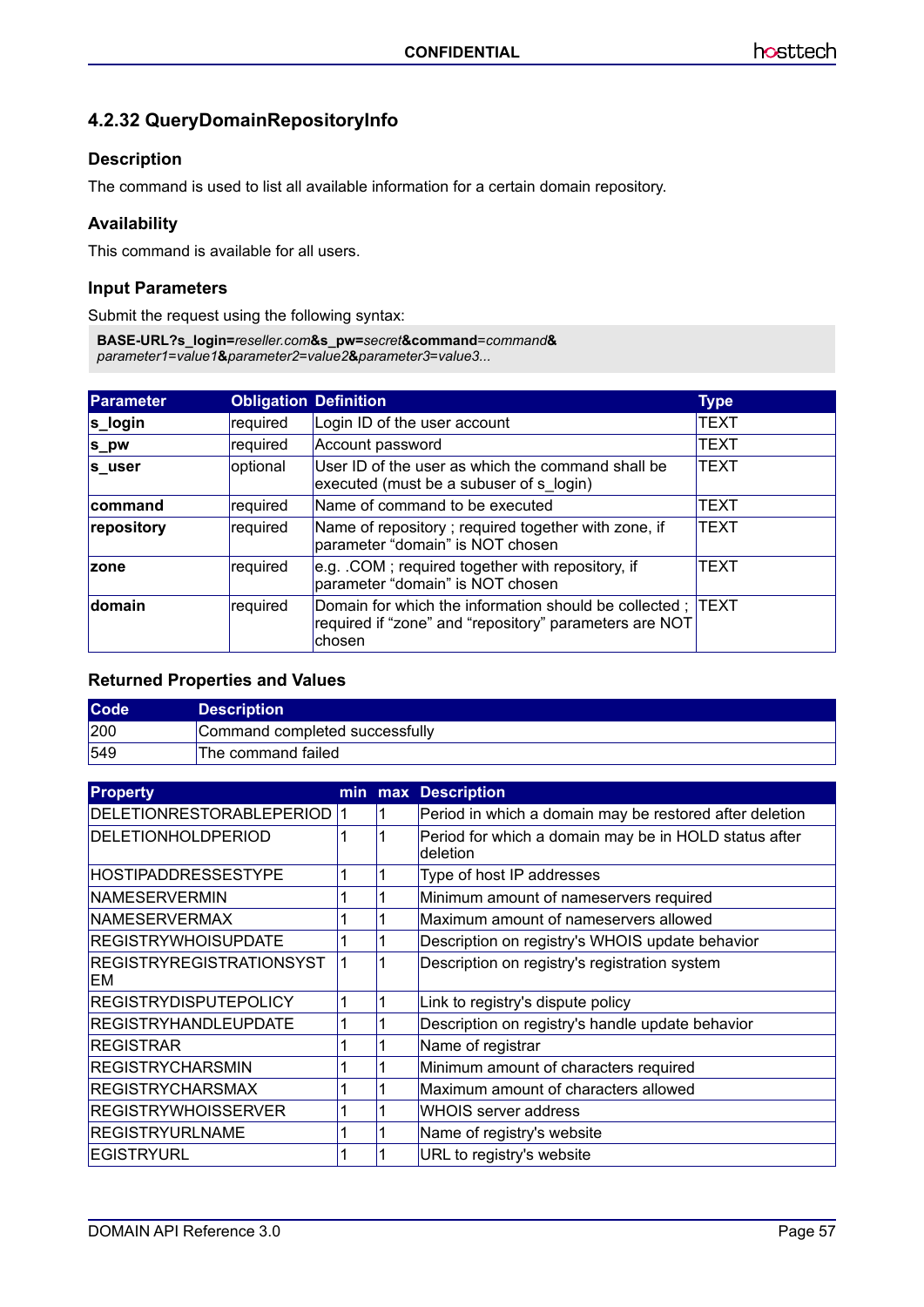| <b>Property</b>                                               |   |                | min max Description                                      |
|---------------------------------------------------------------|---|----------------|----------------------------------------------------------|
| <b>REGISTRYIDNCAPABLE</b>                                     | 1 | 1              | Description on registry's IDN capability                 |
| REGISTRYNAMSERVERCHECKS                                       | 1 | 1              | Description on registry's nameserver check behavior      |
| REGISTRYNAMSERVERROOTUP <sup>1</sup><br><b>DATE</b>           |   | 1              | Description on registry's nameserver sync intervals      |
| <b>REGISTRYTRANSFERCLASS</b>                                  | 1 | 1              | PUSH   PULL   OTHER                                      |
| <b>REGISTRYTRANSFERNACKBY</b>                                 | 1 | $\overline{1}$ | REGISTRAR   REGISTRY   CUSTOMER   BOTH   OTHER           |
| <b>REGISTRYTRANSFERACKBY</b>                                  | 1 | 1              | REGISTRAR   REGISTRY   CUSTOMER   BOTH   OTHER           |
| REGISTRYTRANSFERREQUIREA <sup>1</sup><br><b>UTHCODE</b>       |   | 1              | YES   NO                                                 |
| <b>REGISTRYTRANSFERREALTIME</b>                               | 1 | 1              | YES   NO                                                 |
| <b>REGISTRYTRADEREALTIME</b>                                  | 1 | 1              | YES   NO                                                 |
| <b>REGISTRYTRADETRANSFERINC</b><br>LUDED                      | 1 | 1              | YES   NO                                                 |
| <b>REGISTRYTRADENACKBY</b>                                    | 1 | 1              | REGISTRAR   REGISTRY   CUSTOMER   BOTH   OTHER           |
| <b>REGISTRYTRADEACKBY</b>                                     | 1 | 1              | REGISTRAR   REGISTRY   CUSTOMER   BOTH   OTHER           |
| <b>REGISTRYEXPLICITRENEWAL</b>                                | 1 | 1              | YES   NO                                                 |
| REGISTRYDOMAINNAMECHARS 1<br>ET                               |   | 1              | <b>LETTERANDNUMBERS</b>                                  |
| <b>ZONEREGISTRATIONPERIODS</b>                                | 1 | 1              | Description on zone registry's zone registration periods |
| <b>ZONERENEWALPERIODS</b>                                     | 1 | 1              | Description on zone registry's renewal periods           |
| ZONERENEWALFINALIZATIONPE <sup>1</sup><br><b>RIOD</b>         |   | 1              | Finalization period of zone domains                      |
| ZONERENEWALACCOUNTINGPE <sup>1</sup><br><b>RIOD</b>           |   | 1              | Accounting period of zone domains                        |
| <b>ZONEREGISTRATIONGRACEPE</b><br><b>RIOD</b>                 | 1 | 1              | Registration Grace Period of zone domains                |
| <b>ZONEPOLICYDOMAINTRANSFE</b><br><b>RAPPROVECONFIRMATION</b> | 1 | 1              | REALTIME   FAX                                           |
| ZONEPOLICYDOMAINTRADEAP<br><b>PROVECONFIRMATION</b>           | 1 | 1              | REALTIME   FAX                                           |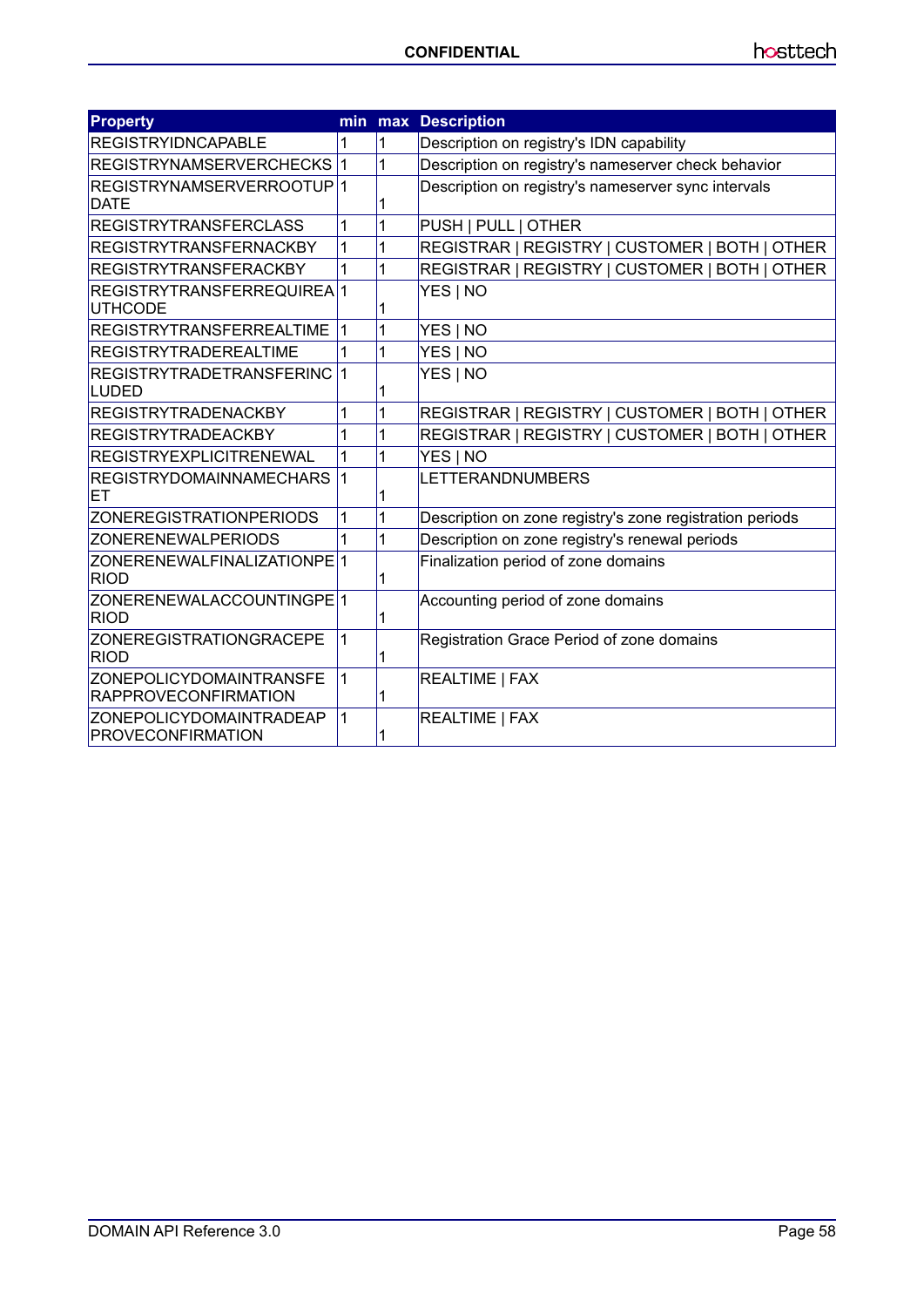## **4.2.33 Appendix: .NAME email forwardings**

.NAME domains offer the possibility not only to register normal  $2<sup>nd</sup>$  level domain names, but also  $3<sup>rd</sup>$  level domains and email forwardings (e.g. firstname@lastname.name). Those email forwardings are managed in the same way like regular domains, so they can be registered, modified and transferred with the regular domain commands.

#### **Examples**

#### **AddDomain:**

The following example shows how to register a .NAME email forwarding and configuring the forwarding to a private email address:

```
command = AddDomain
domain = john@doe.name
period = 1ownercontact0 = <HANDLE>
admincontact0 = <HANDLE>
techcontact0 = <HANDLE>
billingcontact0 = <HANDLE>
x-name-emailforward = yourprivateaddress@mailprovider.info
```
**Notice:** This command does **not** register the **domain** name doe.name, but only the email forwarding john@doe.name. Anyway, if you hold john@doe.name, no other registrant is able to register the 2<sup>nd</sup> level doe.name or the 3rd level john.doe.name anymore.

Emailforwardings are billed annually as if it would be a domain name (although with special email forwarding prices which differ from the .NAME domain prices).

The respective price relations for .NAME emailforwarding are

PRICE CLASS DOMAIN NAMEEMAIL ANNUAL PRICE\_CLASS\_DOMAIN\_NAMEEMAIL\_SETUP PRICE\_CLASS\_DOMAIN\_NAMEEMAIL\_TRANSFER PRICE CLASS DOMAIN NAMEEMAIL CURRENCY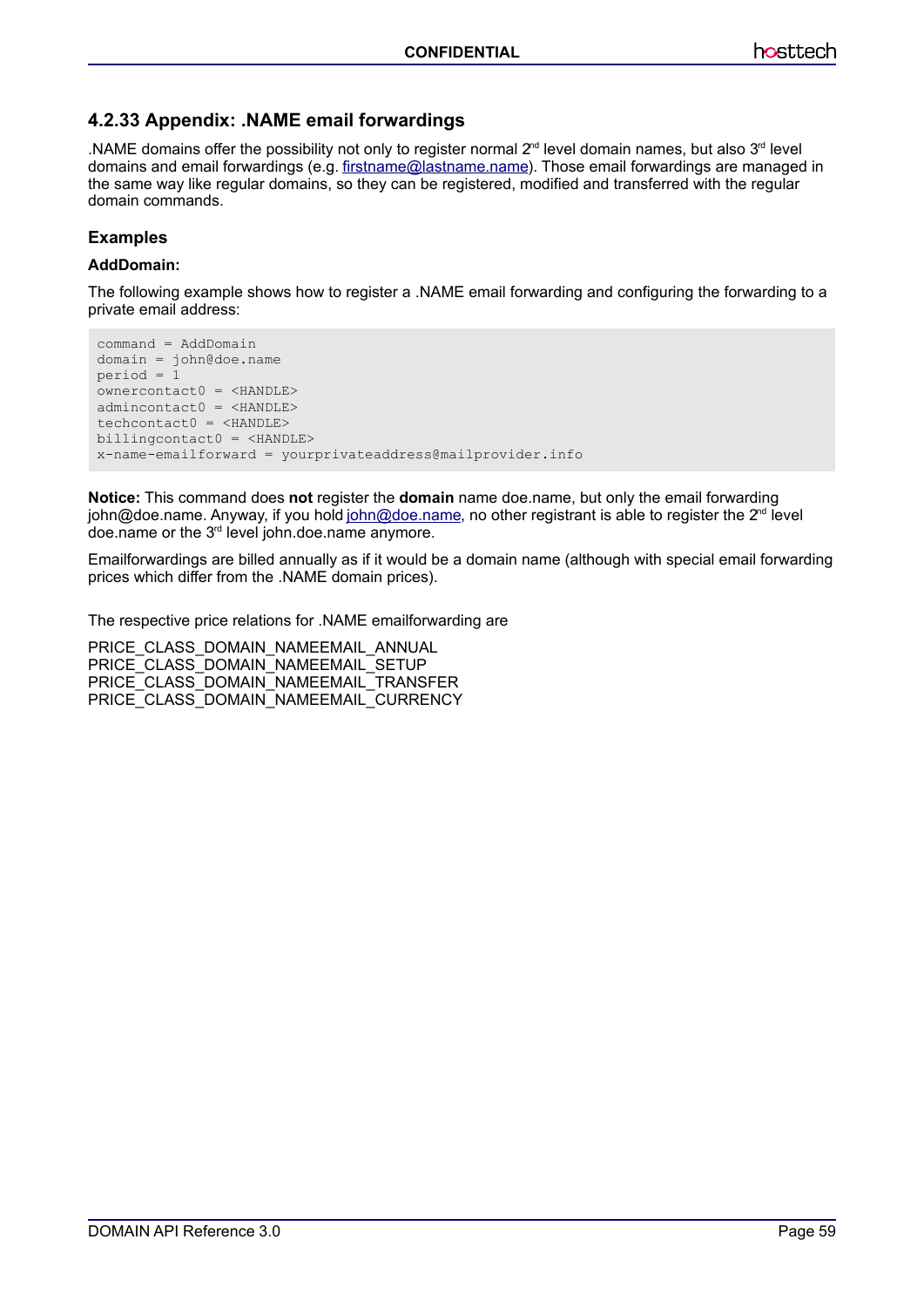#### **StatusDomain:**

The StatusDomain command for a .NAME email forwarding would look like this:

```
command = StatusDomain
domain = john@doe.name
```
The response could look as follows:

```
PROPERTY[NAMESERVER][0]= yourprivateaddress@mailprovider.info
PROPERTY[X-NAME-EMAILFORWARD][0]=yourprivateaddress@mailprovider.info
PROPERTY[TECHCONTACT][0]=P-ABC123
PROPERTY[STATUS][0]=ACTIVE
PROPERTY[STATUS][1]=clientTransferProhibited
PROPERTY[OWNERCONTACT][0]=P-ABC123
PROPERTY[RENEWALMODE][0]=AUTORENEW
PROPERTY[USER][0]=[user]
PROPERTY[EXPIRATIONDATE][0]=2009-08-22 16:01:04
PROPERTY[DESCRIPTION][0]=john@doe.name
PROPERTY[CREATEDBY][0]=[user]
PROPERTY[UPDATEDBY][0]=[user]
PROPERTY[AUTH][0]=l34j5h23j5h
PROPERTY[ID][0]=john@doe.name
PROPERTY[PEERUSER][0]=
PROPERTY[BILLINGCONTACT][0]=P-ABC123
PROPERTY[REGISTRATIONEXPIRATIONDATE][0]=2009-08-20 16:01:11
PROPERTY[ADMINCONTACT][0]=P-TQE48
PROPERTY[CLASS][0]=DOMAIN
PROPERTY[TRANSFERLOCK][0]=1
EOF
```
#### **TransferDomain:**

It is also possible to transfer a .NAME email forwarding, which is handled like a regular domain transfer:

```
command = TransferDomain
domain = john@doe.name
auth = \langle \text{text}\rangle
```
This command would initiate a transfer of the email forwarding john@doe.name.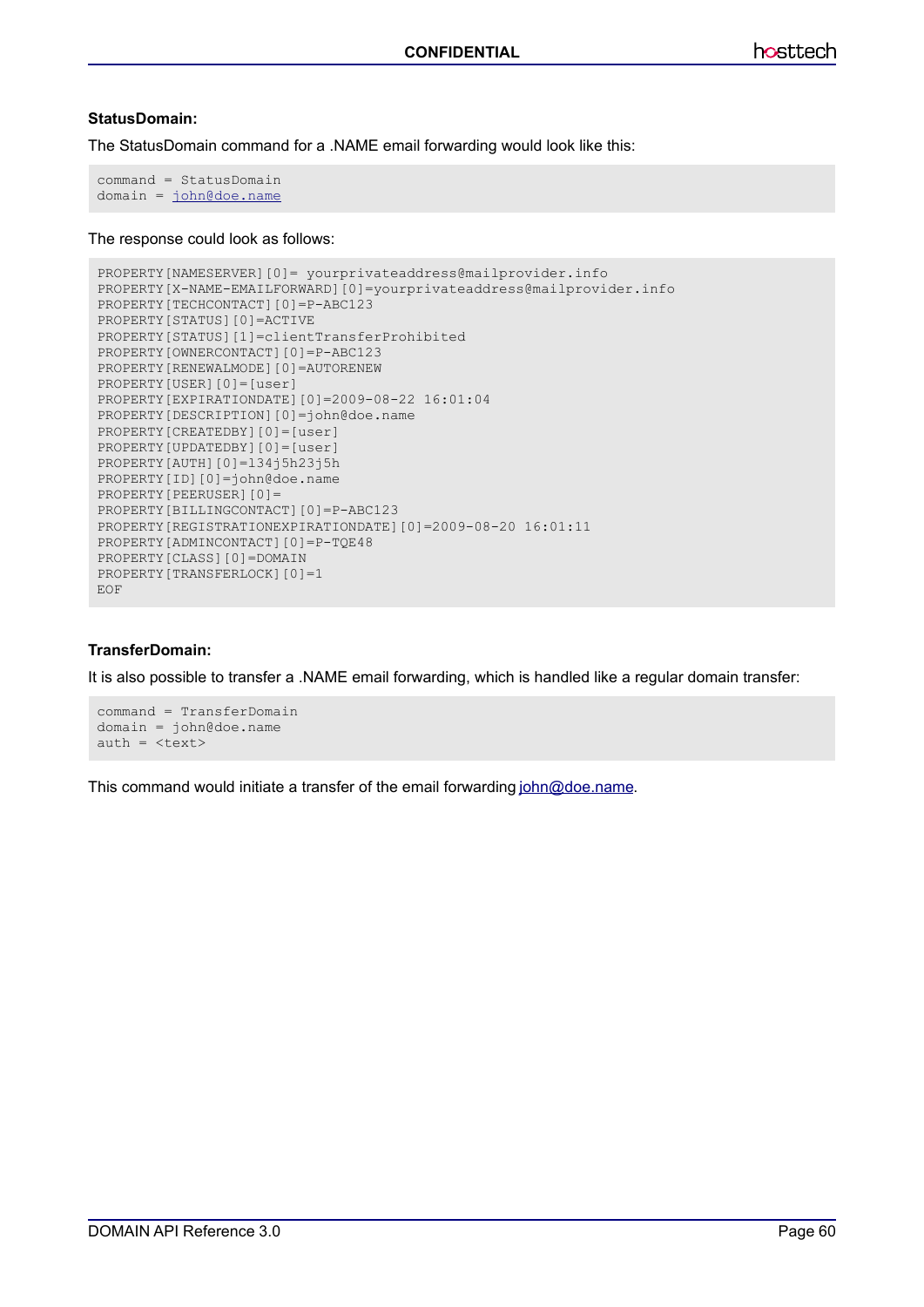# **4.3 Domain feature management commands**

The following commands are used to add, modify, check or delete additional domain features such as Domain Alert.

## **4.3.1 AddDomainAlert**

#### **Description**

Adds a domain feature of type Domain Alert to an existing domain.

#### **Availability**

This feature is available for all users.

#### **Input Parameters**

submit the request using the following syntax:

**BASE-URL?s\_login=***reseller.com***&s\_pw=***secret***&command**=*command***&** *parameter1*=*value1***&***parameter2*=*value2***&***parameter3*=*value3...*

| <b>Parameter</b> | <b>Obligation Definition</b> |                                                                                              | <b>Type</b>   |
|------------------|------------------------------|----------------------------------------------------------------------------------------------|---------------|
| $s$ _login       | required                     | Login ID of the user account                                                                 | <b>TEXT</b>   |
| $ s_p$           | required                     | Account password                                                                             | <b>TEXT</b>   |
| s user           | optional                     | User ID of the user as which the command shall be<br>executed (must be a subuser of s login) | <b>TEXT</b>   |
| command          | required                     | Name of command to be executed                                                               | <b>TEXT</b>   |
| <b>domain</b>    | required                     | Name of the domain the feature should be added to                                            | <b>DOMAIN</b> |
| sendername       | required                     | Name which will be inserted in the Domain Alert emails TEXT                                  |               |
| senderemail      | required                     | Email address from which the Domain Alert emails will<br>be sent                             | <b>ITEXT</b>  |
| recipientemailN  | required                     | Email address(es) to which the Domain Alert emails<br>should be sent                         | <b>TEXT</b>   |

| <b>Code</b> | <b>Description</b>                                                                        |
|-------------|-------------------------------------------------------------------------------------------|
| 200         | Command completed successfully                                                            |
| 531         | The entered domain is not in the user's user account.                                     |
| 540         | Domain Alert already exists for the domain                                                |
| 504         | Required parameter is missing                                                             |
| 506         | Domain Alert is only available for gTLDs                                                  |
| 541         | Could not get domain alert annual fee (account does not have the required price relation) |
| 546         | Insufficient credit                                                                       |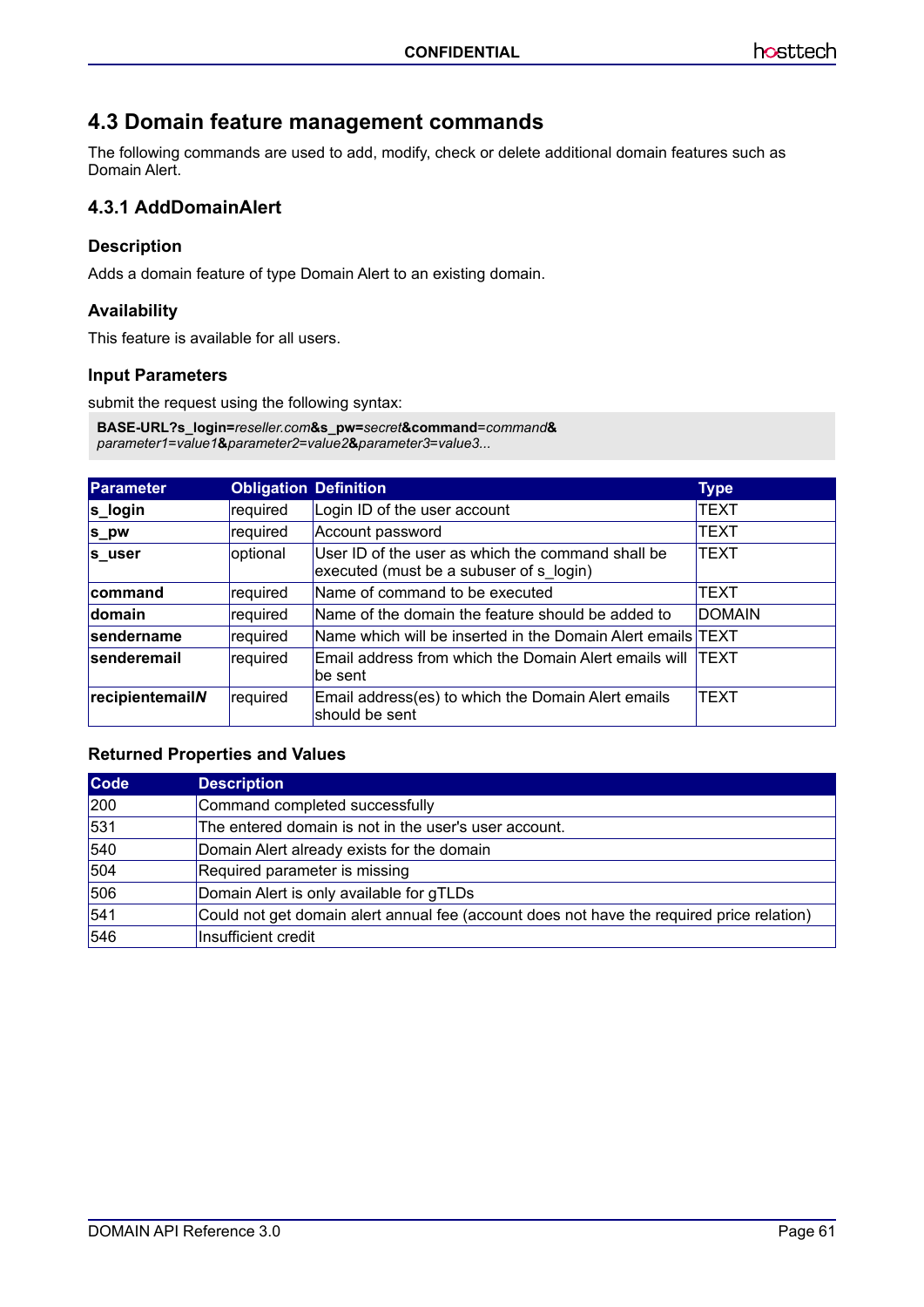## **4.3.2 ModifyDomainAlert**

### **Description**

Modifies a domain feature of type Domain Alert.

## **Availability**

This feature is available for all users.

#### **Input Parameters**

submit the request using the following syntax:

**BASE-URL?s\_login=***reseller.com***&s\_pw=***secret***&command**=*command***&** *parameter1*=*value1***&***parameter2*=*value2***&***parameter3*=*value3...*

| <b>Parameter</b> | <b>Obligation Definition</b> |                                                                                              | <b>Type</b>   |
|------------------|------------------------------|----------------------------------------------------------------------------------------------|---------------|
| s_login          | required                     | Login ID of the user account                                                                 | <b>TEXT</b>   |
| $ s_p$ w         | required                     | Account password                                                                             | <b>TEXT</b>   |
| s user           | optional                     | User ID of the user as which the command shall be<br>executed (must be a subuser of s_login) | <b>ITEXT</b>  |
| command          | required                     | Name of command to be executed                                                               | <b>TEXT</b>   |
| domain           | required                     | Name of the domain the feature is assigned to                                                | <b>DOMAIN</b> |
| sendername       | required                     | Name which will be inserted in the Domain Alert emails TEXT                                  |               |
| senderemail      | required                     | Email address from which the Domain Alert emails will<br>be sent                             | <b>ITEXT</b>  |
| recipientemailN  | required                     | Email address(es) to which the Domain Alert emails<br>should be sent                         | <b>TEXT</b>   |

| <b>Code</b> | <b>Description</b>                                    |
|-------------|-------------------------------------------------------|
| 200         | Command completed successfully                        |
| 531         | The entered domain is not in the user's user account. |
| 504         | Required parameter is missing                         |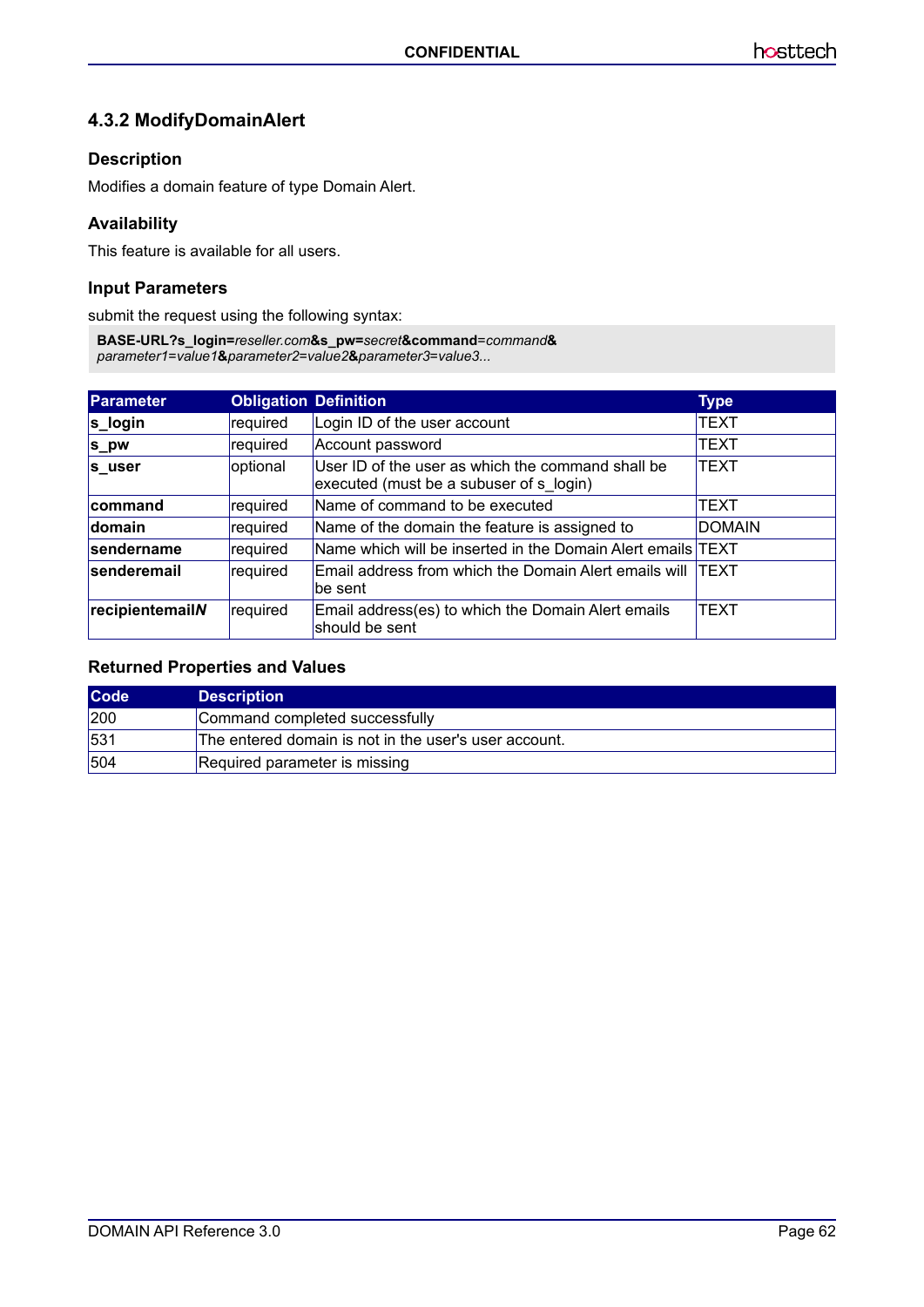## **4.3.3 StatusDomainAlert**

### **Description**

Shows the status of a domain feature of type Domain Alert.

## **Availability**

This feature is available for all users.

#### **Input Parameters**

submit the request using the following syntax:

**BASE-URL?s\_login=***reseller.com***&s\_pw=***secret***&command**=*command***&** *parameter1*=*value1***&***parameter2*=*value2***&***parameter3*=*value3...*

| <b>Parameter</b> | <b>Obligation Definition</b> |                                                                                              | <b>Type</b>   |
|------------------|------------------------------|----------------------------------------------------------------------------------------------|---------------|
| s_login          | required                     | Login ID of the user account                                                                 | <b>TEXT</b>   |
| $ s_p$           | required                     | Account password                                                                             | TEXT          |
| s_user           | optional                     | User ID of the user as which the command shall be<br>executed (must be a subuser of s login) | <b>TEXT</b>   |
| command          | required                     | Name of command to be executed                                                               | <b>TEXT</b>   |
| domain           | required                     | Name of the domain the feature is assigned to                                                | <b>DOMAIN</b> |

| <b>Code</b> | <b>Description</b>             |
|-------------|--------------------------------|
| 200         | Command completed successfully |
| 541         | 'The command failed            |

| <b>Property</b>       |    | min max Description                                                                 |
|-----------------------|----|-------------------------------------------------------------------------------------|
| <b>CREATEDDATE</b>    |    | Creation date of the domain feature                                                 |
| <b>EXPIRATIONDATE</b> |    | Expiration date of the domain feature (equals exp. date of<br>the respective domain |
| <b>RECIPIENTEMAIL</b> | IN | Recipient email address(es)                                                         |
| <b>SENDEREMAIL</b>    |    | Sender email address                                                                |
| <b>RENEWALMODE</b>    |    | Renewal mode of the domain feature                                                  |
| <b>CREATEDBY</b>      |    | Equals SENDERNAME of domain feature                                                 |
| <b>UPDATEDBY</b>      |    | User account of user who performed the last update                                  |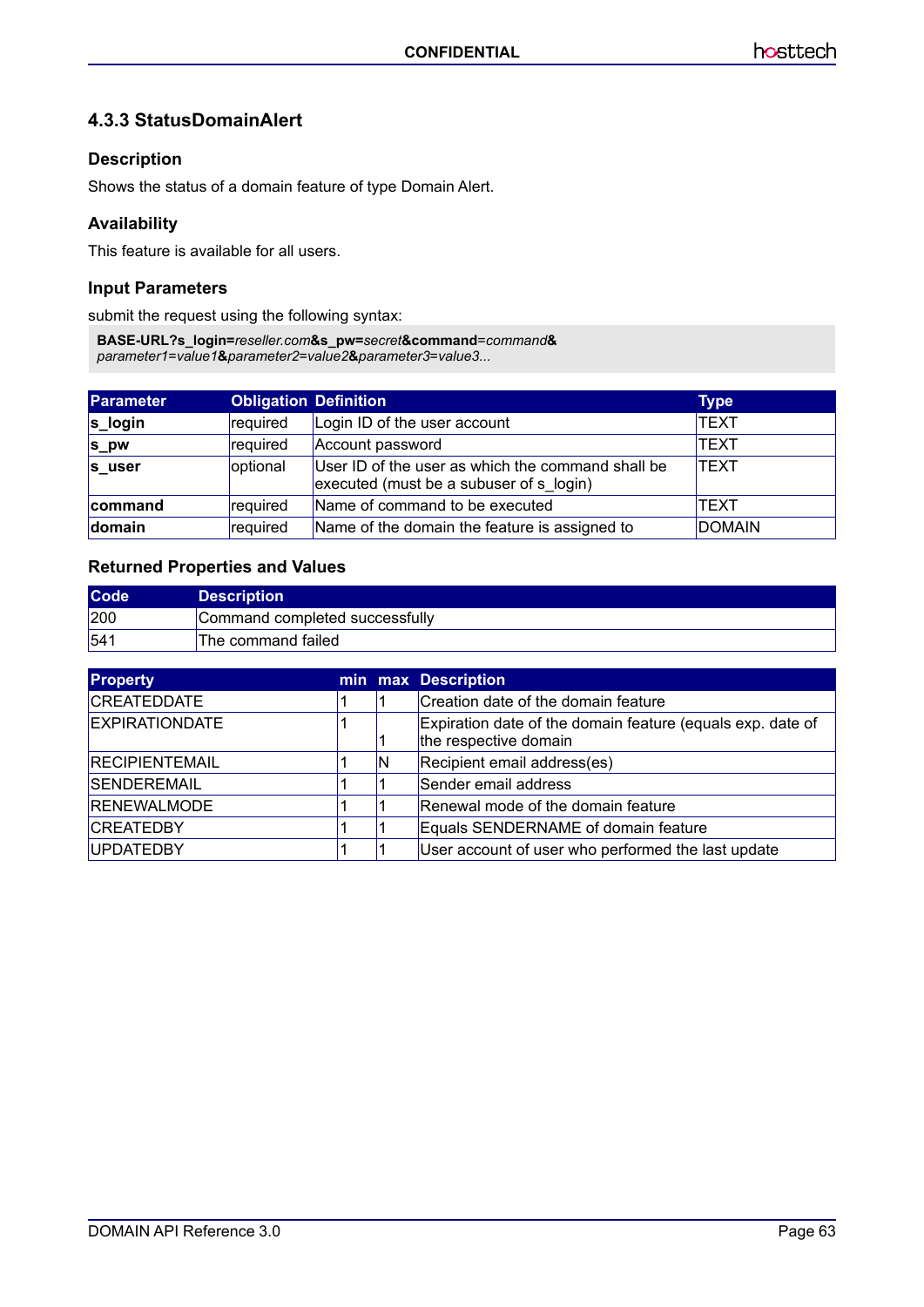## **4.3.4 DeleteDomainAlert**

### **Description**

Deletes a domain feature of type Domain Alert.

### **Availability**

This feature is available for all users.

#### **Input Parameters**

submit the request using the following syntax:

**BASE-URL?s\_login=***reseller.com***&s\_pw=***secret***&command**=*command***&** *parameter1*=*value1***&***parameter2*=*value2***&***parameter3*=*value3...*

| <b>Parameter</b> |          | <b>Obligation Definition</b>                                                                 | <b>Type</b>   |
|------------------|----------|----------------------------------------------------------------------------------------------|---------------|
| s_login          | required | Login ID of the user account                                                                 | <b>TEXT</b>   |
| $ s_p$           | required | Account password                                                                             | <b>TEXT</b>   |
| s_user           | optional | User ID of the user as which the command shall be<br>executed (must be a subuser of s login) | <b>TEXT</b>   |
| command          | required | Name of command to be executed                                                               | <b>TEXT</b>   |
| domain           | required | Name of the domain the feature is assigned to                                                | <b>DOMAIN</b> |

| <b>Code</b> | <b>Description</b>             |
|-------------|--------------------------------|
| 200         | Command completed successfully |
| 541         | The command failed             |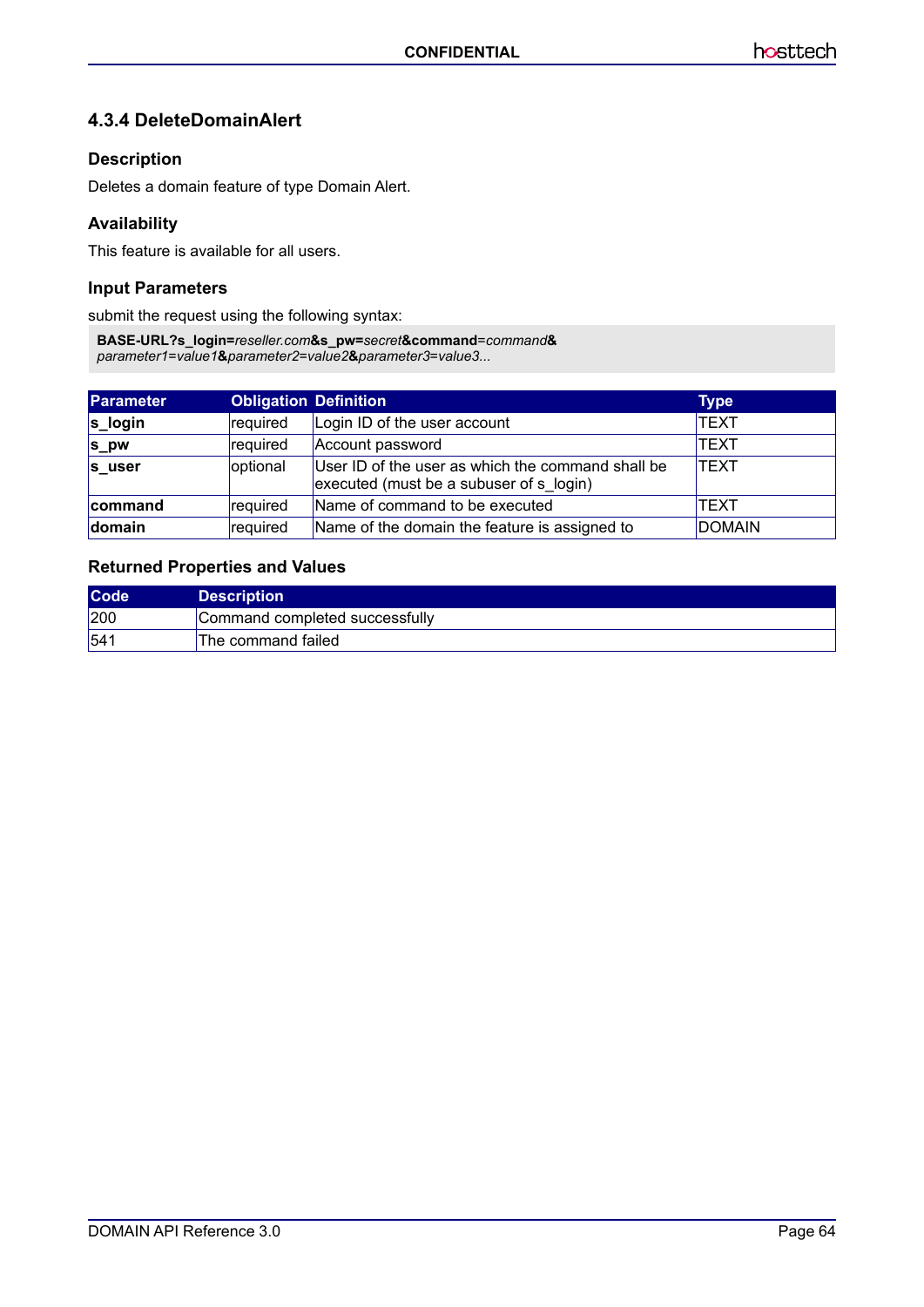# **4.4 Domain application management commands**

The following commands are used to check, create, manage and delete domain applications. Domain applications can be used for the preregistration of domains.

Examples for Domain applications:

• .TEL (Sunrise, Landrush, GoLive)

## **4.4.1 CheckDomainApplication**

#### **Description**

By using this command you can gather information about how many applications are already placed into our system for that specific domain name.

#### **Availability**

All users have access to this command.

#### **Input Parameters**

Submit the request using the following syntax:

**BASE-URL?s\_login=***reseller.com***&s\_pw=***secret***&command**=*command***&** *parameter1*=*value1***&***parameter2*=*value2***&***parameter3*=*value3...*

| Parameter | <b>Obligation Definition</b> |                                                                                              | <b>Type</b> |
|-----------|------------------------------|----------------------------------------------------------------------------------------------|-------------|
| s_login   | required                     | Login ID of the user account                                                                 | <b>TEXT</b> |
| $ s_p$    | required                     | Account password                                                                             | <b>TEXT</b> |
| s_user    | optional                     | User ID of the user as which the command shall be<br>executed (must be a subuser of s login) | <b>TEXT</b> |
| command   | required                     | Name of command to be executed                                                               | TEXT        |
| domain    | required                     | Domain name                                                                                  | DOMAIN      |
| class     | required                     | Class of the domain (see 4.3)                                                                | TEXT        |

| <b>Code</b> | <b>Description</b>             |
|-------------|--------------------------------|
| 200         | Command completed successfully |
| 541         | 'The command failed            |

| <b>Property</b>   |  | min max Description                                     |
|-------------------|--|---------------------------------------------------------|
| <b>COUNT</b>      |  | The number of applications that are already placed into |
|                   |  | our system for that specific domain name.               |
| <b>COUNT PAID</b> |  | The number of paid applications                         |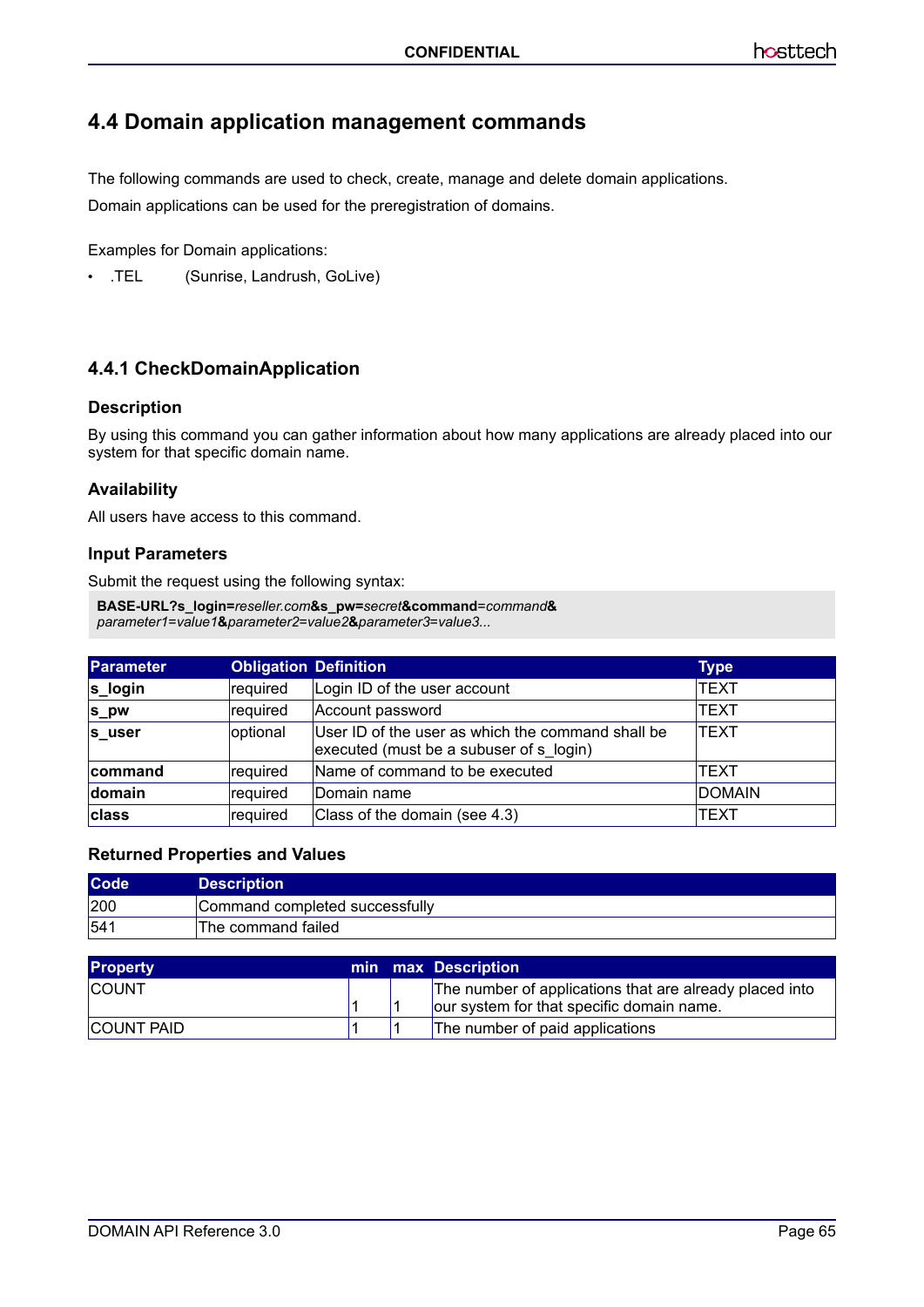## **Example**

The following request checks how many applications already exists for the domain "reseller.eu".

BASE-URL?s\_login=reseller.com&s\_pw=secret&command=checkdomainapplication&domain=reseller.eu& class=EU\_LANDRUSH

#### The response is as follows:

```
[RESPONSE]
code = 200description = Command completed successfully
property[count][0] = 0
property[count paid][0] = 0
```
EOF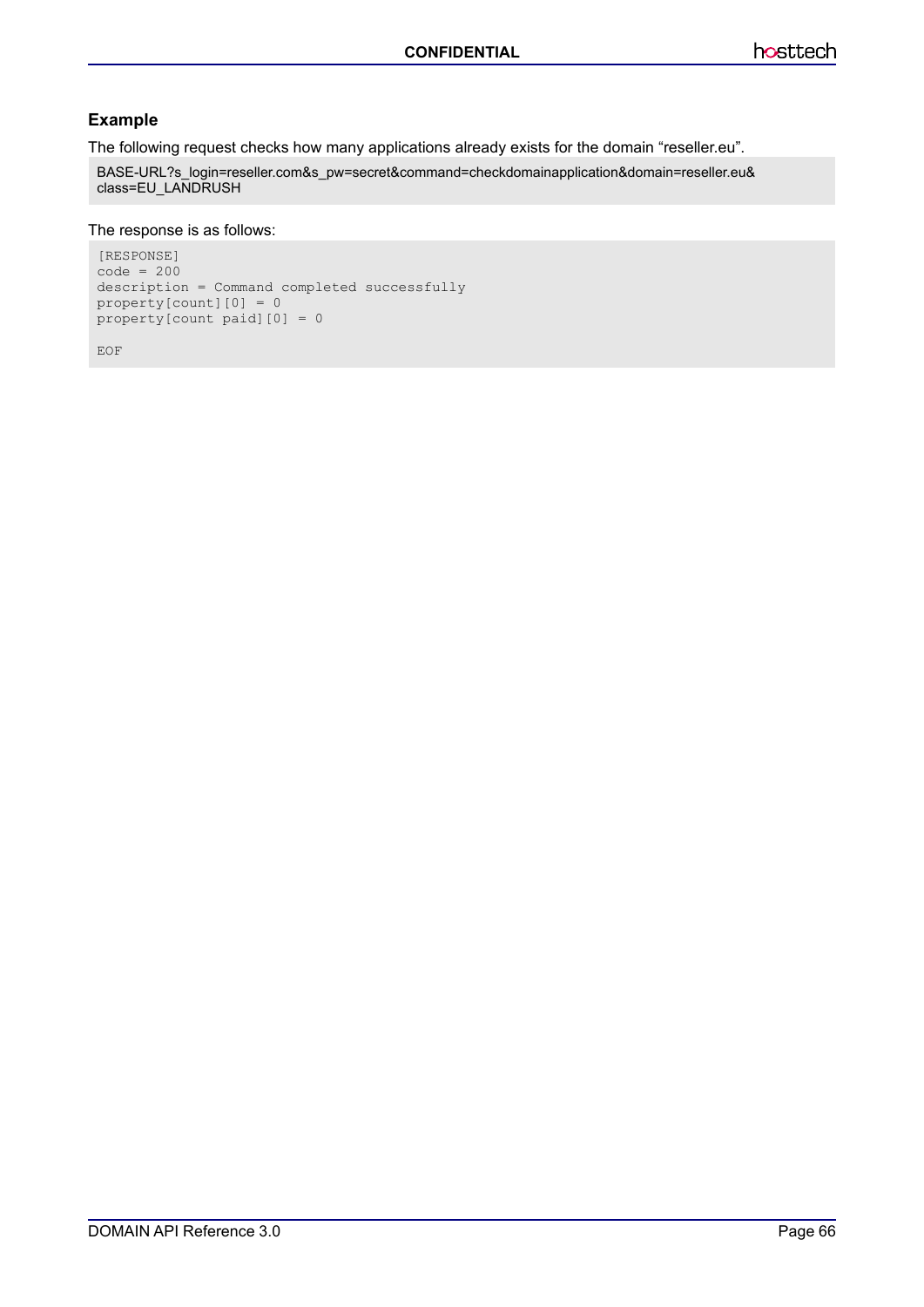# **4.4.2 QueryDomainApplicationList**

## **Description**

Query a list of domain applications.

## **Availability**

All users have access to this command.

#### **Input Parameters**

submit the request using the following syntax:

**BASE-URL?s\_login=***reseller.com***&s\_pw=***secret***&command**=*command***&** *parameter1*=*value1***&***parameter2*=*value2***&***parameter3*=*value3...*

| <b>Parameter</b>                    | <b>Obligation Definition</b> |                                                                                                                                                                                                                                   | <b>Type</b>       |
|-------------------------------------|------------------------------|-----------------------------------------------------------------------------------------------------------------------------------------------------------------------------------------------------------------------------------|-------------------|
| s_login                             | required                     | Login ID of the user account                                                                                                                                                                                                      | <b>TEXT</b>       |
| s_pw                                | required                     | Account password                                                                                                                                                                                                                  | <b>TEXT</b>       |
| s_user                              | optional                     | User ID of the user as which the command shall be<br>executed (must be a subuser of s_login)                                                                                                                                      | <b>TEXT</b>       |
| command                             | required                     | Name of command to be executed                                                                                                                                                                                                    | <b>TEXT</b>       |
| userdepth                           | optional                     | Depth of the list, may be SELF, SUBUSER or ALL                                                                                                                                                                                    | <b>TEXT</b>       |
| orderby                             | optional                     | Sort by "CLASS, CLASSDESC, DOMAIN,<br>DOMAINDESC, USER, USERDESC, CREATEDDATE,<br>CREATEDDATEDESC, UPDATEDDATE,<br>UPDATEDDATEDESC,<br>REGISTRATIONEXPIRATIONDATE,<br>REGISTRATIONEXPIRATIONDATEDESC,<br>REGISTRAR, REGISTRARDESC | <b>TEXT</b>       |
| class                               | optional                     | Search for: Class (see 4.3)                                                                                                                                                                                                       | <b>TEXT</b>       |
| domain                              | optional                     | Search for: Domain                                                                                                                                                                                                                | <b>TEXT</b>       |
| nameserver                          | optional                     | Search for: Nameserver                                                                                                                                                                                                            | <b>NAMESERVER</b> |
| ownercontact                        | optional                     | Search for: Owner/Registrant-Contact                                                                                                                                                                                              | <b>CONTACT</b>    |
| admincontact                        | optional                     | Search for: Admin-Contact                                                                                                                                                                                                         | <b>CONTACT</b>    |
| techcontact                         | optional                     | Search for:Tech-Contact                                                                                                                                                                                                           | <b>CONTACT</b>    |
| billingcontact                      | optional                     | Search for: Billing-Contact                                                                                                                                                                                                       | <b>CONTACT</b>    |
| <b>status</b>                       | optional                     | Search for: Status                                                                                                                                                                                                                | <b>TEXT</b>       |
| mincreateddate                      | optional                     | Search for: Minimal creating date                                                                                                                                                                                                 | <b>DATETIME</b>   |
| maxcreateddate                      | optional                     | Search for: Maximal creating date                                                                                                                                                                                                 | <b>DATETIME</b>   |
| minupdateddate                      | optional                     | Search for: Minimal update date                                                                                                                                                                                                   | <b>DATETIME</b>   |
| maxupdateddate                      | optional                     | Search for: Maximal update date                                                                                                                                                                                                   | <b>DATETIME</b>   |
| minregistration-<br>expirationsdate | optional                     | Search for: Minimal registration expiration date                                                                                                                                                                                  | <b>DATETIME</b>   |
| maxregistration-<br>expirationsdate | optional                     | Search for: Maximal registration expiration date                                                                                                                                                                                  | <b>DATETIME</b>   |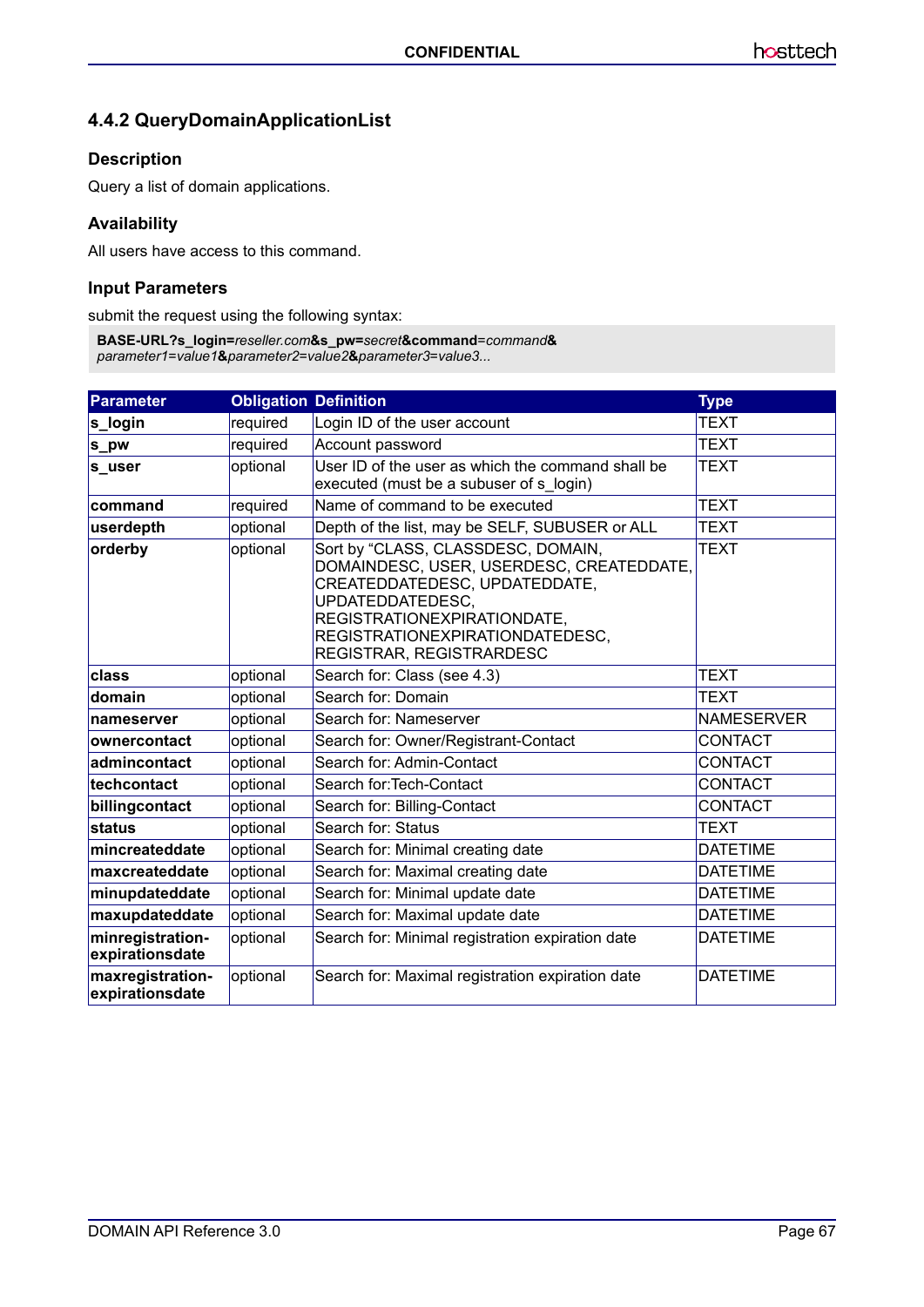### **Returned Properties and Values**

| <b>Code</b> | <b>Description</b>             |
|-------------|--------------------------------|
| 200         | Command completed successfully |
| 541         | 'The command failed            |
|             |                                |

| <b>Property</b> |    | min max Description                               |
|-----------------|----|---------------------------------------------------|
| APPLICATION     | ΙN | Application ID                                    |
| <b>COUNT</b>    |    | The number of entries returned                    |
| FIRST           |    | The index of the first entry                      |
| LAST            |    | The index of the last entry                       |
| LIMIT           |    | The query limit (max. number of entries returned) |
| <b>TOTAL</b>    |    | The total number of entries found                 |

#### **Example**

The following request queries a list of the .EU Landrush 2 applications of user "reseller.com".

BASE-URL?s\_login=reseller.com&s\_pw=secret&command=querydomainapplicationlist&class=EU\_NEWLANDRUSH

The response is as follows:

```
[RESPONSE]
PROPERTY[TOTAL][0]=671
PROPERTY[FIRST][0]=0
PROPERTY[APPLICATION][0]=44686D5B6D299925
PROPERTY[APPLICATION][1]=44686E1228670DAF
PROPERTY[APPLICATION][2]=44686E12B0E9180C
PROPERTY[COUNT][0]=3
PROPERTY[LAST][0]=2
PROPERTY[LIMIT][0]=3
DESCRIPTION=Command completed successfully
CODE=200
```
EOF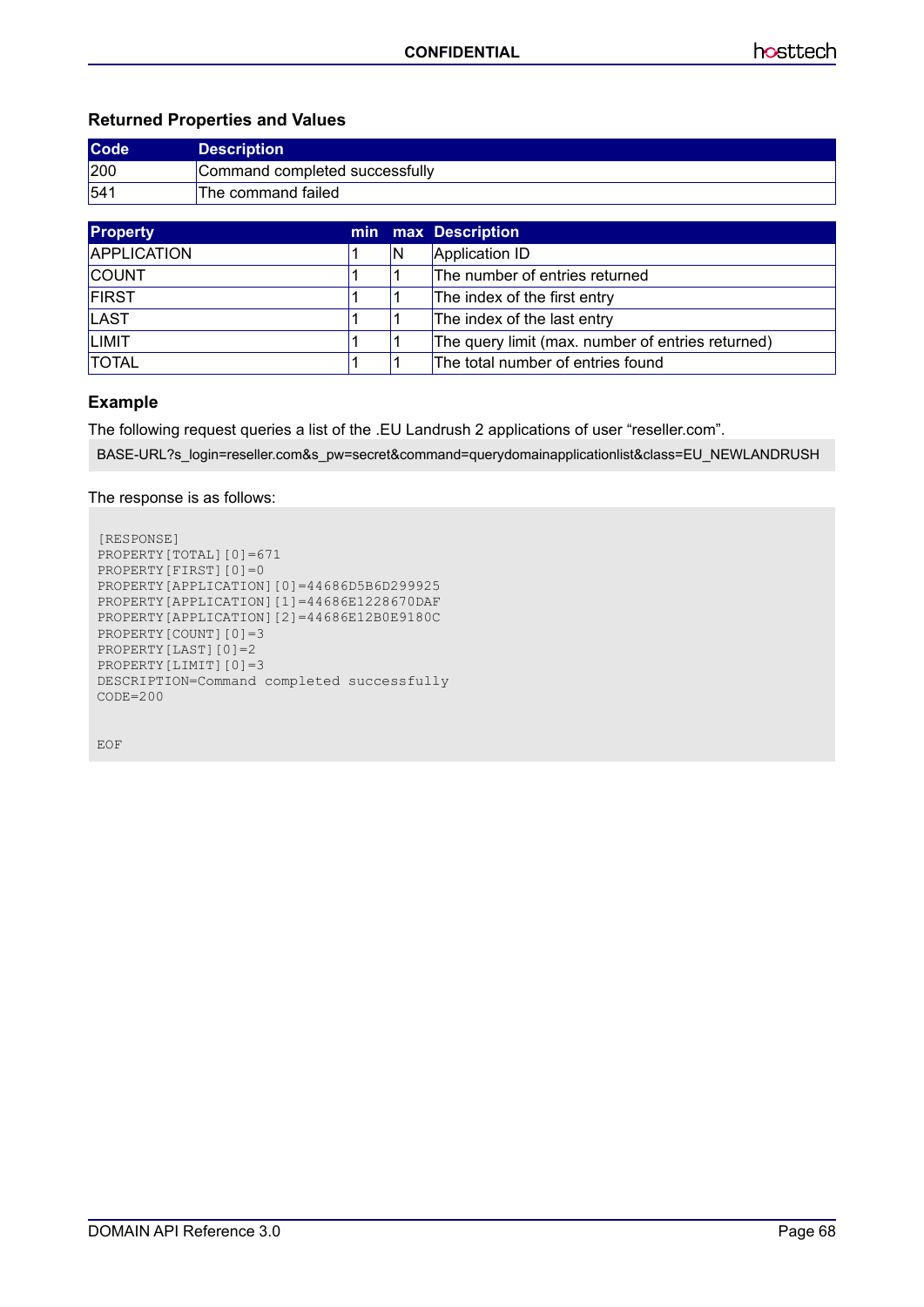## **4.4.3 StatusDomainApplication**

### **Description**

Query information on a domain application.

## **Availability**

All users have access to this command.

#### **Input Parameters**

submit the request using the following syntax:

**BASE-URL?s\_login=***reseller.com***&s\_pw=***secret***&command**=*command***&** *parameter1*=*value1***&***parameter2*=*value2***&***parameter3*=*value3...*

| <b>Parameter</b> | <b>Obligation Definition</b> |                                                                                              | <b>Type</b> |
|------------------|------------------------------|----------------------------------------------------------------------------------------------|-------------|
| s_login          | required                     | Login ID of the user account                                                                 | <b>TEXT</b> |
| $ s_p$           | required                     | Account password                                                                             | TEXT        |
| s_user           | optional                     | User ID of the user as which the command shall be<br>executed (must be a subuser of s login) | <b>TEXT</b> |
| command          | required                     | Name of command to be executed                                                               | TEXT        |
| application      | required                     | Application ID                                                                               | TEXT        |

| <b>Code</b> | <b>Description</b>             |
|-------------|--------------------------------|
| 200         | Command completed successfully |
| 541         | The command failed             |

| <b>Property</b>       |   |   | min max Description                                                                             |
|-----------------------|---|---|-------------------------------------------------------------------------------------------------|
| <b>DOMAIN</b>         |   |   | Domain name                                                                                     |
| <b>CLASS</b>          |   |   | domain class (see 4.3)                                                                          |
| <b>PERIOD</b>         | 1 |   | Registration period in years                                                                    |
| <b>STATUS</b>         |   |   | Current status of the application                                                               |
| <b>CREATEDDATE</b>    | 1 |   | The creating date of the application                                                            |
| <b>UPDATEDDATE</b>    | 1 |   | Last modification date of the application                                                       |
| <b>NAMESERVER</b>     | 1 | N | Nameserver(s) used for the activation of the domain                                             |
| <b>OWNERCONTACT</b>   | 1 |   | The Registrant/Owner                                                                            |
| <b>ADMINCONTACT</b>   | 1 |   | The Administrative Contact                                                                      |
| <b>TECHCONTACT</b>    | 1 |   | The Technical Contact                                                                           |
| <b>BILLINGCONTACT</b> | 1 |   | The Billing Contact                                                                             |
| <b>AUTHCODE</b>       | 1 |   | Auth-Code                                                                                       |
| X-EU-REGISTRANT-LANG  | 1 |   | For .EU domain applications:<br>Language of the domain registrant (used for registry<br>emails) |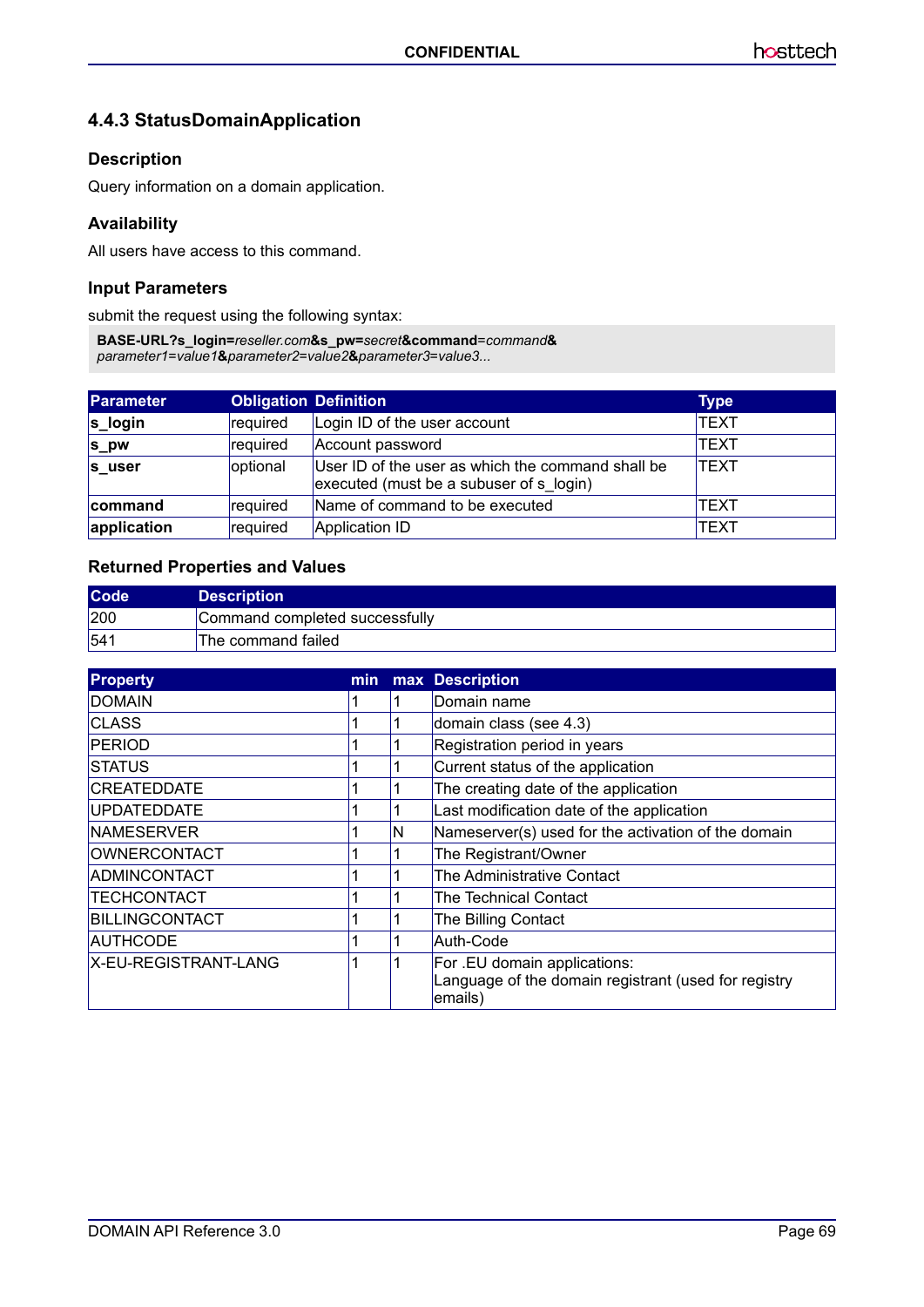## **Example**

The following request queries the status for application ID "44BB58E562C1109A".

BASE-URL? s\_login=reseller.com&s\_pw=secret&command=statusdomainapplication&application=44BB58E562C1109A

#### The response is as follows:

```
[RESPONSE]
PROPERTY[CREATEDDATE][0]=2006-07-02 16:02:01
PROPERTY[UPDATEDATE][0]=2006-07-02 16:02:01
PROPERTY[NAMESERVER][0]=dns1.reseller.eu
PROPERTY[NAMESERVER][1]=dns2.reseller.eu
PROPERTY[BILLINGCONTACT][0]=P-ABC123
PROPERTY[TECHCONTACT][0]=P-ABC123
PROPERTY[STATUS][0]=PAID
PROPERTY[OWNERCONTACT][0]=P-ABC123
PROPERTY[AUTHCODE][0]=reseller
PROPERTY[PERIOD][0]=1
PROPERTY[ADMINCONTACT][0]=P-ABC123
PROPERTY[CLASS][0]=EU_NEWLANDRUSH
PROPERTY[X-EU-REGISTRANT-LANG][0]=en
PROPERTY[DOMAIN][0]=reseller.com
DESCRIPTION=Command completed successfully
QUEUETIME=0
CODE=200
```

```
EOF
```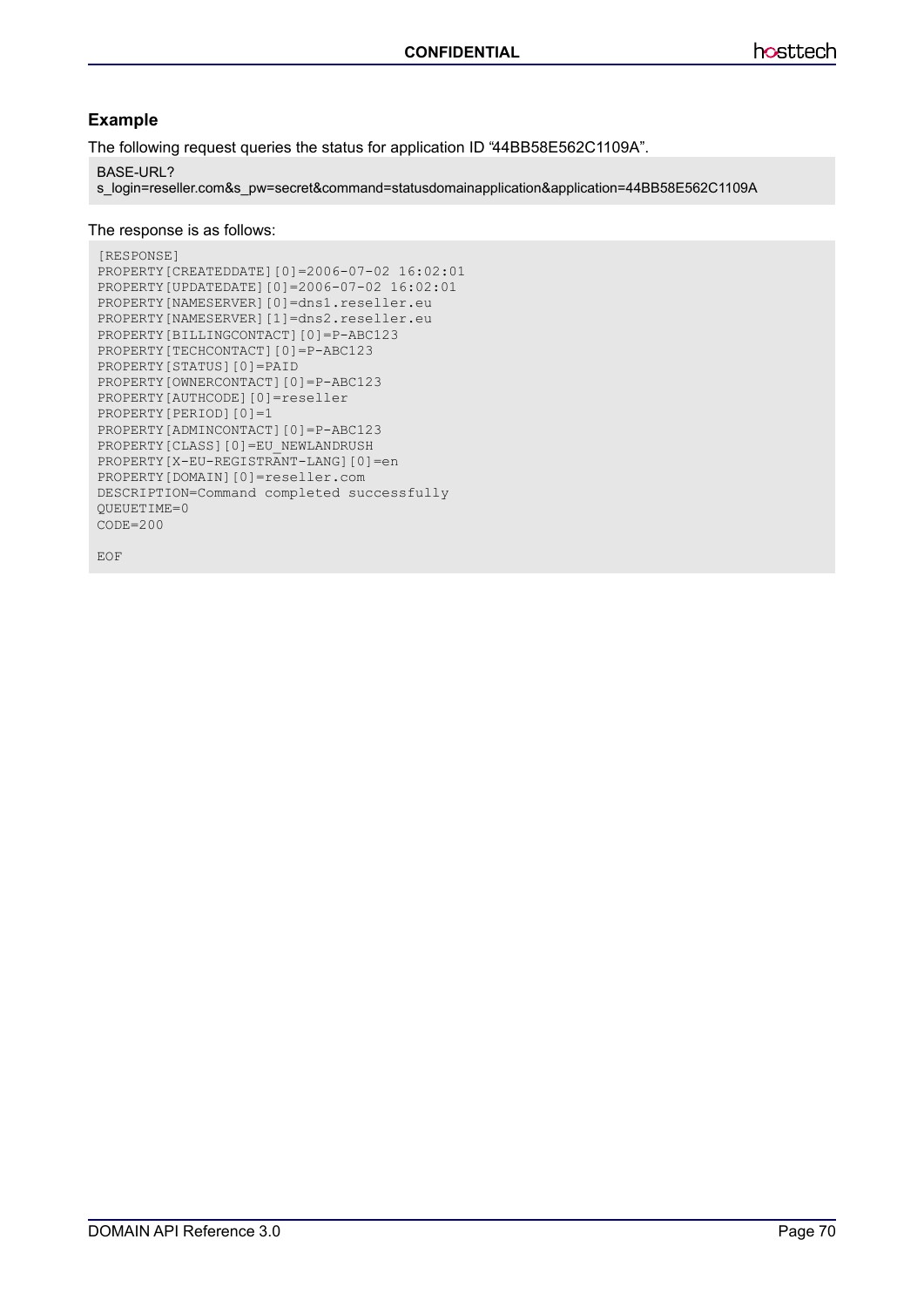# **4.4.4 AddDomainApplication**

### **Description**

Add a new domain application.

## **Availability**

All users have access to this command.

#### **Input Parameters**

submit the request using the following syntax:

**BASE-URL?s\_login=***reseller.com***&s\_pw=***secret***&command**=*command***&** *parameter1*=*value1***&***parameter2*=*value2***&***parameter3*=*value3...*

| <b>Parameter</b>          | <b>Obligation Definition</b> |                                                                                                 | <b>Type</b>               |
|---------------------------|------------------------------|-------------------------------------------------------------------------------------------------|---------------------------|
| s_login                   | required                     | Login ID of the user account                                                                    | TEXT                      |
| s_pw                      | required                     | Account password                                                                                | TEXT                      |
| s_user                    | optional                     | User ID of the user as which the command shall be<br>executed (must be a subuser of s login)    | <b>TEXT</b>               |
| command                   | required                     | Name of command to be executed                                                                  | TEXT                      |
| domain                    | required                     | Domain name                                                                                     | <b>DOMAIN</b>             |
| period                    | required                     | Registration period in years                                                                    | <b>INTEGER</b>            |
| class                     | required                     | Application class (see 4.3)                                                                     | TEXT                      |
| ownercontact0             | required                     | The Registrant/Owner                                                                            | <b>CONTACT</b>            |
| admincontact0             | required                     | The Administrative Contact                                                                      | <b>CONTACT</b>            |
| techcontact0              | required                     | The Technical Contact                                                                           | <b>CONTACT</b>            |
| billingcontact0           | required                     | The Billing Contact                                                                             | <b>CONTACT</b>            |
| nameserver0               | required                     | Nameserver host 0                                                                               | NAMESERVER [0]            |
| nameserver1               | required                     | Nameserver host 1                                                                               | NAMESERVER [1]            |
| <b>NameserverN</b>        | optional                     | Nameserver host N                                                                               | <b>NAMESERVER</b><br>[2N] |
| x-eur-registrant-<br>lang | optional                     | For .EU domain applications:<br>Language of the domain registrant (used for registry<br>emails) | <b>TEXT</b>               |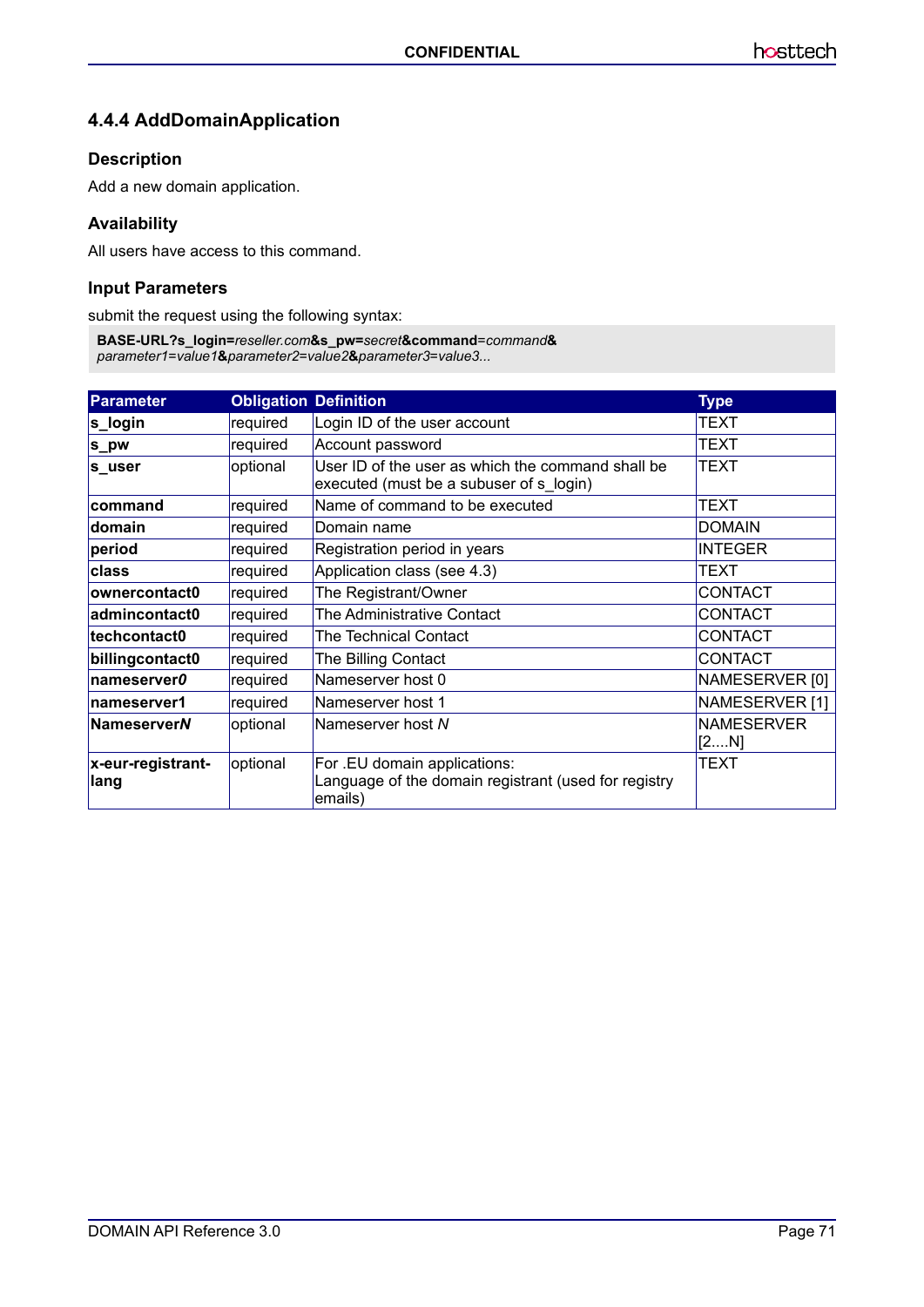### **Returned Properties and Values**

| <b>Code</b> | <b>Description</b>             |
|-------------|--------------------------------|
| 200         | Command completed successfully |
| 541         | The command failed             |

| <b>Property</b>             |    | min max Description                                                                             |
|-----------------------------|----|-------------------------------------------------------------------------------------------------|
| <b>DOMAIN</b>               |    | Domain name                                                                                     |
| <b>CLASS</b>                |    | Class application (see 4.3)                                                                     |
| <b>PERIOD</b>               |    | Registration period in years                                                                    |
| <b>STATUS</b>               |    | Current status of the application                                                               |
| <b>CREATEDDATE</b>          |    | The creating date of the application                                                            |
| <b>UPDATEDDATE</b>          |    | Last modification date of the application                                                       |
| <b>NAMESERVER</b>           | ΙN | Nameserver(s) used for the activation of the domain                                             |
| <b>OWNERCONTACT</b>         |    | The Registrant/Owner                                                                            |
| ADMINCONTACT                |    | The Administrative Contact                                                                      |
| <b>TECHCONTACT</b>          |    | <b>The Technical Contact</b>                                                                    |
| <b>BILLINGCONTACT</b>       |    | The Billing Contact                                                                             |
| <b>AUTHCODE</b>             |    | Auth-Code                                                                                       |
| <b>X-EU-REGISTRANT-LANG</b> |    | For .EU domain applications:<br>Language of the domain registrant (used for registry<br>emails) |

#### **Example**

The following request add an application for the domain "reseller.eu" in the .EU Landrush 2.

BASE-URL?s\_login=reseller.com&s\_pw=secret&command=adddomainapplication&domain=reseller.eu&period=1& class=EU\_NEWLANDRUSH&ownercontact0=P-ABC123&admincontact0=P-ABC123&techcontact0=P-ABC123 &billingcontact0=P-ABC123&nameserver0=dns1.reselller.eu&nameserver1=dns2.reseller.eu

The response is as follows:

```
[RESPONSE]
PROPERTY[CREATEDDATE][0]=2006-07-17 16:24:43
PROPERTY[UPDATEDATE][0]=2006-07-17 16:24:43
PROPERTY[NAMESERVER][0]=dns1.reseller.eu
PROPERTY[NAMESERVER][1]=dns2.reseller.eu
PROPERTY[BILLINGCONTACT][0]=P-ABC123
PROPERTY[TECHCONTACT][0]=P-ABC123
PROPERTY[STATUS][0]=PAID
PROPERTY[OWNERCONTACT][0]=P-ABC123
PROPERTY[AUTHCODE][0]=Reseller
PROPERTY[PERIOD][0]=1
PROPERTY[ADMINCONTACT][0]=P-ABC123
PROPERTY[CLASS][0]=EU_NEWLANDRUSH
PROPERTY[X-EU-REGISTRANT-LANG][0]=en
PROPERTY[DOMAIN][0]=reseller.eu
DESCRIPTION=Command completed successfully
QUEUETIME=0
```
EOF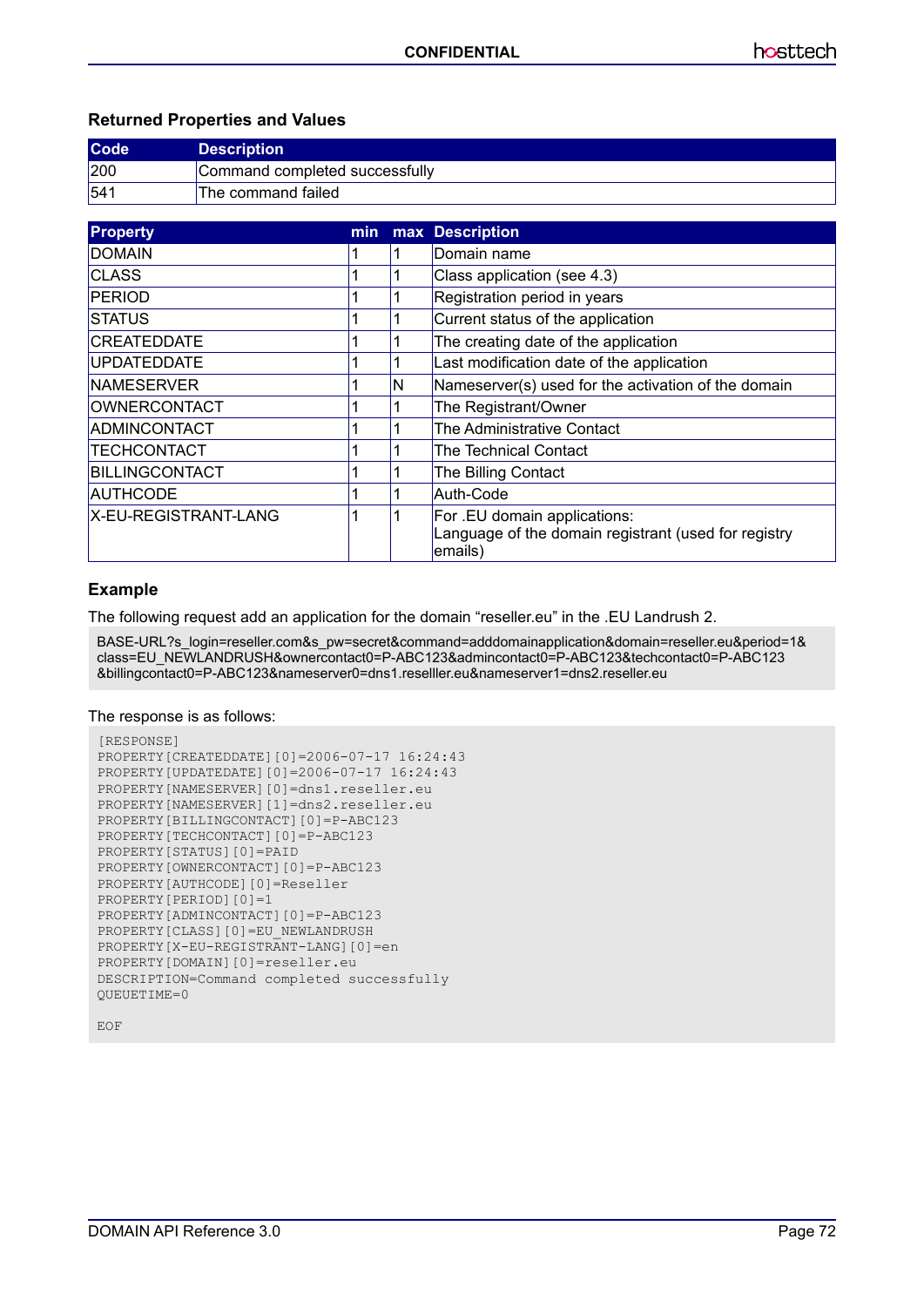# **4.4.5 DeleteDomainApplication**

#### **Description**

Delete a domain application.

#### **Availability**

All users have access to this command.

#### **Input Parameters**

submit the request using the following syntax:

**BASE-URL?s\_login=***reseller.com***&s\_pw=***secret***&command**=*command***&** *parameter1*=*value1***&***parameter2*=*value2***&***parameter3*=*value3...*

| <b>Parameter</b> | <b>Obligation Definition</b> |                                                                                              | <b>Type</b> |
|------------------|------------------------------|----------------------------------------------------------------------------------------------|-------------|
| s_login          | required                     | Login ID of the user account                                                                 | <b>TEXT</b> |
| $ s_p$           | required                     | Account password                                                                             | TEXT        |
| s_user           | optional                     | User ID of the user as which the command shall be<br>executed (must be a subuser of s login) | <b>TEXT</b> |
| command          | required                     | Name of command to be executed                                                               | <b>TEXT</b> |
| application      | required                     | Application ID                                                                               | TEXT        |

#### **Returned Properties and Values**

| <b>Code</b> | <b>Description</b> \           |
|-------------|--------------------------------|
| 200         | Command completed successfully |
| 541         | 'The command failed            |

no properties are returned

**Property min max Description**

#### **Example**

The following command delete the domain application with the application-ID "44BB58E562C1109A"

BASE-URL?s\_login=reseller.com&s\_pw=secret&command=deletedomainapplication& application=44BB58E562C1109A

The response is as follows:

```
[RESPONSE]
code = 200description = Command completed successfully
```
EOF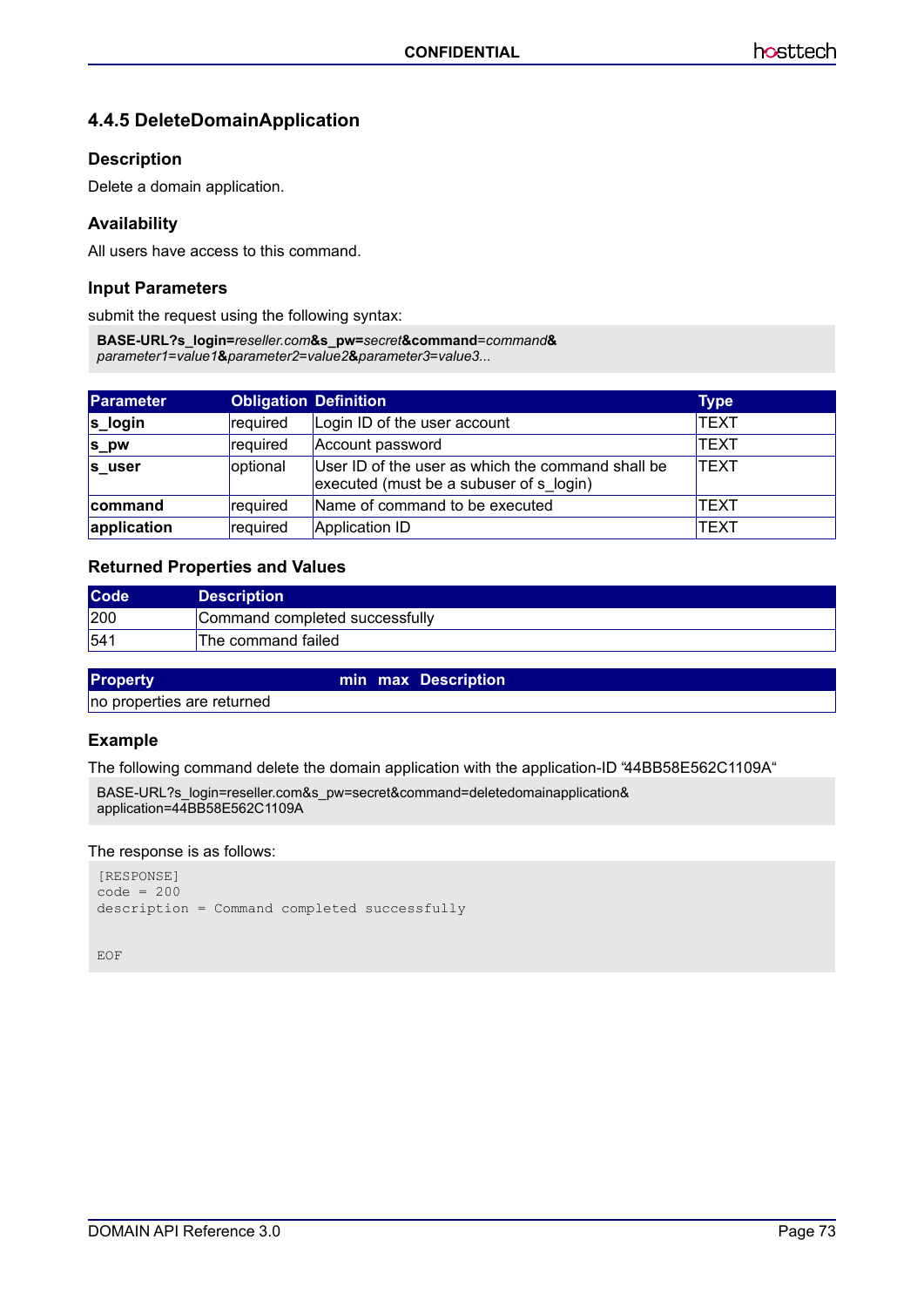# **4.4.6 PayDomainApplication**

## **Description**

Pay a domain application.

#### **Availability**

All users have access to this command.

#### **Input Parameters**

submit the request using the following syntax:

**BASE-URL?s\_login=***reseller.com***&s\_pw=***secret***&command**=*command***&** *parameter1*=*value1***&***parameter2*=*value2***&***parameter3*=*value3...*

| Parameter   |          | <b>Obligation Definition</b>                                                                 | <b>Type</b>    |
|-------------|----------|----------------------------------------------------------------------------------------------|----------------|
| s_login     | required | Login ID of the user account                                                                 | <b>TEXT</b>    |
| s pw        | required | Account password                                                                             | <b>TEXT</b>    |
| s user      | optional | User ID of the user as which the command shall be<br>executed (must be a subuser of s_login) | <b>TEXT</b>    |
| command     | required | Name of command to be executed                                                               | <b>TEXT</b>    |
| application | required | Application ID                                                                               | <b>TEXT</b>    |
| domain      | optional | Domain name<br>default: only necessary to overwrite existing value                           | DOMAIN         |
| period      | optional | Registration period in years<br>default: only necessary to overwrite existing value          | <b>INTEGER</b> |
| class       | optional | Application class (see 4.3)<br>default: only necessary to overwrite existing value           | <b>TEXT</b>    |

| <b>Code</b> | <b>Description</b>             |
|-------------|--------------------------------|
| 200         | Command completed successfully |
| 541         | The command failed             |

| <b>Property</b>            | min max Description |  |
|----------------------------|---------------------|--|
| no properties are returned |                     |  |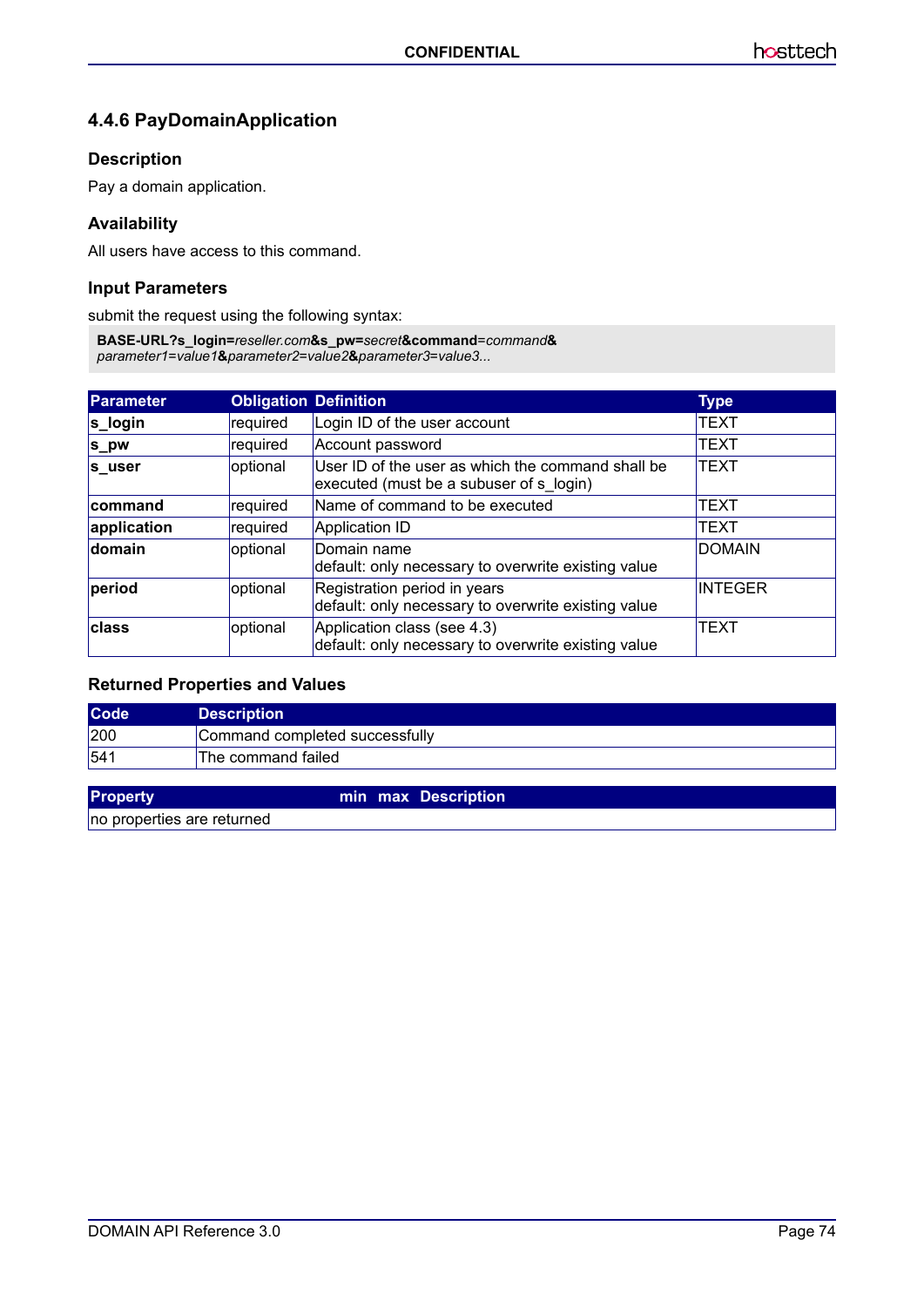# **4.5 Contact management commands**

The following commands are used to check, create, manage and delete contact objects.

# **4.5.1 AddContact**

### **Description**

Create a new contact object, or return one with the same data.

#### **Availability**

All users have access to this command.

#### **Input Parameters**

submit the request using the following syntax:

**BASE-URL?s\_login=***reseller.com***&s\_pw=***secret***&command**=*command***&** *parameter1*=*value1***&***parameter2*=*value2***&***parameter3*=*value3...*

| <b>Parameter</b> | <b>Obligation Definition</b> |                                                                                                                                              | <b>Type</b> |
|------------------|------------------------------|----------------------------------------------------------------------------------------------------------------------------------------------|-------------|
| s_login          | required                     | Login ID of the user account                                                                                                                 | <b>TEXT</b> |
| s_pw             | required                     | Account password                                                                                                                             | <b>TEXT</b> |
| s_user           | optional                     | User ID of the user as which the command shall be<br>executed (must be a subuser of s_login)                                                 | TEXT        |
| command          | required                     | Name of command to be executed                                                                                                               | <b>TEXT</b> |
| title            | optional                     | Title                                                                                                                                        | <b>TEXT</b> |
| firstname        | required                     | First name                                                                                                                                   | <b>TEXT</b> |
| middlename       | optional                     | Middle name                                                                                                                                  | TEXT        |
| lastname         | required                     | Last name                                                                                                                                    | <b>TEXT</b> |
| organization     | optional                     | Organization                                                                                                                                 | <b>TEXT</b> |
| street           | required                     | <b>Street</b>                                                                                                                                | TEXT        |
| city             | required                     | City                                                                                                                                         | <b>TEXT</b> |
| state            | optional                     | State / Province                                                                                                                             | <b>TEXT</b> |
| zip              | required                     | ZIP / Postal code                                                                                                                            | TEXT        |
| country          | required                     | 2-letter ISO 3166 Country code                                                                                                               | <b>TEXT</b> |
| phone            | required                     | Phone number, international syntax                                                                                                           | TEXT        |
| fax              | optional                     | Fax number, international syntax                                                                                                             | TEXT        |
| email            | required                     | <b>Email address</b>                                                                                                                         | <b>TEXT</b> |
| new              | optional                     | May be 0 or 1, default=0. If new=1 then a new contact<br>handle will be created, even if one with the same data<br>already exists.           | INTEGER     |
| x-be-lang        | optional                     | ONLY FOR REGISTRAR ACCOUNT MANAGEMENT<br><b>CUSTOMERS:</b><br>May be FR, EN or NL; defines the language of contact<br>handles or .BE domains | <b>TEXT</b> |
| x-be-vat         | optional                     | ONLY FOR REGISTRAR ACCOUNT MANAGEMENT<br><b>CUSTOMERS:</b><br>The VAT ID of the contact of a .BE domain                                      | <b>TEXT</b> |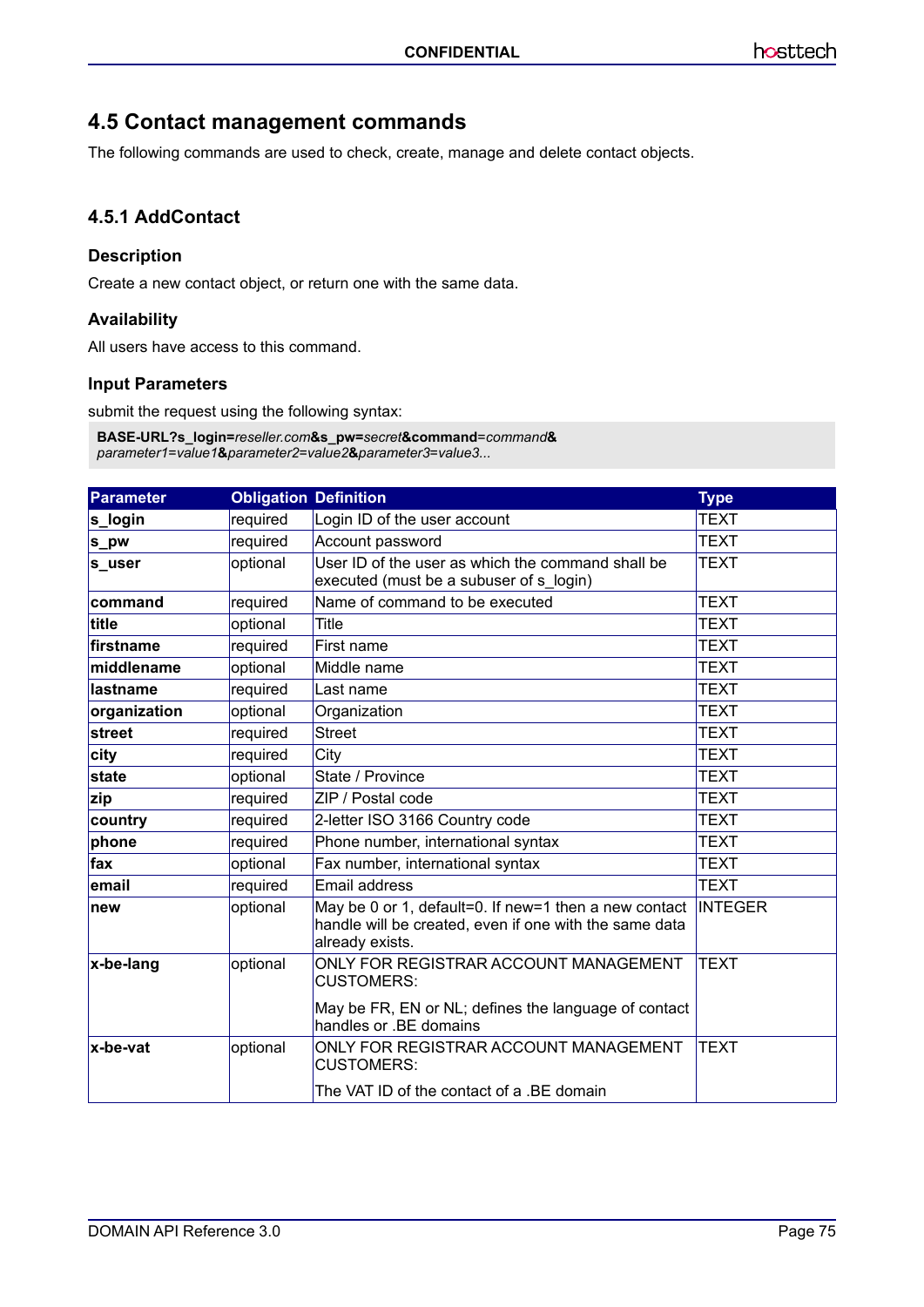#### **Returned Properties and Values**

| <b>Code</b>     | <b>Description</b>             |
|-----------------|--------------------------------|
| 200             | Command completed successfully |
| 541             | 'The command failed            |
|                 |                                |
| <b>Dranarty</b> | min may Decertation            |

| <b>Property</b> |  | min max Description    |
|-----------------|--|------------------------|
| <b>CONTACT</b>  |  | The new contact handle |

#### **Notes**

• This command is used internally by the command substitution.

#### **Example**

The following requests a contact handle for John Doe:

```
BASE-URL?s_login=reseller.com&s_pw=secret&command=AddContact&
firstname=John&lastname=Doe&organization=Acme+Inc.&street=123+Teststreet&city=Testcity&
state=Myprovince&zip=12345&country=DE&phone=%2B49.6826123456&fax=%2B49.6826123457&
email=john@doe.com
```

```
[RESPONSE]
code = 200description = Command completed successfully
property[contact][0] = P-ABC123
EOF<sup>1</sup>
```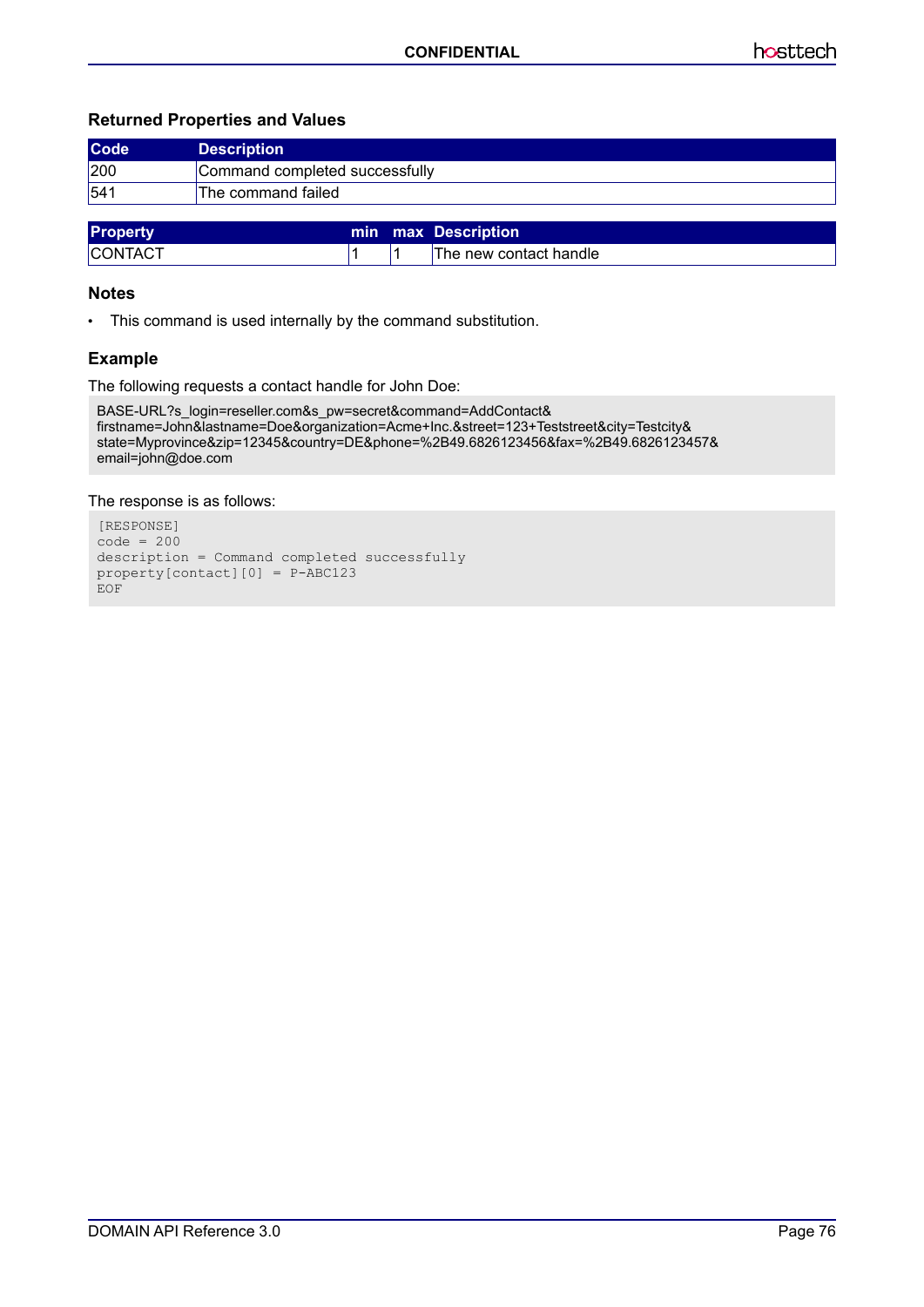# **4.5.2 ModifyContact**

#### **Description**

Modify an existing contact handle.

#### **Availability**

All users have access to this command.

#### **Input Parameters**

submit the request using the following syntax:

**BASE-URL?s\_login=***reseller.com***&s\_pw=***secret***&command**=*command***&** *parameter1*=*value1***&***parameter2*=*value2***&***parameter3*=*value3...*

| <b>Parameter</b> | <b>Obligation Definition</b> |                                                                                              | <b>Type</b>    |
|------------------|------------------------------|----------------------------------------------------------------------------------------------|----------------|
| s_login          | required                     | Login ID of the user account                                                                 | <b>TEXT</b>    |
| s_pw             | required                     | Account password                                                                             | <b>TEXT</b>    |
| s_user           | optional                     | User ID of the user as which the command shall be<br>executed (must be a subuser of s_login) | <b>TEXT</b>    |
| command          | required                     | Name of command to be executed                                                               | <b>TEXT</b>    |
| contact          | required                     | The contact handle that will be modified                                                     | <b>CONTACT</b> |
| title            | optional                     | Title                                                                                        | <b>TEXT</b>    |
| firstname        | optional                     | First name                                                                                   | <b>TEXT</b>    |
| middlename       | optional                     | Middle name                                                                                  | <b>TEXT</b>    |
| lastname         | optional                     | Last name                                                                                    | <b>TEXT</b>    |
| organization     | optional                     | Organization                                                                                 | <b>TEXT</b>    |
| <b>street</b>    | optional                     | <b>Street</b>                                                                                | <b>TEXT</b>    |
| city             | optional                     | City                                                                                         | <b>TEXT</b>    |
| state            | optional                     | State / Province                                                                             | <b>TEXT</b>    |
| zip              | optional                     | ZIP / Postal code                                                                            | <b>TEXT</b>    |
| country          | optional                     | 2-letter ISO 3166 Country code                                                               | <b>TEXT</b>    |
| phone            | optional                     | Phone number, international syntax                                                           | <b>TEXT</b>    |
| fax              | optional                     | Fax number, international syntax                                                             | <b>TEXT</b>    |
| email            | optional                     | Email address                                                                                | <b>TEXT</b>    |
| deleteN          | optional                     | Deletes the value of the given property, e.g.:                                               | <b>TEXT</b>    |
|                  |                              | $delete0 = FAST$                                                                             |                |
|                  |                              | Deletes the value of the property FAX                                                        |                |

| <b>Code</b> | <b>Description</b>             |
|-------------|--------------------------------|
| 200         | Command completed successfully |
| 541         | The command failed             |

| <b>Property</b>            | min max Description |  |
|----------------------------|---------------------|--|
| no properties are returned |                     |  |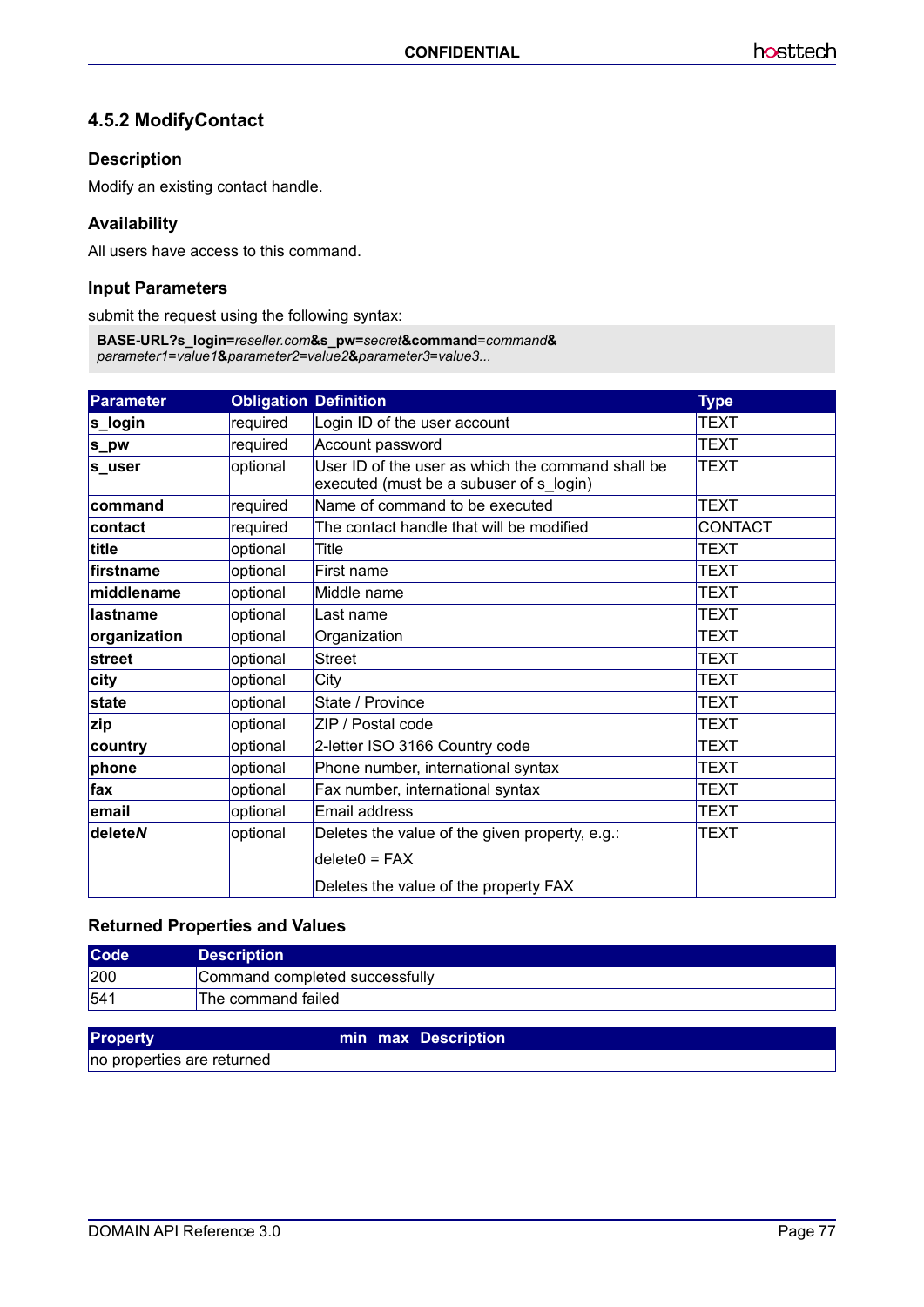# **Example**

The following updates the contact handle P-ABC123:

```
BASE-URL?s_login=reseller.com&s_pw=secret&command=ModifyContact&
contact=P-ABC123&organization=Acme+International+Ltd.&street=Acmestreet+12&city=Testcity&
state=Myprovince&zip=12345&country=DE&phone=%2B49.6826123456&fax=%2B49.6826123457&
email=john@acme.com
```

```
[RESPONSE]
code = 200description = Command completed successfully
EOF
```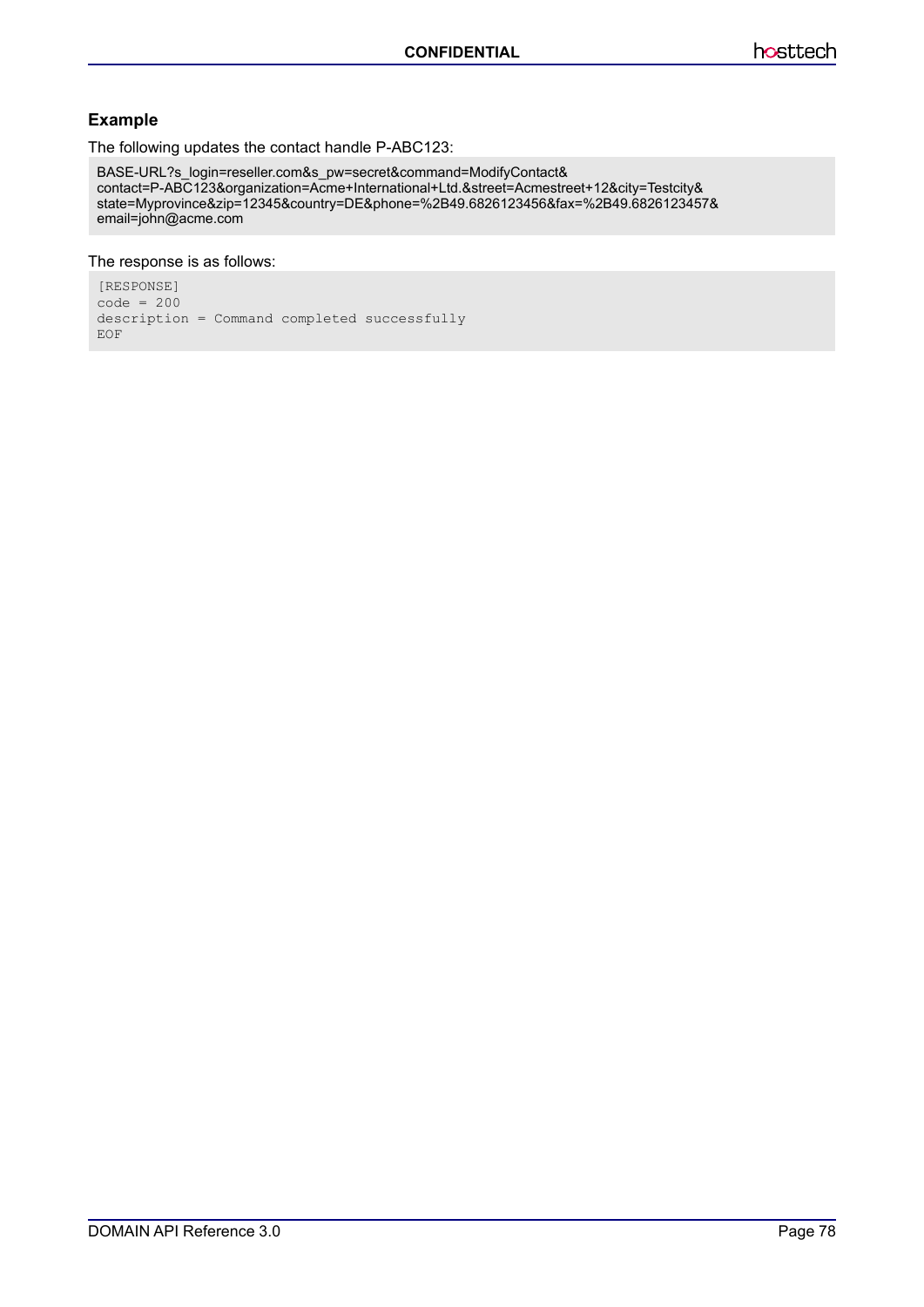# **4.5.3 StatusContact**

#### **Description**

Query the status of a contact object.

#### **Availability**

All users have access to this command.

#### **Input Parameters**

submit the request using the following syntax:

**BASE-URL?s\_login=***reseller.com***&s\_pw=***secret***&command**=*command***&** *parameter1*=*value1***&***parameter2*=*value2***&***parameter3*=*value3...*

| <b>Parameter</b> | <b>Obligation Definition</b> |                                                                                              | <b>Type</b> |
|------------------|------------------------------|----------------------------------------------------------------------------------------------|-------------|
| s_login          | required                     | Login ID of the user account                                                                 | <b>TEXT</b> |
| $ s_p$           | required                     | Account password                                                                             | TEXT        |
| s_user           | optional                     | User ID of the user as which the command shall be<br>executed (must be a subuser of s login) | <b>TEXT</b> |
| command          | required                     | Name of command to be executed                                                               | TEXT        |
| contact          | required                     | The contact handle                                                                           | CONTACT     |

| <b>Code</b> | <b>Description</b>             |
|-------------|--------------------------------|
| 200         | Command completed successfully |
| 541         | The command failed             |

| <b>Property</b>     | min | max Description                       |
|---------------------|-----|---------------------------------------|
| <b>CREATEDBY</b>    |     | Registrar that created the contact    |
| <b>CREATEDDATE</b>  |     | The creation date of the contact      |
| <b>UPDATEDBY</b>    |     | Registrar that updated the contact    |
| <b>UPDATEDDATE</b>  |     | Last modification date of the contact |
| <b>TITLE</b>        |     | The title of the contact              |
| <b>FIRSTNAME</b>    |     | The first name of the contact         |
| <b>MIDDLENAME</b>   | 0   | The middle name of the contact        |
| <b>LASTNAME</b>     |     | The last name of the contact          |
| <b>ORGANIZATION</b> | 0   | The organization of the contact       |
| <b>STREET</b>       | 1   | Street address                        |
| <b>CITY</b>         |     | City                                  |
| <b>STATE</b>        | 0   | <b>State or Province</b>              |
| <b>ZIP</b>          |     | ZIP or Postal code                    |
| <b>COUNTRY</b>      |     | 2 letter ISO 3166 Country code        |
| <b>PHONE</b>        |     | Phone number                          |
| <b>FAX</b>          | 0   | Fax number                            |
| <b>EMAIL</b>        |     | Email address                         |
| <b>USER</b>         |     | The user that manages this contact    |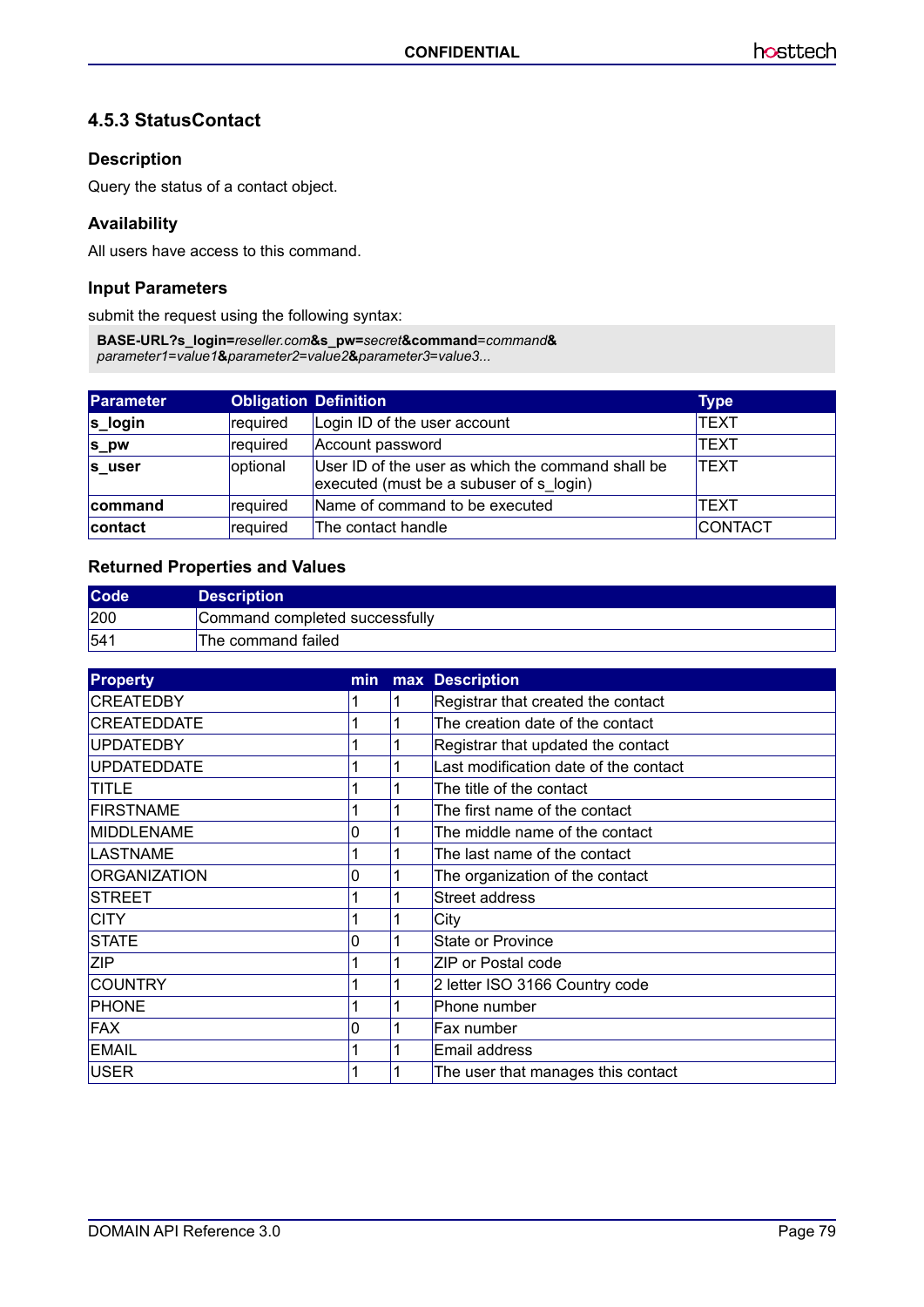# **Example**

The following request queries the status of the contact P-ABC123:

BASE-URL?s\_login=reseller.com&s\_pw=secret&command=StatusContact& contact=P-ABC123

```
[RESPONSE]
code = 200description = Command completed successfully
property[created by][0] = REGISTRAR
property[created date][0] = 2003-09-03 12:00:00
property[updated by][0] = REGISTRAR
property[updated date][0] = 2003-09-03 13:00:00
property[firstname][0] = John
property[lastname][0] = Doe
property[organization][0] = Acme International Ltd.
property[street][0] = Acmestreet 12
property[city][0] = Testcity
property[state][0] = Myprovince
property[zip][0] = 12345property[country][0] = DE
property[phone][0] = +49.6826123456property[fax][0] = +49.6826123457
property[email][0] = john@acme.com
property[user][0] = reseller.com
EOF
```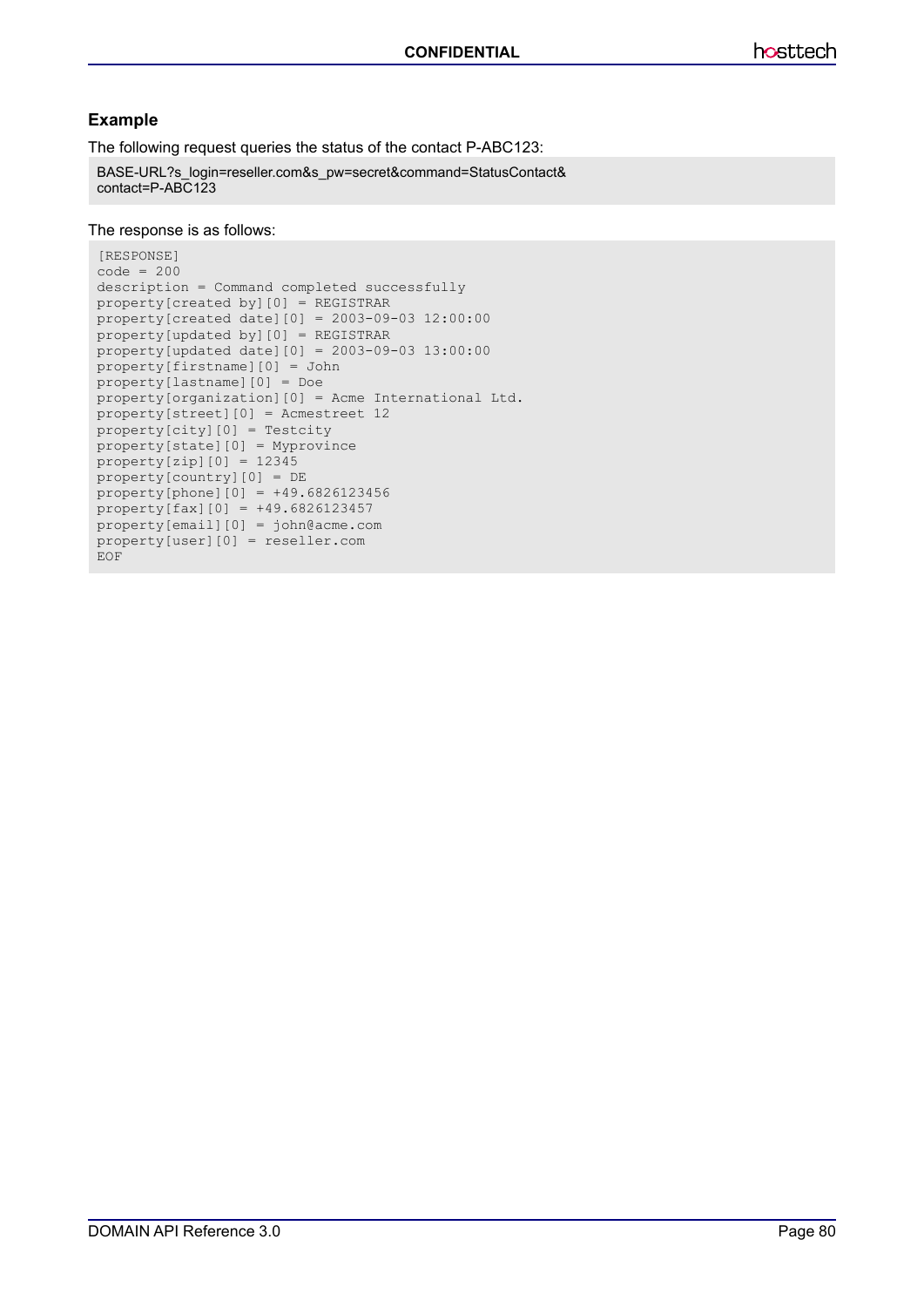# **4.5.4 DeleteContact**

#### **Description**

Delete an existing contact handle.

#### **Availability**

All users have access to this command.

#### **Input Parameters**

submit the request using the following syntax:

**BASE-URL?s\_login=***reseller.com***&s\_pw=***secret***&command**=*command***&** *parameter1*=*value1***&***parameter2*=*value2***&***parameter3*=*value3...*

| <b>Parameter</b> |          | <b>Obligation Definition</b>                                                                 | <b>Type</b> |
|------------------|----------|----------------------------------------------------------------------------------------------|-------------|
| s_login          | required | Login ID of the user account                                                                 | <b>TEXT</b> |
| $ s_p$           | required | Account password                                                                             | <b>TEXT</b> |
| s user           | optional | User ID of the user as which the command shall be<br>executed (must be a subuser of s login) | <b>TEXT</b> |
| command          | required | Name of command to be executed                                                               | <b>TEXT</b> |
| <b>contact</b>   | required | The contact handle that will be deleted                                                      | CONTACT     |

#### **Returned Properties and Values**

| <b>Code</b> | <b>Description</b>             |
|-------------|--------------------------------|
| 200         | Command completed successfully |
| 541         | The command failed             |

**Property min max Description**

no properties are returned

#### **Notes**

• You can only delete contact handles that are not assigned to any other object

#### **Example**

The following deletes the contact handle P-ABC123:

```
BASE-URL?s_login=reseller.com&s_pw=secret&command=DeleteContact&
contact=P-ABC123
```

```
[RESPONSE]
code = 200
description = Command completed successfully
EOF
```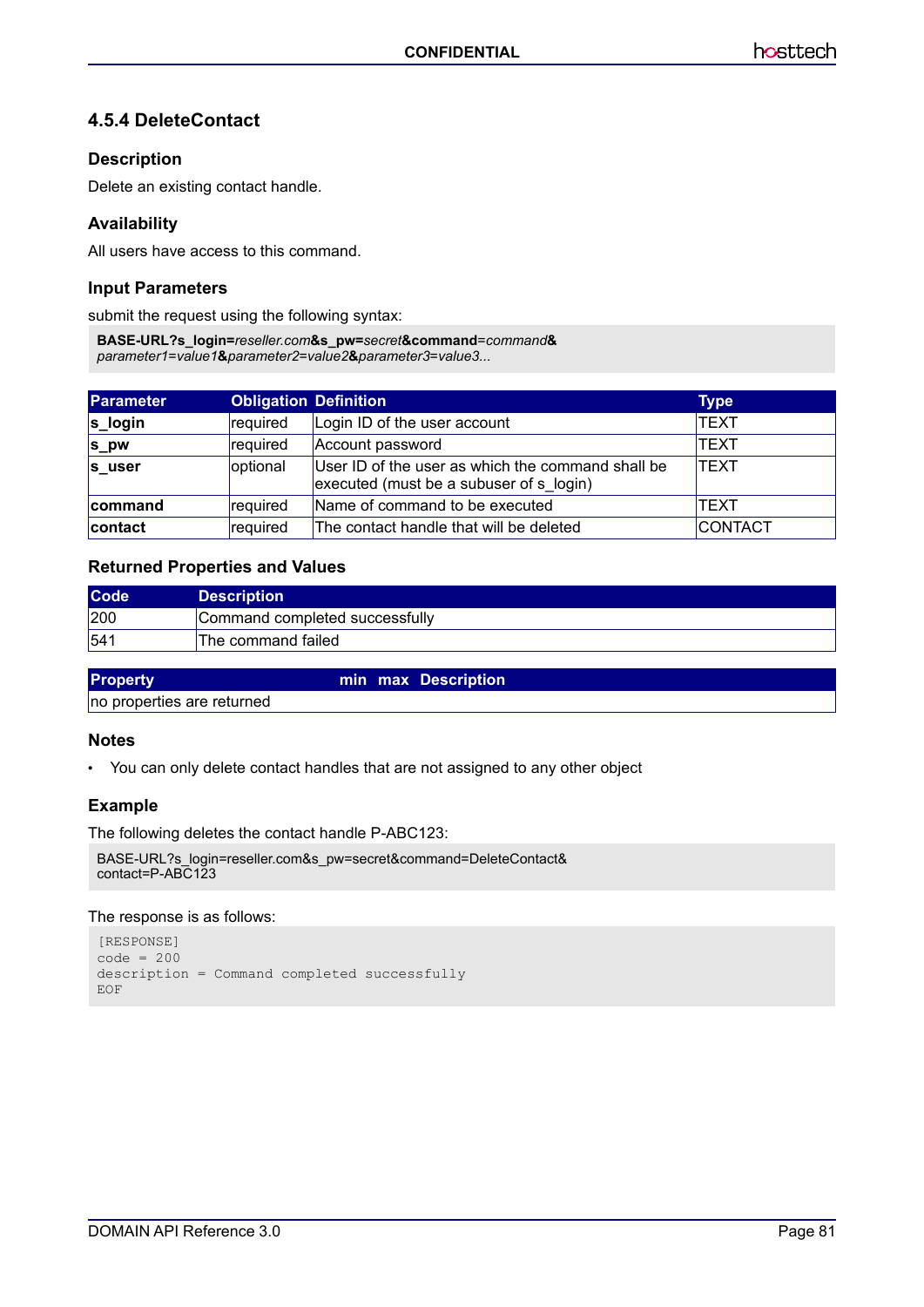# **4.5.5 SyncContact**

#### **Description**

Synchronize a contact handle with the specific contact handle at the registry database.

#### **Availability**

All users have access to this command.

#### **Input Parameters**

Submit the request using the following syntax:

**BASE-URL?s\_login=***reseller.com***&s\_pw=***secret***&command**=*command***&** *parameter1*=*value1***&***parameter2*=*value2***&***parameter3*=*value3...*

| <b>Parameter</b> | <b>Obligation Definition</b> |                                                                                                             | <b>Type</b> |  |  |  |
|------------------|------------------------------|-------------------------------------------------------------------------------------------------------------|-------------|--|--|--|
| $ s$ login       | required                     | Login ID of the user account                                                                                | <b>TEXT</b> |  |  |  |
| $ s_p$           | required                     | Account password                                                                                            | <b>TEXT</b> |  |  |  |
| s user           | optional                     | User ID of the user as which the command shall be<br><b>TEXT</b><br>executed (must be a subuser of s_login) |             |  |  |  |
| command          | required                     | Name of command to be executed                                                                              | <b>TEXT</b> |  |  |  |
| domain           | required                     | Domain name of the domain the contact handle is<br>assigned to                                              | <b>TEXT</b> |  |  |  |
| contact          | required                     | Contact handle which should be synchronized with the TEXT<br>registry                                       |             |  |  |  |

| <b>Code</b> | <b>Description</b>             |
|-------------|--------------------------------|
| 200         | Command completed successfully |
| 541         | 'The command failed            |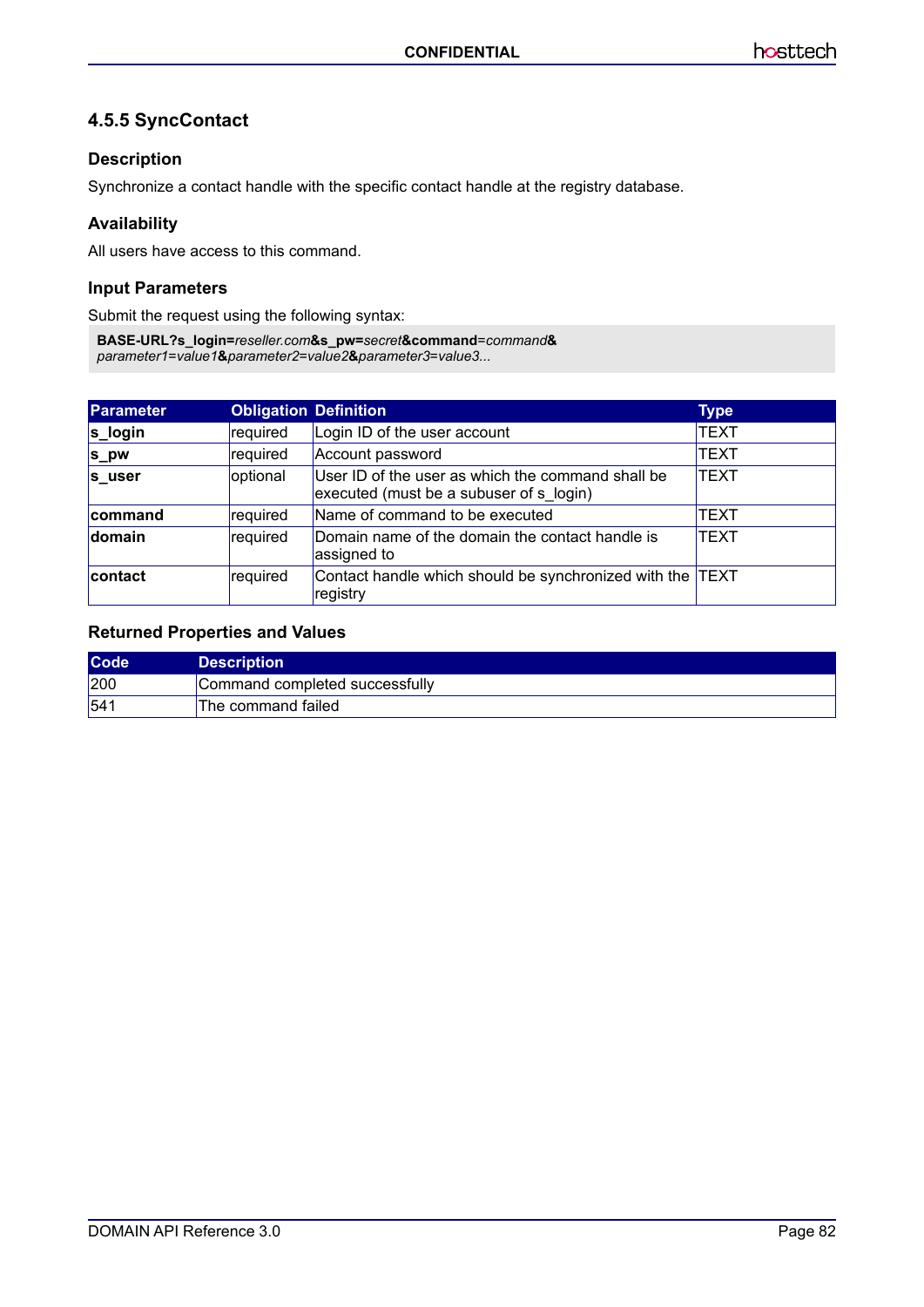# **4.5.6 CloneContact**

#### **Description**

The CloneContact command allows you to clone existing contacts.

#### **Availability**

All users have access to this command.

#### **Input Parameters**

Submit the request using the following syntax:

**BASE-URL?s\_login=***reseller.com***&s\_pw=***secret***&command**=*command***&** *parameter1*=*value1***&***parameter2*=*value2***&***parameter3*=*value3...*

| <b>Parameter</b> |          | <b>Obligation Definition</b>                                                                 | <b>Type</b>         |
|------------------|----------|----------------------------------------------------------------------------------------------|---------------------|
| $ s$ login       | required | Login ID of the user account                                                                 | <b>TEXT</b>         |
| $ s_p$           | required | Account password                                                                             | <b>TEXT</b>         |
| $s$ _user        | optional | User ID of the user as which the command shall be<br>executed (must be a subuser of s login) | <b>ITEXT</b>        |
| command          | required | Name of command to be executed                                                               | TEXT                |
| contact          | required | Contact handle which should be cloned                                                        | <b>TEXT</b>         |
|                  |          |                                                                                              | $ $ (e.g. P-ABC123) |

| <b>Code</b> | <b>Description</b>             |
|-------------|--------------------------------|
| 200         | Command completed successfully |
| 54          | 'The command failed            |

| <b>Property</b> |  | min max Description                         |
|-----------------|--|---------------------------------------------|
| <b>CONTACT</b>  |  | The contact handle ID                       |
| <b>STATUS</b>   |  | The status of the contact handle you cloned |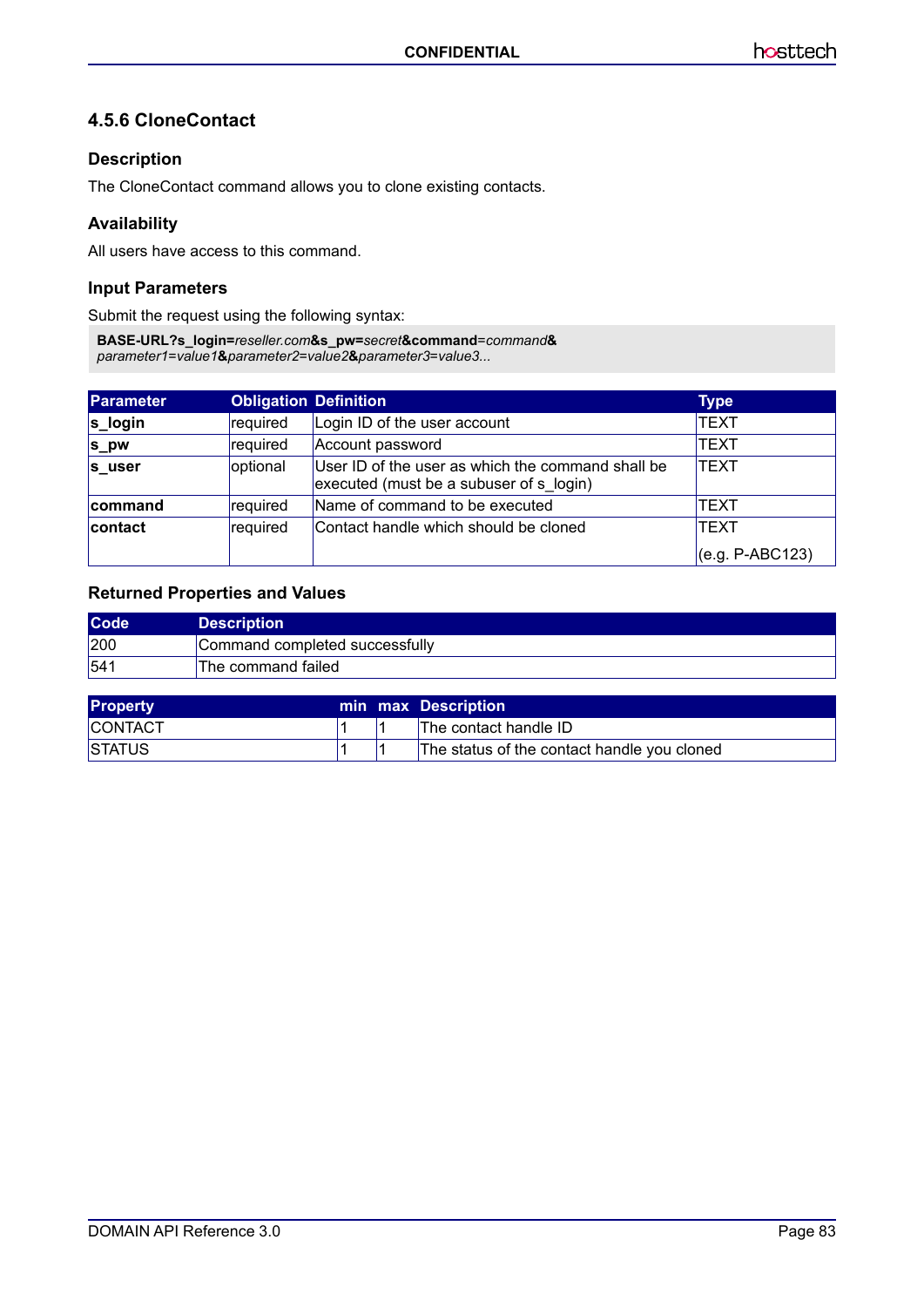# **4.5.7 QueryContactList**

#### **Description**

Query a list of contacts.

#### **Availability**

All users have access to this command.

#### **Input Parameters**

Submit the request using the following syntax:

**BASE-URL?s\_login=***reseller.com***&s\_pw=***secret***&command**=*command***&** *parameter1*=*value1***&***parameter2*=*value2***&***parameter3*=*value3...*

| <b>Parameter</b> | <b>Obligation Definition</b> |                                                                                              | <b>Type</b>     |
|------------------|------------------------------|----------------------------------------------------------------------------------------------|-----------------|
| s_login          | required                     | Login ID of the user account                                                                 | <b>TEXT</b>     |
| s_pw             | required                     | Account password                                                                             | <b>TEXT</b>     |
| s_user           | optional                     | User ID of the user as which the command shall be<br>executed (must be a subuser of s_login) | <b>TEXT</b>     |
| command          | required                     | Name of command to be executed                                                               | <b>TEXT</b>     |
| userdepth        | optional                     | Depth of the list, may be SELF, SUBUSER or ALL                                               | <b>TEXT</b>     |
| contact          | optional                     | Pattern for the contact ID, e. g. P-A*                                                       | <b>TEXT</b>     |
| title            | optional                     | Pattern for the contact title, e. g. P-A*                                                    | <b>TEXT</b>     |
| firstname        | optional                     | Pattern for the contact first name                                                           | <b>TEXT</b>     |
| middlename       | optional                     | Pattern for the contact middle name                                                          | <b>TEXT</b>     |
| lastname         | optional                     | Pattern for the contact last name                                                            | <b>TEXT</b>     |
| organization     | optional                     | Pattern for the contact organization                                                         | <b>TEXT</b>     |
| street           | optional                     | Pattern for the contact street                                                               | <b>TEXT</b>     |
| city             | optional                     | Pattern for the contact city                                                                 | <b>TEXT</b>     |
| state            | optional                     | Pattern for the contact state                                                                | <b>TEXT</b>     |
| zip              | optional                     | Pattern for the contact zip                                                                  | <b>TEXT</b>     |
| country          | optional                     | Pattern for the contact country                                                              | <b>TEXT</b>     |
| phone            | optional                     | Pattern for the contact phone number                                                         | <b>TEXT</b>     |
| fax              | optional                     | Pattern for the contact fax number                                                           | <b>TEXT</b>     |
| email            | optional                     | Pattern for the contact email address                                                        | <b>TEXT</b>     |
| mincreateddate   | optional                     | Search for: Minimal creating date                                                            | <b>DATETIME</b> |
| maxcreateddate   | optional                     | Search for: Maximal creating date                                                            | <b>DATETIME</b> |
| minupdateddate   | optional                     | Search for: Minimal update date                                                              | <b>DATETIME</b> |
| maxupdateddate   | optional                     | Search for: Maximal update date                                                              | <b>DATETIME</b> |
| status           | optional                     | Search for: e.g. status "DELETED"                                                            | <b>TEXT</b>     |
| orderby          | optional                     | Sort by "CONTACT, CONTACTDESC, USER,<br>USERDESC"                                            | <b>TEXT</b>     |
| first            | optional                     | Index of the first entry to be returned                                                      | <b>INTEGER</b>  |
| limit            | optional                     | Max, number of entries to be returned                                                        | <b>INTEGER</b>  |
| wide             | optional                     | Return some additional object properties                                                     | <b>INTEGER</b>  |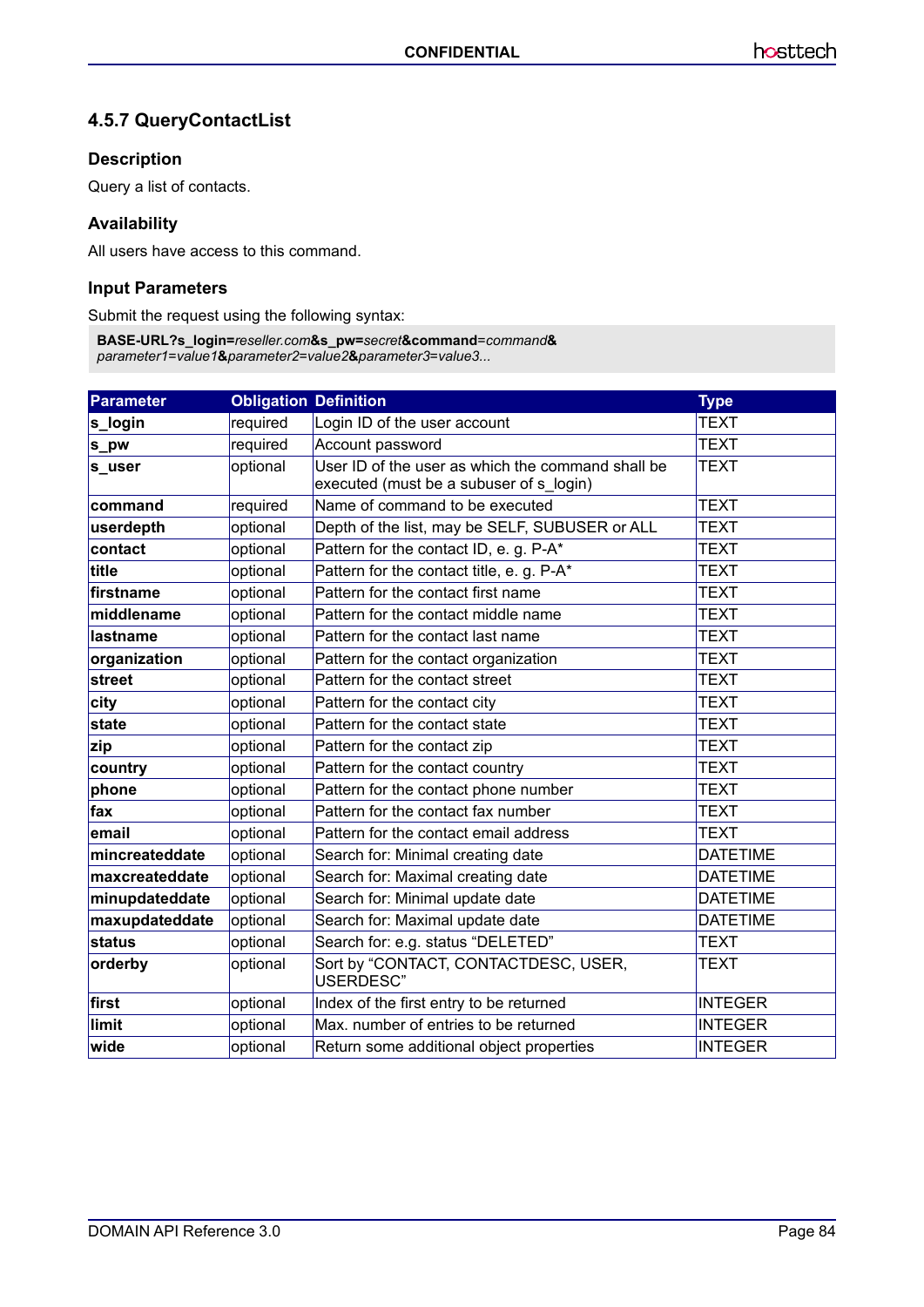### **Returned Properties and Values**

| <b>Code</b> | <b>Description</b>             |
|-------------|--------------------------------|
| 200         | Command completed successfully |
| 541         | 'The command failed            |

| <b>Property</b>         |   |   | min max Description                                 |
|-------------------------|---|---|-----------------------------------------------------|
| <b>CONTACT</b>          |   | N | The contact ID                                      |
| CONTACTTITLE            | 1 | N | The contact title (only returned if wide=1)         |
| <b>CONTACTFIRSTNAME</b> | 1 | N | The contact first name (only returned if wide=1)    |
| CONTACTMIDDLENAME       | 1 | N | The contact middle name (only returned if wide=1)   |
| CONTACTLASTNAME         | 1 | N | The contact last name (only returned if wide=1)     |
| CONTACTORGANIZATION     | 1 | N | The contact organization (only returned if wide=1)  |
| <b>CONTACTSTREET</b>    | 1 | N | The contact street (only returned if wide=1)        |
| <b>CONTACTCITY</b>      | 1 | N | The contact city (only returned if wide=1)          |
| <b>CONTACTSTATE</b>     | 1 | N | The contact state (only returned if wide=1)         |
| <b>CONTACTZIP</b>       | 1 | N | The contact zip (only returned if wide=1)           |
| <b>CONTACTCOUNTRY</b>   | 1 | N | The contact country (only returned if wide=1)       |
| CONTACTPHONE            |   | N | The contact phone number (only returned if wide=1)  |
| <b>CONTACTFAX</b>       | 1 | N | The contact fax number (only returned if wide=1)    |
| CONTACTEMAIL            | 1 | N | The contact email address (only returned if wide=1) |
| <b>USER</b>             |   | N | The user ID                                         |
| <b>PARENTUSER</b>       | 1 | N | The user ID of the parent user                      |
| <b>STATUS</b>           |   | N | The status of the contact object                    |
| <b>COUNT</b>            | 1 | 1 | The number of entries returned                      |
| <b>FIRST</b>            | 1 |   | The index of the first entry                        |
| <b>LAST</b>             | 1 |   | The index of the last entry                         |
| <b>LIMIT</b>            | 1 |   | The query limit (max. number of entries returned)   |
| <b>TOTAL</b>            | 1 | 1 | The total number of entries found                   |

#### **Notes**

- userdepth defines the depth of the returned list. SELF returns a list with only contacts of the user itself. SUBUSER returns a list with contacts of all direct subusers. ALL returns a list with contacts of all subusers and all subusers below them.
- first and limit should be used to implement paging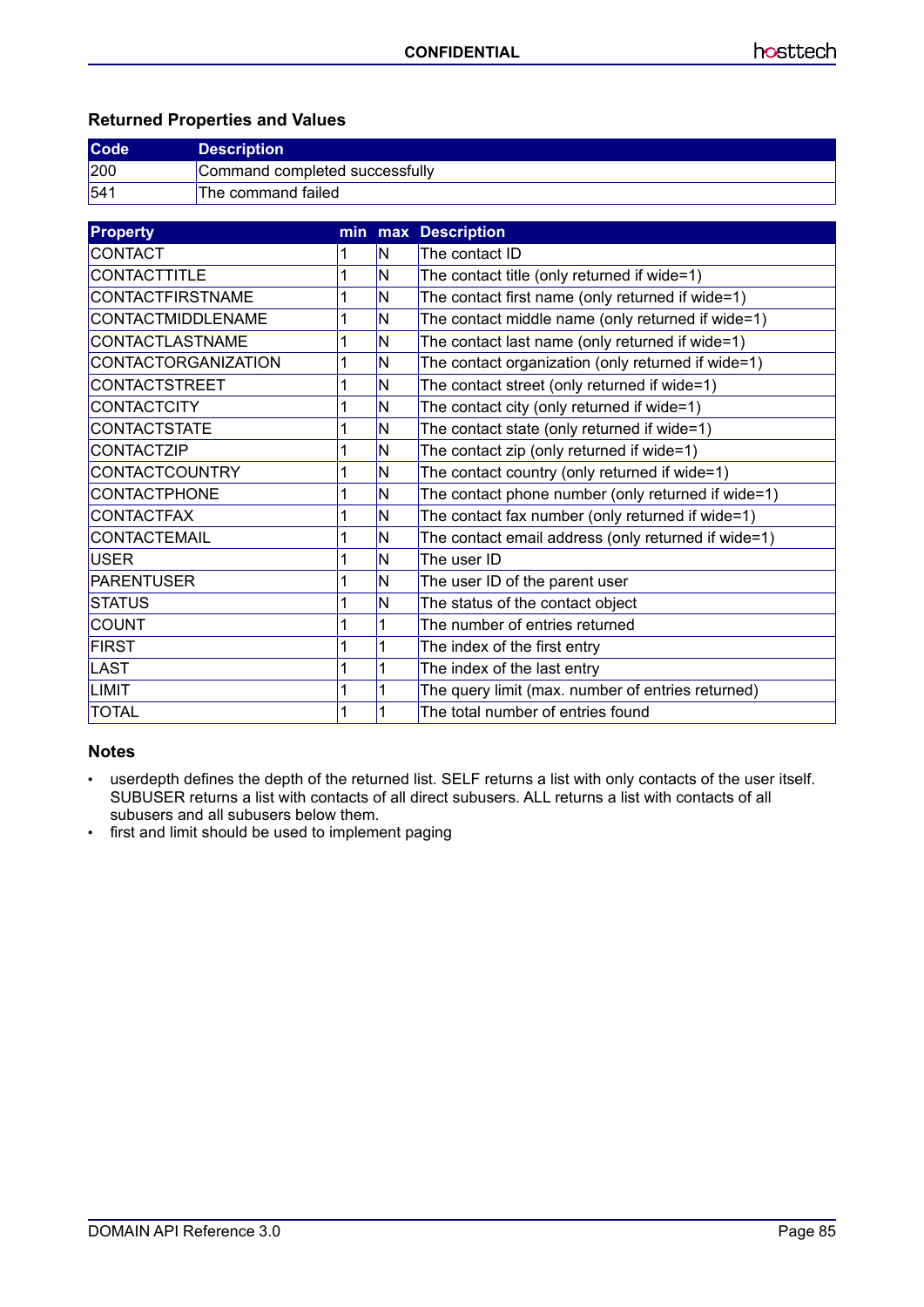# **Example**

The following request queries a list of contacts of "reseller.com":

BASE-URL?s\_login=reseller.com&s\_pw=secret&command=QueryContactList& userdepth=SELF&limit=1000

```
[RESPONSE]
code = 200description = Command completed successfully
property[contact][0] = P-ABC123
property[user][0] = subreseller.com
property[parent user][0] = reseller.com
property[contact][1] = P-ABC123
property[user][1] = subreseller.com
property[parent user][1] = reseller.com
property[count][0] = 2
property[first][0] = 0
property[last][0] = 1
property[limit][0] = 1000
property[total][0] = 2
EOF
```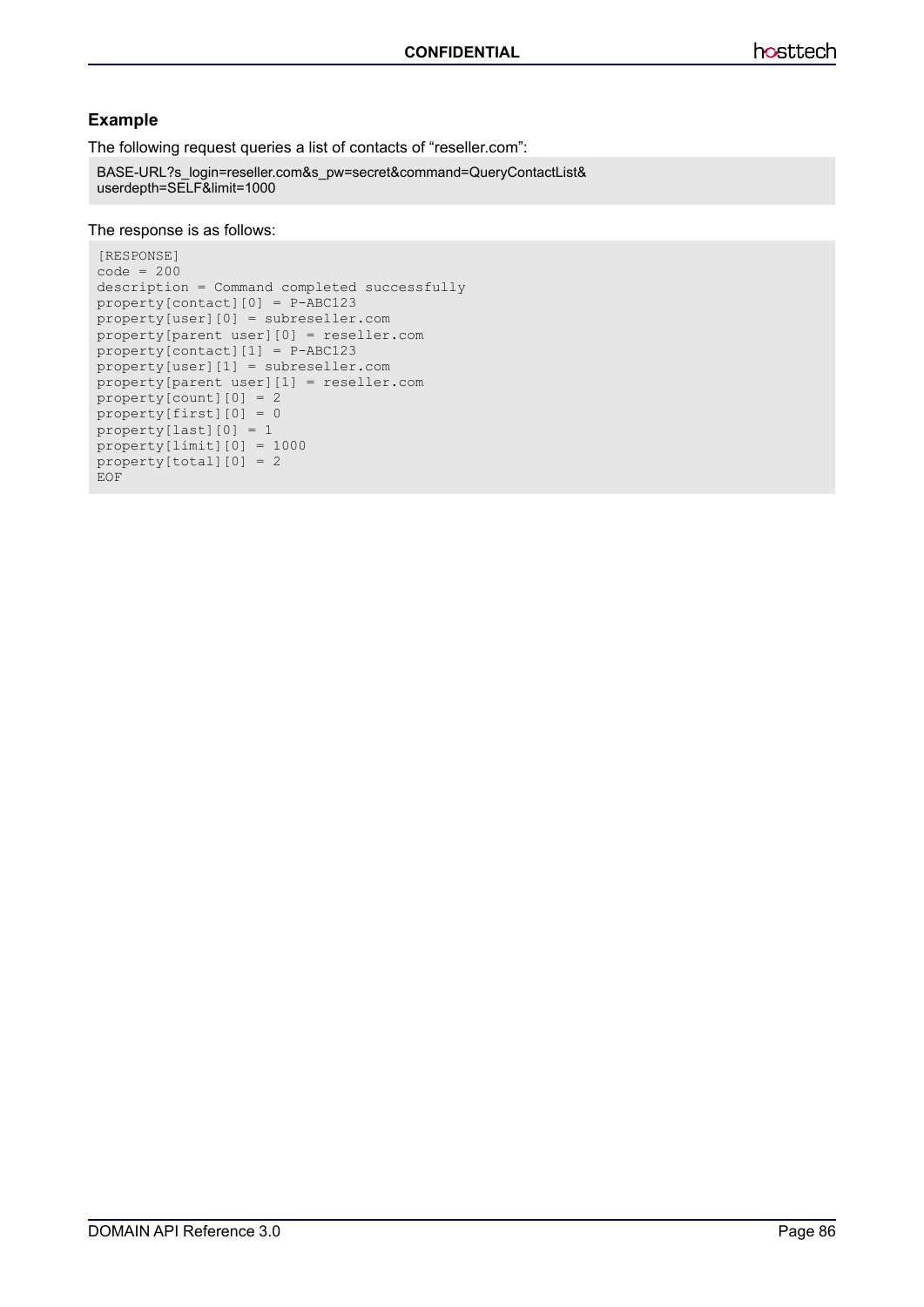# **4.5.8 Information on Contact management**

#### **Notice**

This chapter only applies to customers who hold their own registrar domain interface.

#### **General**

The contact handles used in our API are so-called META handles. This means that, depending on the respective registry of a domain, the behavior on updates differs from registry to registry.

## **THIN Registry**

At THIN registries, the handles we use are the same handles the registry uses. So if you perform an update for such a handle, the contact data will be updated at the registry just in time.

#### **THICK Registry**

A THICK registry also uses contact handles, but they may differ from our META handles in their structure or parameters.

Our system synchronizes our META handles every 10 minutes to the THICK registry's contact handles. If such a sync fails for some reason, there will be no retry.

If you want to perform a contact update in real-time, you may use the command SyncContact, which is described in chapter 4.5.5.

#### **PLAIN Registry**

At a PLAIN registry, the contact handles are no own objects, but only attributes of the respective domain object. All updates to a contact handle which is assigned to a domain of a PLAIN registry will be performed as soon as a ModifyDomain will be performed. Updating only the contact handles does not have any effect.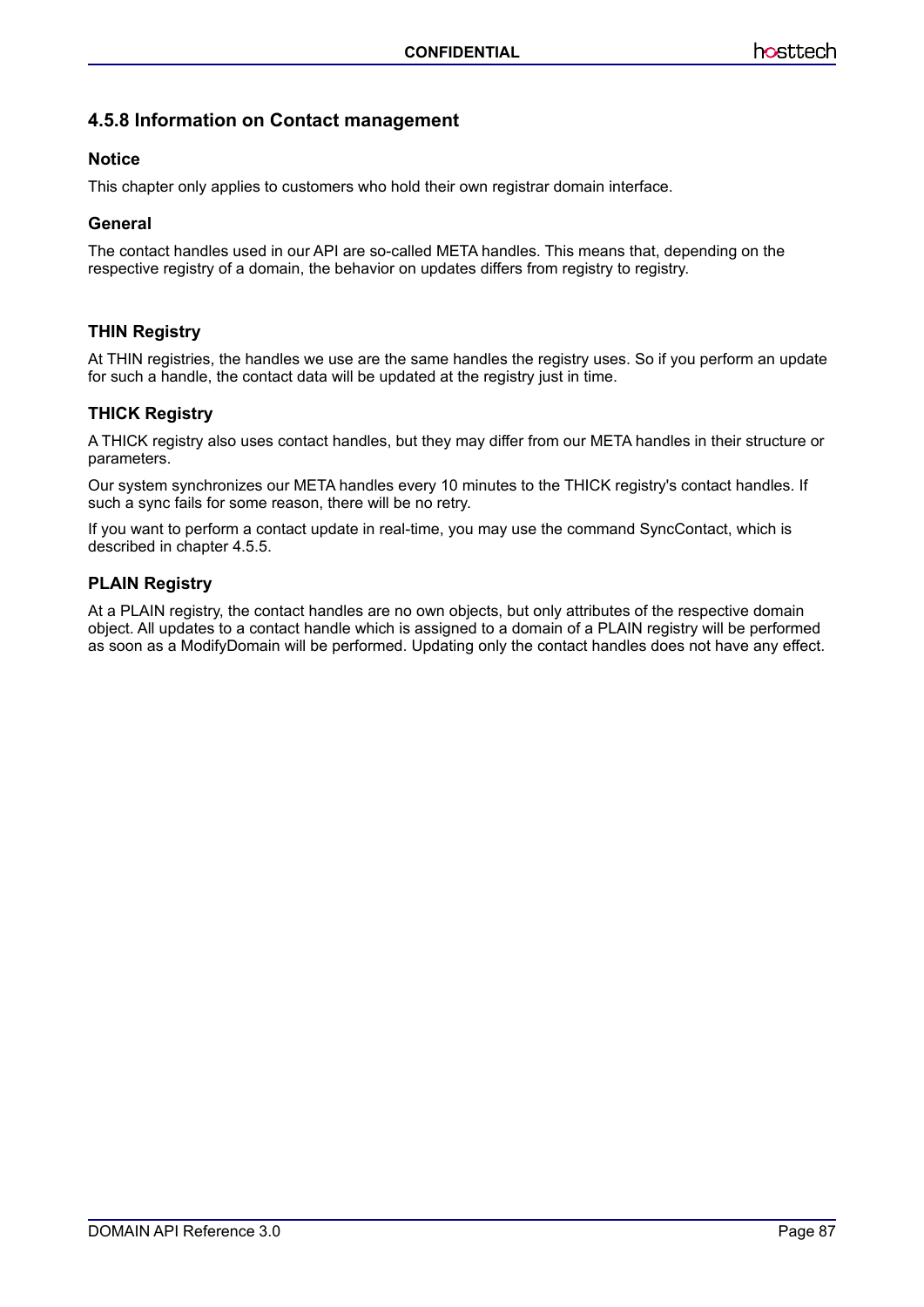# **4.6 Nameserver management commands**

The following commands are used to check, create, manage and delete nameserver hosts. Nameserver hosts need to be created if used as glue records.

E.g. reseller.com should have 2 nameservers, dns1.reseller.com and dns2.reseller.com:

reseller.com. IN NS dns1.reseller.com. reseller.com. IN NS dns2.reseller.com.

In this case it is necessary to create these both nameserver hosts first using the AddNameserver request, if they are not already existing.

**Only the user that is authorized to a domain may create nameserver hosts below this domain.**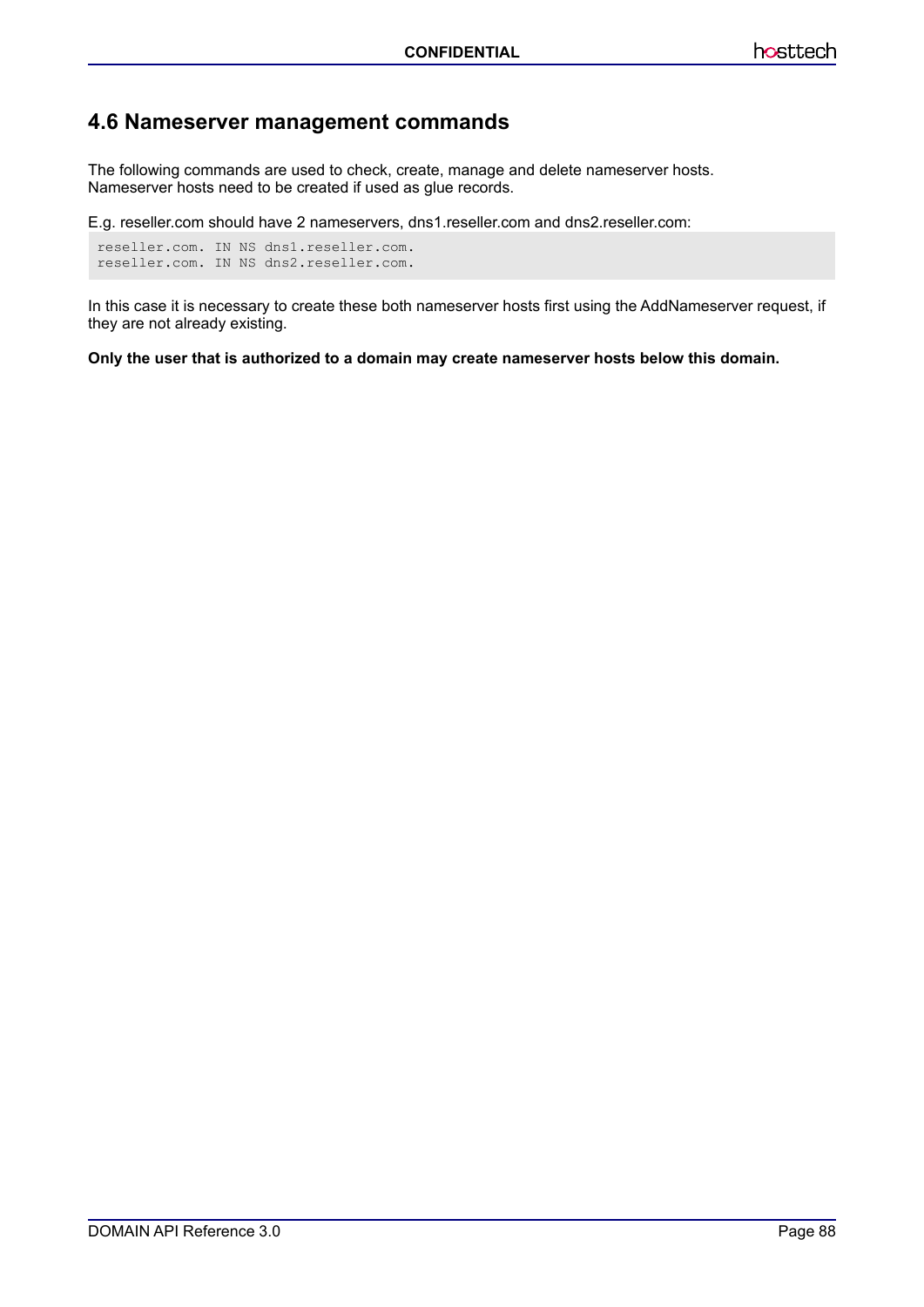# **4.6.1 Excursion: Treatment of nameserver hosts at the registries**

Nameserver hosts have to be created at the respective registry. The way of creating a nameserver host through our system depends on the way the registry manages nameserver hosts in their internal database.

In general, there exist two differend kinds of nameserver host management:

#### **1.) Hosts are managed as independent objects**

In this case, the host objects are created at the registry by using the command AddNameserver (see chapter 4.6.3). Furthermore, in any case you have to create the necessary NS and A records in the DNS zone of the respective nameserver domain.

#### **2.) Hosts are managed as attributes related to a certain domain object**

To create a nameserver hosts in such a case, you have to modify the respective domain using a certain syntax for the nameserver parameters.

#### **Example for 2.)**

If you want to create a nameserver host with the IP addresses 127.0.0.1, 127.0.0.2, 127.0.0.3 for the domain domainexample.co.uk, the API command would have to look like this:

command = ModifyDomain domain = domainexample.co.uk nameserver0 = ns1.domainexample.co.uk 127.0.0.1 nameserver1 = ns2.domainexample.co.uk 127.0.0.2 nameserver2 = ns2.domainexample.co.uk 127.0.0.3

In addition, you have to create the necessary NS and A records in the DNS zone of domainexample.co.uk.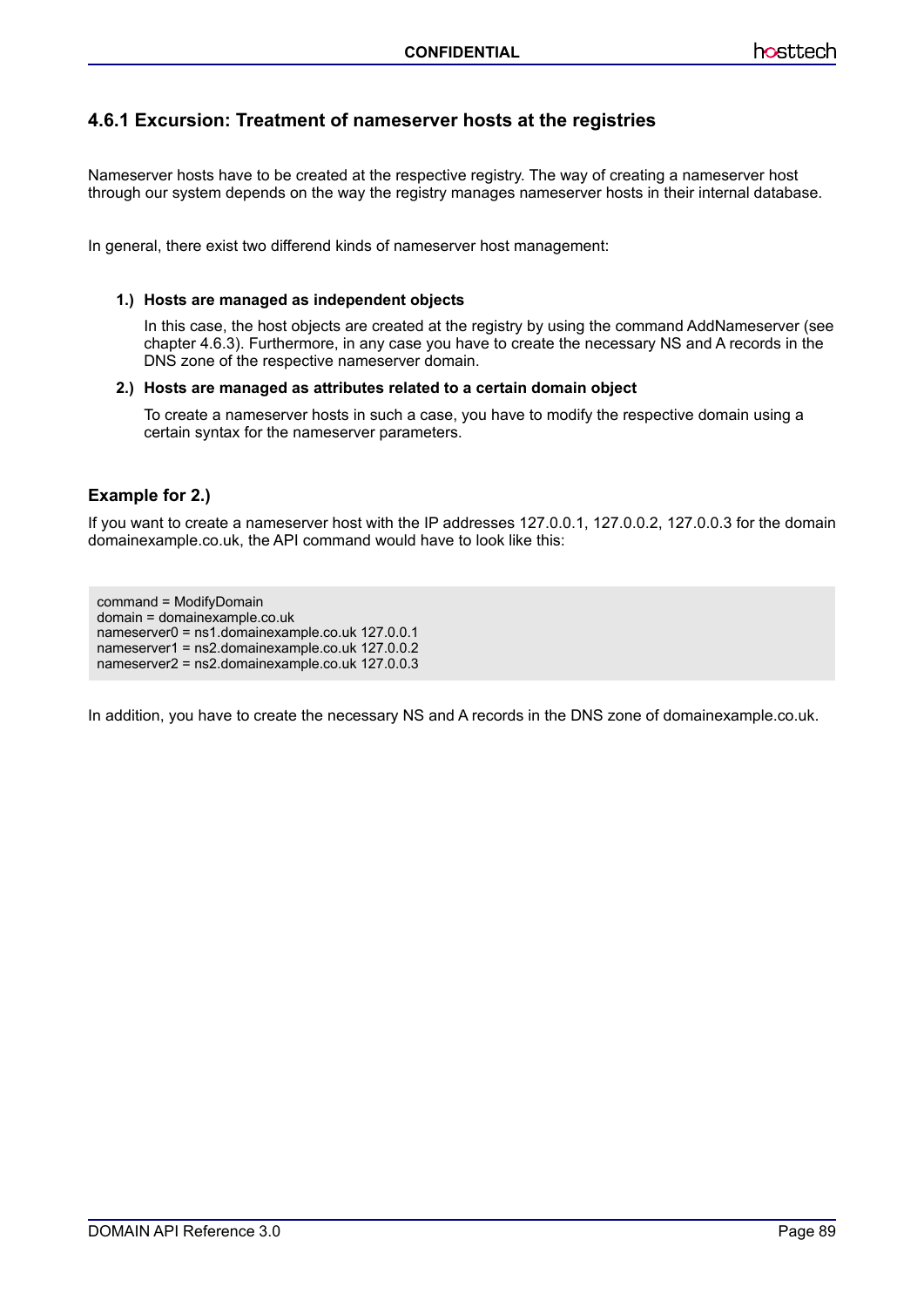# **4.6.2 CheckNameserver**

#### **Description**

Check a nameserver host for availability.

## **Availability**

All users have access to this command.

#### **Input Parameters**

submit the request using the following syntax:

**BASE-URL?s\_login=***reseller.com***&s\_pw=***secret***&command**=*command***&** *parameter1*=*value1***&***parameter2*=*value2***&***parameter3*=*value3...*

| <b>Parameter</b>   |          | <b>Obligation Definition</b>                                                                 | <b>Type</b>       |
|--------------------|----------|----------------------------------------------------------------------------------------------|-------------------|
| s_login            | required | Login ID of the user account                                                                 | <b>TEXT</b>       |
| $ s_p$             | required | Account password                                                                             | <b>TEXT</b>       |
| s user             | optional | User ID of the user as which the command shall be<br>executed (must be a subuser of s login) | <b>TEXT</b>       |
| command            | required | Name of command to be executed                                                               | <b>TEXT</b>       |
| <b>Inameserver</b> | required | Name of the nameserver host                                                                  | <b>NAMESERVER</b> |

#### **Returned Properties and Values**

| <b>Code</b> | <b>Description</b>                |
|-------------|-----------------------------------|
| 212         | Nameserver is available           |
| 213         | Nameserver is not available       |
| 541         | One of the parameters was invalid |

# **Property min max Description**

no properties are returned

#### **Example**

The following request checks the availability of "dns1.reseller.com":

```
BASE-URL?s_login=reseller.com&s_pw=secret&command=CheckNameserver&
nameserver=dns1.reseller.com
```

```
[RESPONSE]
code = 213description = Nameserver not available
EOF
```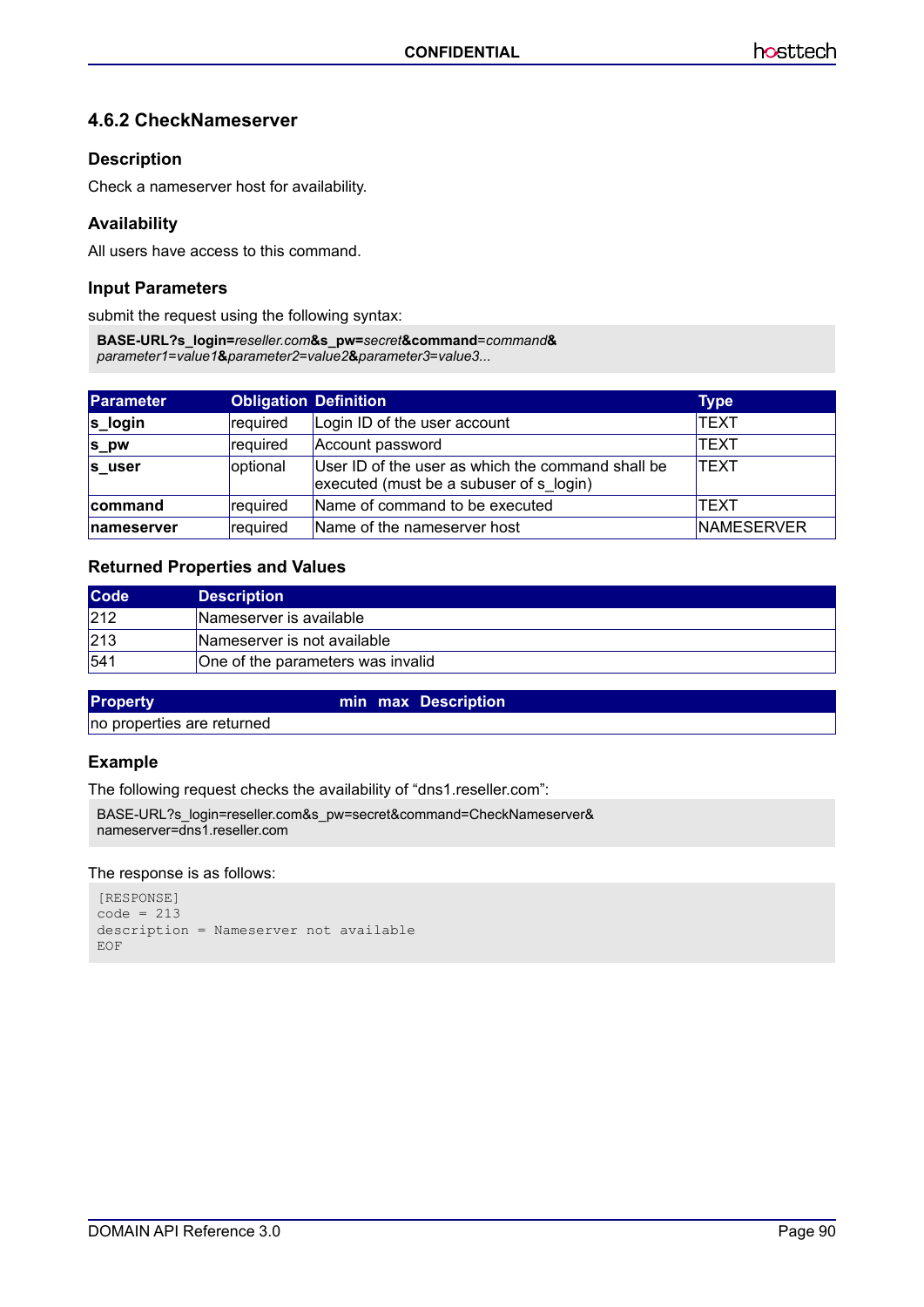# **4.6.3 AddNameserver**

#### **Description**

Creates a Nameserver host in the registry.

If you own the domain "reseller.com" and the domain assigned NameServers short point to themselves , e.g. "dns1.reseller.com" and "dns2.reseller.com", then you must assign the IP-Addresses for "dns1.reseller.com" and "dns2.reseller.com" directly with the respective registry. This can been seens easily, as the regular WHOIS-Output provides this information as well.

In the event, that you wish to use our DNS-System and therefore use our NameServers for your own domains, then here are the IP-Addresses of our servers:

- dns1: 194.50.187.134
- dns2: 194.0.182.1
- dns3: 193.227.117.124

#### **Availability**

The parent domain of the nameserver must be within the user account.

#### **Input Parameters**

submit the request using the following syntax:

**BASE-URL?s\_login=***reseller.com***&s\_pw=***secret***&command**=*command***&** *parameter1*=*value1***&***parameter2*=*value2***&***parameter3*=*value3...*

| <b>Parameter</b> |          | <b>Obligation Definition</b>                                                                                | <b>Type</b>       |  |  |  |
|------------------|----------|-------------------------------------------------------------------------------------------------------------|-------------------|--|--|--|
| s_login          | required | Login ID of the user account                                                                                | <b>TEXT</b>       |  |  |  |
| $ s_p$           | required | Account password                                                                                            | <b>TEXT</b>       |  |  |  |
| s user           | optional | User ID of the user as which the command shall be<br><b>TEXT</b><br>executed (must be a subuser of s_login) |                   |  |  |  |
| command          | required | Name of command to be executed                                                                              | <b>TEXT</b>       |  |  |  |
| nameserver       | required | Name of the nameserver host                                                                                 | <b>NAMESERVER</b> |  |  |  |
| ipaddressN       | required | IP-address(es) of the nameserver host                                                                       | IPADDRESS [113]   |  |  |  |

#### **Returned Properties and Values**

| <b>Code</b> | <b>Description</b>                |
|-------------|-----------------------------------|
| 200         | Command completed successfully    |
| 541         | One of the parameters was invalid |

| <b>Property</b>            | min max Description |
|----------------------------|---------------------|
| no properties are returned |                     |

#### **Notes**

- Please note that you can only add new nameservers!
- The domain must be registered with you in order to create nameserver hosts.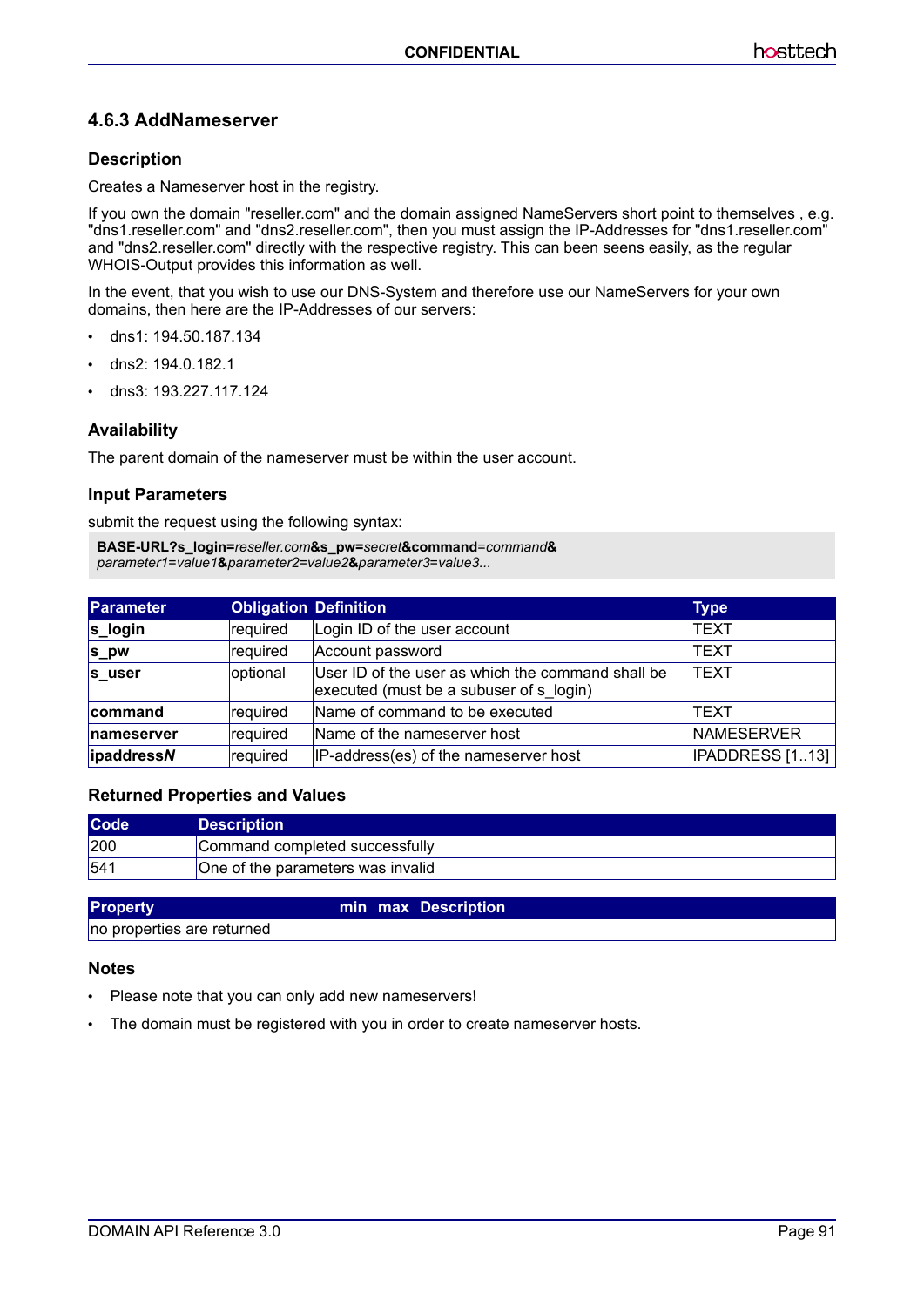# **Example**

The following request creates the namesever host "dns1.reseller.com":

BASE-URL?s\_login=reseller.com&s\_pw=secret&command=AddNameserver& nameserver=dns1.reseller.com&ipaddress0=123.123.123.123

```
[RESPONSE]
code = 200description = Command completed successfully
EOF
```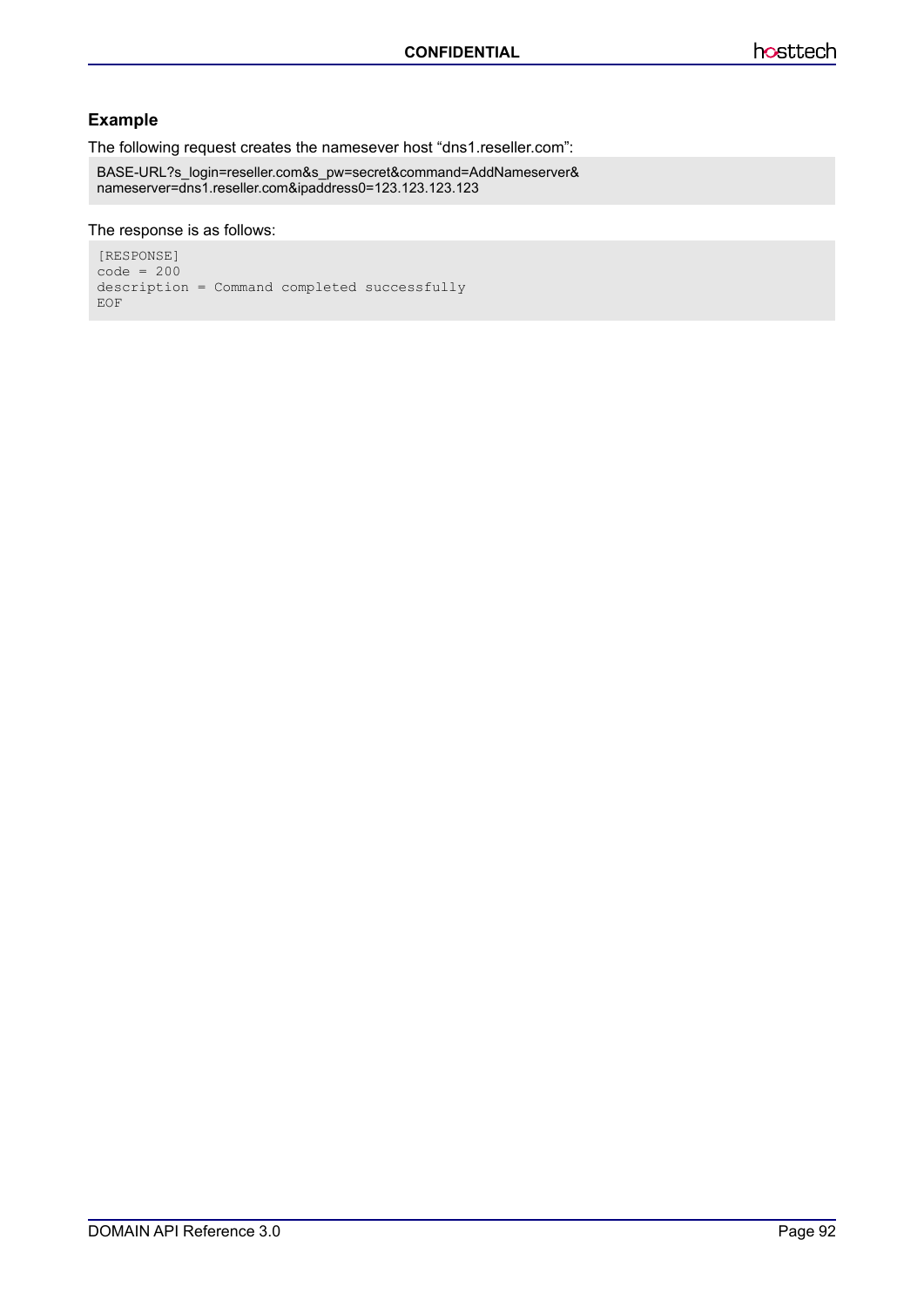# **4.6.4 ModifyNameserver**

#### **Description**

Modifies a Nameserver host in the registry.

#### **Availability**

All users have access to this command.

#### **Input Parameters**

submit the request using the following syntax:

**BASE-URL?s\_login=***reseller.com***&s\_pw=***secret***&command**=*command***&** *parameter1*=*value1***&***parameter2*=*value2***&***parameter3*=*value3...*

| <b>Parameter</b> | <b>Obligation Definition</b> |                                                                                                      | <b>Type</b>             |  |  |  |
|------------------|------------------------------|------------------------------------------------------------------------------------------------------|-------------------------|--|--|--|
| s_login          | required                     | Login ID of the user account                                                                         | TEXT                    |  |  |  |
| $ s_p$           | required                     | Account password                                                                                     | TEXT                    |  |  |  |
| s_user           | optional                     | User ID of the user as which the command shall be<br>TEXT<br>executed (must be a subuser of s login) |                         |  |  |  |
| command          | required                     | Name of command to be executed                                                                       | TEXT                    |  |  |  |
| nameserver       | required                     | Name of the nameserver host                                                                          | NAMESERVER              |  |  |  |
| ipaddressN       | required                     | New IP-address(es) of the nameserver host                                                            | <b>IPADDRESS</b> [1.13] |  |  |  |

#### **Returned Properties and Values**

| <b>Code</b>   | <b>Description</b>                |
|---------------|-----------------------------------|
| 200           | Command completed successfully    |
| $ 54 \rangle$ | One of the parameters was invalid |

**Property min max Description**

no properties are returned

#### **Example**

The following request modifies the namesever host "dns1.reseller.com":

BASE-URL?s\_login=reseller.com&s\_pw=secret&command=ModifyNameserver& nameserver=dns1.reseller.com&ipaddress0=123.123.123.124

```
[RESPONSE]
code = 200description = Command completed successfully
EOF
```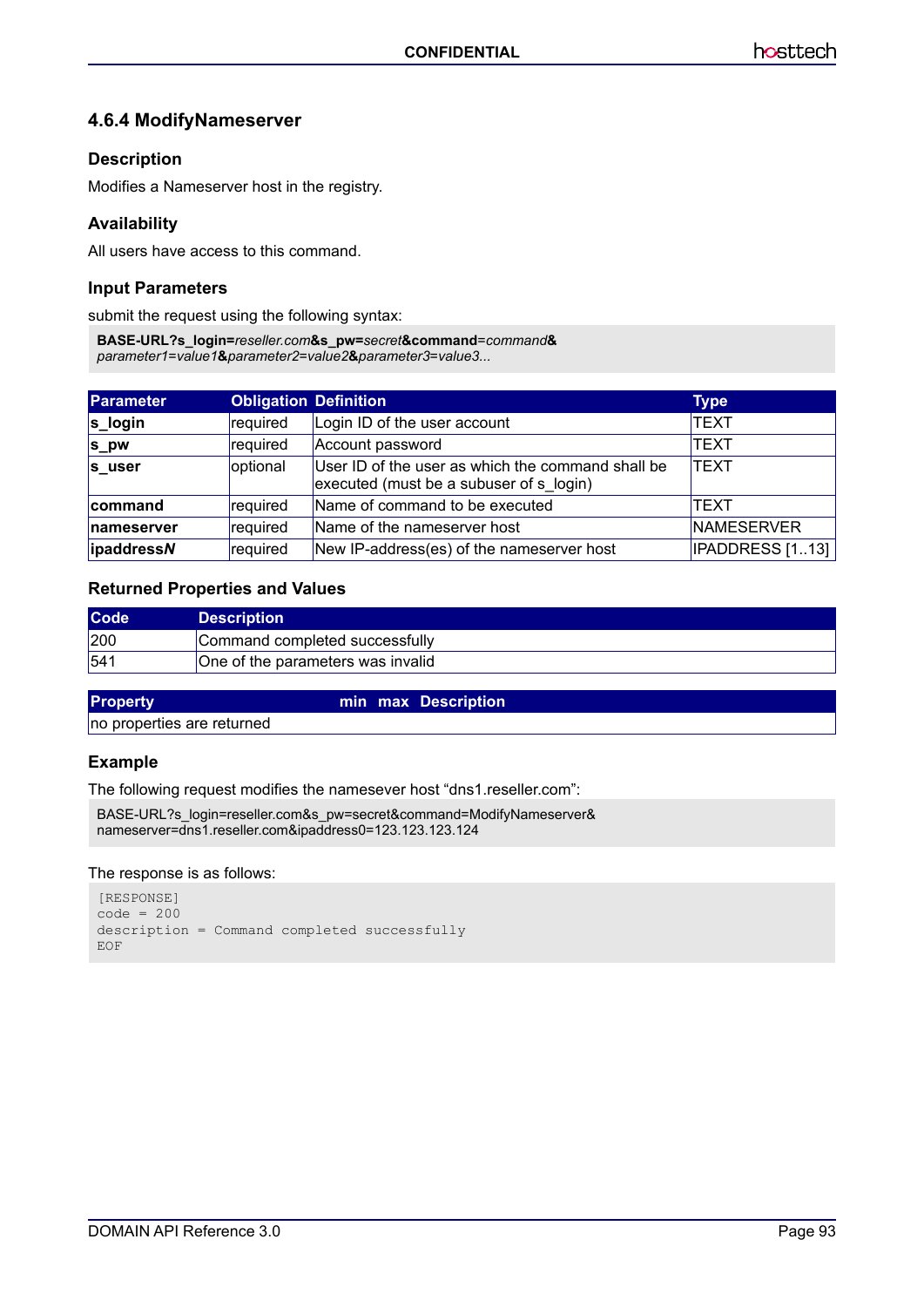# **4.6.5 StatusNameserver**

#### **Description**

Query the status of a nameserver host.

## **Availability**

All users have access to this command.

#### **Input Parameters**

submit the request using the following syntax:

**BASE-URL?s\_login=***reseller.com***&s\_pw=***secret***&command**=*command***&** *parameter1*=*value1***&***parameter2*=*value2***&***parameter3*=*value3...*

| <b>Parameter</b> | <b>Obligation Definition</b> |                                                                                              | <b>Type</b>       |
|------------------|------------------------------|----------------------------------------------------------------------------------------------|-------------------|
| s_login          | required                     | Login ID of the user account                                                                 | <b>TEXT</b>       |
| $ s_p$           | required                     | Account password                                                                             | TEXT              |
| s_user           | optional                     | User ID of the user as which the command shall be<br>executed (must be a subuser of s login) | <b>TEXT</b>       |
| command          | required                     | Name of command to be executed                                                               | TEXT              |
| Inameserver      | required                     | Name of the nameserver host                                                                  | <b>NAMESERVER</b> |

#### **Returned Properties and Values**

| <b>Code</b> | <b>Description</b>             |
|-------------|--------------------------------|
| 200         | Command completed successfully |
| 541         | The command failed             |

| <b>Property</b>     |    | min max Description                  |
|---------------------|----|--------------------------------------|
| <b>CREATEDBY</b>    | 1  | Registrar that registered the domain |
| <b>CREATEDDATE</b>  |    | The creation date of the domain      |
| <b>IUPDATEDBY</b>   |    | Registrar that updated the domain    |
| <b>IUPDATEDDATE</b> |    | Last modification date of the domain |
| <b>IPADDRESS</b>    | 13 | IP address of the nameserver host    |

#### **Example**

The following request queries the status of the namesever host "dns1.reseller.com":

BASE-URL?s\_login=reseller.com&s\_pw=secret&command=StatusNameserver& nameserver=dns1.reseller.com

```
[RESPONSE]
code = 200description = Command completed successfully
property[created by][0] = registrar
property[created date][0] = 2001-08-21 09:09:00.0
property[updated by][0] = registrar
property[updated date][0] = 2003-08-21 19:14:00.0
property[ipaddress][0] = 123.123.123.124
EOF
```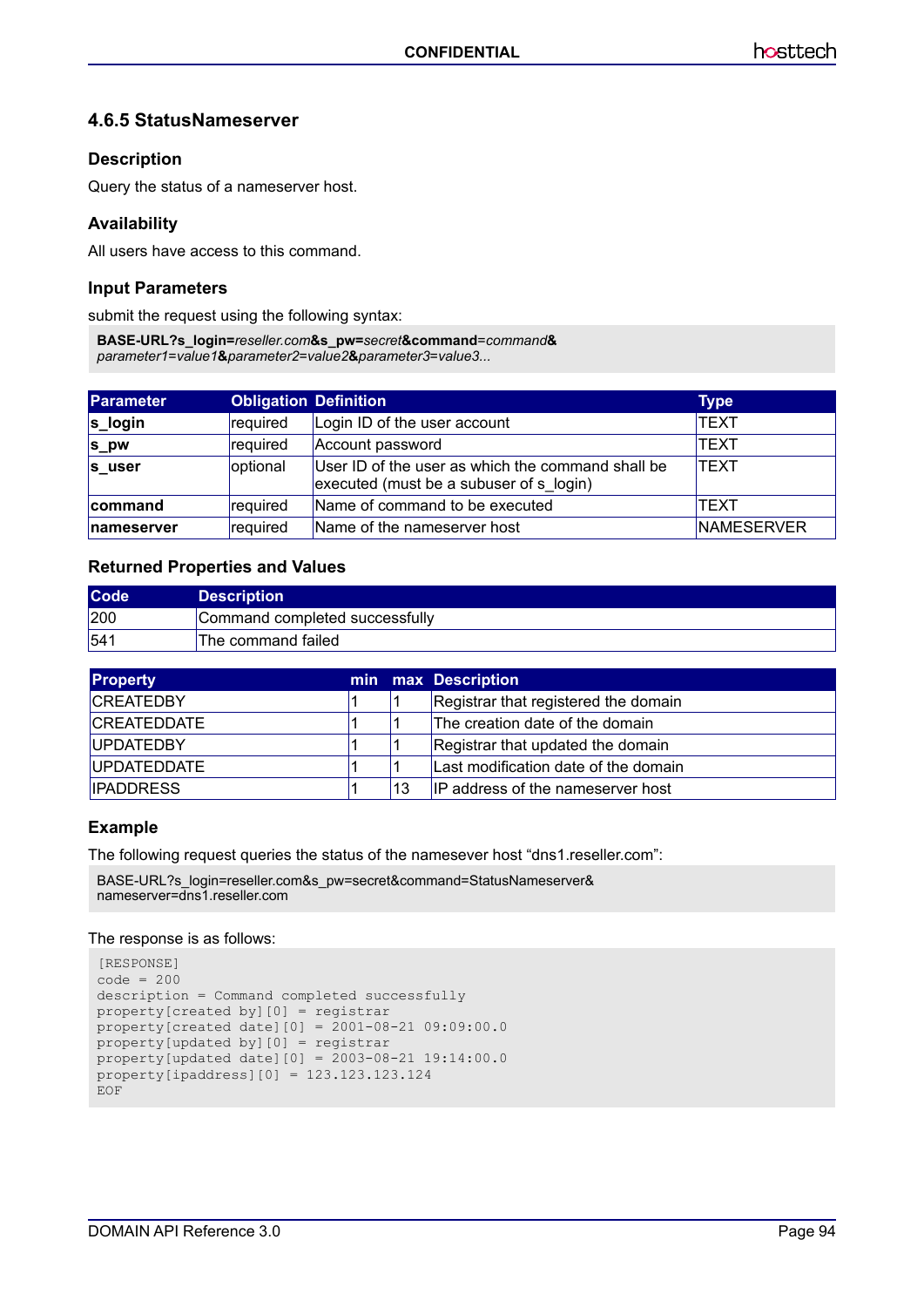# **4.6.6 DeleteNameserver**

#### **Description**

Deletes a Nameserver host in the registry.

#### **Availability**

All users have access to this command.

#### **Input Parameters**

submit the request using the following syntax:

**BASE-URL?s\_login=***reseller.com***&s\_pw=***secret***&command**=*command***&** *parameter1*=*value1***&***parameter2*=*value2***&***parameter3*=*value3...*

| <b>Parameter</b>   | <b>Obligation Definition</b> |                                                                                              | Type              |
|--------------------|------------------------------|----------------------------------------------------------------------------------------------|-------------------|
| s_login            | required                     | Login ID of the user account                                                                 | <b>TEXT</b>       |
| $ s_p$             | required                     | Account password                                                                             | <b>TEXT</b>       |
| s user             | optional                     | User ID of the user as which the command shall be<br>executed (must be a subuser of s login) | <b>TEXT</b>       |
| command            | required                     | Name of command to be executed                                                               | TEXT              |
| <b>Inameserver</b> | required                     | Name of the nameserver host                                                                  | <b>NAMESERVER</b> |

#### **Returned Properties and Values**

| <b>Code</b> | <b>Description</b>                |
|-------------|-----------------------------------|
| 200         | Command completed successfully    |
| 541         | One of the parameters was invalid |

no properties are returned

# **Property min max Description**

#### **Notes**

• The nameserver must not be linked with any domain name

#### **Example**

The following request deletes the namesever host "dns1.reseller.com":

```
BASE-URL?s_login=reseller.com&s_pw=secret&command=DeleteNameserver&
nameserver=dns1.reseller.com
```

```
[RESPONSE]
code = 200
description = Command completed successfully
EOF
```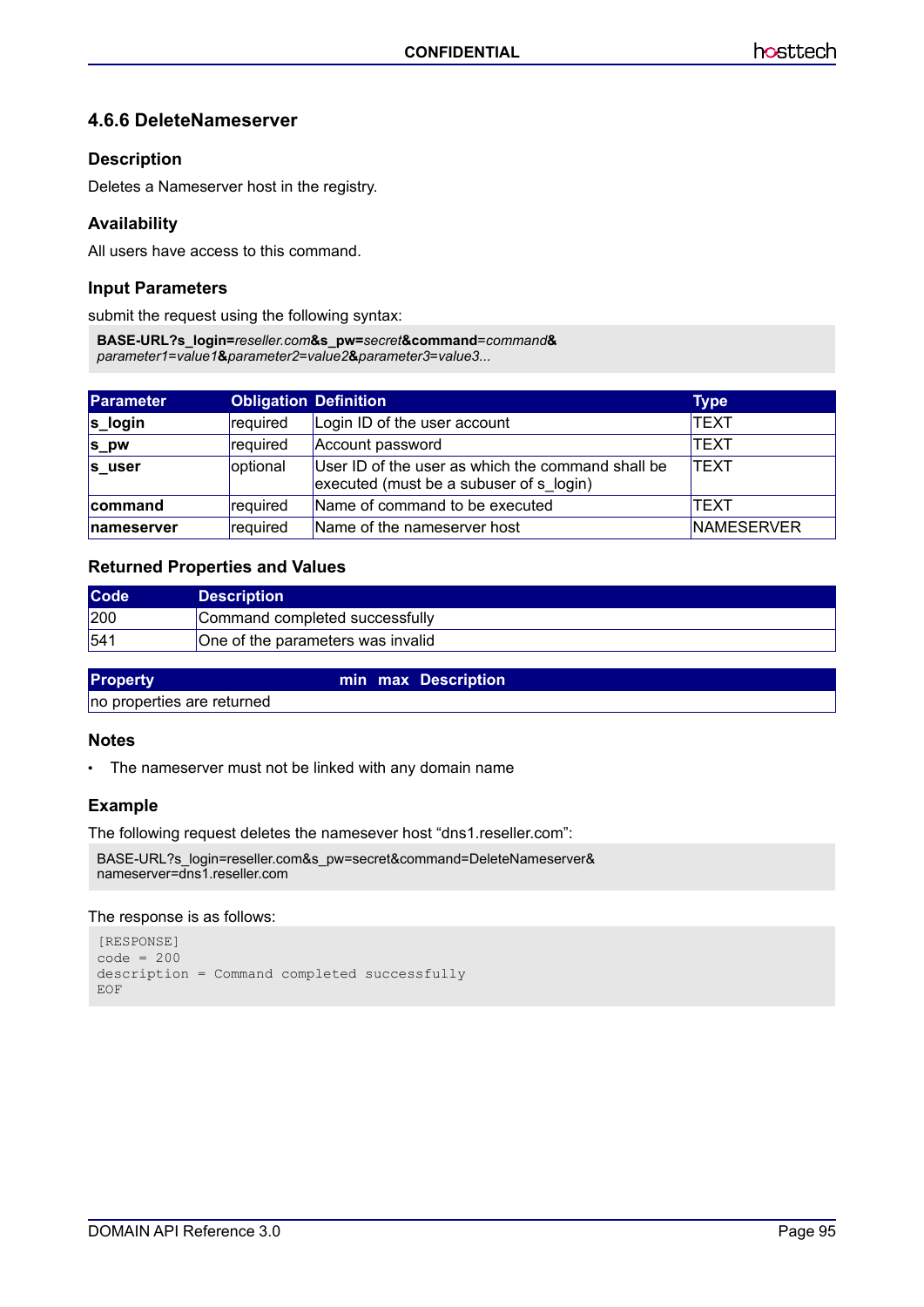# **5. DOMAIN Events and Workflows**

The following events exist for DOMAINs:

| <b>Class</b>           | <b>SubClass</b>                                    | <b>Description</b>              |  |
|------------------------|----------------------------------------------------|---------------------------------|--|
|                        | <b>DOMAIN_REGISTRATION REGISTRATION SUCCESSFUL</b> | Only for Not-real-time-Registry |  |
|                        | <b>REGISTRATION FAILED</b>                         |                                 |  |
| DOMAIN_MODIFICATION    | MODIFICATION_SUCCESSFUL                            | Only for Not-real-time-Registry |  |
|                        | <b>MODIFICATION FAILED</b>                         |                                 |  |
| <b>DOMAIN_TRANSFER</b> | TRANSFER_PENDING                                   | Description follows below.      |  |
|                        | TRANSFER SUCCESSFUL                                |                                 |  |
|                        | TRANSFER FAILED                                    |                                 |  |
|                        | FOREIGN TRANSFER PENDING                           |                                 |  |
|                        | FOREIGN TRANSFER SUCCESSFUL                        |                                 |  |
|                        | FOREIGN TRANSFER FAILED                            |                                 |  |

#### **TransferSubclasses and meaning:**

TRANSFER\_PENDING: Registry affirmed TransferDomain

TRANSFER\_SUCCESSFUL: Registry finished Transfer; Domain is transferred. (probably other registrant has send ACK.)

TRANSFER\_FAILED: Registry finished Transfer; Domain is not transferred. (probably other registrant has send NACK.)

FOREIGN\_TRANSFER\_PENDING:

Registry got a transfer request of another registrant for one of your domains; you have to call TransferDomain with action "approve" or "deny" to ACK or NACK this transfer request. There is no Auto-ACK/-NACK in the system yet. If you dont call TransferDomain the registry's policy is used. (e.g. Auto-ACK after 10 days of no reaction)

FOREIGN\_TRANSFER\_SUCCESSFUL: Domain was successfully transferred to other registrant. The domain disappeared in your domain list.

FOREIGN\_TRANSFER\_FAILED: Domain was not transferred to other registrant. Probably you denied the transfer.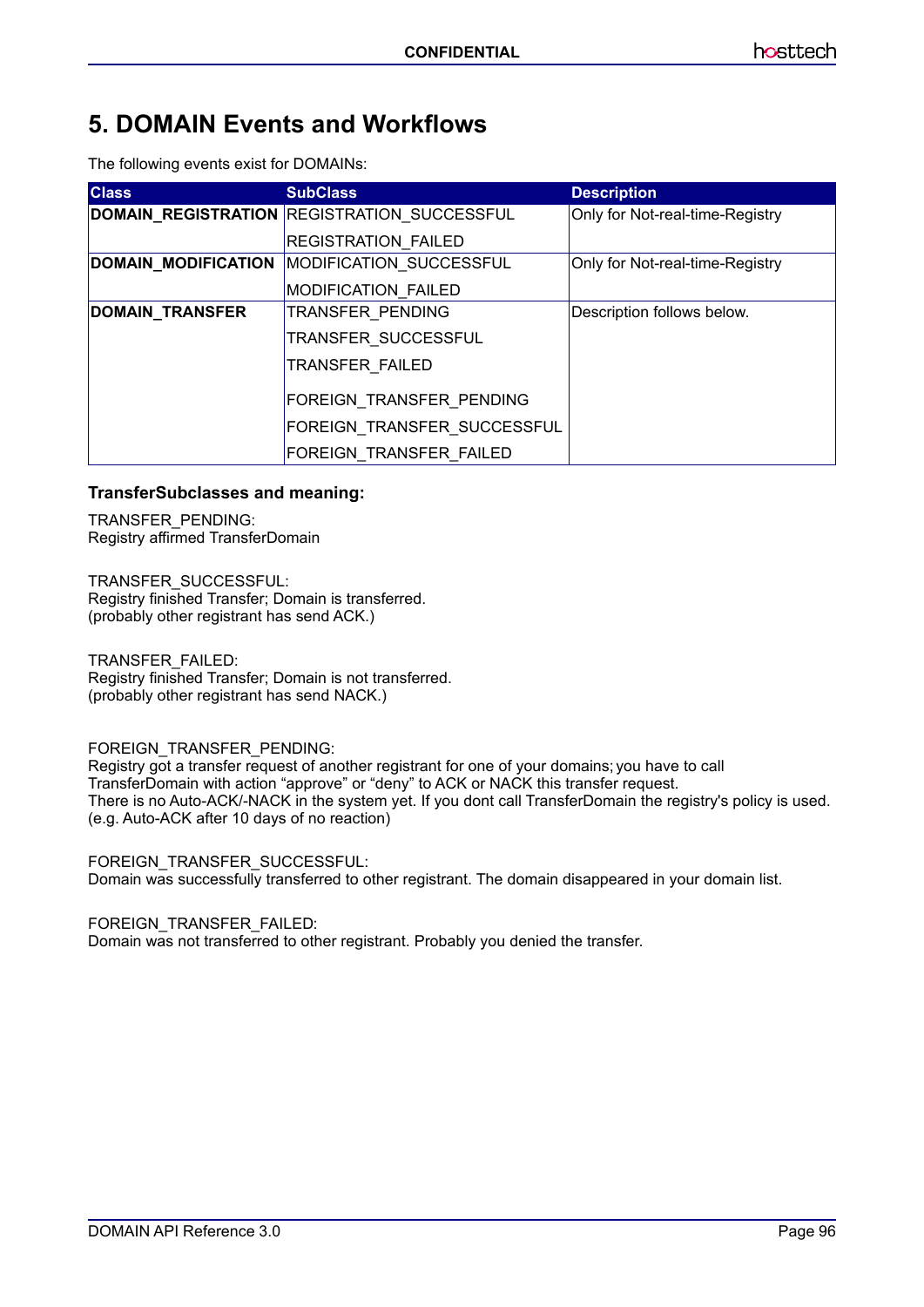# **6. ChangeLog**

| <b>Date</b> |           | Old / new version Description of changes                                                                |
|-------------|-----------|---------------------------------------------------------------------------------------------------------|
| 2007-07-06  | 1.24/1.3  | Added description of new price relations<br>TRANSFERAPPLICATION and RENEWPERIOD                         |
| 2007-07-31  | 1.3/1.4   | PushDomain description changed (doesn't work only for DE, but<br>also for UK and AT)                    |
| 2007-08-01  | 1.4/1.5   | Added commands for create, modify, check and delete domain<br>feature Domain Alert                      |
| 2007-12-14  | 1.5/1.6   | Added parameter "period" in TransferDomain for .DE domains                                              |
| 2008-01-14  | 1.6 / 1.7 | Added 2 .ASIA parameters to AddDomain command                                                           |
| 2008-01-17  | 1.7/1.8   | Added .ASIA CED parameter to AddDomain command                                                          |
| 2008-02-28  | 1.8/1.8   | Added 2 .BE contact parameters for registrar account<br>management customers                            |
| 2008-03-12  | 1.8/1.9   | Added "target" parameter in command "QueryForeignTransferList                                           |
| 2008-05-26  | 1.9 / 2.0 | Added command "SyncContact"                                                                             |
| 2008-05-27  | 2.0 / 2.0 | Added parameter "x-eu-accept-trustee-tac" to command<br><b>TradeDomain and AddDomain</b>                |
| 2008-06-03  | 2.0 / 2.1 | Added command SyncDomain and explanation to the META<br>handle system                                   |
| 2008-06-11  | 2.1 / 2.1 | Added command QueryDomainRepositoryRenewalList                                                          |
| 2008-06-12  | 2.1 / 2.1 | Added some parameters to command QueryForeignTransferList                                               |
| 2008-07-01  | 2.1 / 2.2 | Added some parameters to commands TradeDomain and<br>ModifyContact                                      |
| 2008-07-07  | 2.2 / 2.2 | Removed obsolete command "QueryNameserverList"                                                          |
| 2008-07-18  | 2.2/2.2   | Added command "RenewDomain"                                                                             |
| 2008-07-25  | 2.2/2.3   | Added several parameters and output values to command<br>"QueryTransferList"                            |
| 2008-08-27  | 2.3/2.3   | Added parameter "x-idn-language" to command "CheckDomain"<br>and "CheckDomains"                         |
| 2008-08-28  | 2.3/2.3   | Added command "CloneContact"                                                                            |
| 2008-08-28  | 2.3/2.4   | Added section "Appendix: .NAME email forwardings"                                                       |
| 2008-09-19  | 2.4 / 2.5 | - Added command "QueryExtendedDomainList"                                                               |
|             |           | - Added several input and output parameters to command<br>"QueryDomainList"                             |
| 2008-09-24  | 2.5/2.5   | - Added commands to create, status and check A/V records of<br>domains                                  |
| 2008-10-30  | 2.5/2.5   | - Added parameter "x-trustee" to commands "QueryDomainList"<br>and "QueryExtendedDomainList"            |
| 2008-11-10  | 2.5/2.6   | - Added command "SendDomainITLar"                                                                       |
|             |           | - Added parameters to command "AddDomain"                                                               |
| 2008-11-17  | 2.6 / 2.6 | - Added parameter "status" to command "QueryContactList"                                                |
| 2008-12-01  | 2.6 / 2.7 | - Added commands "ActivateDomainTransfer" and<br>"ActivateDomainTrade"                                  |
| 2008-12-08  | 2.7/2.7   | - Added further description to command "ActivateDomainTransfer"                                         |
| 2008-12-10  | 2.7/2.8   | - Added commands for new DENIC transfer procedure                                                       |
| 2009-01-13  | 2.8 / 2.8 | - Added command QueryDomainRepositoryInfo                                                               |
| 2009-01-26  | 2.8 / 2.8 | - Removed parameter "userdepth" and added parameter "orderby"<br>for command "QueryForeignTransferList" |